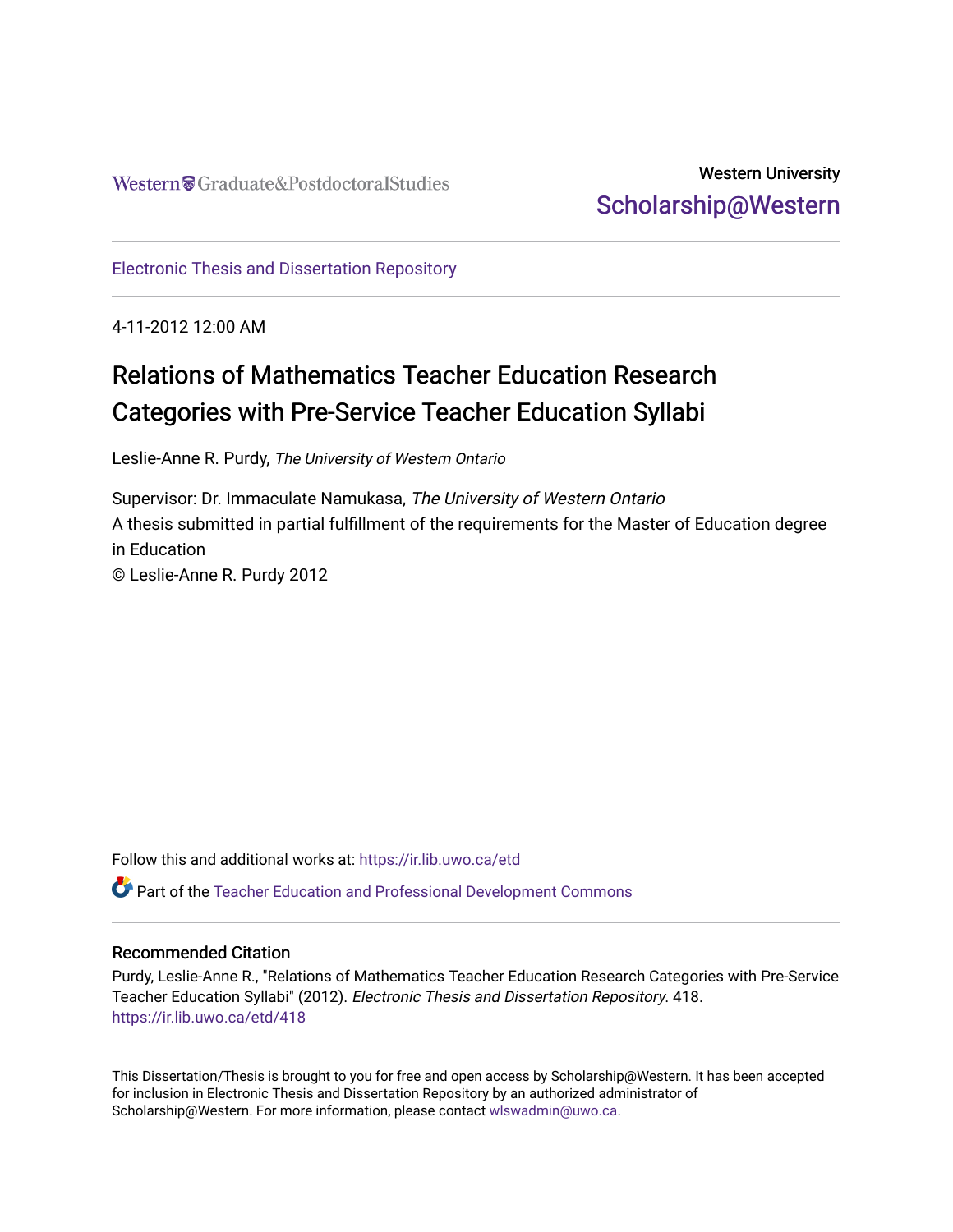## **RELATIONS OF MATHEMATICS TEACHER EDUCATION RESEARCH CATEGORIES WITH PRE-SERVICE TEACHER EDUCATION SYLLABI**

(Spine Title: Relations of Mathematics Research with Pre-Service Syllabi)

(Thesis Format: Monograph)

by

Leslie-Anne R. Purdy

Faculty of Education

Submitted in partial fulfillment of the requirements for the degree of Master of Education

School of Graduate and Postdoctoral Studies The University of Western Ontario London, Ontario

© Leslie-Anne R. Purdy 2012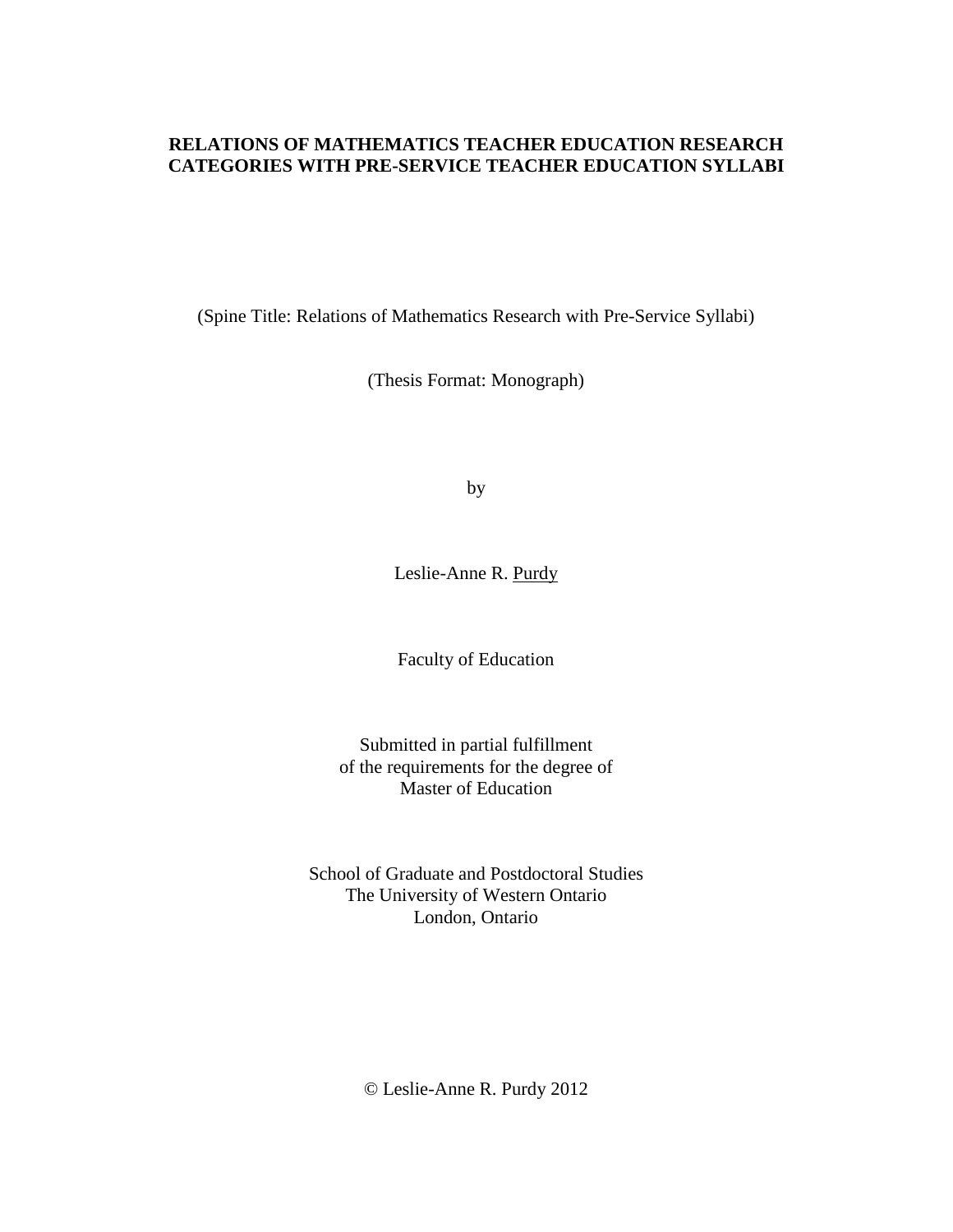## **CERTIFICATE OF EXAMINATION**

<span id="page-2-0"></span>*Supervisor*

\_\_\_\_\_\_\_\_\_\_\_\_\_\_\_\_\_\_\_\_\_\_\_\_\_\_\_\_\_ Dr. Immaculate Namukasa

*Supervisory Committee*

*Examiners*

\_\_\_\_\_\_\_\_\_\_\_\_\_\_\_\_\_\_\_\_\_\_\_\_\_\_\_\_\_ Dr. Allan Pitman

\_\_\_\_\_\_\_\_\_\_\_\_\_\_\_\_\_\_\_\_\_\_\_\_\_\_\_\_\_ Dr. John Barnett

\_\_\_\_\_\_\_\_\_\_\_\_\_\_\_\_\_\_\_\_\_\_\_\_\_\_\_\_\_ Dr. Donna Kotsopoulos

\_\_\_\_\_\_\_\_\_\_\_\_\_\_\_\_\_\_\_\_\_\_\_\_\_\_\_\_\_ Dr. Lu Xiao

## The thesis by: **Leslie-Anne Ruth Purdy**

Entitled:

**Relations of Mathematics Teacher Education Research Categories with Pre-Service Teacher Education Syllabi**

> is accepted in partial fulfillment of the requirements for the degree of

> > Master of Education

Date Chair of the Thesis Examination Board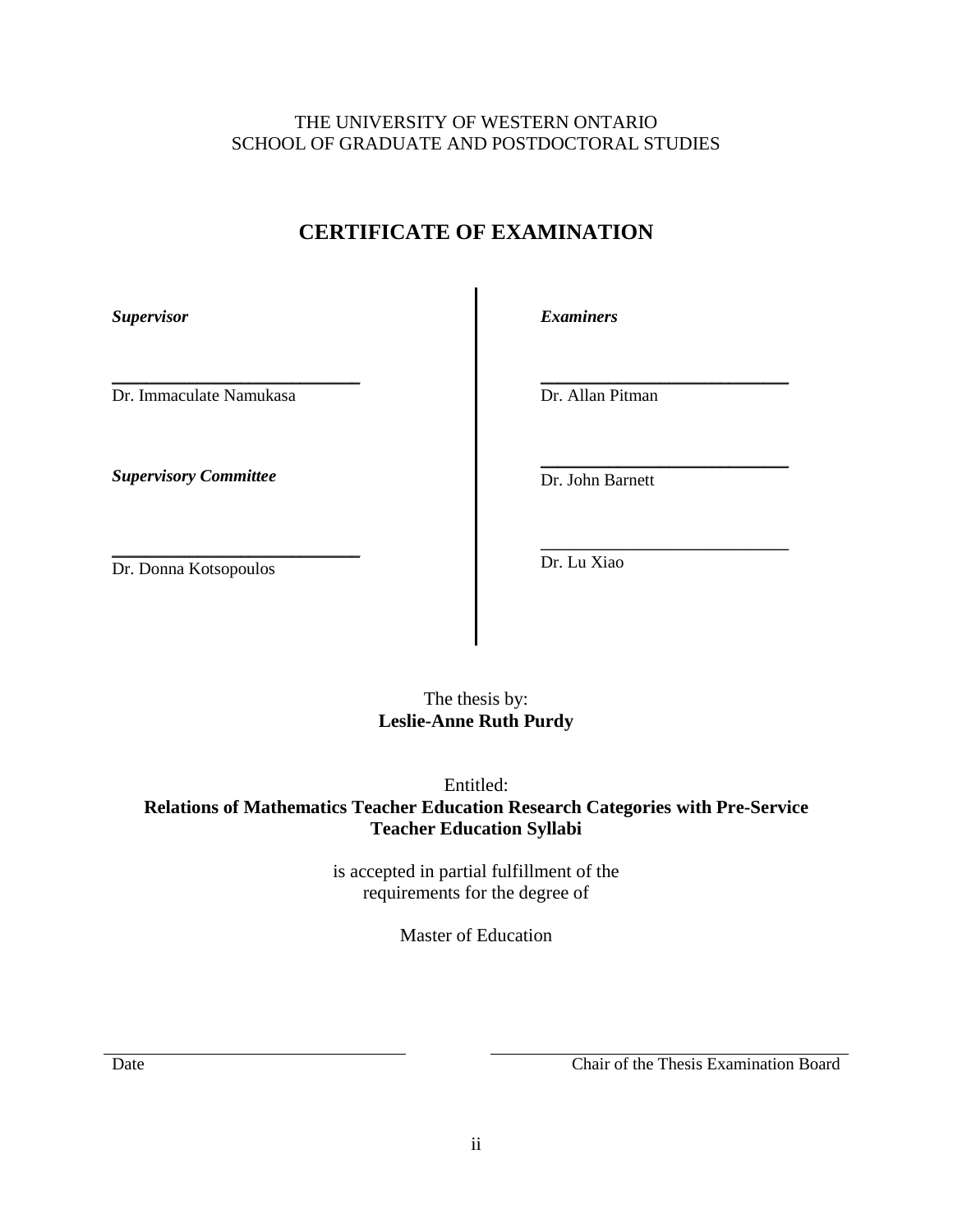#### **Abstract**

<span id="page-3-0"></span>Using an evaluative tool, the Mathematics Teacher Educator (MTEd) Instrument, mathematics teacher education syllabi were analyzed to determine the extent to which practice lines up with research at the mathematics teacher educator level. Analysis revealed that only moderate evidence of research-to-practice was found. Technology and assessment were the only categories that were correlated across all combinations of the data set (elementary, secondary, full) to overall score. Consequently, technology and assessment may be overall indicators of the level of research-to-practice contained in mathematics teacher education courses. The elementary and secondary course syllabi only differed in the area of content knowledge (elementary evidenced higher levels). This is consistent with literature, where more content knowledge may be necessary for pre-service elementary teachers. Finally, course hours were not related to overall score. Therefore, more course hours may not be the panacea for ensuring a research-topractice connection is forged during pre-service mathematics teacher education courses.

Keywords: mathematics teacher educator, pre-service teacher education, research-to-practice, course syllabi, MTEd Instrument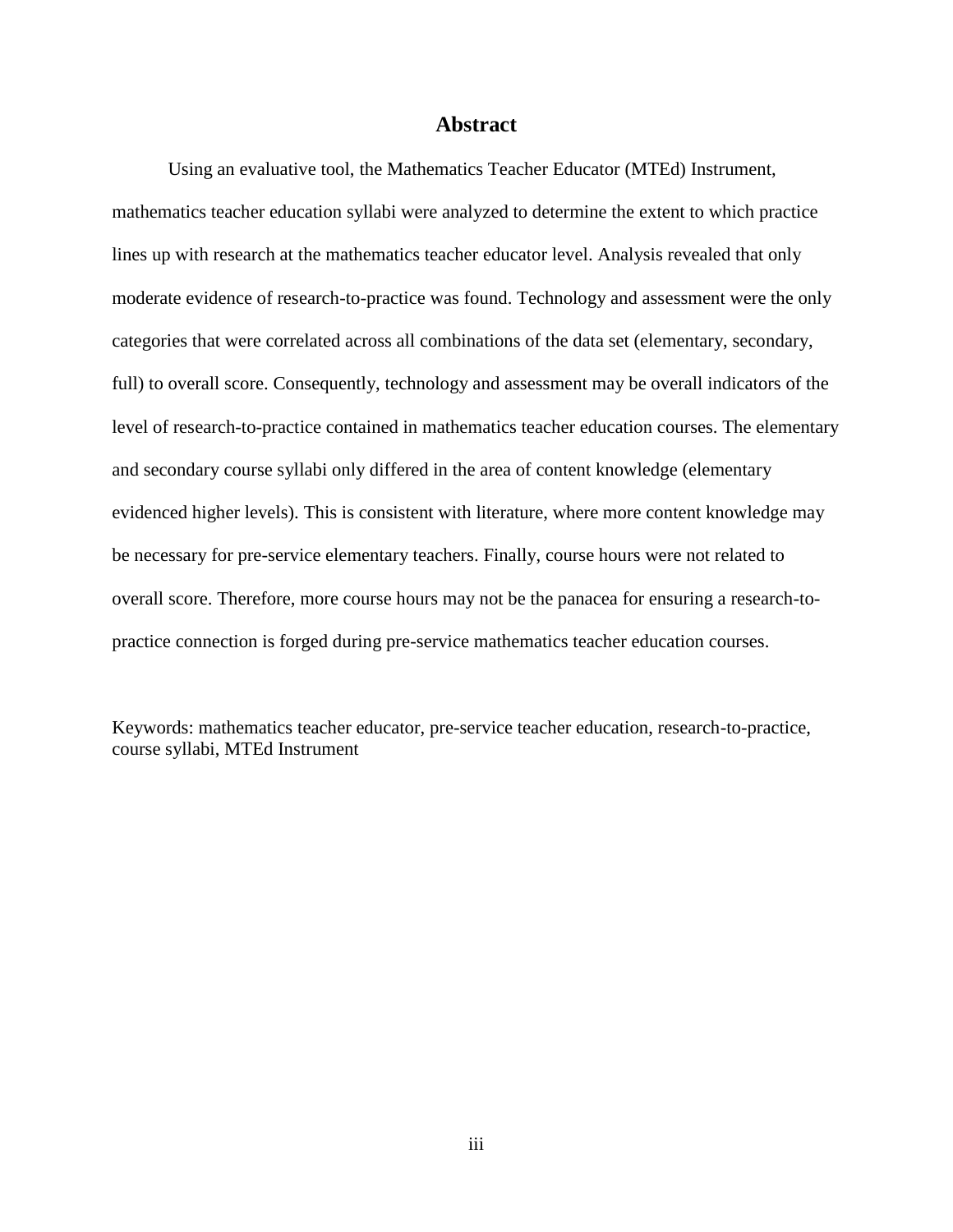## **Acknowledgements**

<span id="page-4-0"></span>I am whole heartily thankful to both my supervisor and my committee member, Dr. Immaculate Namukasa and Dr. Donna Kotsopoulos, respectively. Their encouragement, guidance, and support enabled me to develop an understanding of my research interests and steer that understanding in the direction of thesis realization and completion.

Additionally, this thesis would not have been possible without the support of my fiancé, Grant Unsworth. His consistent encouragement and calm demeanor kept me focused and grounded throughout the thesis writing process. Due to this, I cannot be more grateful to have him in my life.

Lastly, I offer my regards and gratitude to all of those who supported me in any respect during the completion of this thesis.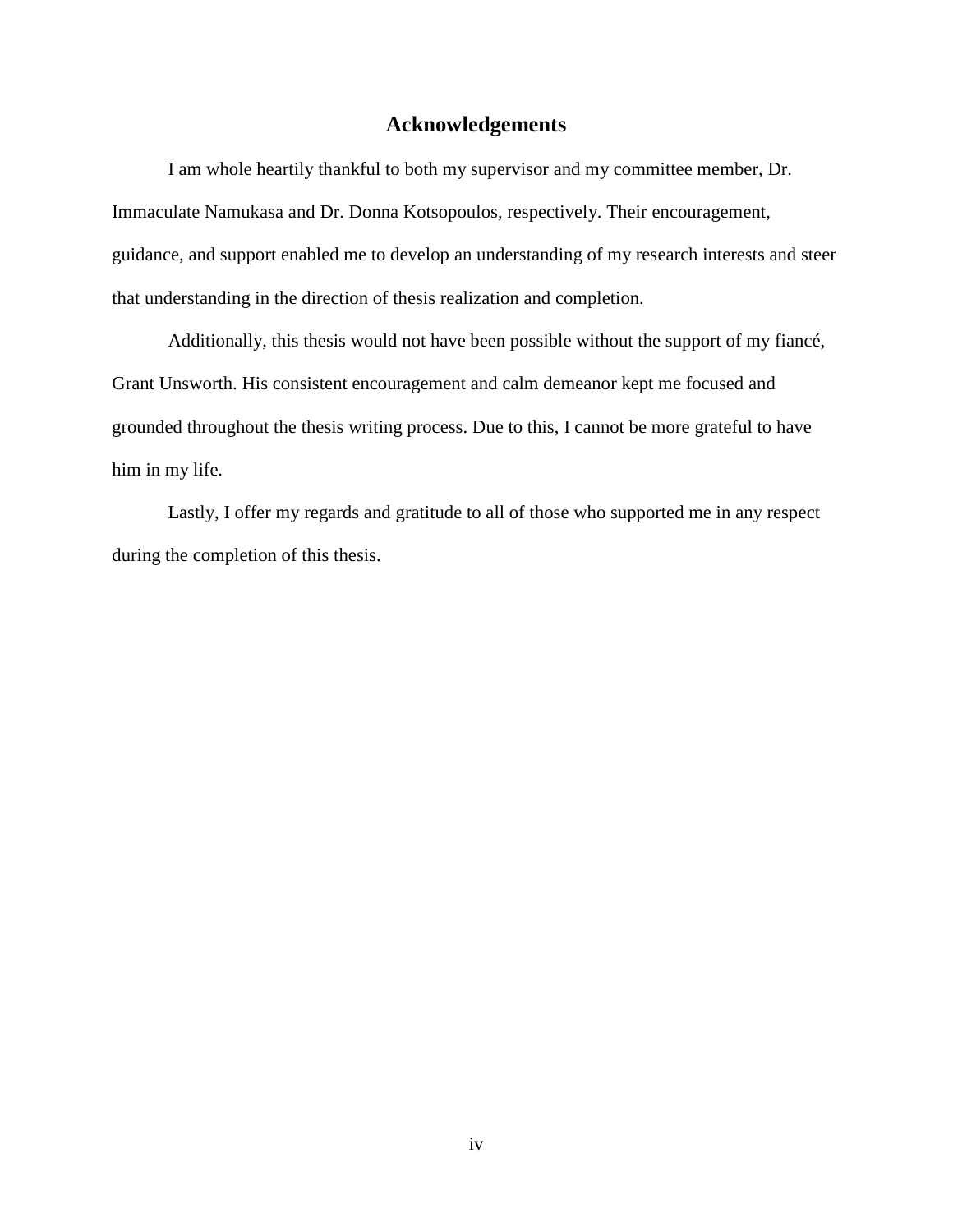## **Table of Contents**

| 2.4  |  |
|------|--|
| 2.5  |  |
| 2.6  |  |
| 2.7  |  |
| 2.8  |  |
|      |  |
|      |  |
| 2.11 |  |
|      |  |
|      |  |
|      |  |
|      |  |
|      |  |
|      |  |
| 4.2  |  |
|      |  |
|      |  |
|      |  |
|      |  |
|      |  |
| 5.2  |  |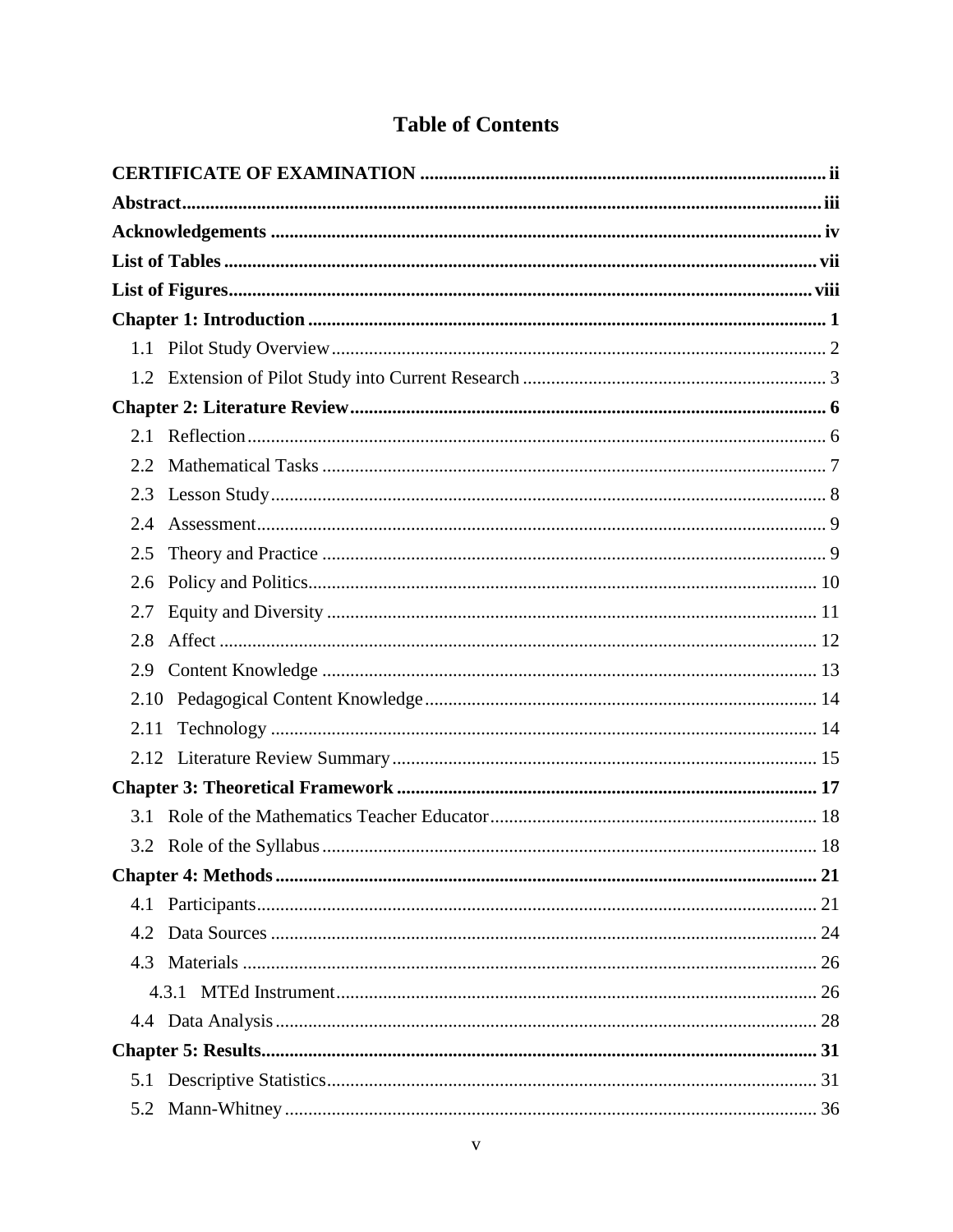| 5.3 |                                                                           |  |
|-----|---------------------------------------------------------------------------|--|
| 5.4 |                                                                           |  |
| 5.5 | Correlations in the Full Syllabus Data Set (Elementary and Secondary)  40 |  |
| 5.6 | Cross-Sectional Analysis of Correlations (aside from Course Hours)  42    |  |
| 5.7 |                                                                           |  |
| 5.8 | Correlations Unrelated to Overall Score (aside from Course Hours) 49      |  |
| 5.9 |                                                                           |  |
|     |                                                                           |  |
| 6.1 |                                                                           |  |
| 6.2 |                                                                           |  |
| 6.3 |                                                                           |  |
|     |                                                                           |  |
|     |                                                                           |  |
|     |                                                                           |  |
|     |                                                                           |  |
|     |                                                                           |  |
|     |                                                                           |  |
| 6.6 |                                                                           |  |
| 6.7 |                                                                           |  |
| 6.8 |                                                                           |  |
|     |                                                                           |  |
| 7.1 |                                                                           |  |
| 7.2 |                                                                           |  |
|     |                                                                           |  |
|     |                                                                           |  |
|     |                                                                           |  |
|     |                                                                           |  |
|     |                                                                           |  |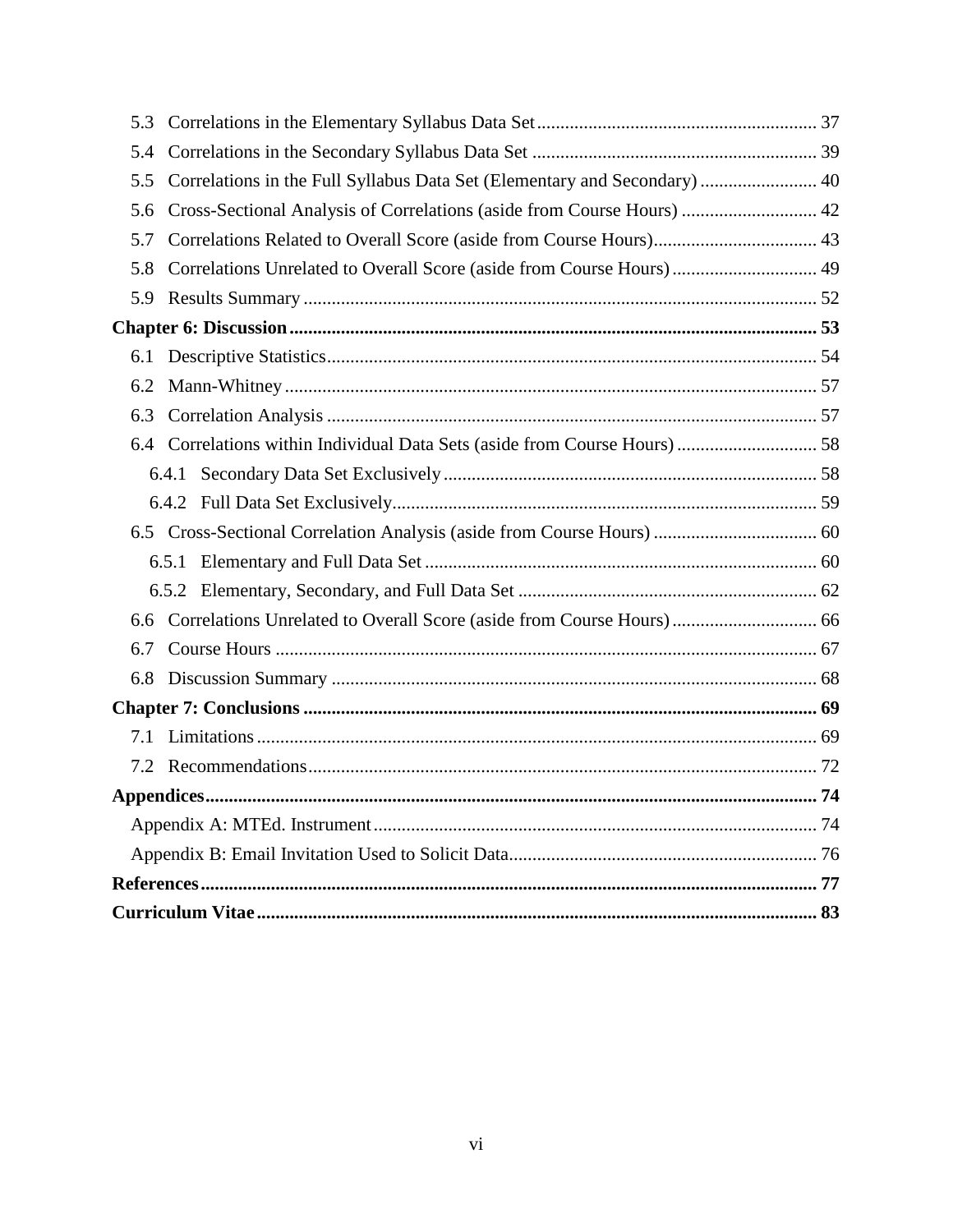## **List of Tables**

<span id="page-7-0"></span>

| Table 5 - Final Syllabus Data Set Sorted by Country (elementary vs. secondary) 26              |  |
|------------------------------------------------------------------------------------------------|--|
|                                                                                                |  |
|                                                                                                |  |
|                                                                                                |  |
| Table 9 - Mann-Whitney Statistics for Elementary and Secondary Syllabi  37                     |  |
| Table 10 - Correlation of Instrument Categories and Overall Score, Elementary ( $n = 19$ ) 39  |  |
| Table 11 - Correlation of Instrument Categories and Overall Score, Secondary $(n = 12)$ 40     |  |
| Table 12 - Correlation of Instrument Categories and Overall Score, Full Data Set $(n = 31)$ 42 |  |
|                                                                                                |  |
| Table 14 - Correlations between Overall Score and MTEd Instrument Categories  44               |  |
|                                                                                                |  |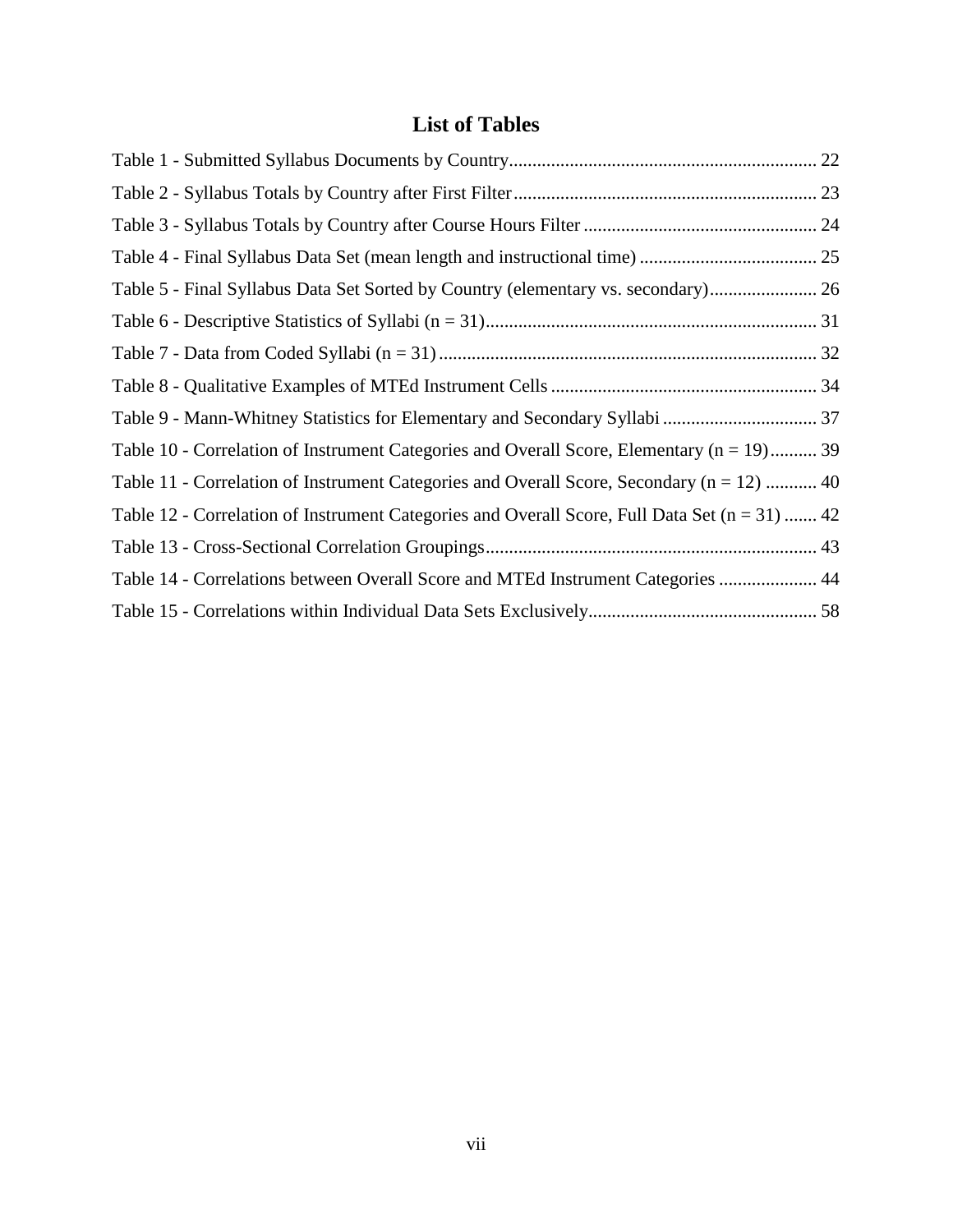# **List of Figures**

<span id="page-8-0"></span>

| Figure 2 - Technology vs. Overall Score on MTEd Instrument for Full Data Set  45          |  |
|-------------------------------------------------------------------------------------------|--|
| Figure 3 - Assessment vs. Overall Score on MTEd Instrument for Full Data Set 45           |  |
|                                                                                           |  |
|                                                                                           |  |
| Figure 6 - Pedagogy vs. Overall Score on MTEd Instrument for Full Data Set 47             |  |
| Figure 7 - Lesson Study vs. Overall Score on MTEd Instrument for Full Data Set 48         |  |
|                                                                                           |  |
| Figure 9 - Theory vs. Overall Score on MTEd Instrument for Full Data Set 49               |  |
| Figure 10 - Mathematical Tasks vs. Overall Score on MTEd Instrument for Full Data Set  50 |  |
|                                                                                           |  |
|                                                                                           |  |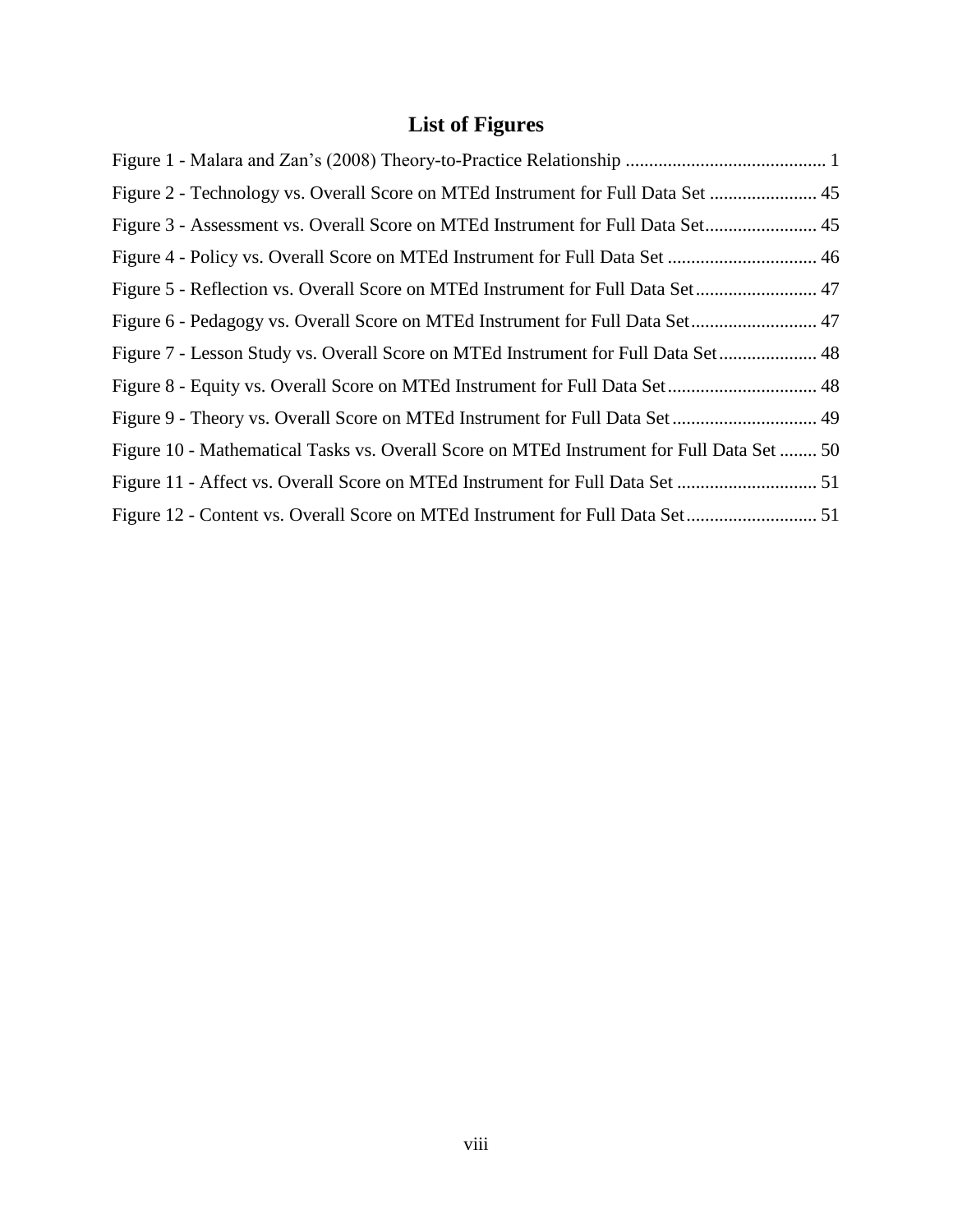## **Chapter 1: Introduction**

<span id="page-9-0"></span>Of great interest over the last century has been the relationship, and often the gap, between research and practice in education (NCTM Research Committee, 2007). The relationship between research and practice can be viewed as a relationship between a theoretical body of knowledge in the hands of researchers and the practices carried out by teachers (Malara & Zan, 2008). They discuss how theory modifies the teacher and then the teacher modifies their practice accordingly. For this flow of change to occur, it is outlined by Malara and Zan that two conditions must be met: "the teacher must be able to absorb this research, in particular, they must be aware of their role as decision makers; and the research itself must be conveyed in forms which are accessible also to practitioners" (p. 546).

### <span id="page-9-1"></span>Figure 1

*Malara and Zan's (2008) Theory-to-Practice Relationship*

| <b>Theory</b> |          | <b>Teacher</b> |          | <b>Practice</b> |
|---------------|----------|----------------|----------|-----------------|
|               | Modifies |                | Modifies |                 |

It is important to note that there can also be a backwards flow of modification from practice-to-theory. Craft knowledge is one such concept that attempts to describe this backwards flow of modification. Craft knowledge is developed during the teaching practice through the process of reflection and practical problem-solving. Craft knowledge is not theoretical, rather practical and it can be informed by theoretical understandings, ideological concepts, or scholarly knowledge (Cooper & McIntyre, 1996). As such, reflection and practical problem-solving during the act of teaching (practice) can help modify how teachers understand research and also how teachers (re)produce research.

From a policy perspective, the interest in linking research-to-practice has resulted in numerous policy initiatives in all regions of the world. Many jurisdictions are increasingly using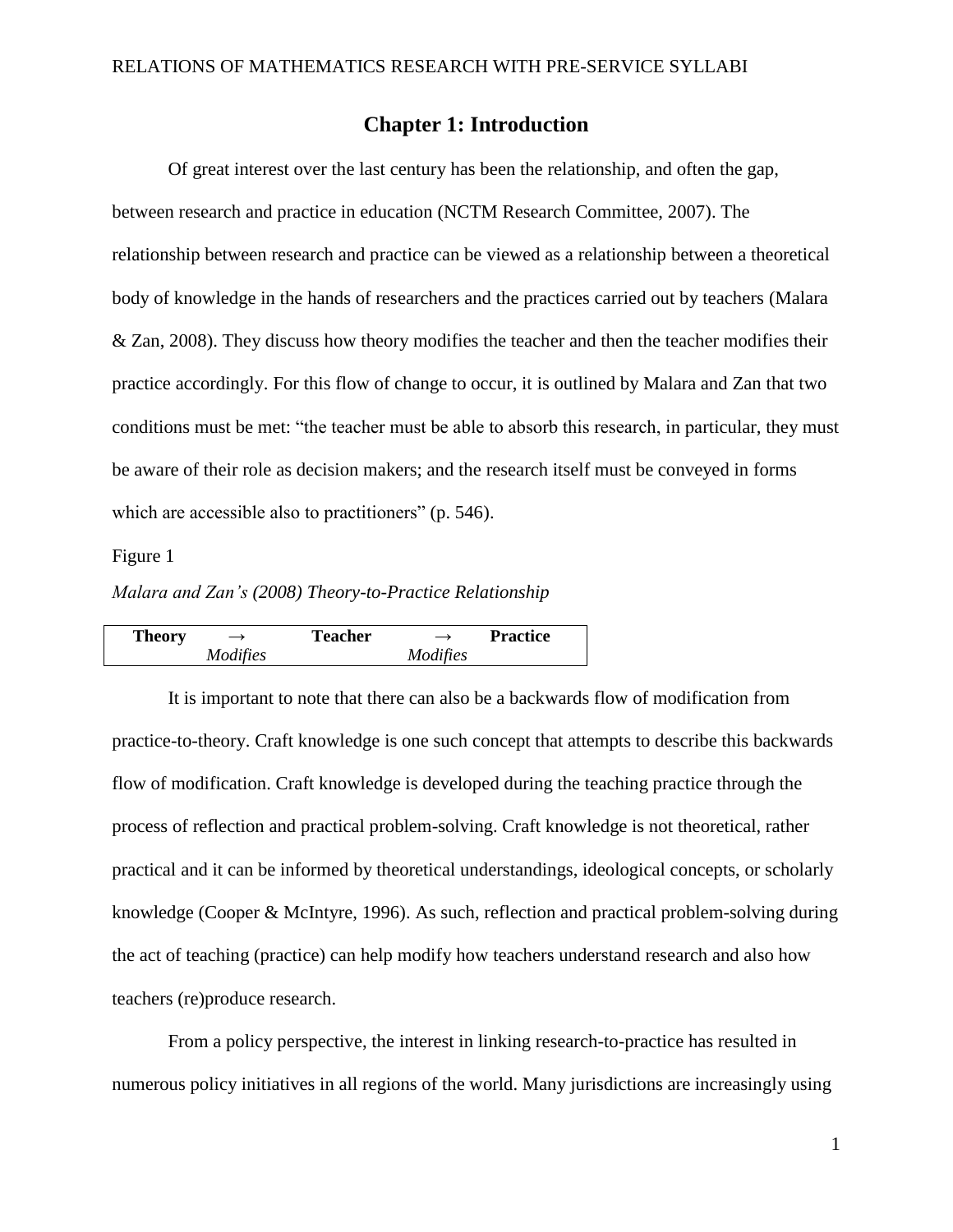research-based discourse to frame their initiatives (NCTM Research Committee, 2007). At the same time, robust research studies continue to emerge within the field of mathematics teacher education and mathematics education. As proposed in this current research, dominant research themes in mathematics teacher education and mathematics education include: reflective practice, mathematical tasks, lesson study, assessment and evaluation, theory and practice connections, policy and politics of mathematics education, equity and diversity, affect (beliefs and attitudes), content knowledge, pedagogical knowledge, and technology.

With the increased interest in linking research-to-practice and the existence of numerous and robust research studies in the field of mathematics teacher education, a question arises about how research is informing the practices of mathematics teacher educators. As such, the primary research problem of this current research is understanding the extent to which research is informing the practices of mathematics teacher educators, and thus the way in which pre-service teachers learn to teach mathematics.

This current research is an extension of a pilot study entitled *The Impact of Mathematics Teacher Education Research on Pre-Service Teacher Education* (Clark, Kotsopoulos, Morselli, & Purdy, 2011). The pilot study was conducted by a group of mathematics education researchers (Clark, Kotsopoulos, & Morselli) and one research assistant (Purdy).

#### <span id="page-10-0"></span>**1.1 Pilot Study Overview**

As a way to begin to examine this potential research-to-practice gap, the pilot study chose to examine mathematics education course syllabi from around the world. As a first step, the researchers conducted a pilot study on a small sample of course syllabi using an evaluative instrument developed to assess the syllabi. The evaluative instrument was developed by the research group and took the form of a rubric. It was developed out of the dominant research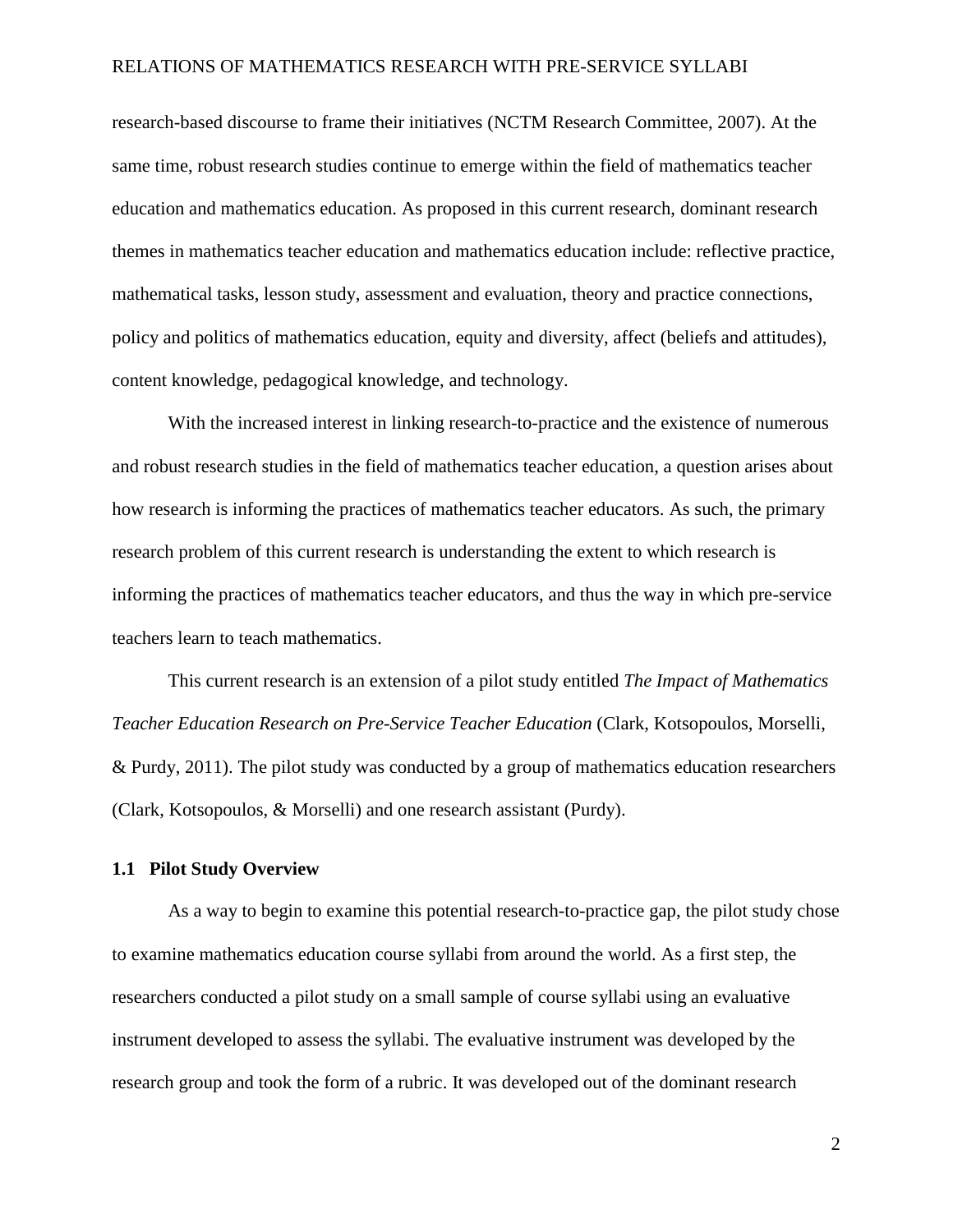themes in mathematics education and later took the name Mathematics Teacher Educator (MTEd) Instrument (see Appendix A, for the MTEd Instrument). The dominant research themes identified in the MTEd Instrument were: reflection, mathematical tasks, lesson study, assessment, theory and practice connections, policy and politics of mathematics education, equity and diversity, affect, content knowledge, pedagogical content knowledge, and technology.

The purpose of the pilot study was to determine whether the MTEd Instrument could be used to answer the overriding research question; *How is research reflected in mathematics teacher educators' practices, as evidenced in course syllabi?* Additionally, the pilot study sought to allow for the refinement of the MTEd Instrument (see Appendix A, for the MTEd Instrument) before extensive analysis took place.

#### <span id="page-11-0"></span>**1.2 Extension of Pilot Study into Current Research**

The purpose of the current research is to build off of the pilot study and continue to examine the extent to which research is informing the practices of mathematics teacher educators, and thus the way in which pre-service teachers learn to teach mathematics. In this respect, the current research examines the same research question as the pilot study; *How is research reflected in mathematics teacher educators' practices, as evidenced in course syllabi?* While the two research studies have the same research questions, the intent of the current research is to be able to answer the research question in a more comprehensive manner than in the pilot study.

Essentially, the aim of the current research is to take a sample from the full syllabi data set in order to raise the issue of research-to-practice take-up at the mathematics teacher educator level and to critique potential implications of gaps that may or may not exist.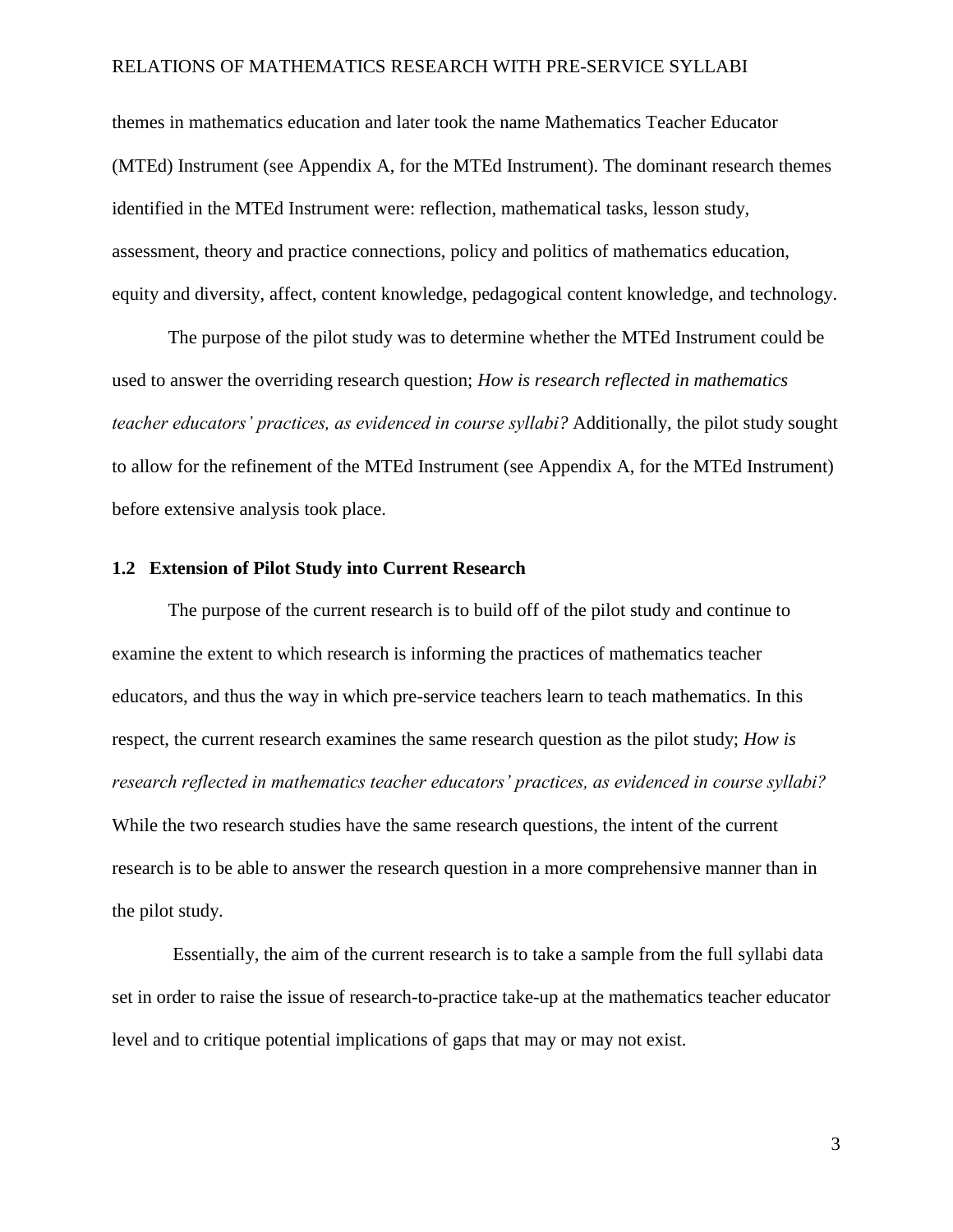Additionally, there are several important variations between the pilot study and the current research. First, the pilot study only analyzed one or two syllabi from each of the following geographical regions: Australia, Canada, Europe, Asia, and the United States of America, whereas, the current research analyzes 31 syllabi from various geographical regions. The goal of the current research is to analyze a larger sample size in order to potentially reduce uncertainty in results and allow broader conclusions to be drawn. Second, the current research will examine possible answers to the research question using quantitative measure as opposed to just descriptive statistics, as was done in the pilot study.

Aside from the fact that this current research has grown out of a pilot study, there is a lack of relevant research on this topic in academia. Although there are a lot of research-topractice studies, there is not many that look at syllabi to find out the extent to which research is informing the practices of mathematics teacher educators. Through the use of a systematic review of literature, it was found that the studies that do exist largely focus on common elements of syllabi (Taylor & Ronau, 2006) or programmatic goals reflected in syllabi (Harrington & Enochs, 2009). The review of literature revealed that no studies were found that explored the relationship between research and practice from the mathematics teacher educator's perspective.

Some of the databases included in the systematic review were: Journal Storage (JSTOR), Sage Full Text Collection (Education), and Google Scholar. The original search terms were: *mathematics (all text), education (all text), research (all text), practice (all text), university (all text),* and *courses (all text)*. From this search, 20 874 articles were found and 100 of them were reviewed for relevancy. The original search terms were then adjusted four more times to refine the search and to account for alternative terms that other countries might use. The first iteration of the search terms was the same as the original expect that *pre-service (all text)* was added. This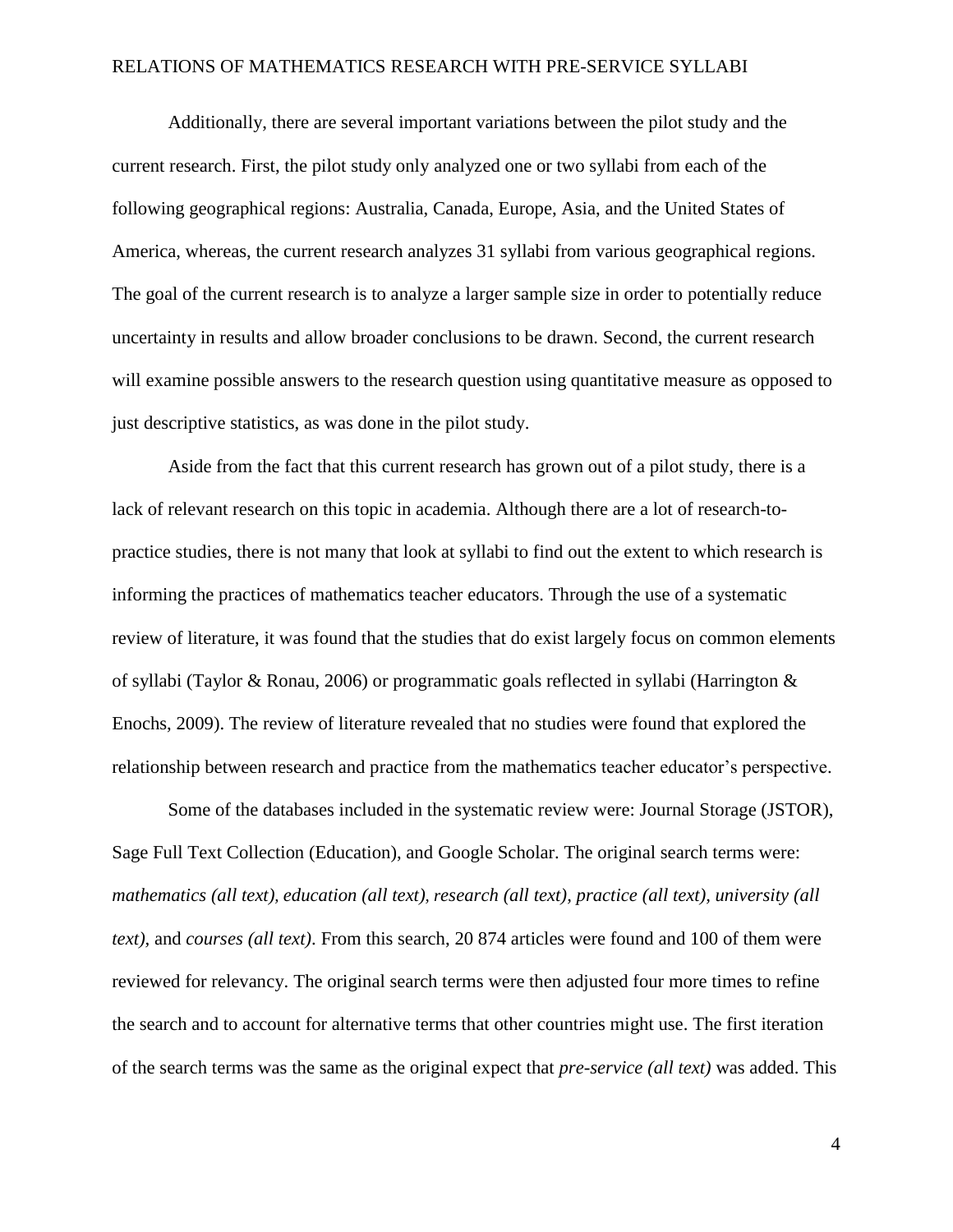search returned 624 articles and 100 of them were reviewed for relevancy. Following this, a second iteration of the search terms took place that was the same as the first iteration except that the terms *mathematics*, *education*, and *research* were required to be in the title of the article. From this search 13 articles were found and all were reviewed for relevancy. The next iteration of the search terms was the same at the first iteration except that *survey (all text)* was substituted in for *pre-service (all text)*. This search returned 11 211 articles and 100 articles were reviewed for relevancy. Finally, the last iteration of the search terms was the same as the second iteration except that *survey (all text)* was substituted in for *pre-service (all text)*. From this last search 33 articles were returned and all were reviewed for relevancy. Remarkably, through the systematic review of literature, little research was found to exist that examines the research-to-practice practices of mathematics teacher educators. This current research aims to fill this gap.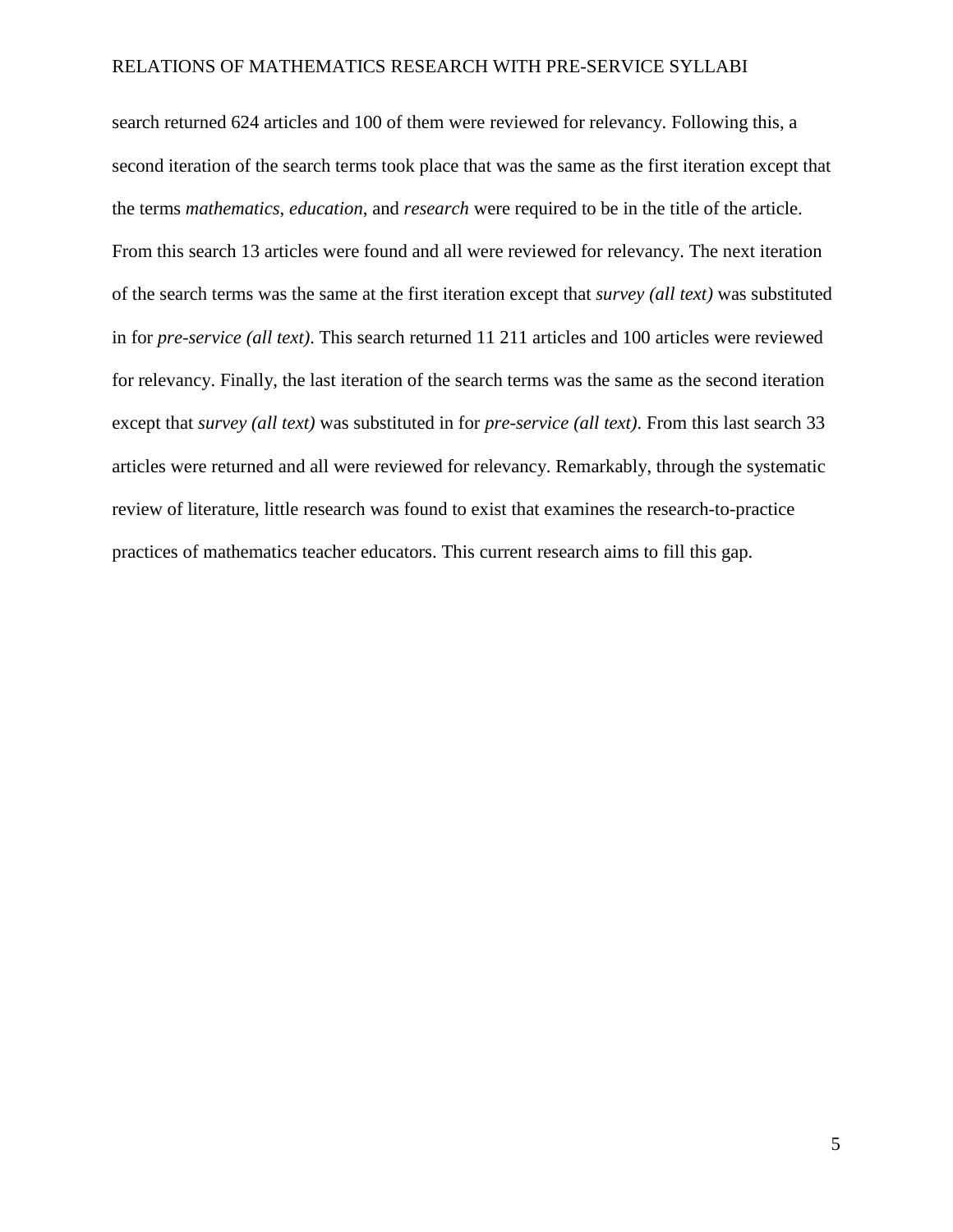## **Chapter 2: Literature Review**

<span id="page-14-0"></span>The goal of this research is to reveal insight into the extent to which course syllabi reflect research findings. As a result, it is vital to explore current mathematics teacher education research in order to define dominant research areas that should be visible in mathematics teacher educator's practice, as evidenced through their course syllabi. In addition to gaining knowledge about the dominant research areas, it is also important to understand the opportunities that preservice teachers need to be given during their teacher preparation program in order to become effective mathematics teachers.

Since many research areas are the focus of the MTEd Instrument, only a brief overview can be provided for each of the dominant areas of research. Additionally, the order in which the dominant research areas are mentioned in the literature review is random and there is no weighting system associated with these research areas.

#### <span id="page-14-1"></span>**2.1 Reflection**

Prospective teachers need opportunities to learn how to engage in thinking about their teaching. Artzt and Armour-Thomas (2002) contended that for teachers to develop their teaching practice, they must engage in reflection before, during, and after implementing a lesson. In the same way, prospective teachers must participate in those same forms of reflection throughout their teacher preparation program (Chapman, 2009).

It has been proposed that reflection, for the purposes of pre-service teacher education, can be divided into two broad categories, incident reflection and process reflection (Ricks, 2010). According to Ricks (2010), incident reflection would occur when a pre-service teacher encounters an unplanned incident or episode and process reflection would occur when a preservice teacher engages in planned reflection that allows for the progression and refinement of an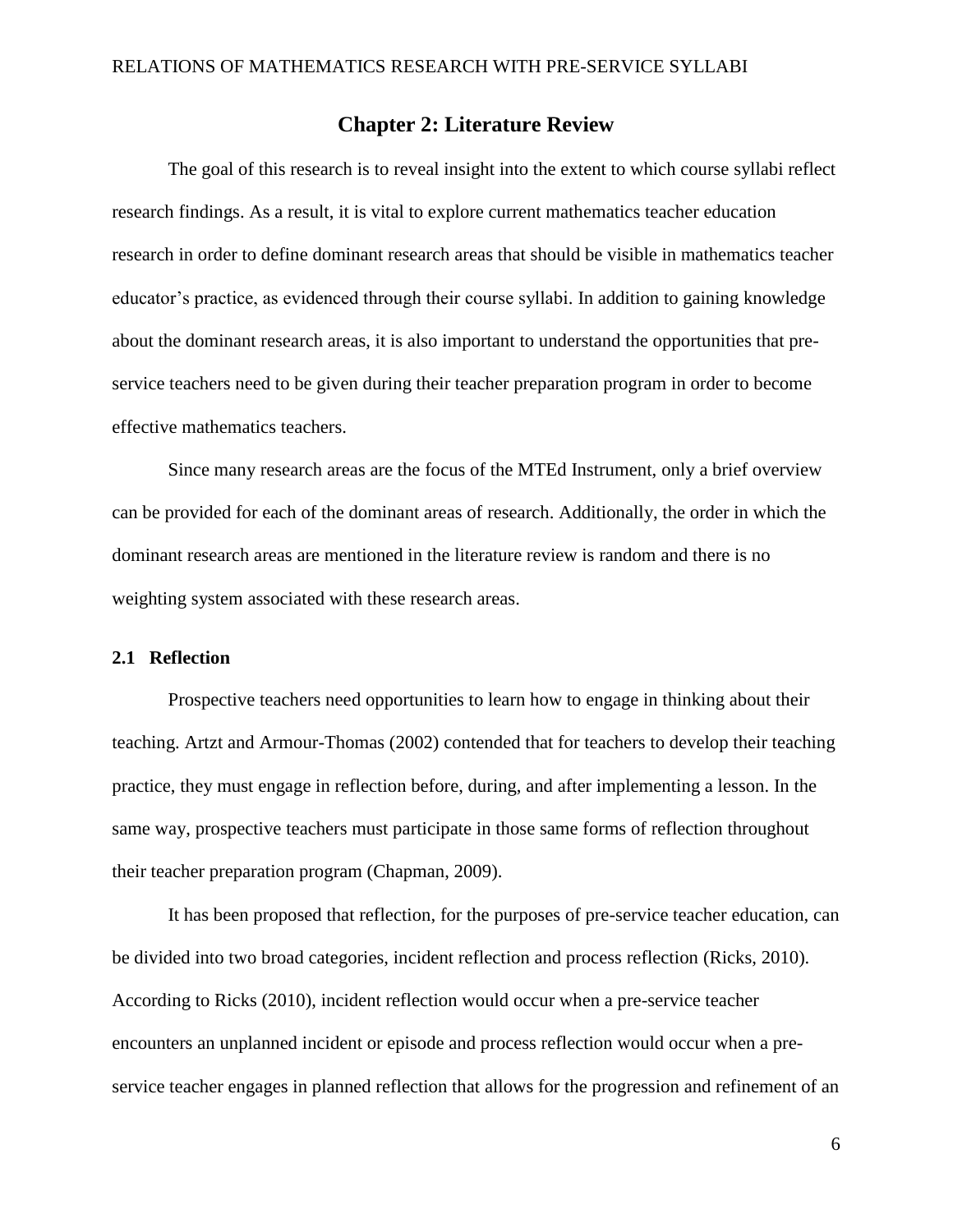idea.

Similar to Ricks' (2010), Clark, Kotsopoulos, and Morselli (2009) define three different types of reflection: a priori reflection, where a pre-service teacher thinks in advance about a topic: an initeri reflection, where a pre-service teacher engages in reflection in the moment of a task or teaching: and a posteri reflection, where reflection upon an action, lesson, or task occurs after the fact. These authors propose that pre-service teachers need to be given opportunities to engage in all three types of reflection during their teacher preparation program.

#### <span id="page-15-0"></span>**2.2 Mathematical Tasks**

Mathematical tasks are proposed to have an important role in mathematics teacher education, as evidenced by a special issue article in the Journal of Mathematics Teacher Education (Watson & Mason, 2007; Zaslavsky, 2007) devoted to the analysis and discussion of different ways teacher educators use mathematics-related tasks in mathematics teacher education.

Watson and Sullivan (2008) distinguish between *classroom tasks*, that is "questions, situations and instructions teachers might use when teaching students" (p. 109) and *tasks for teachers*, that is "the mathematical prompts, many of which are classroom tasks, that are used as part of teacher learning" (p. 109). The authors suggest that tasks for teachers may have different purposes including: informing teachers about a wide range of possible classroom tasks, leading teachers to learn more mathematics, and leading teachers to reflect on the nature of mathematical activities and the student learning processes.

Consequently, the understanding promoted by mathematical "tasks can provide an effective and meaningful basis to help pre-service teachers to develop deeper understandings" (Chapman, 2007, abstract). In turn, it is likely that when pre-service teachers are given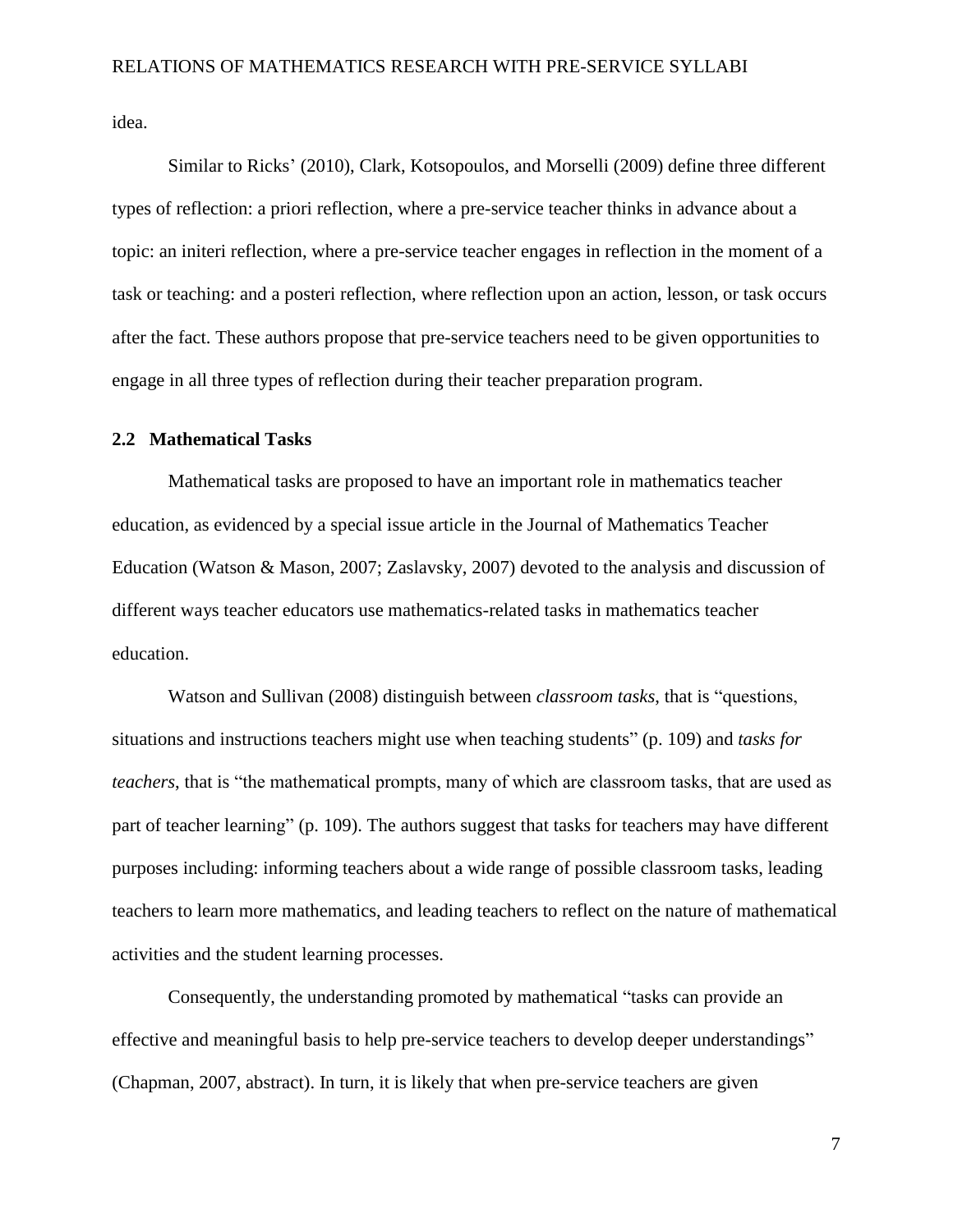opportunities to engage in pupil level and pre-service teacher-level mathematical tasks, they will gain a blend of mathematical and pedagogical knowledge (noting that depending on the way the teacher educator uses or presents the mathematical tasks, one of the two can be highlighted to a greater extent).

#### <span id="page-16-0"></span>**2.3 Lesson Study**

Adopted from practices of Japanese teachers, lesson study in pre-service teacher education has been widely embraced internationally (Fernandez, 2005; Fernandez & Yoshida, 2004; Lewis, Perry, & Hurd, 2009). As stated by Stigler and Hiebert (1999), lesson study is a process that is aimed at improving teaching practices by allowing groups of teachers to collaborate and reflect upon lesson plans developed jointly, and then taught by one or more teachers while the other teachers observe.

In mathematics education, there has been an increase in the use of lesson study as action research, in which both teachers and researchers participate. This increase has allowed for the possibility of research informing practice, as well as practice generating both research problems and knowledge. As such, it is important for pre-service teachers to engage in lesson study in order to learn how to be a part of a collaborative team and gain the tools needed to participate as a professional in a larger teaching community (Lewis, Perry, Foster, Hurd, & Fisher, 2011). Furthermore, studies have shown that lesson study enhances pre-service teachers' collaboration skills, strengthens their reflective tendencies, helps them build an understanding of how children develop mathematical knowledge, advances their pedagogical practices, and most importantly, gives them the opportunity to improve student outcomes (Corcoran, 2011; Post & Varoz, 2008). Thus, it appears that pre-service teachers need opportunities to engage in collaborative planning of lessons, enacting lessons, and reflecting upon lessons, in the form of lesson study, during their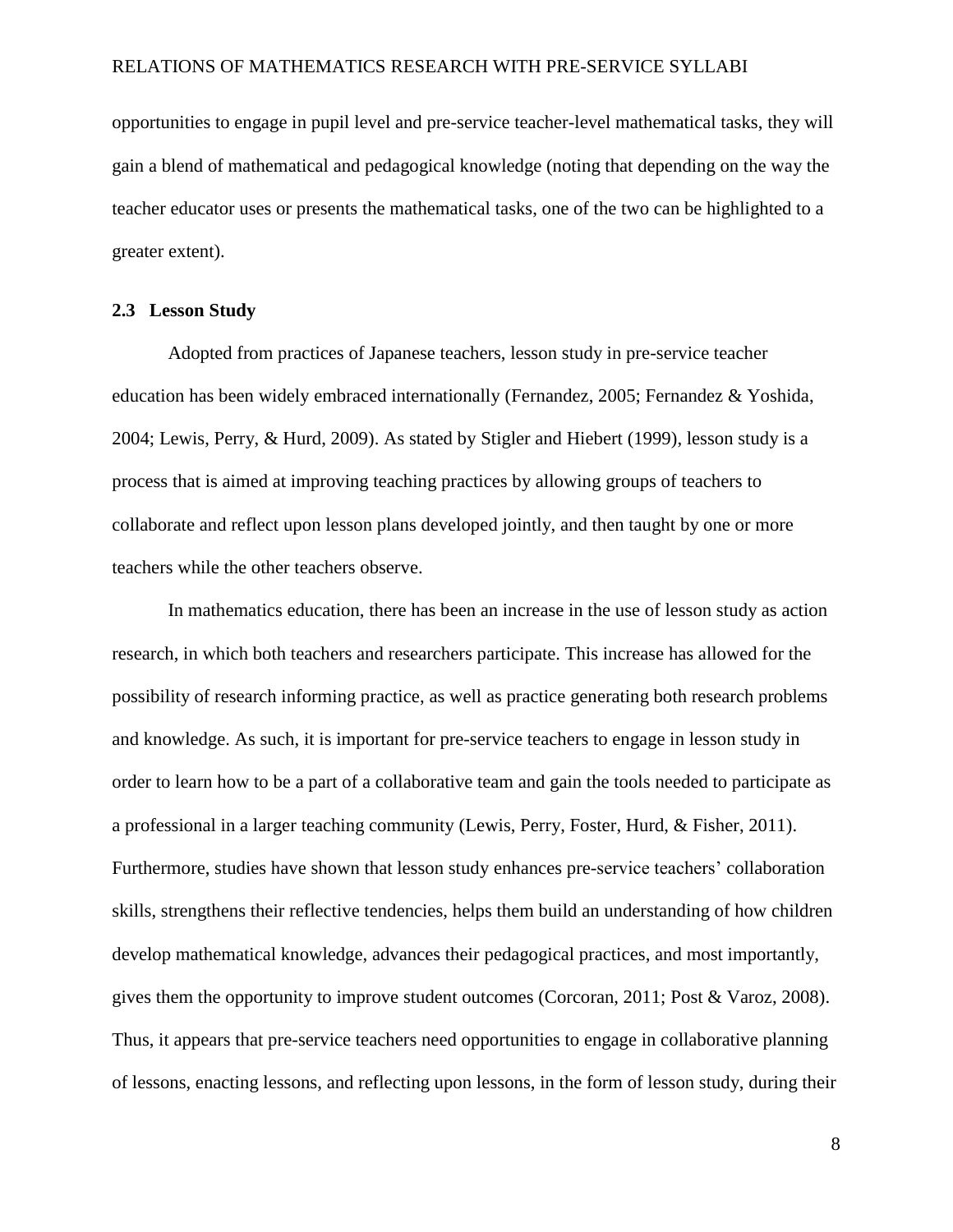teacher preparation program.

#### <span id="page-17-0"></span>**2.4 Assessment**

Generally accepted in mathematics education is the need for pre-service teachers to engage in assessment practices through the act of analyzing pupil level mathematization. Additionally, it is important for teachers to engage in diagnostic, formative, and summative assessment tasks (Cunningham & Bennett, 2009; Ketterlin-Geller & Yovanoff, 2009; Xu & Liu, 2009).

Studies in the area of assessment practices for pre-service teachers have addressed various issues including: the preconceived notions that affect pre-service teachers evaluative skills (Morris, 2007; Simon, Chitpin, & Yahya, 2010), the concern with assessment for classroom management purposes (Simon et al., 2010), pre-service teacher struggle with the social justice aspects of assessment (Simon et al., 2010), and the effects of pre-service teachers traditional conceptions of standards-based assessment opposed to newer measurement-based assessment reform ideas (Frykholm, 1999; Simon et al., 2010). Research regarding assessment suggests that opportunities to analyze pupil level mathematization gives pre-service teachers the chance to experience authentic assessment practices that encourage and support further learning, and their own understanding of student thinking.

#### <span id="page-17-1"></span>**2.5 Theory and Practice**

Numerous scholars have identified the great necessity, despite extreme challenges, in connecting theory and practice for pre-service teachers and practicing teachers (Breen, 2003; Jaworski, 1998, 2006). In some cases, teacher practices are not supported by research and teachers are increasingly required to engage in evidenced-based discourses in their practice. From these concerns, it becomes evident that pre-service teachers need to engage in learning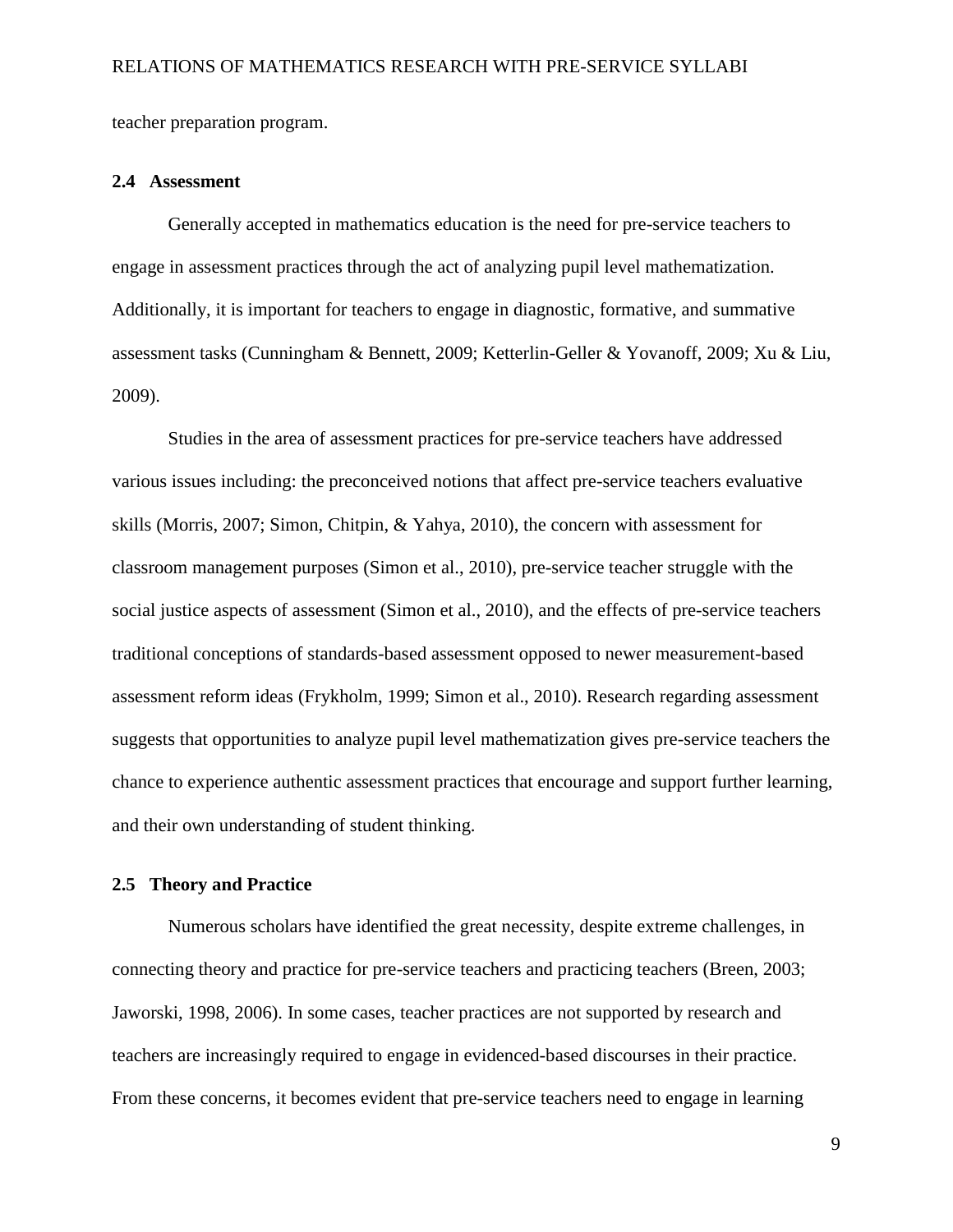opportunities that allow them to make connections between theory and practice.

It was put forward by Tsafos (2010) that, "theory does not guide, confirm and legitimize practice; instead theory and practice complement each other" (p. 157). From this perspective, it can be conceived that the connections pre-service teachers must make between theory and practice are complex and not limited to the passive act of transferring theoretical knowledge from the mathematics teacher educator to the pre-service teacher.

Research in the area of educational theory-to-practice has considered: the ways in which pre-service teachers make connections between research and practice when learning to teach (McDonnough & Matkins, 2010; Tsafos, 2010), the take-up of research in the pedagogical approaches of practicing teachers (Mathern & Hansen, 2007), and the understanding of theoretical perspectives (i.e., challenges with making connections, ways to occasion connections, etc.) (English, 2003; Heid et al., 2006).

An understanding of theory-to-practice research, in the realm of mathematics teacher education, suggests that pre-service teachers need to be given opportunities to engage in and with research that allows them to make practical connections between educational theory and practice. It is likely that forging these connections at the pre-service teacher education stage will allow future teachers to take their knowledge of theory into the classroom so that it can complement their teaching practice.

#### <span id="page-18-0"></span>**2.6 Policy and Politics**

Policy documents (e.g., No Child Left Behind) and educational reforms (e.g., Post-Sputnik educational reforms) pervade mathematics education ("An act to close the achievement gap with accountability, flexibility, and choice, so that no child is left behind ", 2002; Hunt, 2005). Included in this plethora of policy documents are documents concerned with pre-service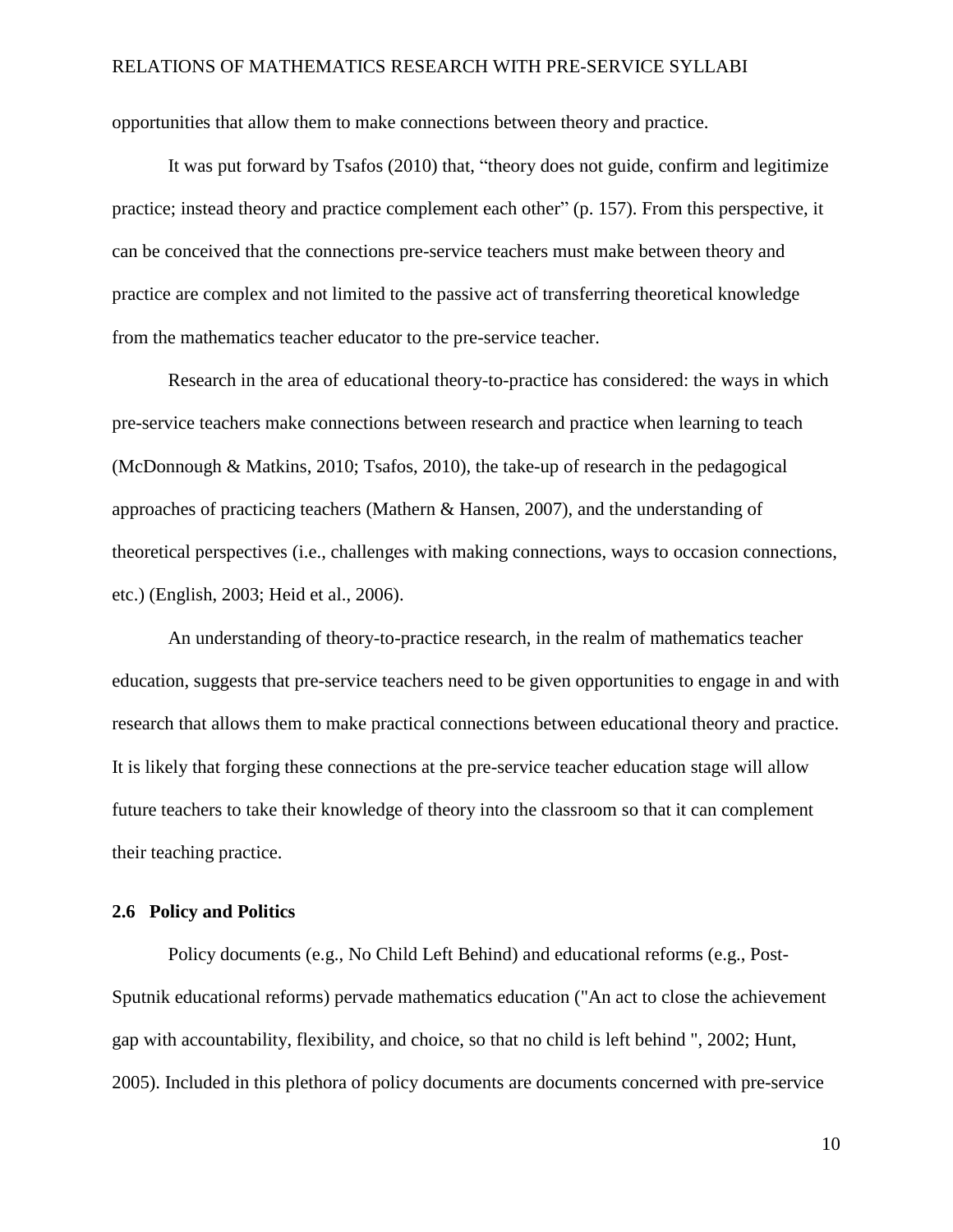teacher education. These documents typically take the form of curriculum and teaching standards and guidelines for teacher preparation programs (NCATE, 2008; NCTM, 2000). Although these documents are published by organizations in the United States of America, parallel documents, several of which draw from the National Council of Teachers of Mathematics (NCTM), drive what is taught and by whom throughout the world. In this light, mathematics education is considered a highly political act, to the point that the dominant population holds the power and "policy and most research about diversity, cultural pluralism and a Eurocentric curriculum evolve around this conception of power" (Popkewitz, 2004, p. 254).

From the understanding that policy and politics permeate mathematics education, it is likely that pre-service teachers need to engage with, become familiar with, and teach to the standards and guidelines endorsed by the political party in power in their region. Studies, such as that done by Apple (1992) and Johnston (2007) have verified the importance of pre-service teachers exploring and engaging with policy documents as a means of becoming familiar with regional, educational standards.

#### <span id="page-19-0"></span>**2.7 Equity and Diversity**

Widely documented in mathematics education, and education as a whole, is the under achievement and marginalization of ethnically, racially, linguistically, socio economically, geographically, academically, or sexually diverse students (Bartolo, Smyth, Swennen, & Klink, 2008; Gutiérrez, 2008; Lee, 2002; Richardson, 2009). Bartolo, Smyth, Swennen, and Klink (2008) note:

It is important to recognise that these categories frequently overlap and when added together, it is clear that this is not a minority issue but is the reality of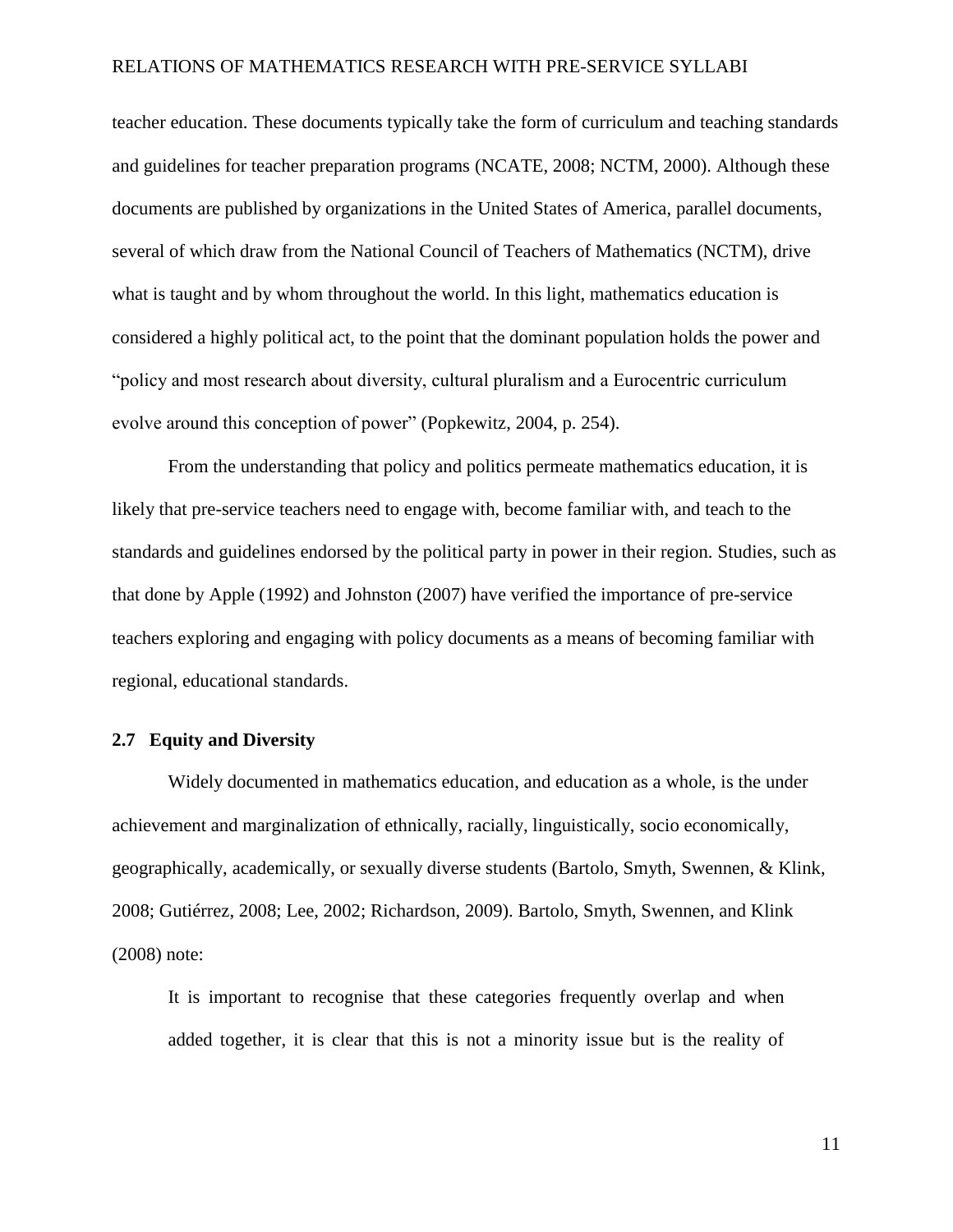experience for all teachers and all potential teachers who will teach pupils from across this diverse spectrum (p. 117).

There have been numerous factors identified as contributing to the underachievement and marginalization of certain populations of students which include: pedagogical factors (Esmonde, 2009), Eurocentric mathematics (Bishop, 1997; D'Ambrosio, 1985; Namukasa, 2005; Skovsmose, 1990), and teacher preparation (Sleeter, 2001). This research points to the fact that there may be serious deficiencies in the ways in which some students are permitted to learn. Consequently, as Bartolo et al. (2008) state, the way in which teachers are prepared during preservice teacher education is a central concern. As a result, prospective teachers need to explore the concepts of equity and diversity during their teacher preparation program so that they can gain knowledge about how to meet the needs of diverse learners.

#### <span id="page-20-0"></span>**2.8 Affect**

Goldin (2002) stresses that the role of affect is crucial when individuals are engaged in a mathematical task because the affective system is not merely auxiliary to cognition, it is central. Traditionally, four key components of affect are studied: emotions, beliefs, conceptions, and attitudes. For the purposes of this research, a specific sub-theme is worthy of consideration that of teachers' beliefs. In particular, beliefs about teaching and learning mathematics deeply influence teachers' instructional practice (Philipp, 2007; Thompson, 1992). It is even contested that affect influences teaching practice as much as the social context and the teachers' level of thought and reflection (Ernest, 1989). Furthermore, Thompson (1992) notes that it is impossible to distinguish beliefs from knowledge because "teachers treat their beliefs as knowledge" (p. 127) and that it is important to take into account the two kinds of beliefs: beliefs about mathematics and beliefs about mathematical teaching and learning. These two kinds of beliefs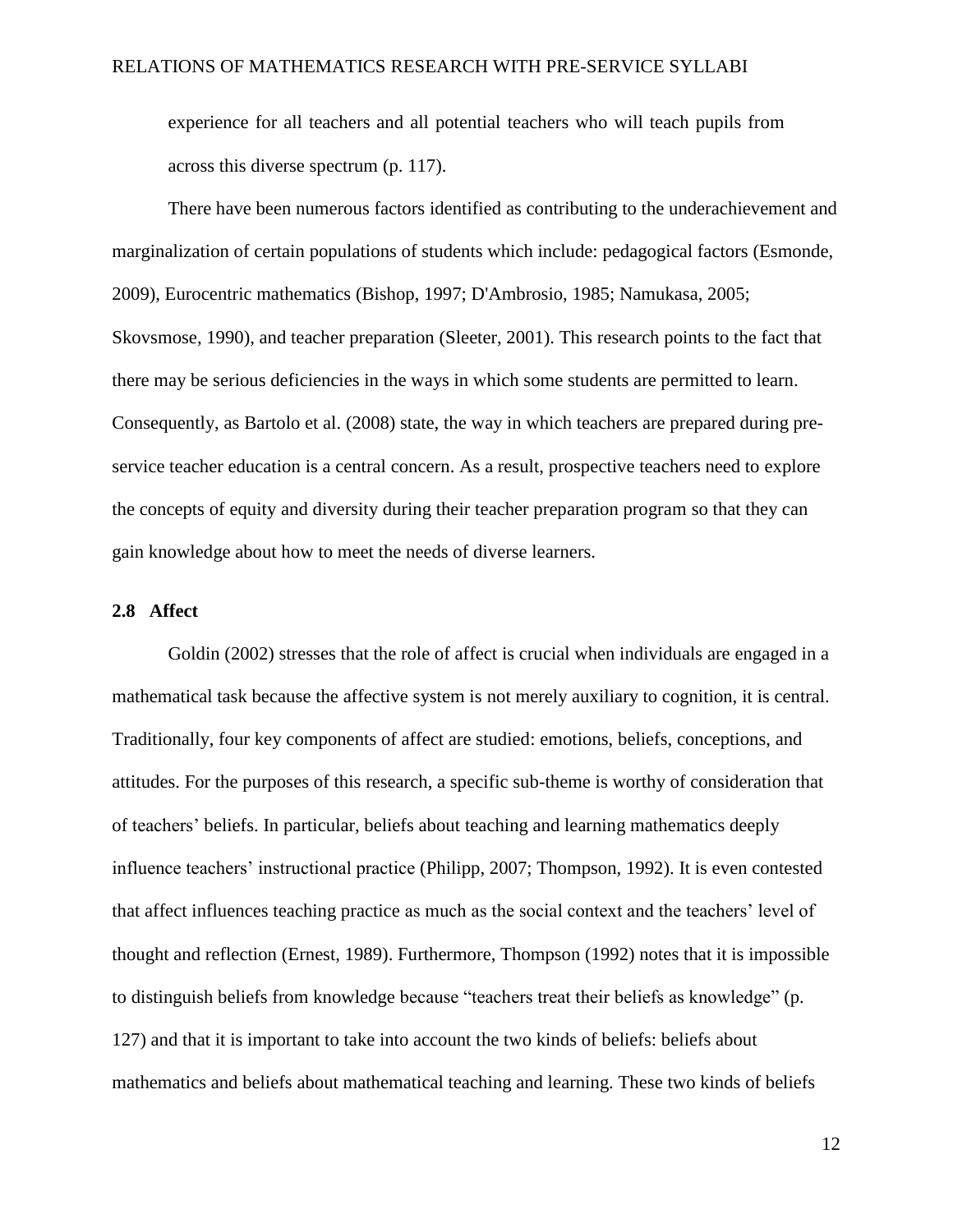are linked to content knowledge and pedagogical content knowledge (Shulman, 1986) and, as Thompson (1992) explains, may have a crucial role in influencing the teachers' instructional practice. An understanding of the research about affect suggests that pre-service teachers need to address their beliefs by becoming aware of them, challenge their unhelpful beliefs, and potentially changing those unhelpful beliefs through discussion in their teacher preparation programs (beliefs about mathematics, mathematics teaching, and mathematical learning).

#### <span id="page-21-0"></span>**2.9 Content Knowledge**

The content knowledge required for pre-service teachers to teach mathematics is often driven by the content outlined in curriculum documents, and is typically based on multiple strands of mathematics. Over the last decade, numerous scholars have attempted to articulate the sorts of content knowledge required by future mathematics teachers. The outgrowth of this research has become known as *mathematics for teaching* (M*f*T) (Adler & Davis, 2006; Ball, 2000; Ball, Bass, Sleep, & Thames, 2005; Ball & Grevholm, 2008; Kotsopoulos & Lavigne, 2008). Stylianides and Stylianides (2009) define M*f*T as the "mathematical content that is important for teachers to know and be able to use in order to manage successfully the mathematical issues that come up in their practice" (p. 161). Furthermore, Ball and Bass (2000) refer to the knowledge of M*f*T as Mathematical Knowledge for Teaching (MK*f*T) which is also important for teachers to be able to know and implement. Stylianides and Stylianides (2009) build on Ball and Bass's (2000) contributions and explain that "this specialised kind of mathematical knowledge [MK*f*T] is important for solving the barrage of 'mathematical problems of teaching' that teachers face as they teach mathematics" (p. 161).

Research in this area has sought to explore how pre-service teachers develop this sort of content knowledge. One such idea is put forward by Ball and Bass (2000) regarding how crucial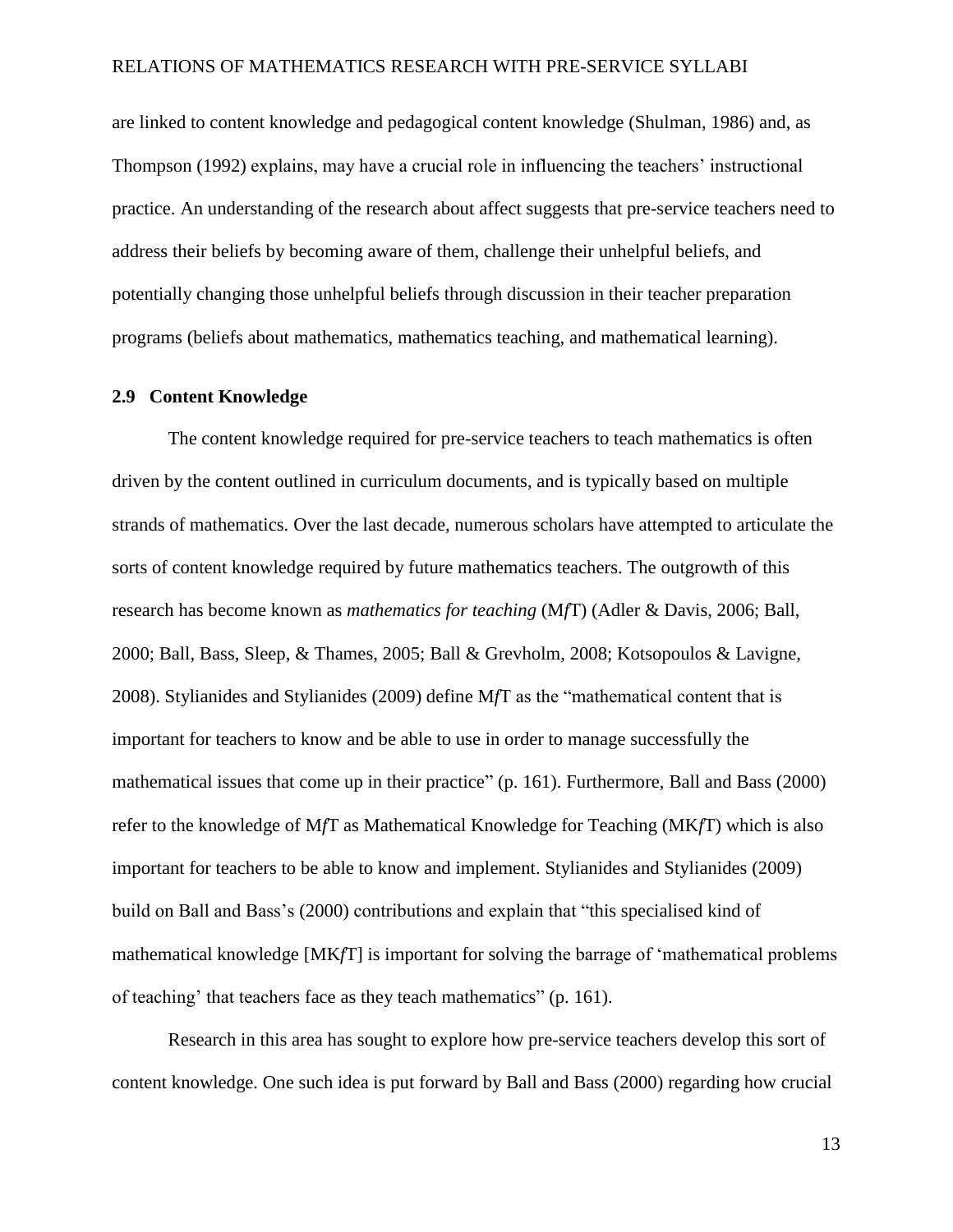it is to provide pre-service teachers with "opportunities for learning subject matter that would enable teachers not only to know, but to learn to use what they know in the varied contexts of practice" (p. 99) during their teacher preparation program.

#### <span id="page-22-0"></span>**2.10 Pedagogical Content Knowledge**

Shulman (1986) defined two different components of teachers' knowledge: content knowledge, also known as M*f*T as stated earlier, and pedagogical content knowledge (PCK). M*f*T and PCK are complementary pieces of the knowledge puzzle necessary for teaching mathematics. Research in the area of PCK is vast and includes many interpretations and various definitions of the components involved (Abell, 2008; Grossman, 1990; Loughran, Berry, & Mullhall, 2006; Loughran, Mulhall, & Berry, 2008; Magnusson, Krajcik, & Borko, 1999). To refer back to Shulman (1986), his definition of PCK consists of two components: first, knowledge of representations (i.e., explanations or analogies of subject matter that make it comprehendible, illustrations of instructional strategies) and second, knowledge of students' learning difficulties (i.e., naive prior knowledge, misconceived ideas, missing links to interrelated ideas, lack of problem solving skills). Using this definition of PCK, it appears that prospective teachers need opportunities to examine, develop, and analyze various pedagogical strategies in order to gain knowledge about instructionally sound representations and how to approach students' learning difficulties.

#### <span id="page-22-1"></span>**2.11 Technology**

According to Niess (2005), research regarding technology integration in mathematics teacher education has focused primarily on the ways to use technology to enhance teaching and learning. Recently, educational reforms around technology have promoted the advantages of integrating Information and Communication Technologies (ICT) into all classrooms (Fox &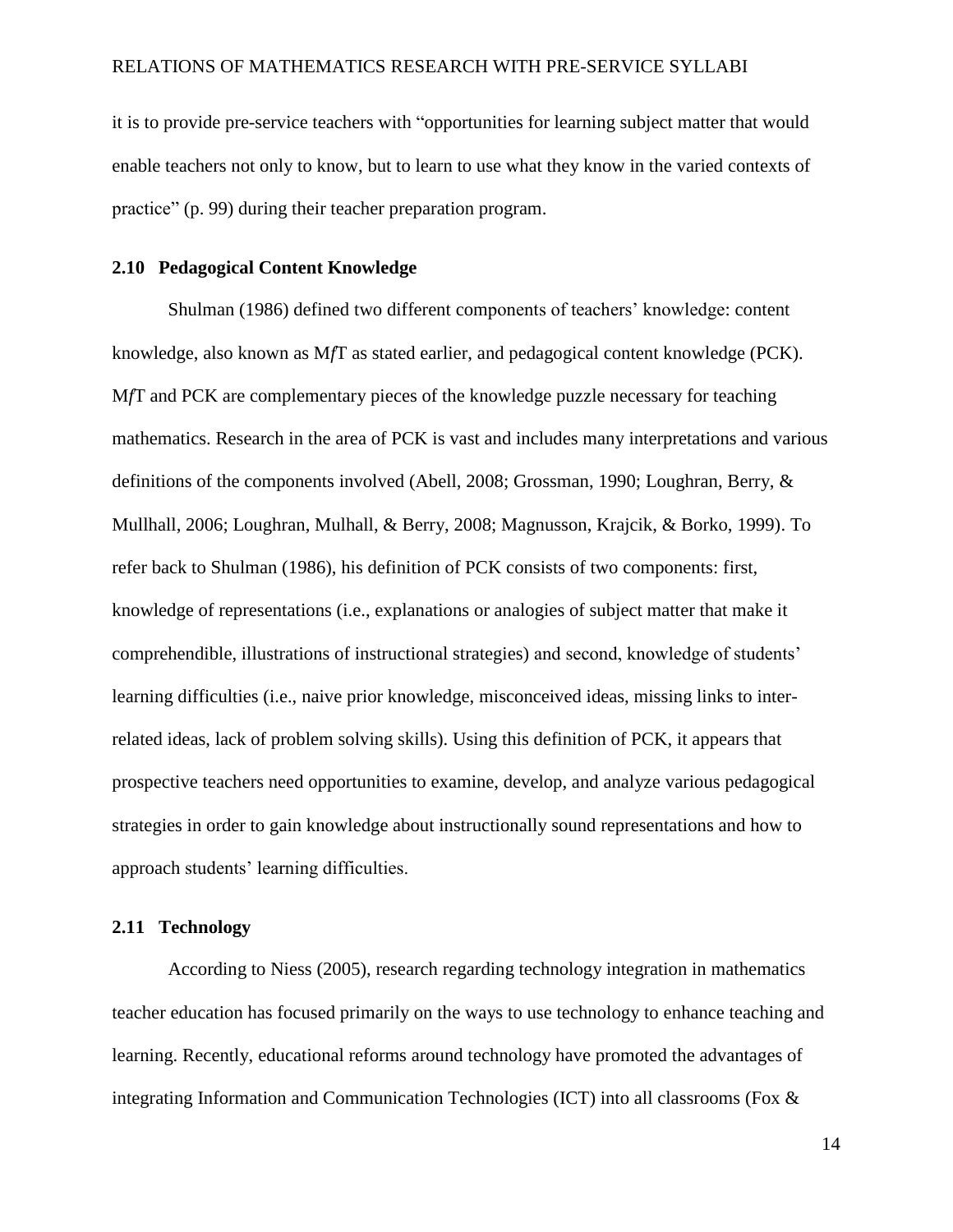Henri, 2005; Greenhow, Robelia, & Hughes, 2009; Jonassen, Howland, Marra, & Crismond, 2008; Tan, Hung, Scardamalia, & Khine, 2006; Xiao & Carroll, 2007). Chai, Koh, and Tsai (2010) describe ICT as the integration of technology into the classroom and within various facets of teaching and learning.

Some of the issues and implications addressed through technology research include: professor demonstrated or modeled use of mathematics technology (Sturdivant, Dunham, & Jardine, 2009), opportunities for pre-service teachers to engage in investigation of mathematics technology (da Ponte, Oliveira, & Varandas, 2002), and authentic implementation of mathematics technology by pre-service teachers (Lin, 2008).

Studies have shown that when pre-service teachers are provided with the opportunity to investigate and implement technology using the above three teaching strategies, the result is a pre-service teacher with maximized and current knowledge and understanding of technology integration in a mathematics classroom (Blubaugh, 2009; Niess, 2001).

#### <span id="page-23-0"></span>**2.12 Literature Review Summary**

As the previous discussion has shown, mathematics teacher education literature can be grouped into eleven dominant areas of research. However, due to the scope of this research, only a limited amount of information was presented on each of the eleven dominant areas of research. For more extensive reviews of each of the these categories, please refer to the following literature: reflection (Chapman, 2009), mathematical task (Watson & Mason, 2007), lesson study (Hart, Alston, & Murata, 2011), assessment (Popham, 2009), theory and practice (Jaworski, 2006), policy and politics (Apple, 1992), equity and diversity (Bartolo et al., 2008), affect (Namukasa, Gadanidis, & Cordy, 2009), content knowledge (Ball & Bass, 2000), pedagogical content knowledge (Ponte, 2006; Ponte & Chapman, 2008), and technology (Boggan, Harper, &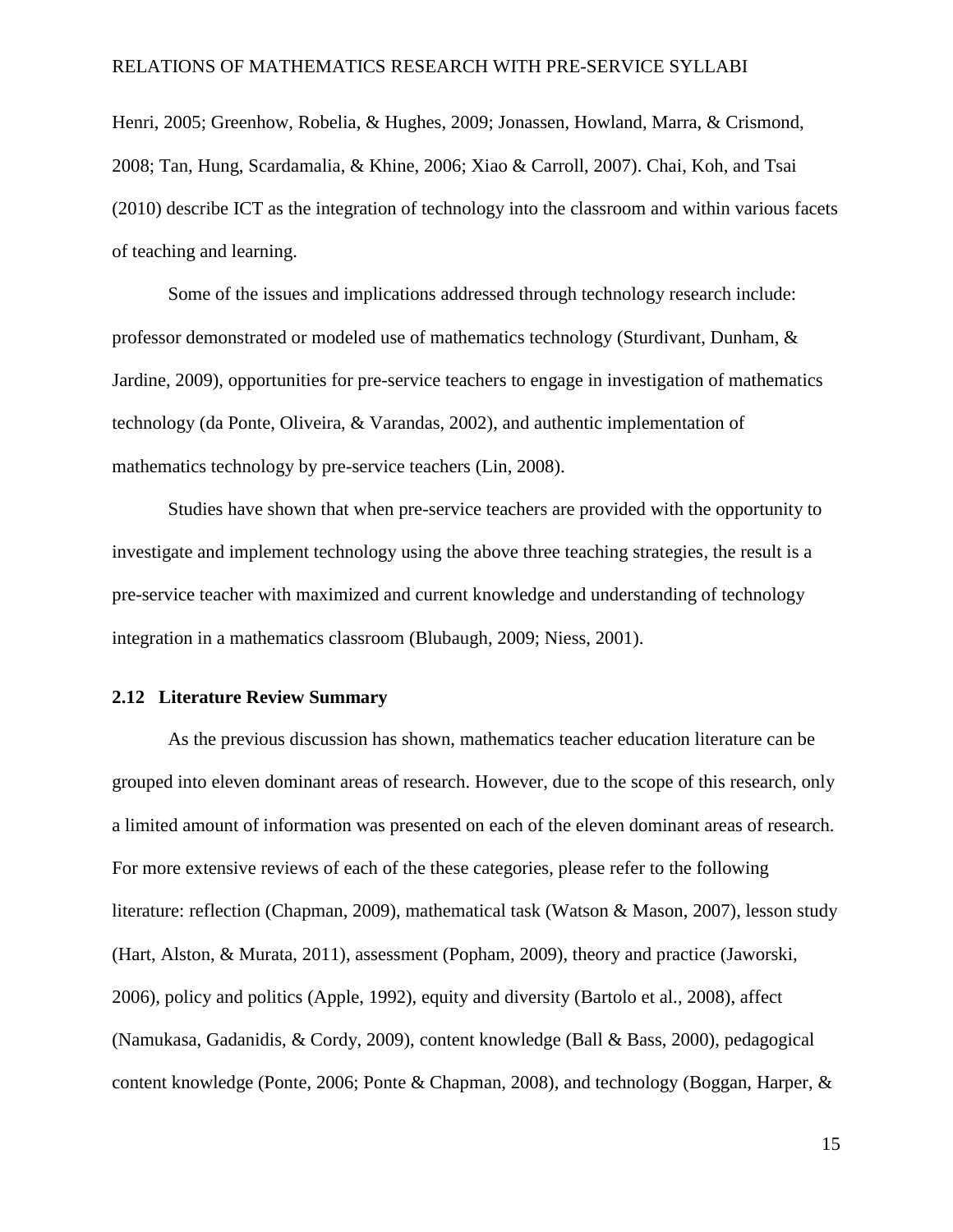Bifuh-Ambe, 2009). An examination of the literature associated with these eleven dominant research areas allows for a potentially clearer understanding of the opportunities necessary for pre-service teachers to engage in during their teacher preparation program in order to become effective mathematics teachers.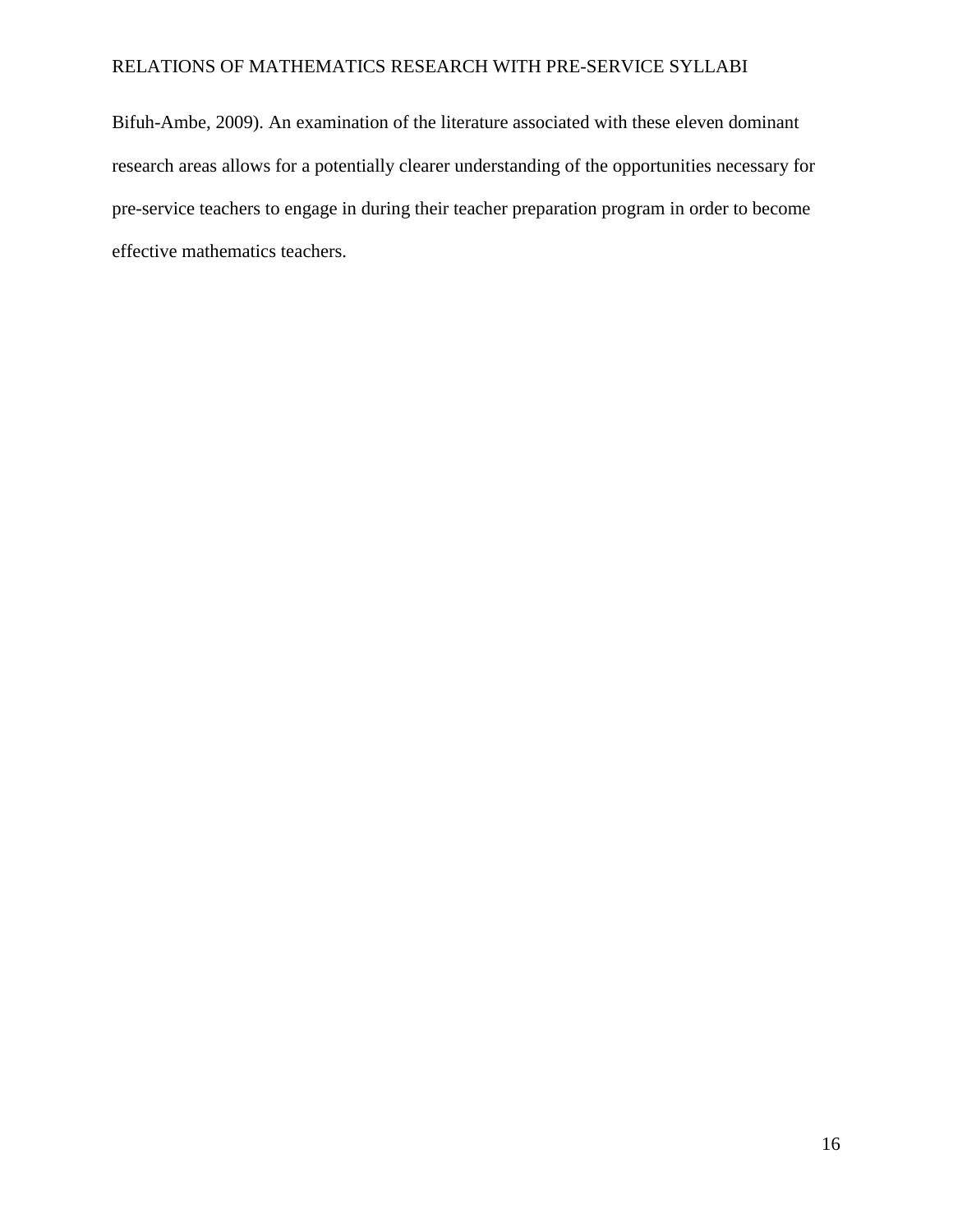## **Chapter 3: Theoretical Framework**

<span id="page-25-0"></span>The necessity of forging a research-to-practice relationship has been extensively researched and many reasons for building a strong relationship have been realized. According to researchers such as, Lester and William (2002) and Barnett and Kitto (2004), there is a concern that mathematics education research is not being appropriately communicated to teachers. One researcher who discusses this relationship at length is Silver (2003). Silver states that, "the two groups [researcher and teacher] have much to gain from collaboration in the borderlands between research and practice" (p. 183). He then goes on to define exactly what each of the two groups has to offer each other;

Researchers have much to offer, including theoretical perspectives that might be useful in framing and describing practical issues and problems, research methods that might illustrate data-collection practices with practical utility, and findings that possess sufficient generalizability to support appropriate use in applied settings. Practitioners also have much to offer, including a set of important issues and concerns that could and should be addressed in research, a collection of insights gained in and through practice, and a passionate concern for the improvement of education. (Silver, 2003, p. 183)

Finally, Silver (2003) ends his discussion about the necessity of a research-to-practice connection by concluding that, "unless our effort to transverse the border between research and practice reflect a genuine appreciation for and understanding of the culture and customs of those across the border, they may be doomed to failure" (p. 183). Silver clearly makes a strong argument for the necessity of a research-to-practice connection and when applied to this current research, it becomes evident that this research is investigating a relevant research problem since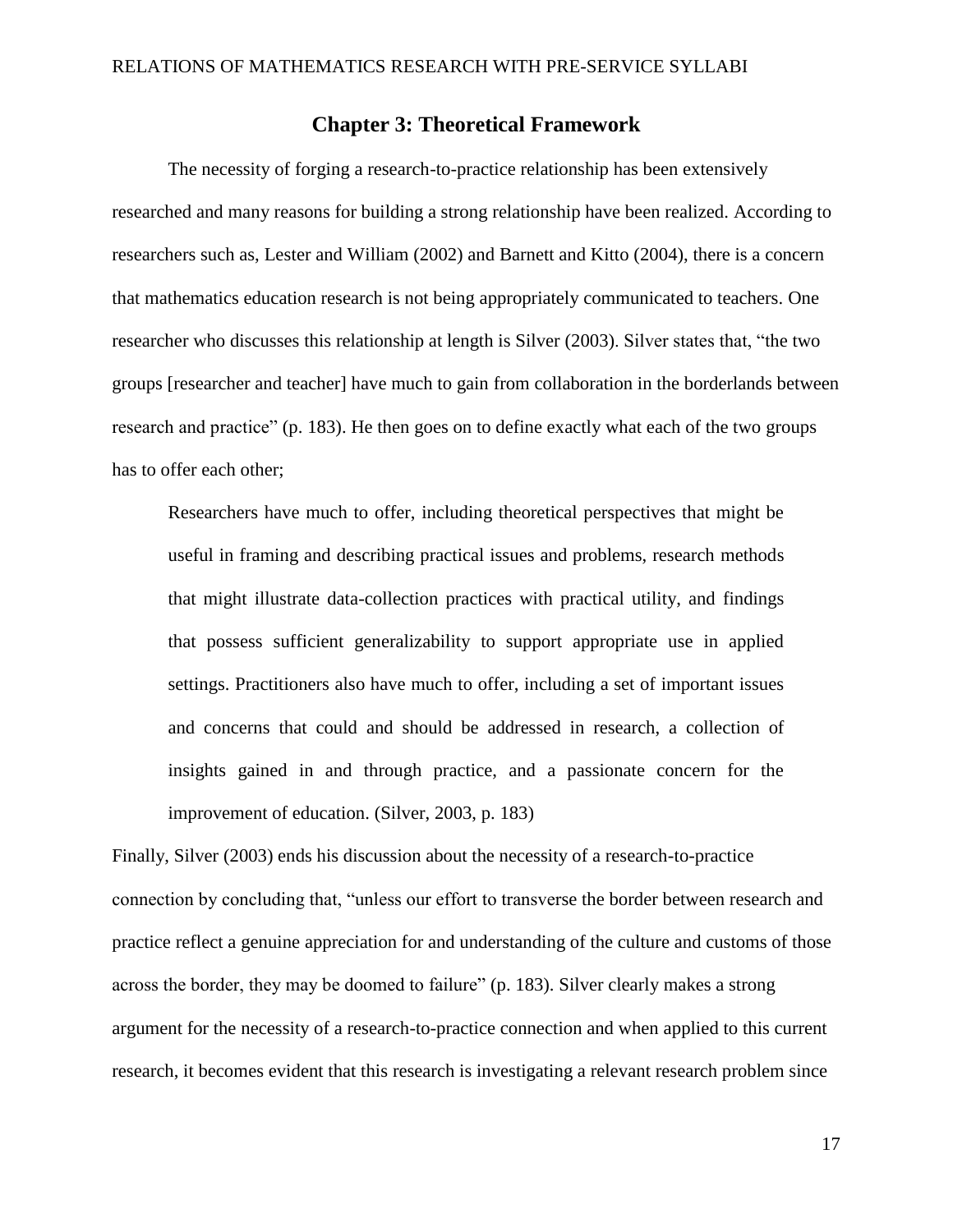the goal is to define the extent to which research is informing the practices of mathematics teacher educators.

#### <span id="page-26-0"></span>**3.1 Role of the Mathematics Teacher Educator**

To further the discussion about forging a research-to-practice connection, the practices of the mathematics teacher educator must now be explored since they are the individuals that forging this connection. The goal here is to determine that a mathematics teacher educators' job is to use current research in the field of mathematics teacher education to improve their own practice and provide their pre-service students with opportunities to engage in, and learn theory informed teaching practices. This idea is articulated well by Adler, Ball, Krainer, Lin, and Novotna (2005) when they say that it is a mathematics teacher educator's job to improve "teachers' opportunities to learn" (p. 363). Additionally, a mathematics teacher educator is able to provide these opportunities when they are aware of "how teachers learn, and from what opportunities and under what conditions" (Adler et al., 2005, p. 363) they learn.

To become aware of how pre-service teachers learn and from what opportunities and conditions, it is necessary for mathematics teacher educators to review mathematics teacher education research that provides answers to these critical questions. As such, if mathematics teacher educators are to fill the requirements of their job as set out by Adler et al. (2005), then they will need to use current research to improve their practice and thus, provide their pre-service teachers with opportunities to engage in, and learn research informed teaching practices.

#### <span id="page-26-1"></span>**3.2 Role of the Syllabus**

As stated in the introduction, this current research takes the approach of analyzing preservice mathematics teacher education course syllabi to learn more about the research-to-practice connection made at the mathematics teacher educator level. This approach was selected during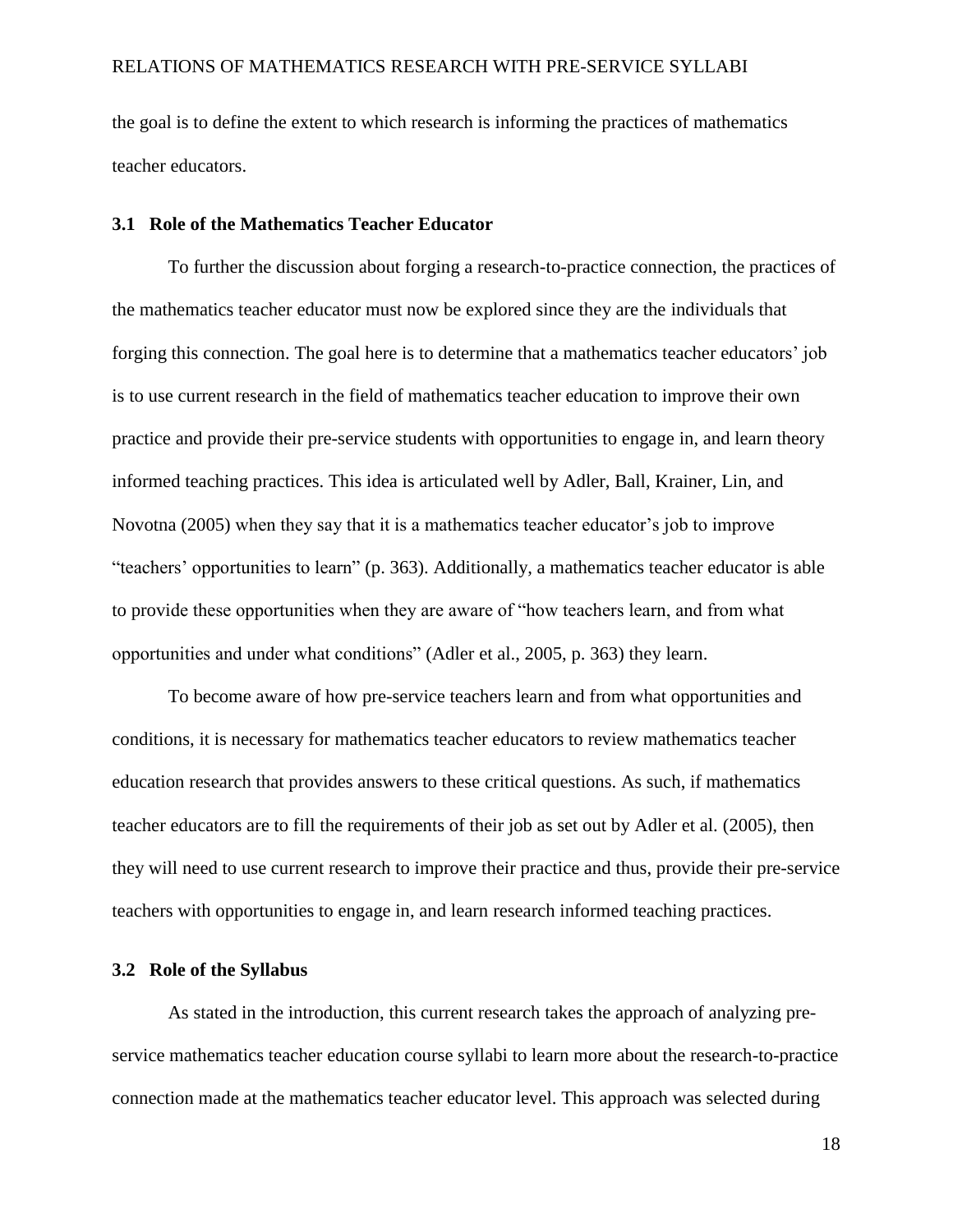the pilot study and is thought to be a convenient starting point for examining the primary research question in this current research. The syllabus is an appropriate data source because it is a communication device that contains relevant information pertaining to what is being taught in pre-service teacher education courses.

The role of a syllabus in a university setting is explored to determine how this document may support an exploration of the degree to which current mathematics teacher education research is evidenced in pre-service teacher education programs. According to the Merriam-Webster's dictionary, *syllabus* is defined as a summary, a course of study, or an outline. Matejka and Kurke (1994) propose that there are four key functions of a syllabus. The syllabus represents a legal agreement between the instructor and the student, the student and the university, and the instructor and the university; it is a communication device regarding the learning outcomes and goals of a program of study; it is a plan or description of the events to occur within the course; and it is a cognitive map, outlining the way in which knowledge will be shaped by the content of the course.

Additionally, Baker (2001) suggests that "the syllabus may have begun as a modern administrative overlay, but it has become a powerful teaching tool…used to communicate important aspects of the course to students" (p. 391). Following Matejka and Kurke's (1994) and Baker (2001) descriptions of a syllabus, it seems appropriate to say that a study of course syllabi should produce an adequate understanding of the extent to which mathematics teacher educators apply research-to-practice in their courses. On the contrary, it would appear obvious that what is written in a syllabus is not always enacted in the classroom and vice versa.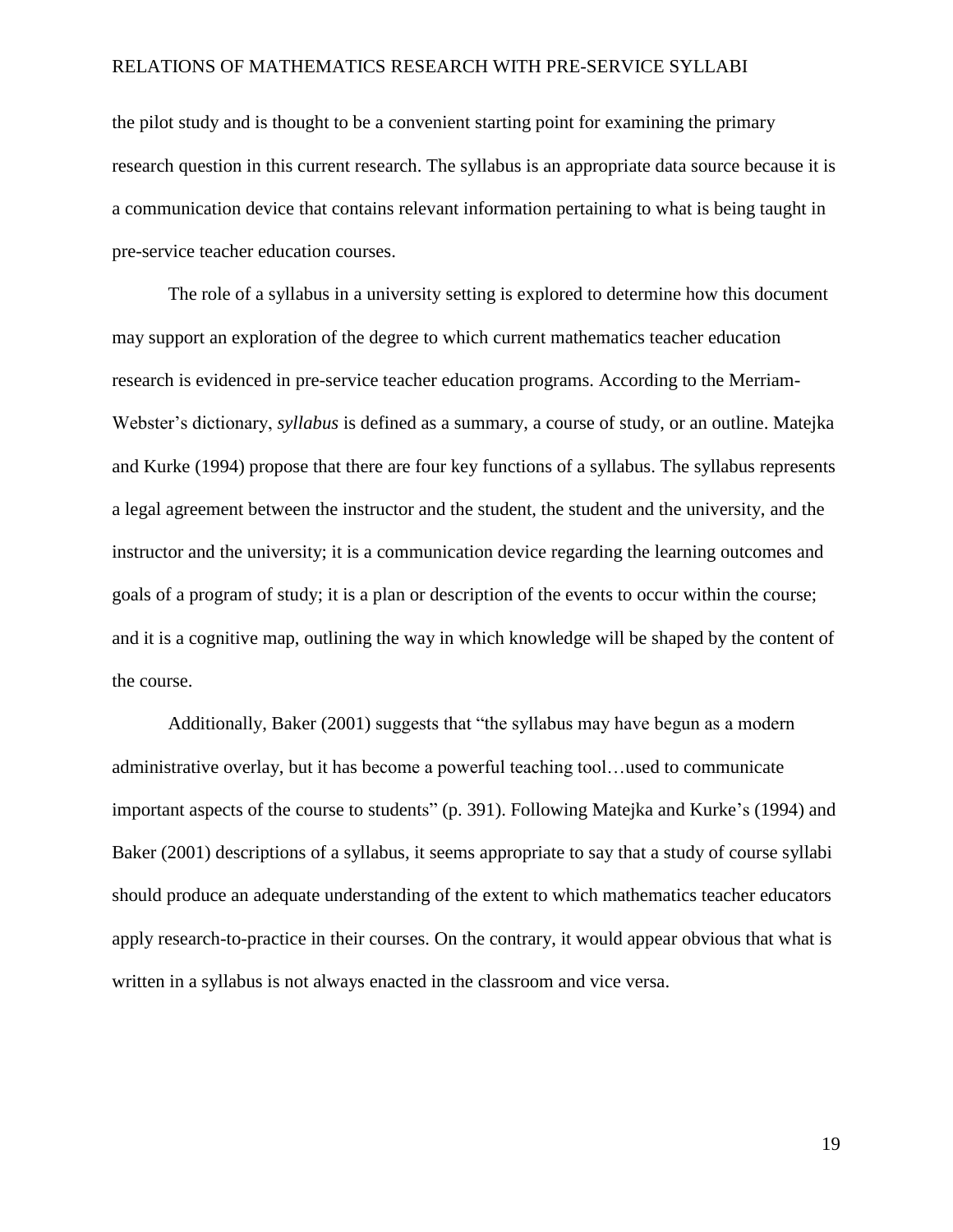Furthermore, Burkhardt, Fraser, & Ridgway (1990) provide comprehensible definitions for various kinds of *curriculum*, where the term *curriculum* has common ground with the term syllabus, that may add to the understanding of the role of a syllabus.

The *ideal curriculum* is what experts propound; because it is not firmly grounded in relevant experience, it is fundamentally speculative but important in defining directions for change that should be pursed. The *available curriculum* is the one for which teaching materials exist, though these will not always be matched to the capabilities of all teachers. The *adopted curriculum* is the one which some state or local authority says must be taught. The *implemented curriculum* is what teachers actually teach in the classroom; because teachers vary enormously in their capabilities, there is a wide distribution of implemented curricula. The *achieved curriculum* is what the students actually learn; its distribution is even wider across many variables. The *tested curriculum* is determined by the spectrum of tests which vary public credibility, and through that, influence what happens in classrooms. (Burkhardt et al., 1990, pp. 5-6)

Following Burkhardt et al. (1990) curriculum definitions, it can be concluded that the syllabi being examined in this current research are assumed to be *ideal curriculum*. Although the *ideal curriculum* is not grounded in relevant experience, thus not making it fully realistic, it is important to consider because it defines directions for change that should be pursued and according to Matejka and Kurke's (1994) a curriculum, no matter its' type, should be written as if it were a legal document.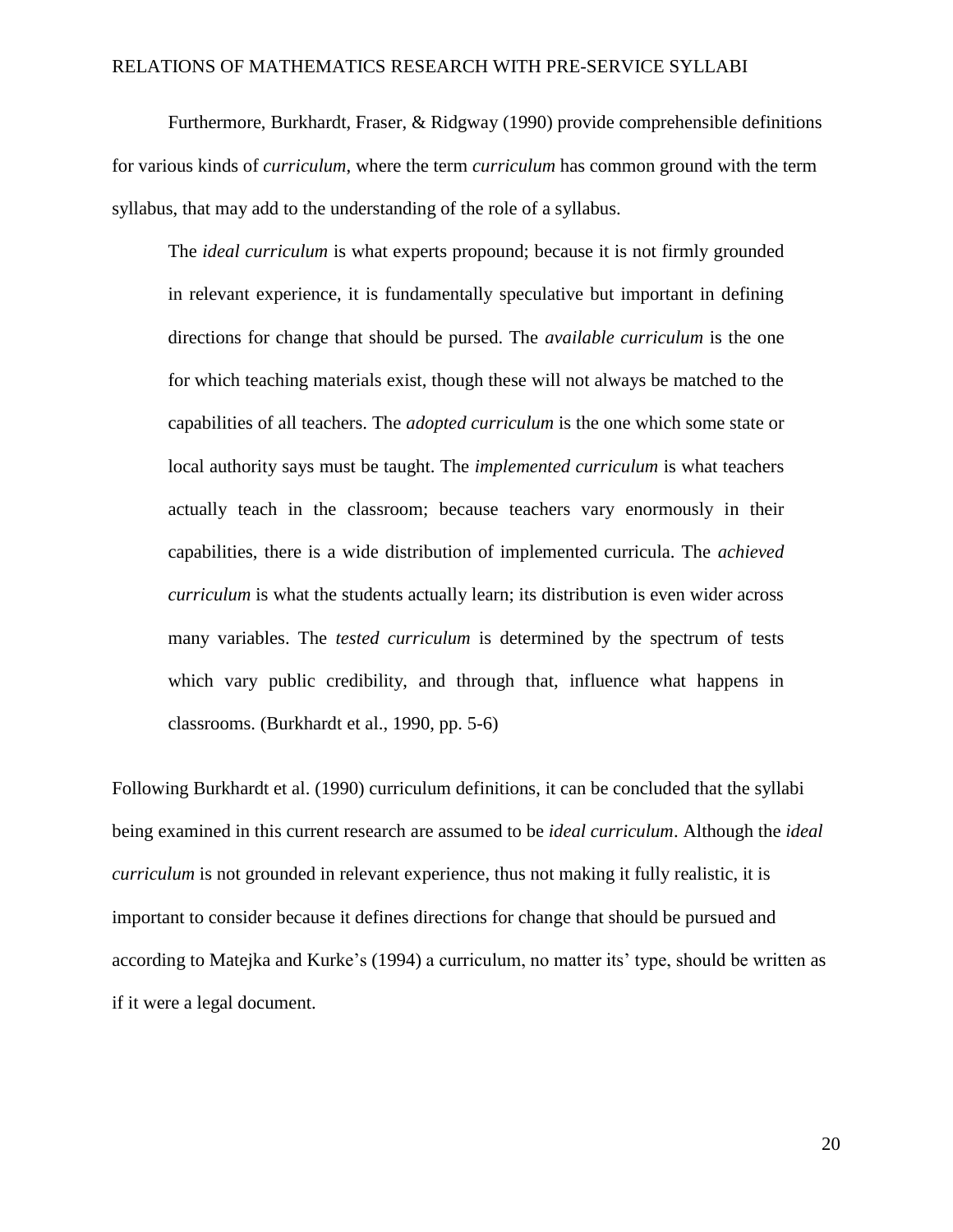## **Chapter 4: Methods**

#### <span id="page-29-1"></span><span id="page-29-0"></span>**4.1 Participants**

Syllabus submissions for this research were solicited from professors of mathematics teacher education around the world by email invitation (see Appendix B, for transcripts of email invitations) on three occasions or were located via web searches. The two listserv mailing lists that were used in this process were the Psychology of Mathematics Education (PME) Listserv and the Canadian Mathematics Education Study Group (CMESG) Listserv.

It was found in the initial solicitation of mathematics education professors that, in some countries, different words were used to capture the same essence as syllabus as used in this research. These words included: course outline, curriculum, course booklet, program outline, course pack, course documents, and so forth. Therefore, subsequent solicitations following the first included additional clarification.

Submissions were deemed to be part of the public domain and thus, no ethics review was required as per the University of Western Ontario's (UWO) Research Ethics Board (REB) policies. In total, 147 syllabi were submitted (see Table 1, for submitted syllabus totals, sorted by country). Syllabi varied in instructional ranged for Kindergarten to Grade 12 and at the graduate level. Despite numerous invitations, we were unable to obtain representation from every continent.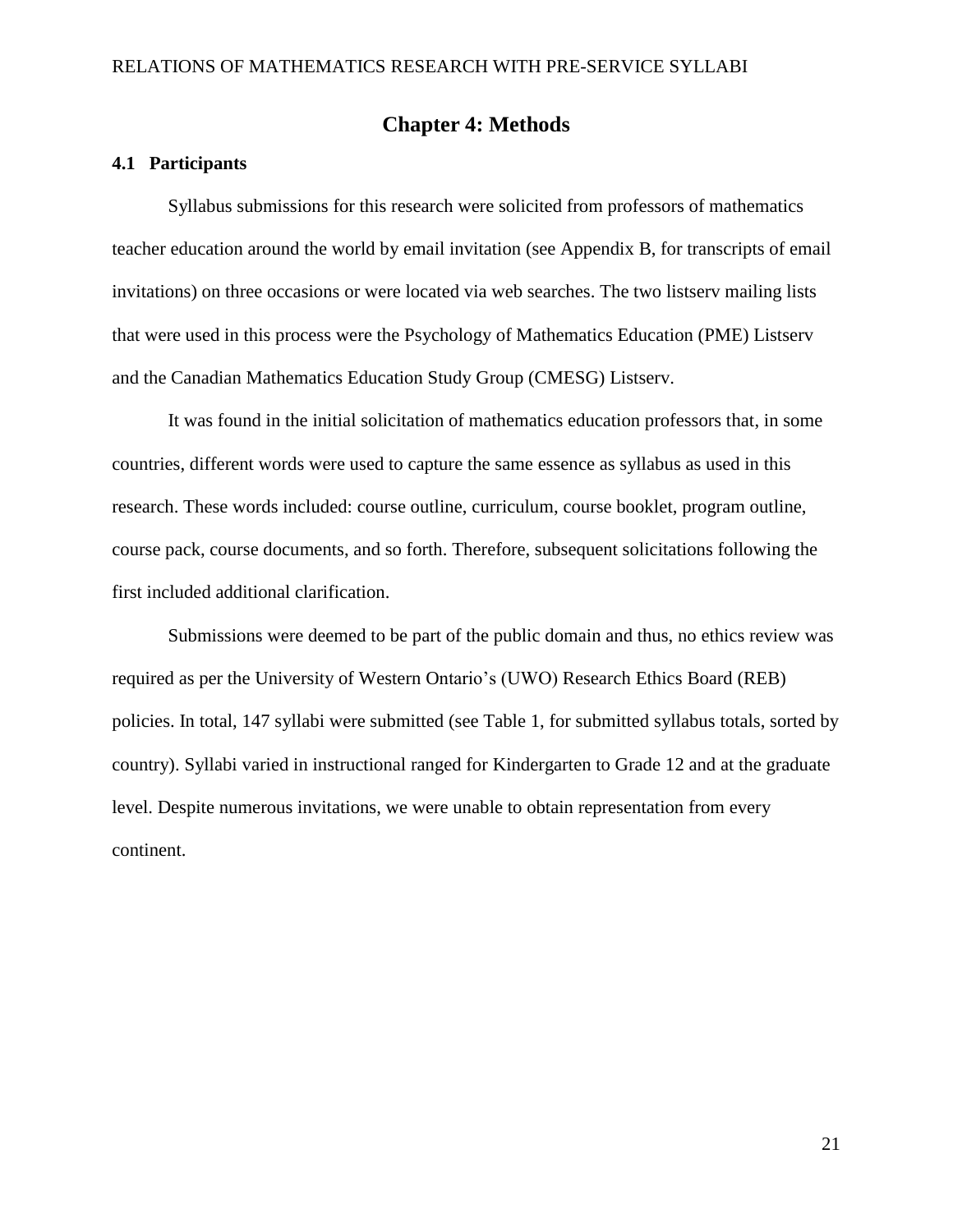<span id="page-30-0"></span>Table 1

| Country                  | Number |
|--------------------------|--------|
| Malaysia                 | 2      |
| Taiwan                   | 6      |
| Australia                | 12     |
| Canada                   | 18     |
| Italy                    | 3      |
| England                  | 3      |
| Norway                   | 4      |
| Portugal                 |        |
| Ireland                  |        |
| Austria                  |        |
| Jerusalem                |        |
| Turkey                   |        |
| New Zealand              | 9      |
| United States of America | 85     |
| Total                    | 147    |

*Submitted Syllabus Documents by Country*

The full syllabus set  $(n = 147)$  underwent a preliminary filtering. The primary reason for the exclusion of syllabus documents was that they were not consistent with the methods courses under investigation in this research (e.g., syllabi based upon practicum/field experience, syllabi based on enrichment mathematics, syllabi based on mathematic content exclusive of pedagogy, syllabi from graduate courses that had a narrow/conceptual focus). Additionally, some syllabus documents were excluded from the sample for extenuating circumstances because translation of the syllabus document was not possible and the document could not be categorized as a syllabus which is course specific (e.g., program progression documents that outlined the number of courses required to complete a degree). However, multiple syllabi from one institution were not excluded, given that obvious differences existed between the syllabi when examined (see Table 2, for syllabus totals after first filter, sorted by country).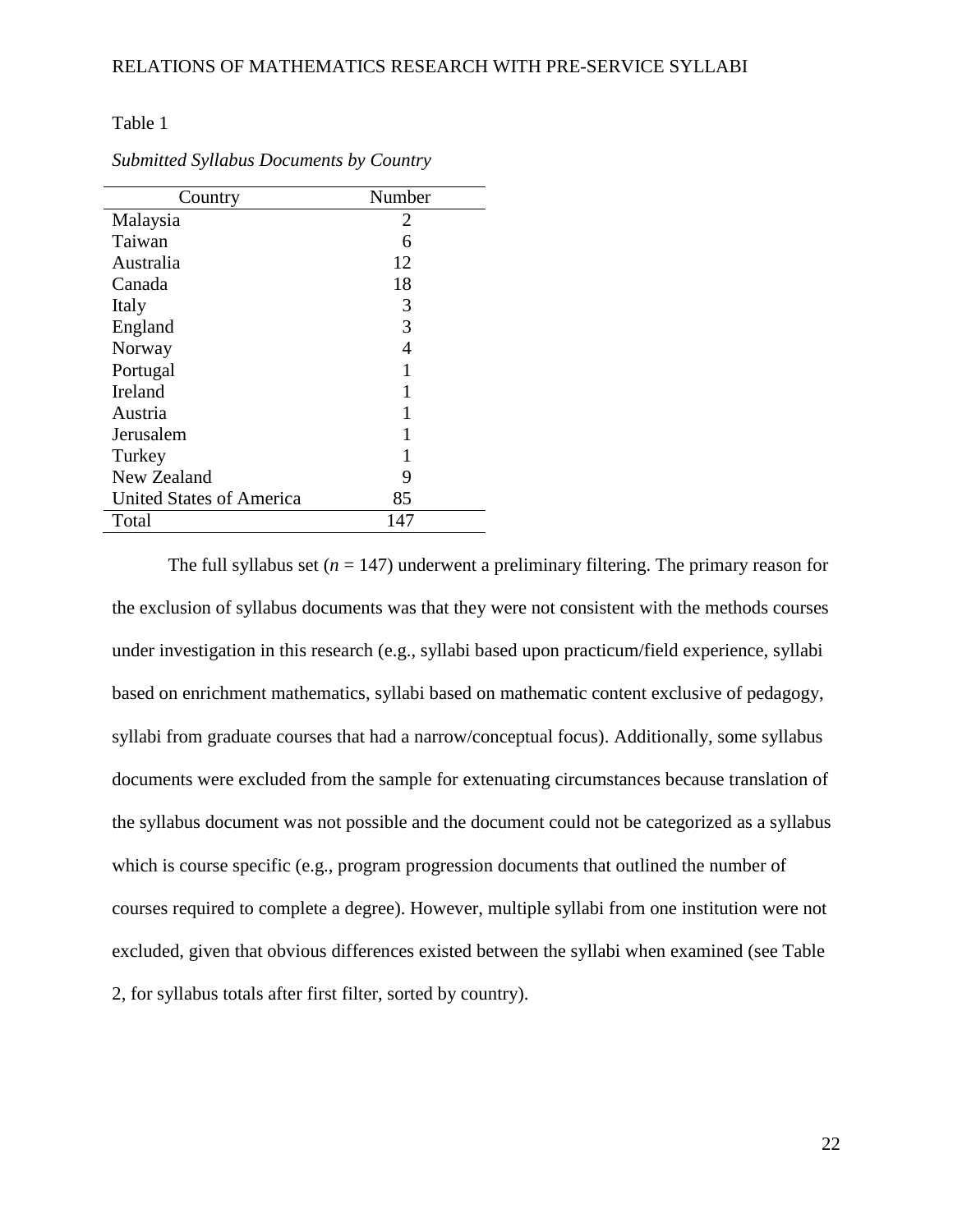### <span id="page-31-0"></span>Table 2

| Country                         | <b>Initial Sample</b> | Sample After First Filter |
|---------------------------------|-----------------------|---------------------------|
| Canada                          | 18                    | 16                        |
| <b>United States of America</b> | 85                    | 71                        |
| Italy                           | 3                     |                           |
| England                         | 3                     |                           |
| Norway                          | 4                     |                           |
| Portugal                        |                       |                           |
| Ireland                         |                       |                           |
| Austria                         |                       |                           |
| Jerusalem                       |                       |                           |
| Turkey                          |                       |                           |
| Australia                       | 12                    | 12                        |
| New Zealand                     | 9                     | 9                         |
| Malaysia                        | 2                     |                           |
| Taiwan                          | 6                     |                           |
| Total                           | 147                   | 116                       |

*Syllabus Totals by Country after First Filter*

For the purposes of this research, the filtered syllabus sample  $(n = 116)$  was filtered again based upon feedback obtained following the presentation of the pilot study, which is discussed shortly, given at the Psychology of Mathematics Education - North America (PME-NA) 2011 Conference in Reno, Nevada. Feedback from the presentation on the pilot study from experts in the field of mathematics teacher education recommended that the syllabi be filtered to reflect those syllabi with a similar number of course hours and across similar levels of teacher education (i.e., elementary or secondary).

As a result, the syllabus data set was further filtered to exclude mathematics education courses that did not evidence, through the syllabus, a one term course with 30 to 49 hours of instructional time. Where, a one term course is assumed to be approximately 12 to 13 weeks in length. This filter then reduced the syllabus sample size down from 116 syllabi to 31 syllabi (see Table 3, for syllabus totals after course hours filter, sorted by country).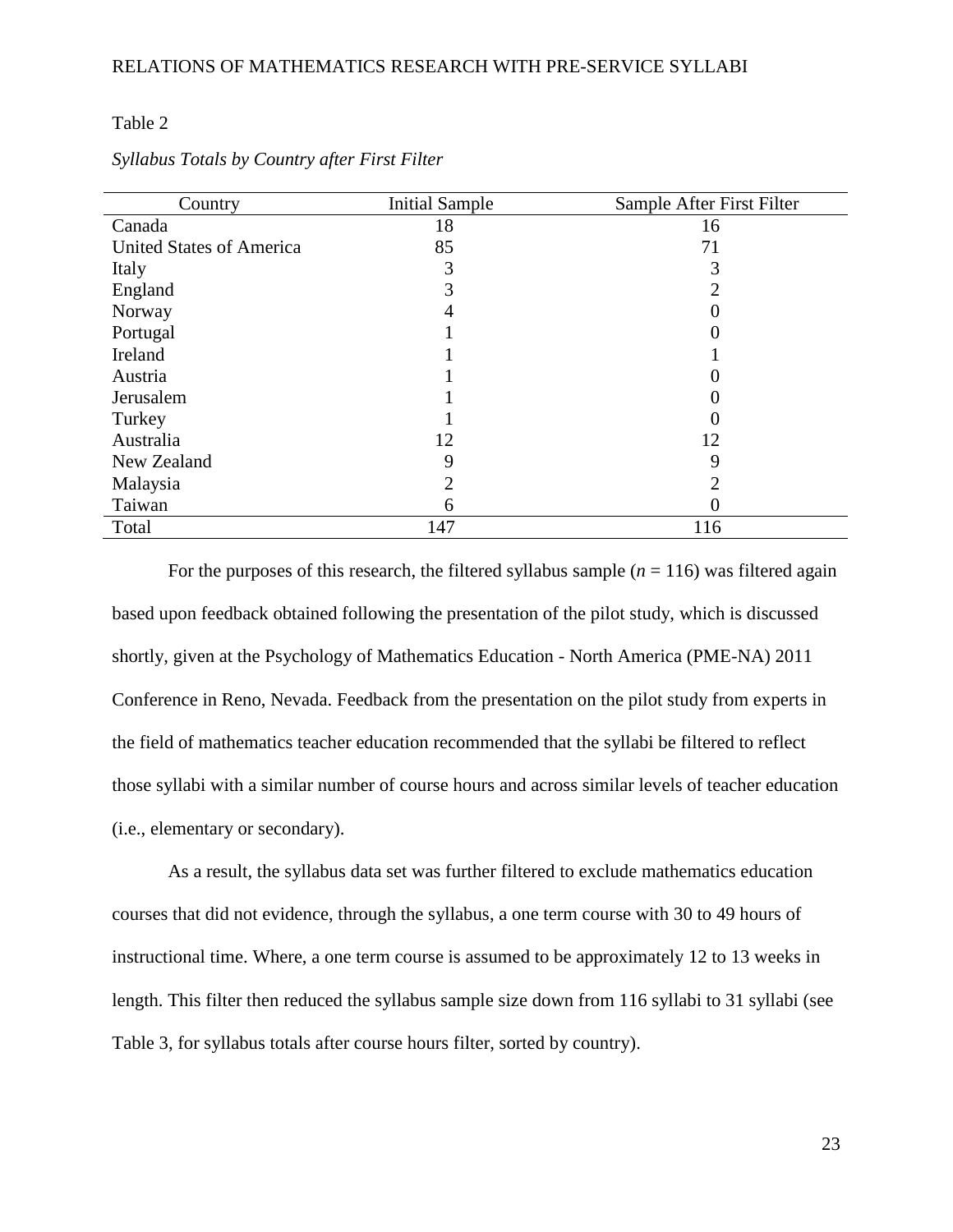### <span id="page-32-1"></span>Table 3

| Country                         | <b>Initial Sample</b> | Sample After First | Sample After Course |
|---------------------------------|-----------------------|--------------------|---------------------|
|                                 |                       | Filter             | Hour's Filter       |
| Canada                          | 18                    | 16                 | h                   |
| <b>United States of America</b> | 85                    | 71                 | 14                  |
| Italy                           |                       |                    |                     |
| England                         |                       |                    |                     |
| Norway                          |                       |                    |                     |
| Portugal                        |                       |                    |                     |
| Ireland                         |                       |                    |                     |
| Austria                         |                       |                    |                     |
| Jerusalem                       |                       |                    |                     |
| Turkey                          |                       |                    |                     |
| Australia                       | 12                    | 12                 |                     |
| New Zealand                     | 9                     | 9                  |                     |
| Malaysia                        |                       | 2                  |                     |
| Taiwan                          | 6                     | 0                  |                     |
| Total                           | 147                   | 116                | 31                  |

*Syllabus Totals by Country after Course Hours Filter*

## <span id="page-32-0"></span>**4.2 Data Sources**

In total 31 syllabi formulated the final sample analyzed (see Table 3, for syllabus totals after course hours filter, sorted by country). The mean length of the syllabi in the final sample was 9.3 pages and the mean number of course hours was 37.9 hours (see Table 4, for length and instructional time of syllabi in final sample and mean). While the range in hours varies by almost 20 hours, each of these courses spanned one academic term (approximately 12 to 13 weeks), and was deemed to be as close of an approximation of similar hours as possible.

For the purpose of this research, and to protect the identity of the course instructors, syllabi will be referred to by country and where two or more are from one country, then these shall be referred to in sequence numerically after the country (e.g., Canada 1, Canada 2, etc.).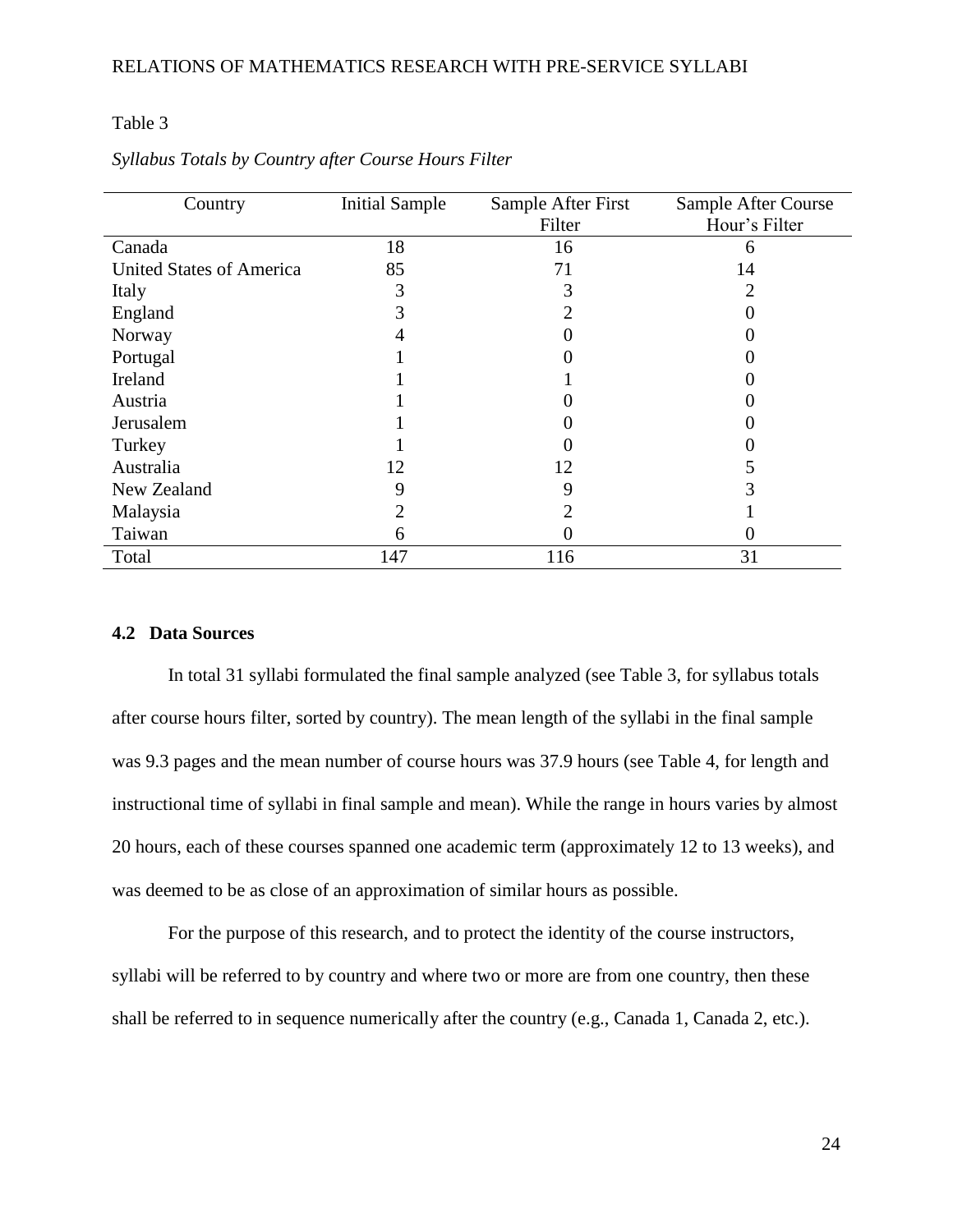<span id="page-33-0"></span>Table 4

| University                         | Length of Syllabi (Pages) | <b>Instructional Time (Hours)</b> |  |
|------------------------------------|---------------------------|-----------------------------------|--|
| Canada 1                           | 7                         | 42                                |  |
| Canada 2                           | 13                        | 36                                |  |
| Canada 3                           | 19                        | 36                                |  |
| Canada 4                           | $\overline{2}$            | 44                                |  |
| Canada 5                           | $\overline{2}$            | 44                                |  |
| Canada 6                           | $\overline{4}$            | 36                                |  |
| <b>United States of America 1</b>  | 5                         | 36                                |  |
| <b>United States of America 2</b>  | 9                         | 48                                |  |
| <b>United States of America 3</b>  | 12                        | 40                                |  |
| United States of America 4         | 8                         | 32                                |  |
| United States of America 5         | 18                        | 38                                |  |
| <b>United States of America 5</b>  | 10                        | 32                                |  |
| <b>United States of America 7</b>  | $\overline{7}$            | 40                                |  |
| <b>United States of America 8</b>  | 16                        | 40                                |  |
| United States of America 9         | $\overline{4}$            | 35                                |  |
| United States of America 10        | $\overline{7}$            | 40                                |  |
| United States of America 11        | 6                         | 30                                |  |
| <b>United States of America 12</b> | 7                         | 40                                |  |
| <b>United States of America 13</b> | 3                         | 48                                |  |
| United States of America 14        | 3                         | 32                                |  |
| Italy 1                            | $\overline{2}$            | 30                                |  |
| Italy 2                            | 3                         | 49                                |  |
| Australia 1                        | 15                        | 36                                |  |
| Australia 2                        | 8                         | 36                                |  |
| Australia 3                        | 12                        | 40                                |  |
| Australia 4                        | 9                         | 30                                |  |
| Australia 5                        | 25                        | 36                                |  |
| New Zealand 1                      | 16                        | 40                                |  |
| New Zealand 2                      | 16                        | 40                                |  |
| New Zealand 3                      | 14                        | 40                                |  |
| Malaysia 1                         | 6                         | 30                                |  |
| Mean                               | 9.3                       | 37.9                              |  |

*Final Syllabus Data Set (mean length and instructional time)*

As a means to further the discussion and extend the comparison between syllabi, the final syllabus data set was then broken down into two categories, elementary and secondary. Elementary refers to syllabi used in courses that prepare teachers to teach kindergarten to grade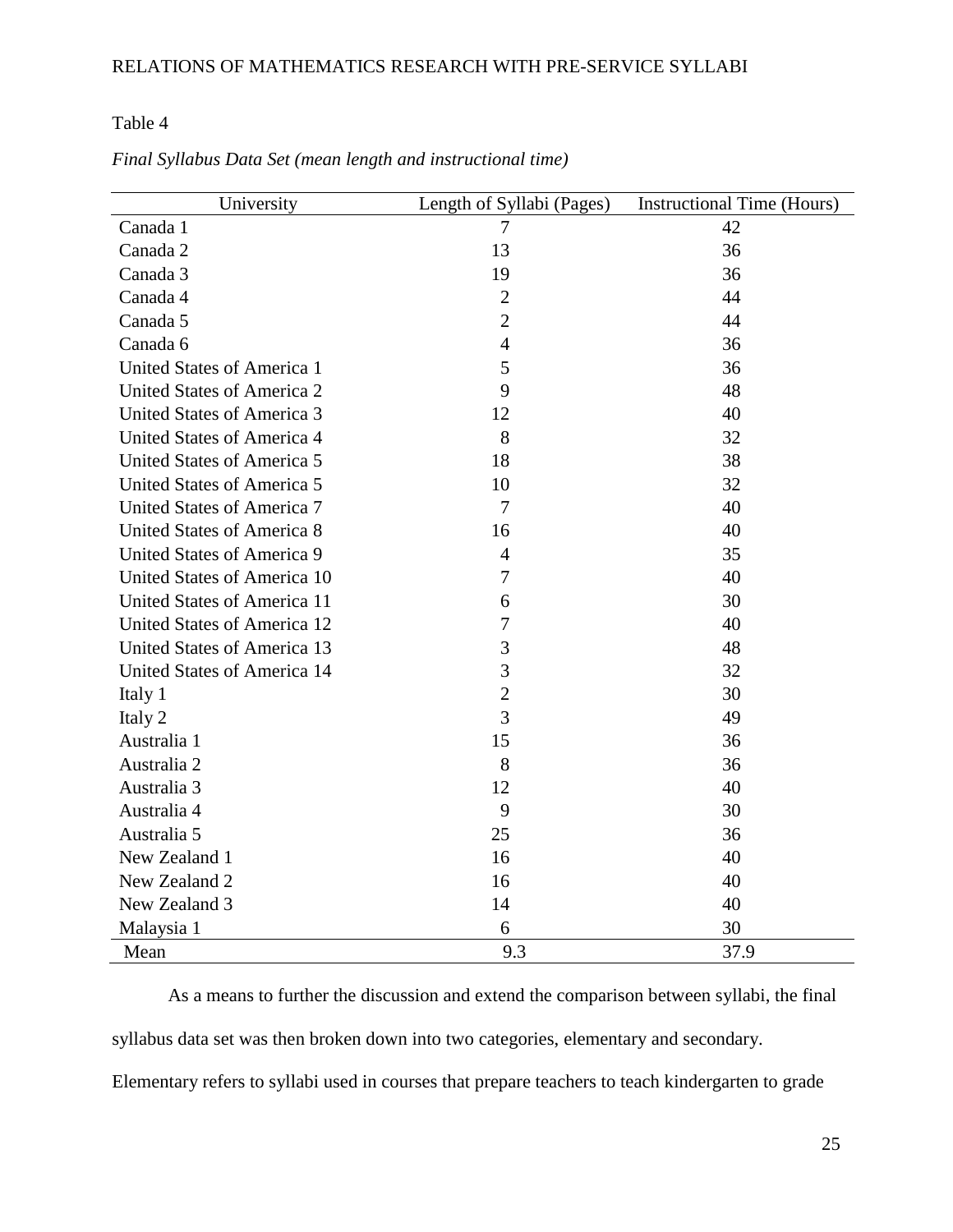eight. Secondary refers to syllabi used in courses that prepare teachers to teach grade nine to grade twelve. The final sample of 31 syllabi included 19 elementary syllabi and 12 secondary syllabi (see Table 5, for elementary and secondary syllabus totals, sorted by country).

<span id="page-34-2"></span>Table  $5$ 

|                                 |              | Level      |           |
|---------------------------------|--------------|------------|-----------|
| Country                         | Syllabi      | Elementary | Secondary |
| Canada                          | <sub>0</sub> | O          |           |
| <b>United States of America</b> | 14           |            |           |
| Italy                           |              |            |           |
| Australia                       |              |            |           |
| New Zealand                     |              |            |           |
| Malaysia                        |              |            |           |
| Total                           |              |            |           |

*Final Syllabus Data Set Sorted by Country (elementary vs. secondary)*

#### <span id="page-34-0"></span>**4.3 Materials**

#### <span id="page-34-1"></span> **4.3.1 MTEd Instrument**

The MTEd Instrument was developed by Clark, Kotsopoulos, Morselli, and Purdy (2011) to analyze the syllabi (see Appendix A, for the MTEd Instrument). The MTEd Instrument is a rubric which evaluates, using levels, the extent to which the research emphasized in the mathematics education literature and outlined in the literature review are evidenced in a syllabus. That is, the MTEd Instrument was an outgrowth of the existing research (outlined in the literature review) on optimal recommended learning opportunities for pre-service teachers learning how to teach mathematics (Arbaugh & Taylor, 2008).

The initial exploration of current mathematics teacher education research took place during the pilot study in order to begin to develop the MTEd Instrument. This exploration took the form of a rapid review of the dominant research areas in mathematics teacher education research in order to begin developing the MTEd Instrument. As the scope of the pilot study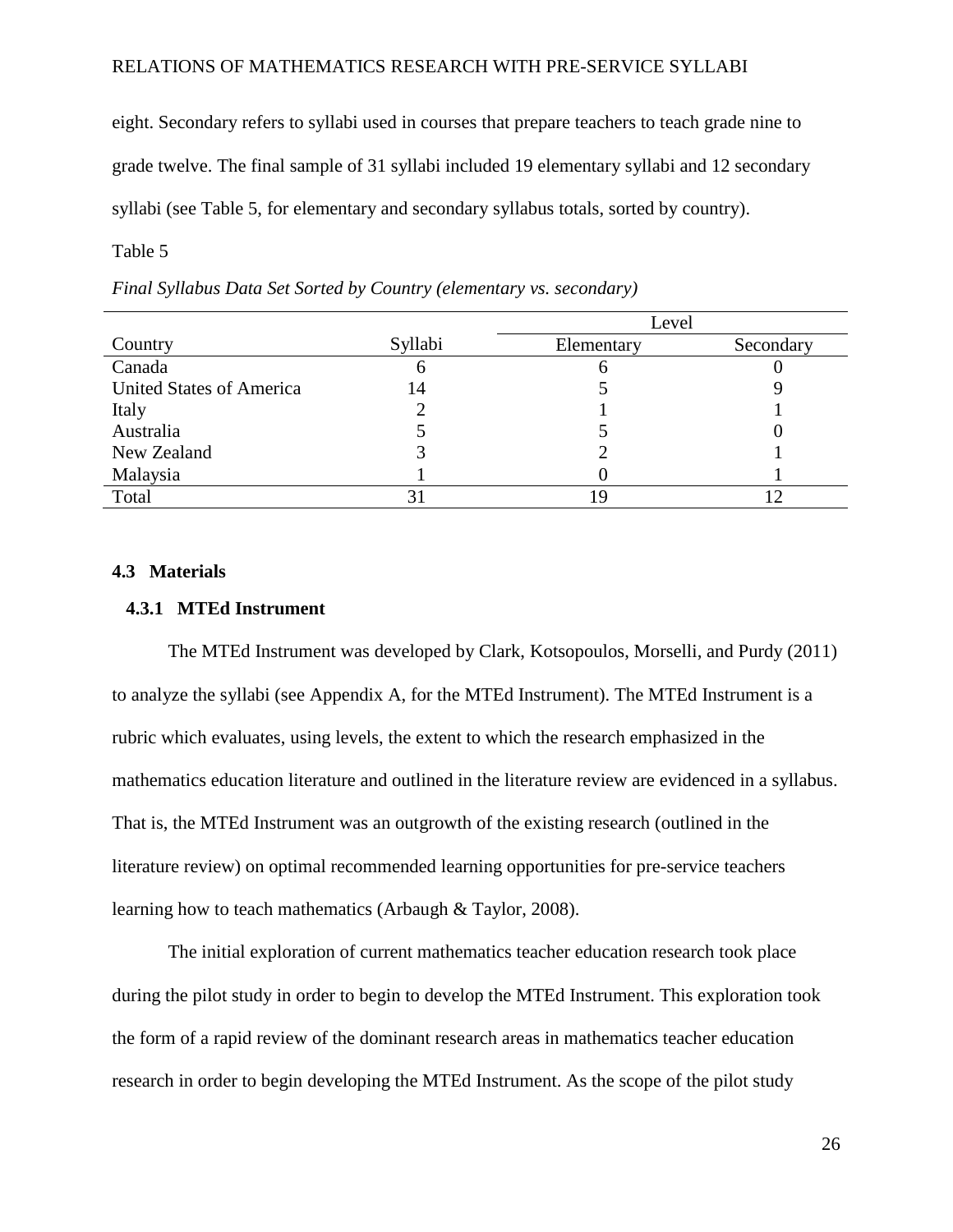expanded into this current research, so did the scope of the literature review that contributed to the refinement of the MTEd Instrument. As such, there has been an evolution of the MTEd Instrument from the beginning of the pilot study to the current research.

The first version of the MTEd Instrument was developed at the beginning of the pilot study when the primary researchers reviewed literature and discussed the possible domains of dominant mathematics teacher education research. The second version of the MTEd Instrument was developed as a product of reviewing some of the collected syllabi and realizing that two dominant research themes (i.e., equity and diversity and technology) were missing in version one of the MTEd Instrument. Version two of the MTEd Instrument was used to analyze a small sample of mathematics education course syllabi. During the pilot study analysis of syllabi, version three of the MTEd Instrument was developed as the researchers began adding detailed examples of evidence to some of the categories and levels in order to make the evaluation and coding process more streamlined. Version three of the MTEd Instrument was ultimately tested during the pilot study to examine the robustness and the appropriateness of the categories. The results of the pilot study were presented at an international conference (Clark et al., 2011), at which time feedback on the MTEd Instrument was also solicited.

Following this, version four of the MTEd Instrument was defined at the beginning of this current research. In conjunction with the feedback from the international conference, the MTEd Instrument was refined through a systematic review using the past ten years of the Journal of Mathematics Teacher Education as a guide. The "Introductory" article that outlines the content of the four proceeding articles was read for each issue of the Journal of Mathematics Teacher Education (2001 to 2011). While reading, each article was categorized under one or more of the eleven categories listed on the MTEd Instrument. If the article did not fit into one of the eleven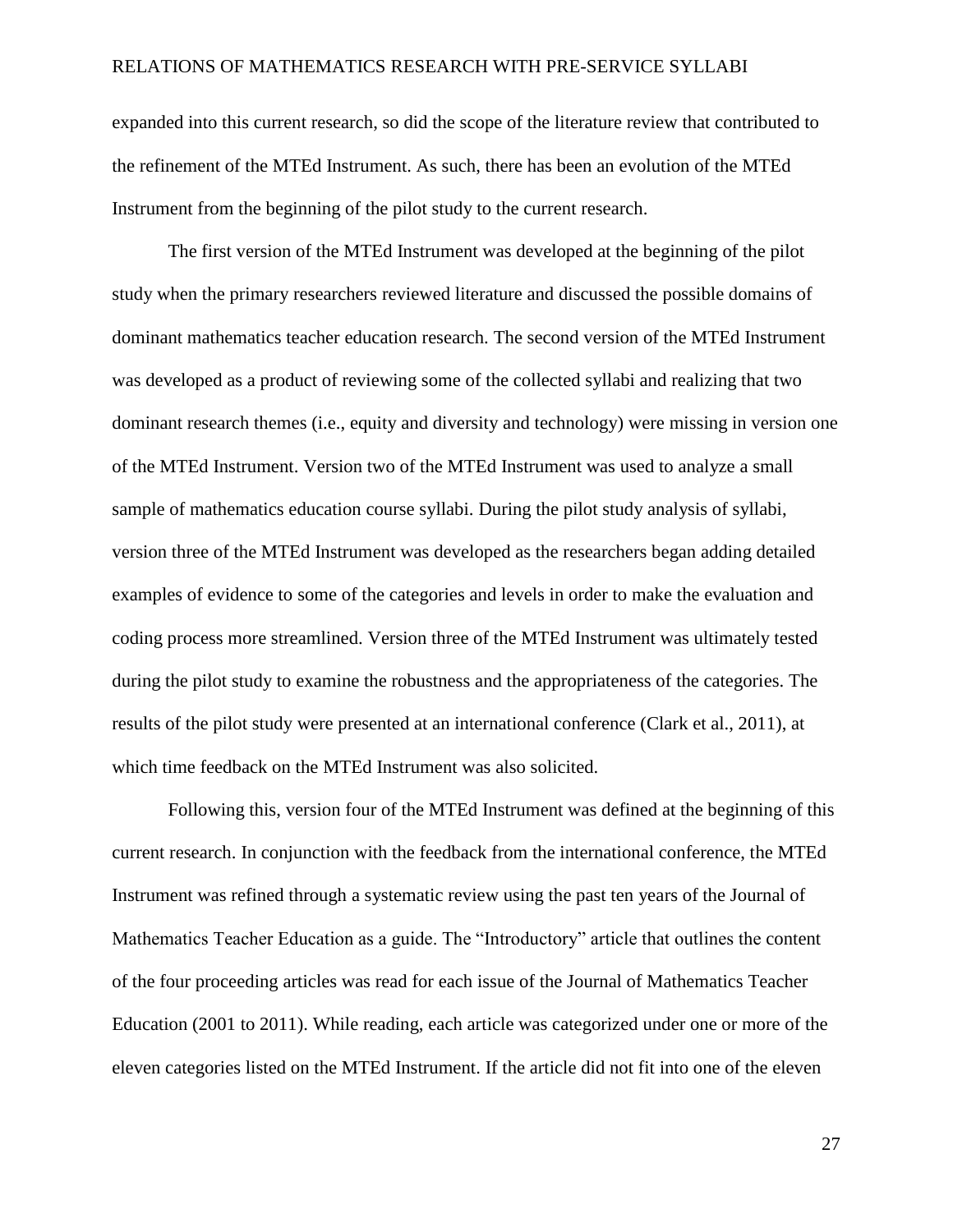categorizes then it was put aside to review later and decide if it required its own category on the MTEd Instrument. As such, two additional categories were considered: students' mathematical reasoning and developmentally appropriate practice. After discussion with one of the researchers involved in the pilot study, it was realized that these two categories did not need to be added because students' mathematical reasoning fit under the category of mathematical tasks and developmentally appropriate practice fit under the category of pedagogical content knowledge.

Finally, version four of the MTEd Instrument was developed just prior to analyzing the full data set of syllabi in this current research. The final refinement of the MTEd Instrument was minor and only wording and examples were added to further streamline the coding and evaluation process (see Appendix A, for the MTEd Instrument).

#### **4.4 Data Analysis**

The data analysis portion of this research followed in line with the qualitative grounded theory approach by Glaser and Straus (1967), as well as Straus and Corbin (1990). This approach takes a case-oriented perspective that has a comparative orientation in which "cases similar on many variables but with different outcomes are compared to see where the key . . . differences may lie." (Borgatti, 2006). Using this approach, the syllabi in this research were viewed as the *cases* and they were analyzed to find the key causal differences.

For the purposes of this research, each of the 31 syllabi contained in the final syllabus data set were analyzed using open coding which was the grounded theory analysis piece concerned with "…identifying, naming, categorizing and describing phenomena found in the text." (Borgatti, 2006). At this point, it should be noted that the initial phase of open coding was not conducted in this research due to redundancy. As stated in the grounded theory approach, the starting point is reading and re-reading the textual databases in order to discover the categories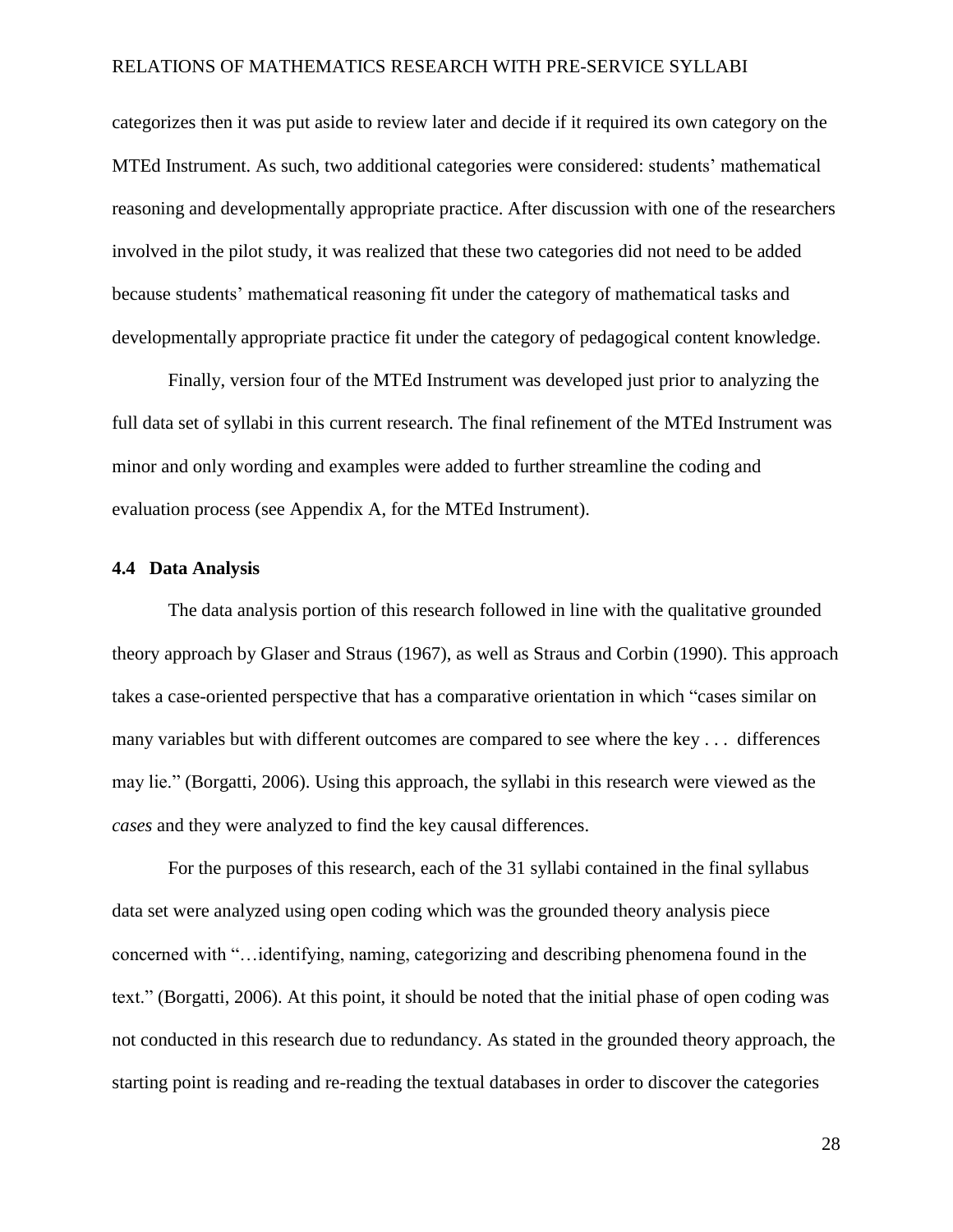that will be examined and compared. In this research, this step was not taken since a rubric (the MTEd Instrument) was already developed in the pilot study.

Thus, the initial phase of analysis that took place in this research was the highlighting of any information that evidenced one or more of the eleven categorizes found in the MTEd Instrument (reflection, mathematical task, lesson study, assessment, theory-to-practice connections, policy and politics of mathematics teaching, equity and diversity, affect, content knowledge, pedagogical content knowledge, technology). The highlighting process took the form of track-changes in Microsoft Word® or physical highlighting of a printed syllabus document.

Once a piece of evidence was found and highlighted in the syllabus document, two additional pieces of information were written as memo notes beside the highlighted word or phrase. These memo notes, "…short documents that one writes to oneself as one proceeds through the analysis of a corpus of data" (Borgatti, 2006), contained two elements: first, the category that it pertained to (e.g.,  $1 -$  Reflection,  $5 -$  Theory and Practice Connections,  $11 -$ Technology, etc.) and second, what level of research it evidenced (levels one to four).

Once the syllabus documents were coded from beginning to end, the information gathered from the highlighted evidence (category and level) was transferred in to a spread sheet. If multiple pieces of evidence were highlighted for one category, within one syllabus, then the highest level recorded for that category was noted in the spread sheet. If no pieces of evidence were highlighted for a particular category, within one syllabus, then the category was given a level one. The validity of the open coding process stated above was confirmed through a ten percent reliability test done by one of the thesis committee members and original authors of the MTEd Instrument, Dr. Donna Kotsopoulos. Inter-rater reliability was 90%.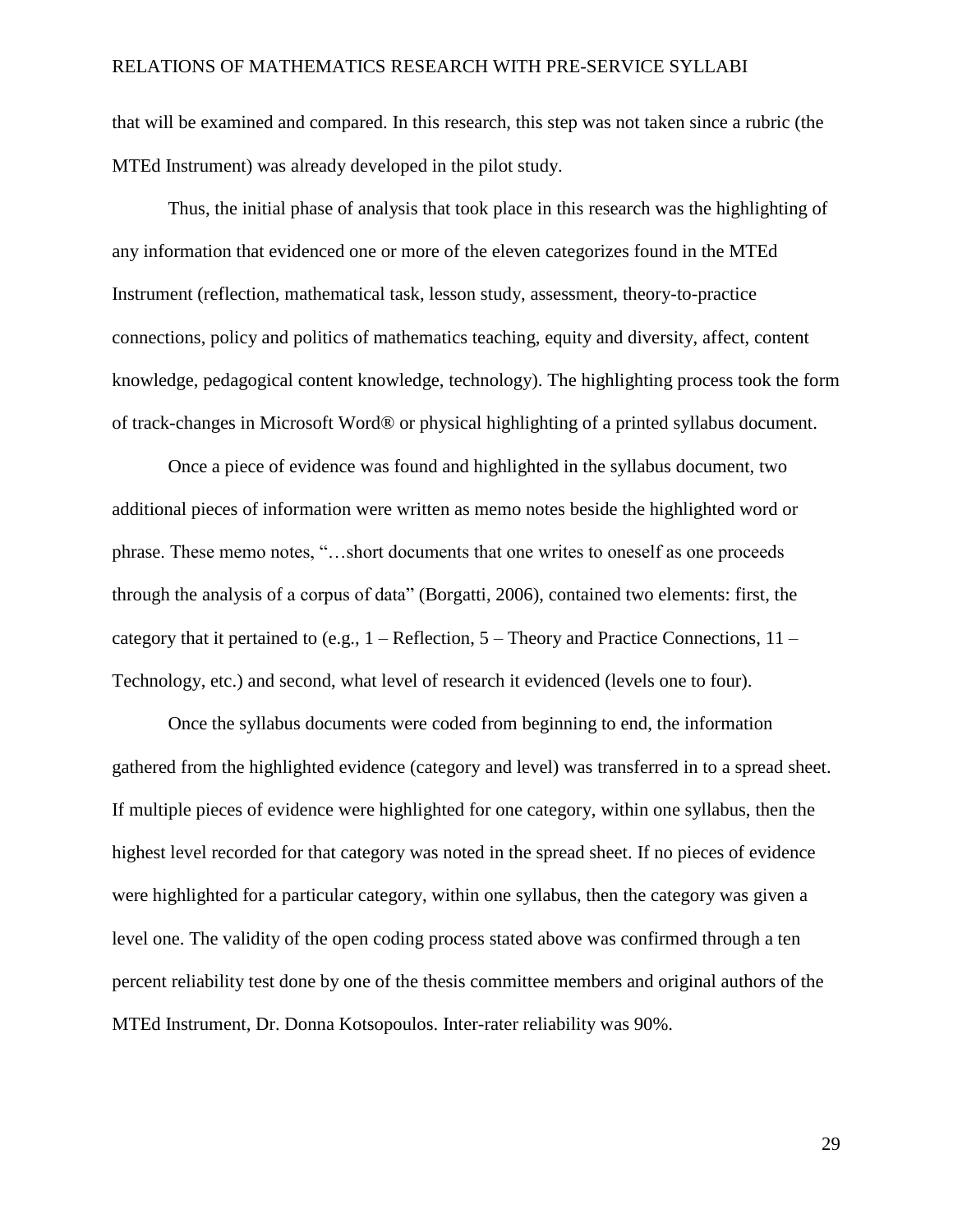*Low*, *moderate*, and *high* tags were assigned to each syllabus based upon the cumulative level the syllabus obtained. The cumulative level was determined by adding up the levels from each of the individual categories. A syllabus was tagged as showing: *low* evidence of research if it scored below 22, *moderate* evidence of research if it scored between 22 and 32, and *high* evidence of research if it scored higher than 32.

The final data set was evaluated quantitatively using the following tests: descriptive statistics, correlation analysis, and Mann-Whitney *U*. SPSS (Version 19) statistical package for Windows was used for the statistical analysis. Descriptive statistics were computed to summarize overall levels across the eleven research areas analyzed. Correlation analysis was conducted to examine the relationship between category levels and overall levels assigned to each syllabus in elementary-only, secondary-only, and then across both secondary and elementary combined. Finally, the Mann-Whitney *U* test was conducted between two groups found in the final data set, elementary and secondary, to see if the distribution of levels varied in a statistically significant way. The Mann-Whitney *U* test was chosen as a method of statistical analysis for this research because it is a non-parametric statistical analysis test that compares two samples to determine if differences across categories are statistical significance.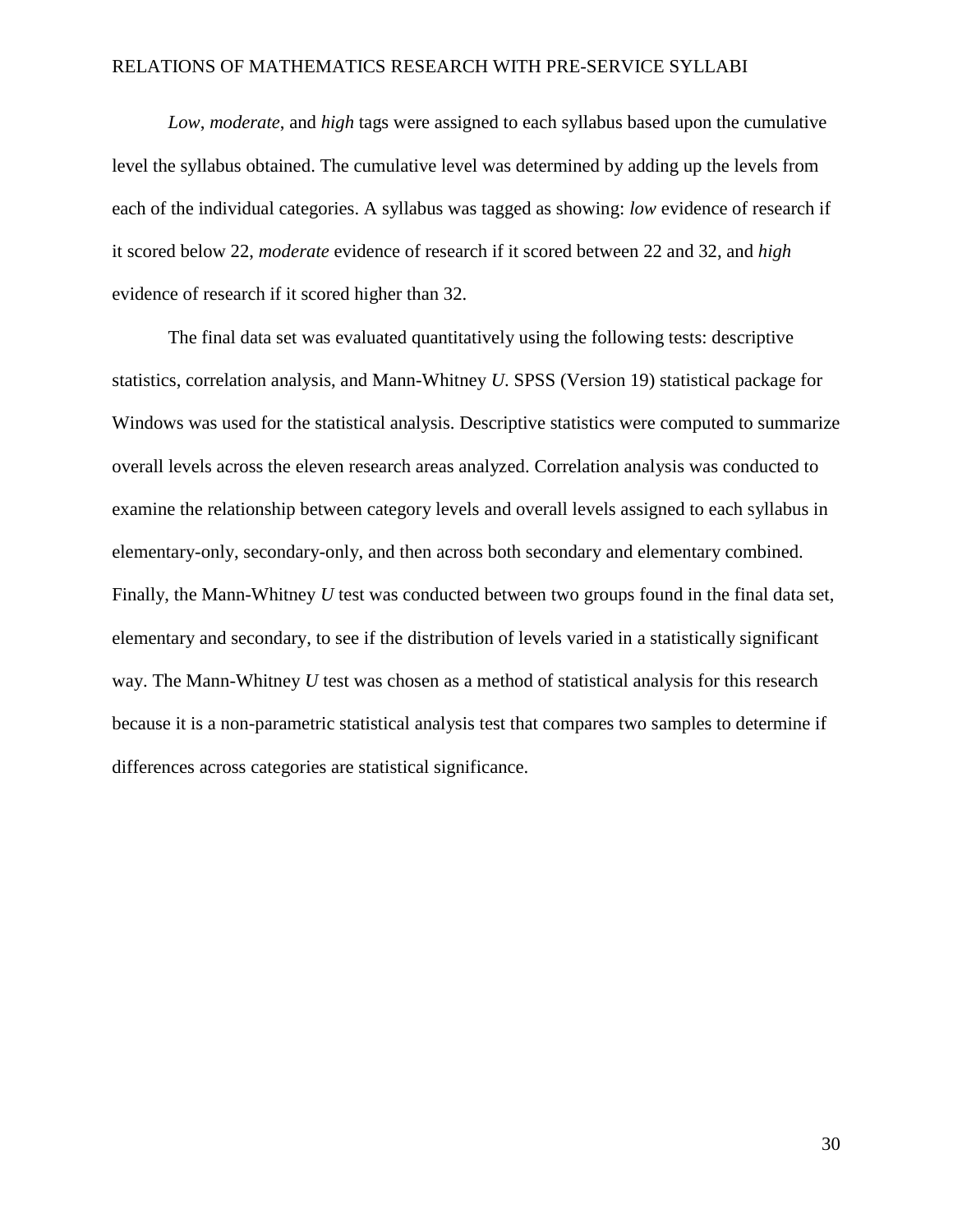# **Chapter 5: Results**

This research examined the degree to which current research was evidenced in mathematics teacher education course syllabi. Through the process of open coding and memo notes, all 31 syllabi from the final data set were coded using the MTEd Instrument (see Table 6, for data from coded syllabi). Individual scores for all eleven categories found on the MTEd Instrument and the overall scores for each syllabus are shown in the Table 6.

### **5.1 Descriptive Statistics**

The coded information contained in Table 6 was inputted into SPSS (Version 19). The resulting descriptive statistics, including mean, standard deviation, and minimum/maximum ranges are reported in Table 7.

Table 6

### *Descriptive Statistics of Syllabi (n = 31)*

|                        |                |         |         |       | Range |
|------------------------|----------------|---------|---------|-------|-------|
|                        | $\overline{N}$ | M       | SD      | Min.  | Max.  |
| Course Hours           | 31             | 37.9355 | 5.30996 | 30.00 | 49.00 |
| <b>MTEd Categories</b> |                |         |         |       |       |
| Reflection             | 31             | 2.5161  | 1.02862 | 1.00  | 4.00  |
| <b>Tasks</b>           | 31             | 1.7742  | .80456  | 1.00  | 4.00  |
| <b>Lesson Study</b>    | 31             | 2.7097  | 1.07062 | 1.00  | 4.00  |
| Assessment             | 31             | 2.1613  | .89803  | 1.00  | 4.00  |
| Theory                 | 31             | 2.6129  | .66720  | 2.00  | 4.00  |
| Policy                 | 31             | 3.0323  | .75206  | 1.00  | 4.00  |
| Equity                 | 31             | 2.9355  | 1.41269 | 1.00  | 4.00  |
| Affect                 | 31             | 1.6774  | .87129  | 1.00  | 4.00  |
| Content                | 31             | 2.7097  | .64258  | 1.00  | 3.00  |
| Pedagogy               | 31             | 3.0323  | 1.01600 | 1.00  | 4.00  |
| Technology             | 31             | 3.8387  | 1.43983 | 1.00  | 4.00  |
| <b>Overall Score</b>   | 31             | 28.0000 | 5.28520 | 17.00 | 38.00 |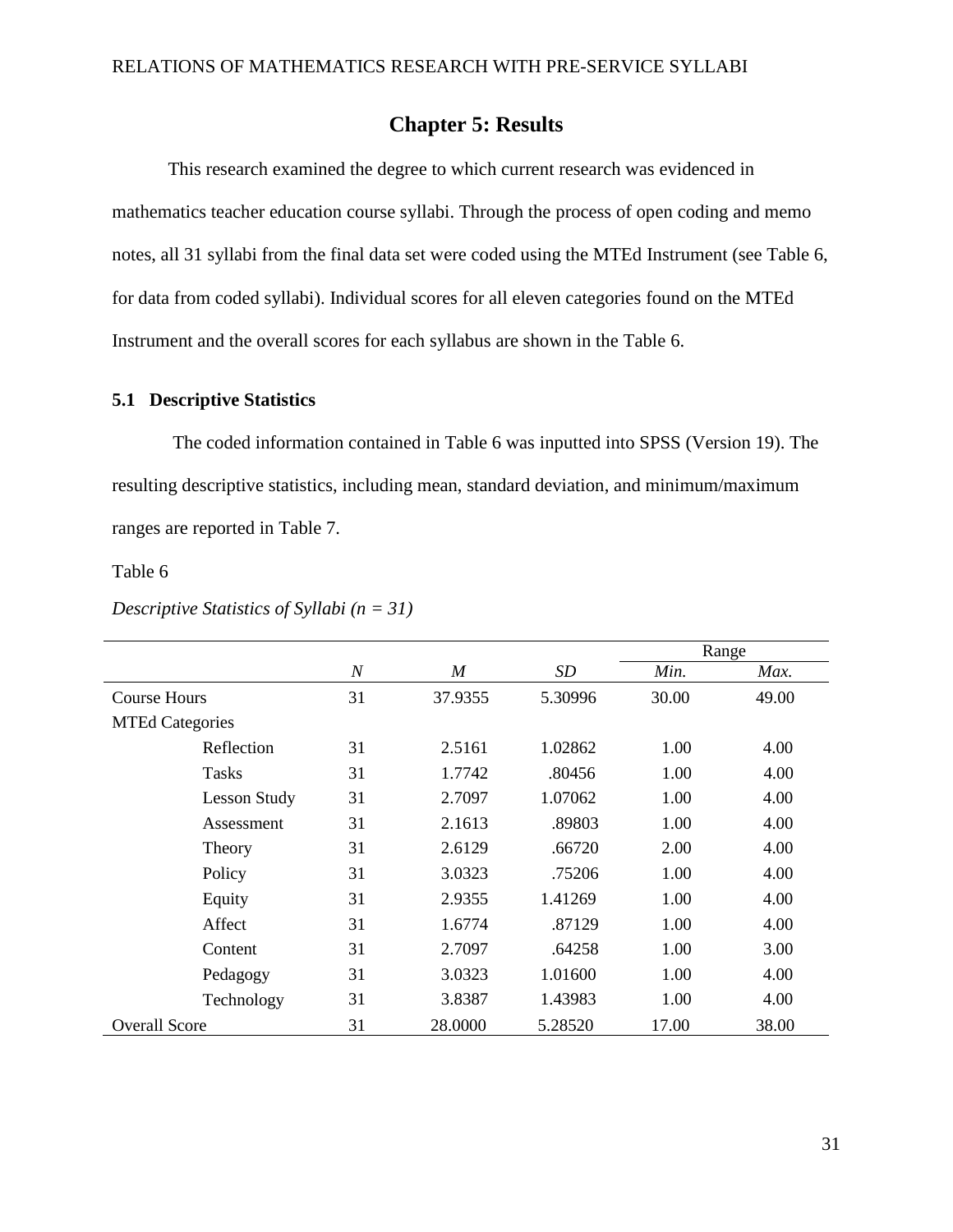Table 7

# *Data from Coded Syllabi (n = 31)*

|                  |            | MTEd Instrument Categories  |                |                     |                |        |        |        |        |         |          |              |        |
|------------------|------------|-----------------------------|----------------|---------------------|----------------|--------|--------|--------|--------|---------|----------|--------------|--------|
| Syllabus         | Level      | Reflection                  | <b>Tasks</b>   | <b>Lesson Study</b> | Assessment     | Theory | Policy | Equity | Affect | Content | Pedagogy | Technology   | Score  |
| Canada 1         | Elementary | 4                           |                | $\mathcal{L}$       | $\mathfrak{D}$ | 2      | 2      | 4      | 2      | 3       |          | $\mathbf{R}$ | 26     |
| Canada 2         | Elementary | 4                           |                |                     |                |        |        |        |        |         |          |              | 38     |
| Canada 3         | Elementary | 3                           | $\mathfrak{D}$ |                     |                |        |        |        |        |         |          |              | 36     |
| Canada 4         | Elementary | Δ                           |                |                     |                |        |        |        |        |         |          |              | 23     |
| Canada 5         | Elementary | $\mathfrak{2}$              |                |                     |                |        |        |        |        |         |          |              | 21     |
| Canada 6         | Elementary | $\mathfrak{2}$              |                |                     |                |        |        |        |        |         |          |              | 31     |
| USA <sub>1</sub> | Elementary | 3                           |                |                     |                |        |        |        |        |         |          |              | 33     |
| USA <sub>2</sub> | Elementary | $\overline{2}$              |                |                     |                |        |        |        |        |         |          |              | 31     |
| USA <sub>3</sub> | Elementary | $\mathbf{2}$                |                |                     |                |        |        |        |        |         |          |              | 31     |
| USA 4            | Elementary | $\overline{4}$              |                |                     |                |        |        |        |        |         |          |              | 33     |
| USA 5            | Elementary | $\overline{c}$              | $\mathcal{D}$  |                     |                |        |        |        |        |         |          |              | 28     |
| USA 6            | Secondary  | $\overline{4}$              |                |                     |                |        |        |        |        |         |          |              | 32     |
| USA <sub>7</sub> | Secondary  | $\mathfrak{D}$              |                |                     |                |        |        |        |        |         |          |              | 33     |
| USA 8            | Secondary  |                             |                |                     |                |        |        |        |        |         |          |              | 17     |
| USA 9            | Secondary  | $\overline{c}$              |                |                     |                |        |        |        |        |         |          |              | 27     |
| <b>USA 10</b>    | Secondary  |                             |                |                     |                |        |        |        |        |         |          |              | 32     |
| <b>USA 11</b>    | Secondary  | $\overline{c}$              |                |                     |                |        |        |        |        |         |          |              | 28     |
| <b>USA 12</b>    | Secondary  | Δ                           |                |                     |                |        |        |        |        |         |          |              | 33     |
| <b>USA 13</b>    | Secondary  | 3                           |                |                     |                |        |        |        |        |         |          |              | 29     |
| <b>USA 14</b>    | Secondary  |                             |                |                     |                |        |        |        |        |         |          |              | 25     |
| Italy 1          | Elementary |                             |                |                     |                |        |        |        |        |         |          |              | 20     |
| Italy 2          | Secondary  | $\mathfrak{D}$              |                |                     |                |        |        |        |        |         |          |              | 18     |
| Australia 1      | Elementary | $\overline{2}$              |                |                     |                |        |        |        |        |         |          |              | $27\,$ |
| Australia 2      | Elementary | $\overline{2}$              |                |                     |                |        |        |        |        |         |          |              | 23     |
| Australia 3      | Elementary | $\overline{2}$              |                |                     |                |        |        |        |        |         |          |              | 23     |
| Australia 4      | Elementary | $\overline{2}$              |                |                     |                |        |        |        |        |         |          |              | 34     |
| Australia 5      | Elementary | $\mathfrak{2}$              |                |                     |                |        |        |        |        |         |          |              | $25\,$ |
| New Zealand 1    | Elementary | 4                           |                |                     |                |        |        |        |        |         |          |              | 33     |
| New Zealand 2    | Elementary | $\mathcal{D}_{\mathcal{L}}$ |                |                     |                |        |        |        |        |         |          |              | 26     |
| New Zealand 3    | Secondary  |                             |                |                     |                |        |        |        |        |         |          |              | 28     |
| Malaysia 1       | Secondary  | 3                           | $\overline{c}$ |                     | $\overline{2}$ | ◠      |        |        |        |         |          |              | 24     |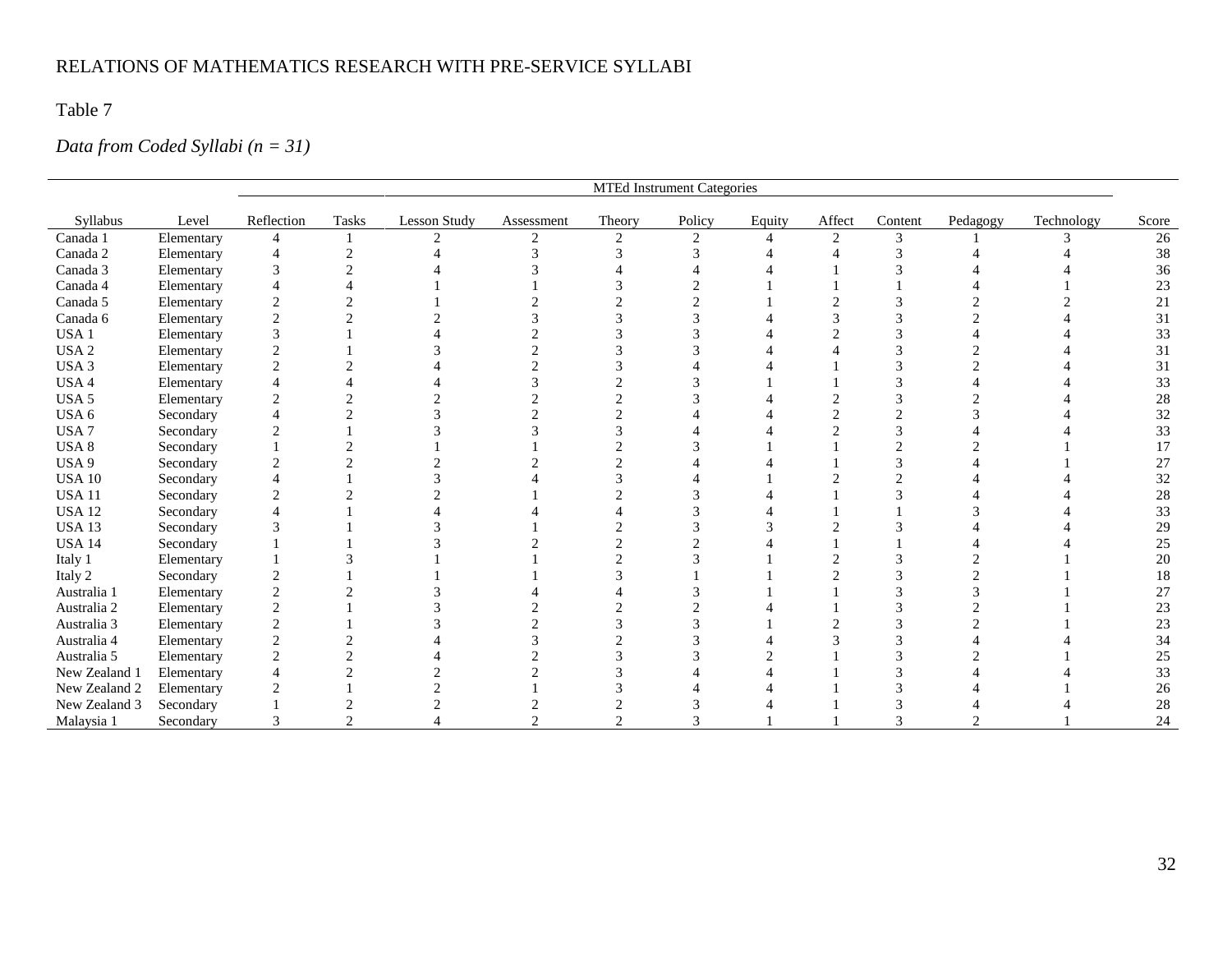There were three possible levels that could be obtained by each syllabus based upon the overall score the syllabus obtained (*low*, *moderate*, or *high*). An overall level of *high* was achieved by eight syllabi since their overall score was 33 or higher. An overall level of *moderate* was achieved by nineteen syllabi since their overall score was between 22 and 32. An overall level of *low* was achieved by four syllabi since their overall score was 21 or lower. The overall score assigned to the syllabi ranged from 17.0 to 38.0. Most syllabi achieved a level of *moderate* in terms of representation of the research areas. Of the eight syllabi that scored *high*, six of them were elementary and two of them were secondary. Of the four syllabi that scored *low*, one of them was elementary and three of them were secondary. Consequently, the evidence of research in the course syllabi was *moderate* overall.

Descriptive analysis of the 31 course syllabi revealed variation across the research areas identified on the MTEd Instrument. Mathematical tasks ( $M = 1.77$ ,  $SD = 0.80$ ) and affect ( $M =$ 1.68,  $SD = 0.87$ ) were the lowest represented on the syllabi. Additionally, equity ( $M = 2.94$ ,  $SD =$ 1.41) and technology ( $M = 3.84$ ,  $SD = 1.44$ ) had the greatest amount of variance. Conversely, the three categories that showed low variance were: theory ( $M = 2.61$ ,  $SD = 0.67$ ), policy ( $M = 3.03$ ,  $SD = 0.75$ , and content ( $M = 2.71$ ,  $SD = 0.64$ ).

Qualitative examples of the cells of the MTEd Instrument are provided in Table 8. The table does not distinguish between elementary and secondary examples. As reported shortly, differences in means across cells between elementary and secondary syllabi was not significant except for content. Therefore, only one table of examples is provided.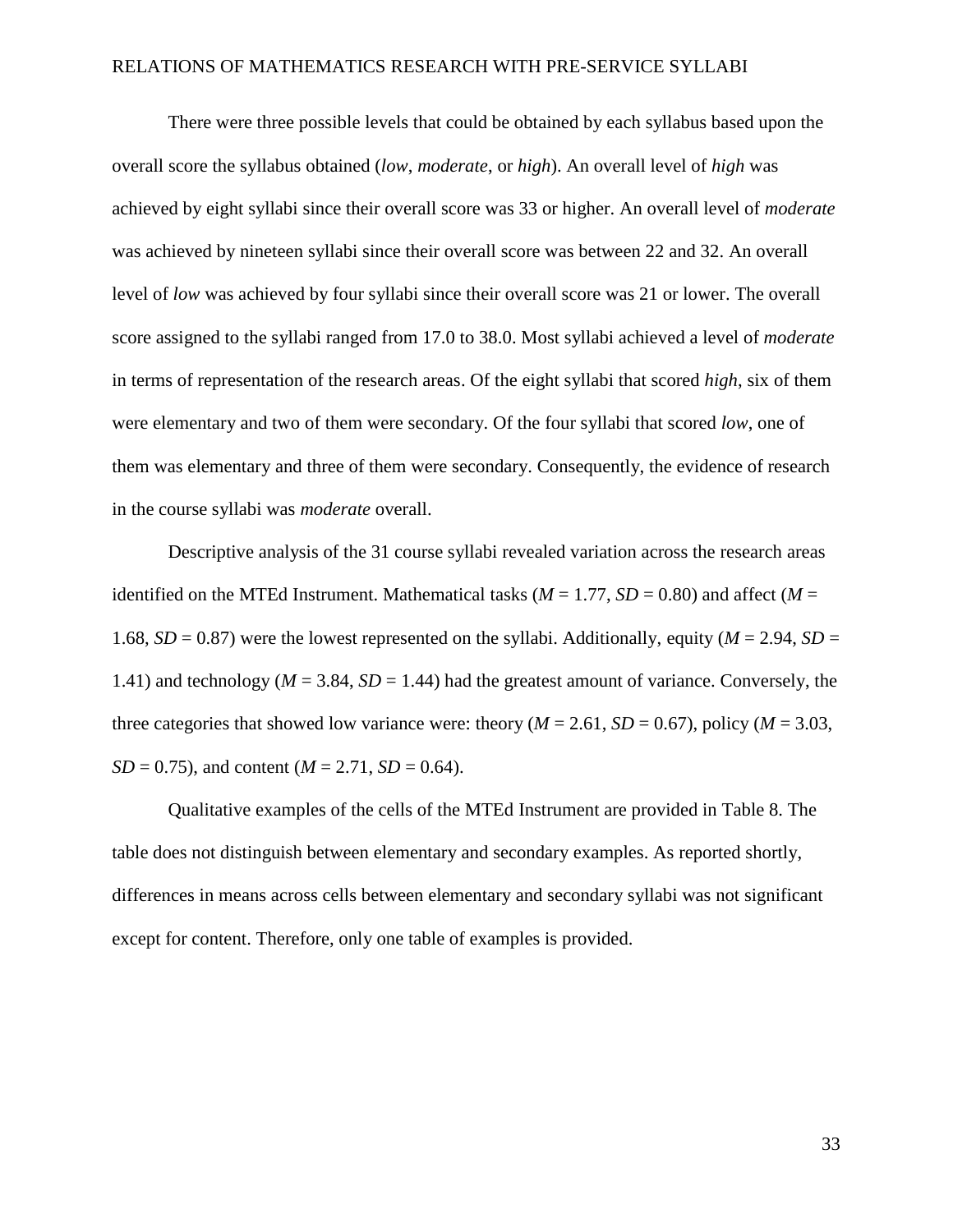# Table 8

| Categories                   | Level 1                                        | Level 2                                                                                                                                                                                                                                                                                                                                          | Level 3                                                                                                                                                                                                                                                                                                                                            | Level 4                                                                                                                                                                                                                                                                                                                                                                                                             |
|------------------------------|------------------------------------------------|--------------------------------------------------------------------------------------------------------------------------------------------------------------------------------------------------------------------------------------------------------------------------------------------------------------------------------------------------|----------------------------------------------------------------------------------------------------------------------------------------------------------------------------------------------------------------------------------------------------------------------------------------------------------------------------------------------------|---------------------------------------------------------------------------------------------------------------------------------------------------------------------------------------------------------------------------------------------------------------------------------------------------------------------------------------------------------------------------------------------------------------------|
| Reflection                   | (no reference to<br>reflection)                | "[teaching assignment]<br>Comments will focus on<br>how successful the<br>sequence of lessons was -<br>including areas for<br>improvement, and<br>possible directions of<br>future lessons."<br>(Australia 4)<br>(only one type of reflection<br><i>– posteri</i> )                                                                              | "[teaching assignment]<br>Following your peer<br>teaching session you will<br>view your lesson on tape<br>and write a 2-3 page self-<br>analysis/reflection paper<br>using feedback from the<br>instructor and students in<br>the class."<br>(USA 13)<br>(two types of reflection $-$<br>initeri while watching tape<br>and posteri after viewing) | "[assignment] weekly<br>reflective journal"<br>(Canada 1)<br>(a weekly journal is<br>ongoing and thus requires<br>all 3 types of reflection -<br>priori, initeri, and posteri)                                                                                                                                                                                                                                      |
| Mathematical<br><b>Tasks</b> | (no reference to<br>mathematical<br>tasks)     | "[lesson planning]"<br>assignment] At least two<br>examples of how to solve<br>the problem you have<br>chosen for the main part<br>of the lesson. Solutions<br>(showing various<br>approaches) to the<br>questions you are<br>assigning for work-time<br>and/or homework."<br>(Canada 6)<br>(opportunity to engage in<br>only pupil level tasks) | "[assignment] Activity of<br>problem solving: find an<br>operation that is<br>commutative and not<br>associative. Activity of<br>problem solving: the sum of<br>the first 100 numbers.<br>Activity of problem<br>solving: the magic square."<br>(Italy 1 - translated)<br>(some opportunity to<br>engage in mathematical<br>tasks)                 | "[assignment] Three<br>problem-solving<br>assignments will be given<br>to you to complete. The<br>main goals of these<br>assignments are for you to<br>become a better problem<br>solver yourself, to identify<br>and develop strategies for<br>solving problemsto<br>reflect on your own<br>approach and style in<br>problem solving."<br>(USA 4)<br>(extensive opportunity to<br>engage in mathematical<br>tasks) |
| <b>Lesson Study</b>          | (no reference to<br>lesson planning)           | "[assignment]"<br>developing a unit of<br>mathematics study<br>(individually)<br>includelesson plans<br>(minimum of five)"<br>(Canada 1)<br>(individual planning<br>lessons but they are not<br>enacted or reflected upon)                                                                                                                       | "[course objectives] Design<br>and implement a<br>mathematics lesson in<br>collaboration with<br>practicum teacher."<br>(USA 7)<br>(collaborative lesson<br>planning and implementing<br>those lessons but no<br><i>reflection piece</i> )                                                                                                         | "[assignment] Plan and<br>teach a mathematics<br>lessoncollaborate with<br>your mentor teacher on a<br>lesson that you will be<br>responsible to teach. After<br>conducting your lesson<br>you need to write a<br>reflection on your<br>assessment of the lesson"<br>(USA 4)<br>(planned collaboratively,<br>presented, and reflected<br>upon)                                                                      |
| Assessment                   | (no reference to<br>engaging in<br>assessment) | "[student outcomes] by<br>the end of this course.<br>students should be able to<br>describe a variety of<br>formative and summative<br>assessment techniques"<br>(Canada 1)<br>(limited opportunity to<br>analyze student level work                                                                                                             | "[course content]<br>Assessment of children's<br>mathematical<br>understanding,<br>performance, and<br>disposition."<br>(USA 4)<br>(some opportunity to<br>analyze the different                                                                                                                                                                   | "[student outcomes]<br>Developing understanding<br>of curriculum in context<br>through assessing<br>students' work,<br>mathematic problems<br>and/or texts."<br>(USA 10)<br>(extensive opportunity to                                                                                                                                                                                                               |

# *Qualitative Examples of MTEd Instrument Cells*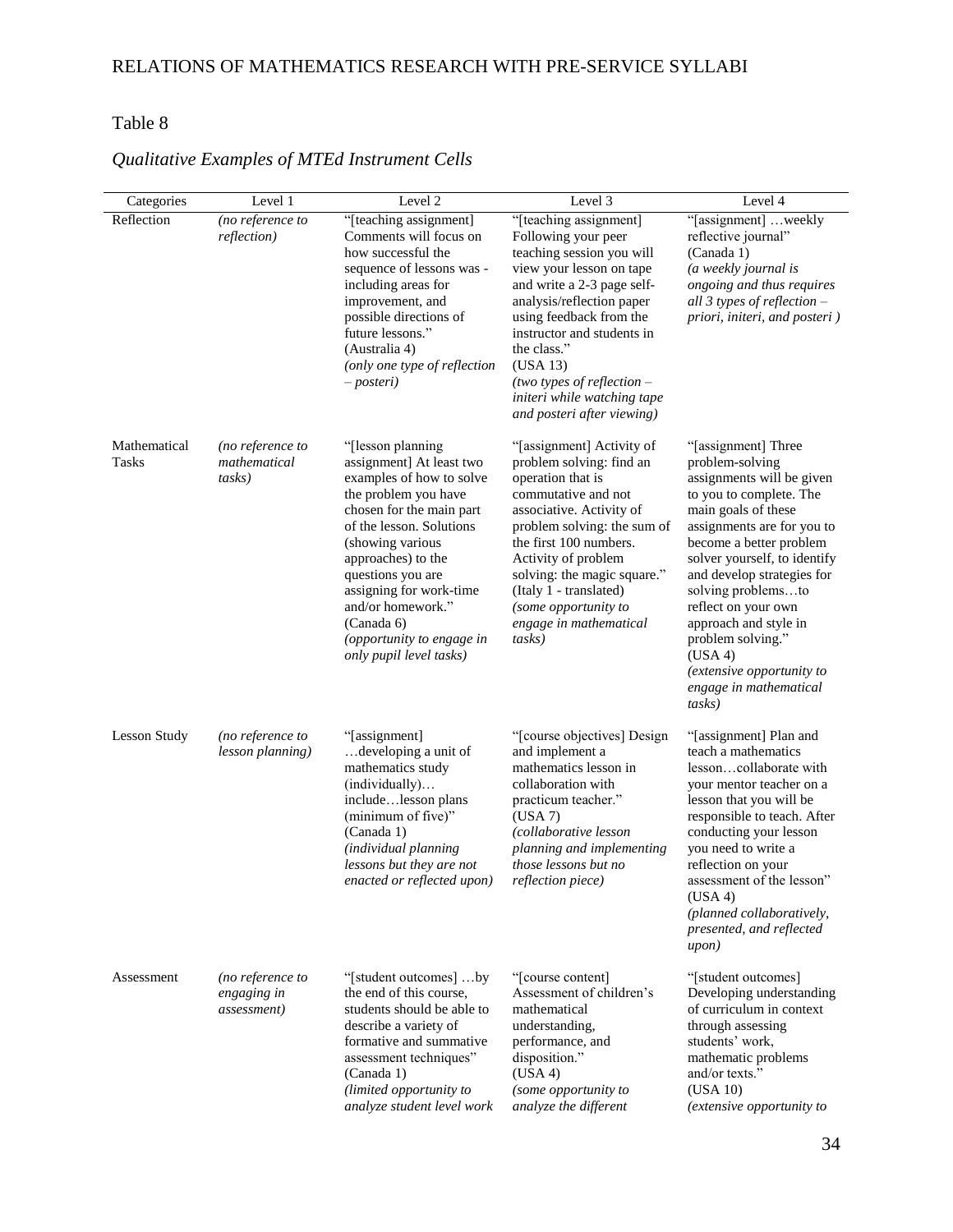|                                                      |                                                                                     | because the candidate is<br>only required to describe<br>assessment techniques)                                                                                                                                                                                                                                                               | aspects of student level<br>work)                                                                                                                                                                                                                                                                                                                                                                                  | analyze student level work<br>and other aspects of the<br>mathematics program)                                                                                                                                                                                                                                                                                                                                                                           |
|------------------------------------------------------|-------------------------------------------------------------------------------------|-----------------------------------------------------------------------------------------------------------------------------------------------------------------------------------------------------------------------------------------------------------------------------------------------------------------------------------------------|--------------------------------------------------------------------------------------------------------------------------------------------------------------------------------------------------------------------------------------------------------------------------------------------------------------------------------------------------------------------------------------------------------------------|----------------------------------------------------------------------------------------------------------------------------------------------------------------------------------------------------------------------------------------------------------------------------------------------------------------------------------------------------------------------------------------------------------------------------------------------------------|
| Theory and<br>Practice<br>Connections                | (reference only to<br>textbook and no<br>other research)                            | "[assignment] article<br>and reading summary<br>paragraph."<br>(Canada 1)<br>(limited opportunity to<br>engage with research<br>since highly structured<br>introduction to research<br>literature)                                                                                                                                            | "[assignment] assume<br>responsibility for reading,<br>reporting on, and presenting<br>three practitioners'<br>articlespresentation<br>should include an overview<br>of the conceptsalong<br>with the group's critique or<br>reflections."<br>(USA 7)<br>(some opportunity to<br>engage with research<br>through course being<br>grounded in research but<br>no chance to engage in<br>their own inquiry/research) | "[section under each class]"<br>schedule with research<br>links] Linking Theory and<br>Practice"<br>(Canada 3)<br>"[inquiry project<br>assignment]  engage in<br>teacher/action<br>researchactively<br>involved in asking<br>questions aimed at<br>understanding or<br>improving teaching."<br>(Canada 3)<br>(extensive and authentic<br>engagement in research<br>with links to current<br>research and engagement<br>in their own<br>inquiry/research) |
| Policy and<br>Politics of<br>Mathematics<br>Teaching | (no reference to<br>curriculum<br>documents or<br>political aspect of<br>education) | "[course description] The<br>course provides<br>participants the<br>opportunity to be familiar<br>with the organisation of<br>mathematics through the<br>BC's math curriculum"<br>(Canada 1)<br>(limited evidence of policy<br>exploration since<br>curriculum document<br>stated but no extra journal<br>readings required)                  | "[lesson topic]"<br>familiarization with the<br>content standards of<br>NCTM, the Ontario<br>Curriculum, and additional<br>Ministry documents (e.g.,<br>Expert Panel reports and<br>support documents)." and a<br>list of supplementary<br>journal readings<br>(Canada 6)<br>(some evidence of policy<br>exploration due to<br>additional readings and<br>one class discussion)                                    | "[course objective]<br>Critique national<br>assessment practices and<br>tasks for mathematics."<br>and a list of supplementary<br>journal readings<br>(Australia 1)<br>(extensive evidence of<br>policy exploration due to<br>additional readings and<br>critique of national<br>standards)                                                                                                                                                              |
| Equity and<br>Diversity                              | (no reference to<br>the exploration of<br>equity and<br><i>diversity issues</i> )   | "[learning objectives]<br>developed an<br>understanding<br>ofsuitable teaching<br>approaches for addressing<br>anxiety and other<br>mathematical phobias."<br>(Australia 5)<br>(limited evidence of equity<br>exploration due to narrow<br>focus on mathematics<br>specific phobias and not<br>the diverse needs of<br>contemporary students) | "[lesson topic]"<br>Multicultural Mathematics"<br>(Canada 1)<br>(a topic for a class but not<br>an overriding concept for<br>the entire course)                                                                                                                                                                                                                                                                    | "[course objectives]<br>apply their<br>understanding of student<br>differences and needs in<br>the classroom to promote<br>quality mathematics for all<br>student."<br>(USA 9)<br>(equity statement and an<br>overriding concept for the<br>entire course)                                                                                                                                                                                               |
| Affect                                               | (no reference to<br>addressing affect<br><i>issues</i> )                            | "[course assignment]<br>Mathematics<br>Autobiography write<br>your ideas, attitudes and<br>beliefs about<br>mathematics"                                                                                                                                                                                                                      | "[generic skill] Students<br>will develop confidence<br>in addressing personal<br>conceptual and skill based<br>knowledge of mathematics<br>during class activities."                                                                                                                                                                                                                                              | "[course framework]<br>Reflecting Professionally -<br>How does my relationship<br>to math, my math thinking,<br>and my teaching change<br>over time?"                                                                                                                                                                                                                                                                                                    |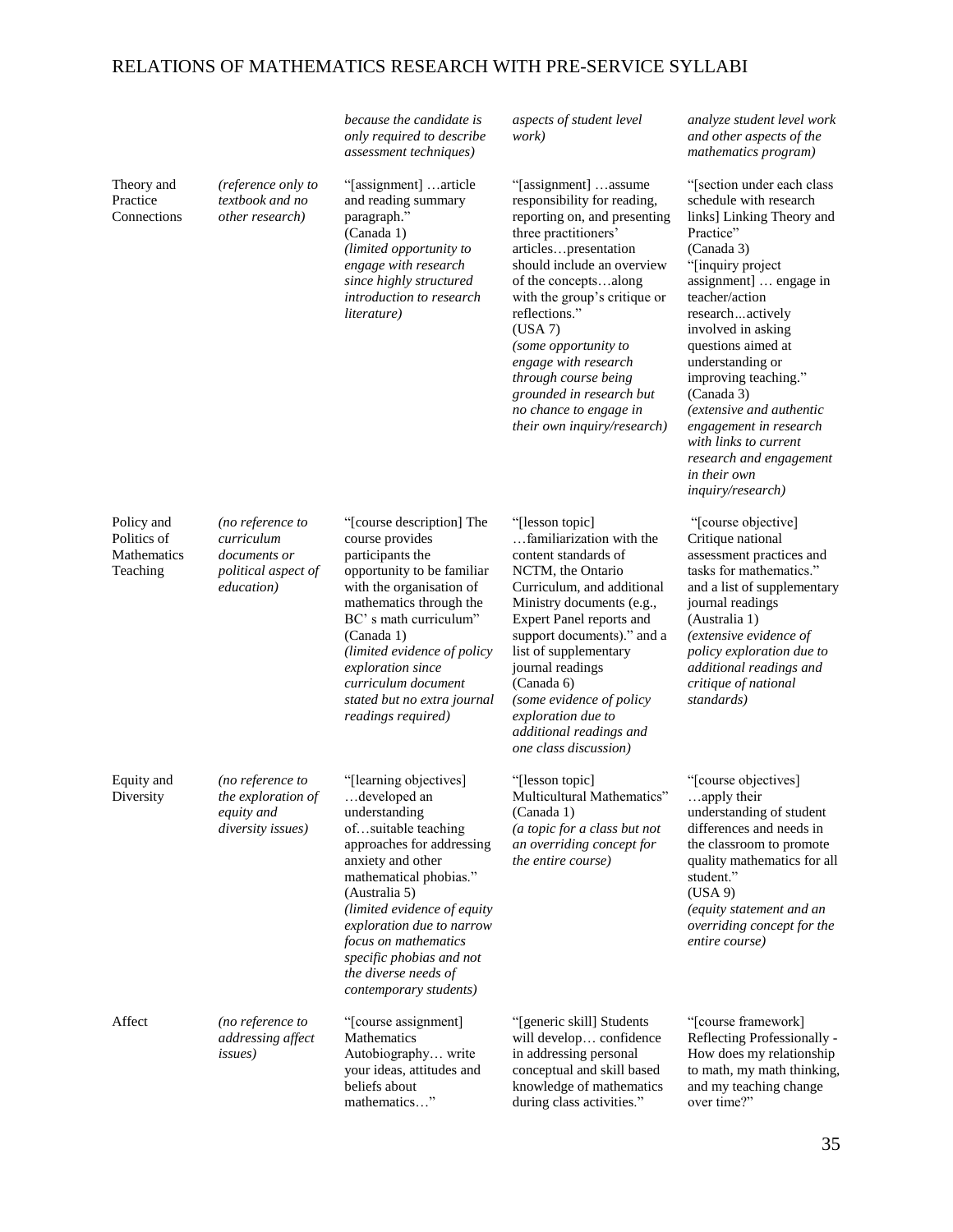|                                     |                                                       | (USA 13)<br>(addresses affect but does<br>not try to challenge or<br>potentially change affect)                                                                                                                                                                                            | (Australia 4)<br>(addresses affect and<br>challenges students'<br>confidence but it does not<br>try to potentially change<br>affect)                                                                                                                                                                                                 | (Canada 2)<br>(addresses, challenges,<br>and potentially changes<br><i>affect</i> )                                                                                                                                                                                                                                                                      |
|-------------------------------------|-------------------------------------------------------|--------------------------------------------------------------------------------------------------------------------------------------------------------------------------------------------------------------------------------------------------------------------------------------------|--------------------------------------------------------------------------------------------------------------------------------------------------------------------------------------------------------------------------------------------------------------------------------------------------------------------------------------|----------------------------------------------------------------------------------------------------------------------------------------------------------------------------------------------------------------------------------------------------------------------------------------------------------------------------------------------------------|
| Content<br>Knowledge                | (no reference to<br>content knowledge<br>exploration) | "[course schedule]<br>Algebraic Thinking [and]<br>Geometry"<br>(USA 10)<br>(engaged in only two<br>selective components of<br>content knowledge)                                                                                                                                           | "[course schedule]<br>Geometry and<br>Measurement [and]<br>Number Concepts and<br><b>Operations</b> [and] Patterns<br>and Place Value, Fractions<br>[and] Percents, and<br>Decimals, Statistics and<br>Probability Data Analysis."<br>(Canada 1)<br>(engaged in content<br>knowledge at student grade<br>level but not taken beyond) | (no syllabi received this<br>level since none evidenced<br>engagement in broader<br>ranges of content<br>knowledge beyond the<br>level of instruction of the<br>students)                                                                                                                                                                                |
| Pedagogical<br>Content<br>Knowledge | (no reference to<br>pedagogical<br>discussion)        | "[learning outcomes] on<br>successful completion of<br>this course, students<br>should be able to access<br>strategies to<br>implementrelevant<br>pedagogy."<br>(Australia 2)<br>(examine pedagogical<br>strategies but no<br>development or analysis of<br><i>pedagogical strategies)</i> | "[course description]<br>pragmatic activities<br>involving the development<br>and implementation of<br>effective teaching and<br>learning strategies."<br>(USA 12)<br>(examine and develop<br>pedagogical strategies but<br>no analysis of pedagogical<br>strategies)                                                                | "[course objectives] Be<br>immersed in, discuss when<br>and how, and implement<br>the use of different<br>instructional strategies<br>appropriate for teaching<br>mathematics including<br>whole class, small group,<br>cooperative learning, and<br>individual instruction."<br>(USA 7)<br>(examine, develop, and<br>analyze pedagogical<br>strategies) |
| Technology                          | (no reference to<br>the use of<br>technology)         | "[course topic]"<br>Technology"<br>(Canada 5)<br>(didactic method of<br>technology investigation<br>since technology is limited<br>to a course topic to be<br>covered by the professor)                                                                                                    | "[assignment] lesson<br>plansone based with the<br>use of technology"<br>(Canada 1)<br>(some evidence of<br>investigation into<br>technology but limited to<br>one lesson plan opposed to<br>integrating technology into<br>an entire unit)                                                                                          | "[technology use<br>statement] Utilize<br>technology as a resource<br>for your own learning and<br>the learning of children."<br>(USA 4)<br>(extensive evidence of<br>investigation into<br>technology since it is an<br>overriding concept for the<br>entire course)                                                                                    |

# **5.2 Mann-Whitney**

A Mann-Whitney test was conducted between the elementary data set and the secondary data set and the results indicated that evidence of content was greater in the elementary syllabi (Mean Rank = 18.11) than in the secondary syllabi (Mean Rank = 12.67),  $U = 74.000$ ,  $p = 0.18$ ,  $r = 0.18$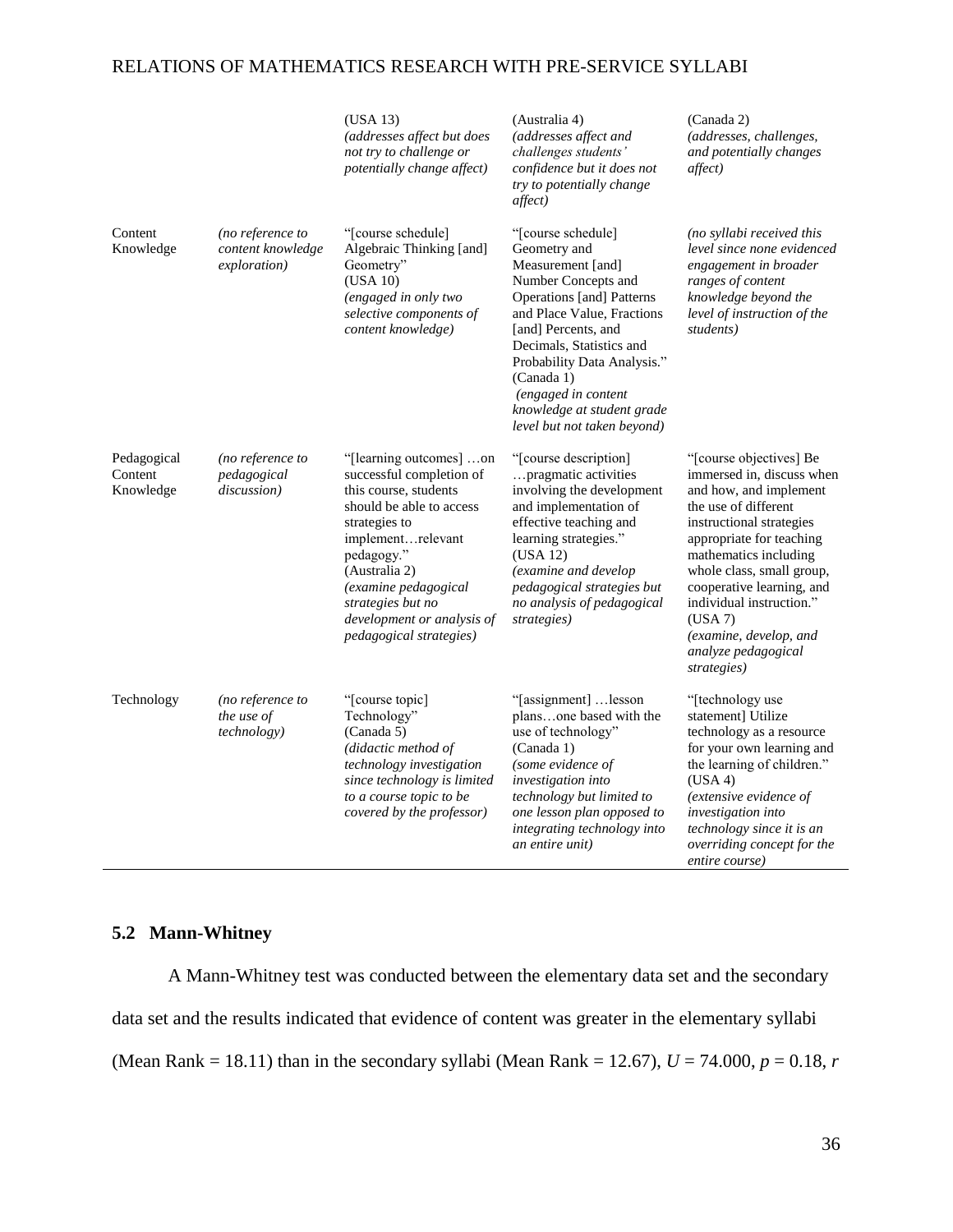= .42 and this was statistically significant (see Table 9, for Mann-Whitney statistics for

elementary and secondary syllabi).

#### Table 9 - Mann-Whitney Statistics for Elementary Syllabia Syllabia Syllabia Syllabia Syllabia Syllabia Syllabia Syllabia Syllabia Syllabia Syllabia Syllabia Syllabia Syllabia Syllabia Syllabia Syllabia Syllabia Syllabia Sy

*Mann-Whitney Statistics for Elementary and Secondary Syllabi*

|                                        | Mann-Whitney $U$                     | p-value |
|----------------------------------------|--------------------------------------|---------|
| <b>Course Hours</b>                    | 112.5                                | .951    |
| <b>MTEd Categories</b>                 |                                      |         |
| Reflection                             | 103.0                                | .632    |
| <b>Tasks</b>                           | 84.0                                 | .175    |
| <b>Lesson Study</b>                    | 100.5                                | .570    |
| Assessment                             | 98.5                                 | .500    |
| Theory                                 | 82.0                                 | .150    |
| Policy                                 | 101.0                                | .559    |
| Equity                                 | 110.0                                | .850    |
| Affect                                 | 91.5                                 | .313    |
| Content                                | 74.0                                 | $.018*$ |
| Pedagogy                               | 85.5                                 | .204    |
| Technology                             | 102.0                                | .577    |
| <b>Overall Score</b><br>$\cdot$ $\sim$ | 103.0<br>$\sim$ $\sim$ $\sim$ $\sim$ | .654    |

\* Statistically significant at  $p \le 0.05$  (2-tailed).

There were no other statistically significant differences found across any of the other MTEd Instrument categories. Therefore, other than in the area of content, evidence of research representing the MTEd Instrument categories across both the elementary and secondary syllabi was consistent.

## **5.3 Correlations in the Elementary Syllabus Data Set**

Correlation analysis of elementary syllabi (see Table 10, for elementary correlations – instrument categories and overall score) revealed a statistically significant very strong positive relationship between technology and overall score  $(r = .841, p = .000)$ . Additionally, numerous statistically significant strong positive relationships were found including: reflection and pedagogy ( $r = .492$ ,  $p = .016$ ), reflection and overall score ( $r = .484$ ,  $p = .018$ ), lesson study and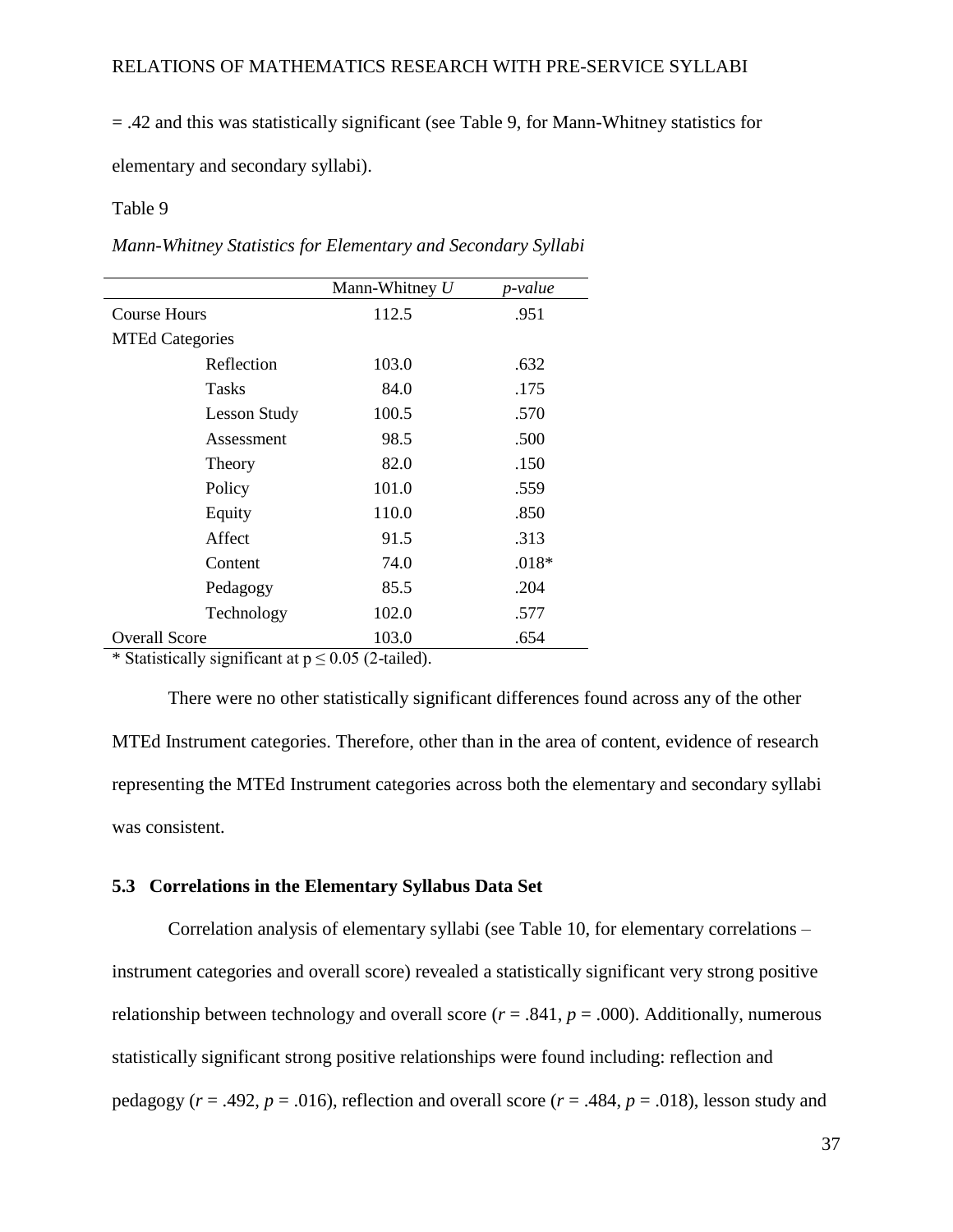assessment ( $r = .571$ ,  $p = .005$ ), lesson study and technology ( $r = .418$ ,  $p = .038$ ), lesson study and overall score ( $r = .666$ ,  $p = .001$ ), assessment and technology ( $r = .477$ ,  $p = .020$ ), assessment and overall score ( $r = .649$ ,  $p = .001$ ), theory and policy ( $r = .520$ ,  $p = .011$ ), policy and overall score ( $r = .521$ ,  $p = .011$ ), equity and technology ( $r = .586$ ,  $p = .004$ ), equity and overall score ( $r = .521$ )  $= .575, p = .005$ ), and pedagogy and overall score ( $r = .579, p = .005$ ). Finally, a statistically significant moderate positive relationship was found between policy and pedagogy ( $r = .392$ ,  $p =$ .048)

Correlation analysis of elementary syllabi also revealed statistically significant strong negative relationships including: course hours and lesson study  $(r = -.446, p = .028)$ , course hours and assessment ( $r = -.459$ ,  $p = .024$ ), mathematical tasks and equity ( $r = -.490$ ,  $p = .017$ ), and mathematical tasks and content ( $r = -0.403$ ,  $p = 0.044$ ). Therefore, mathematical tasks were negatively related to equity and content and more course hours did not suggest more lesson study or more evidence of assessment. Important to note, course hours and overall score were negatively related and not statistically significant.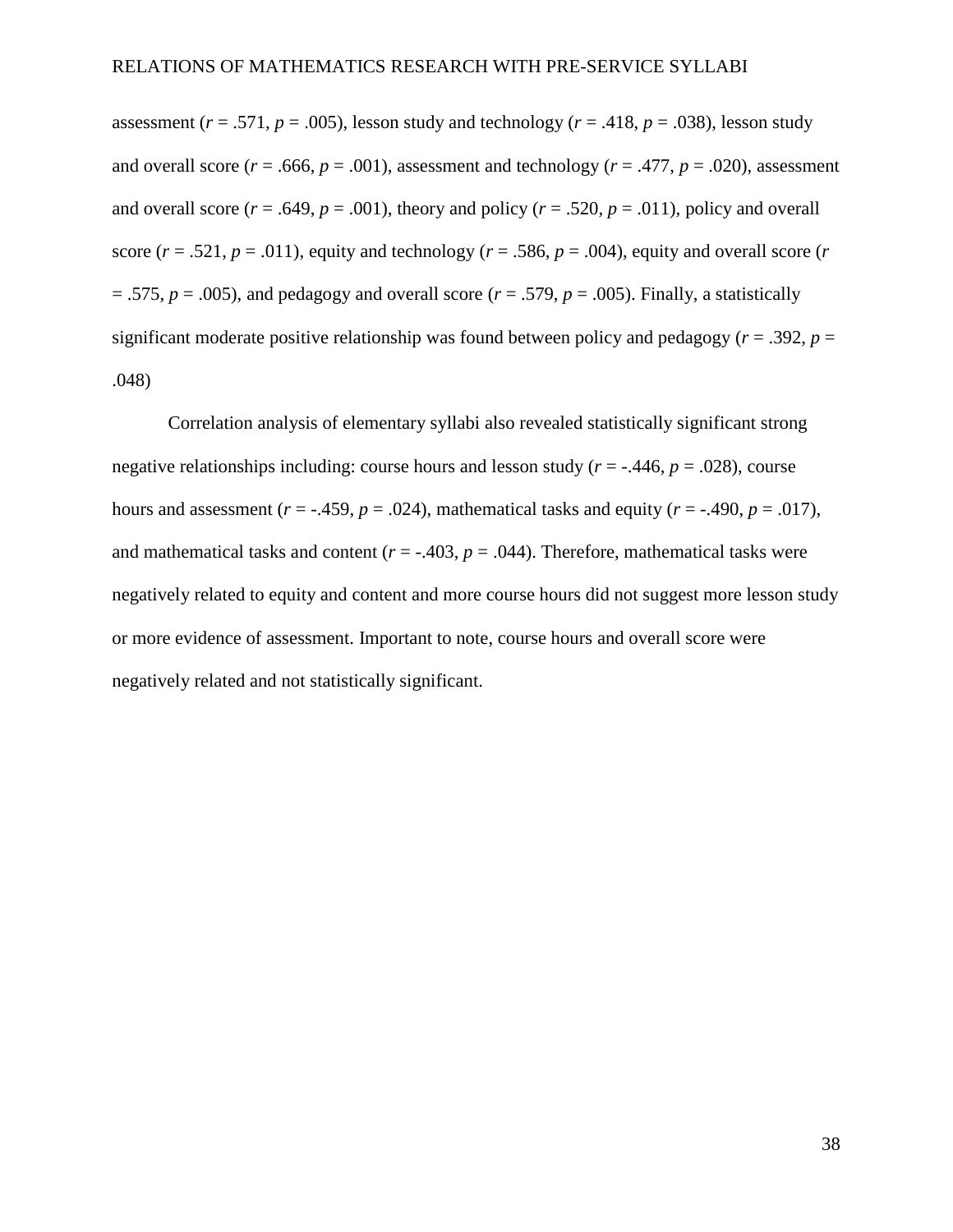### Table  $10$  - Correlation of Instrumentary (n  $\Gamma$

|                     | <b>MTEd Instrument Categories</b> |                          |                          |                          |                          |                          |                     |         |                        |          |               |           |
|---------------------|-----------------------------------|--------------------------|--------------------------|--------------------------|--------------------------|--------------------------|---------------------|---------|------------------------|----------|---------------|-----------|
|                     | Reflection                        | Tasks                    | Lesson Study             | Assessment               | Theory                   | Policy                   | Equity              | Affect  | Content                | Pedagogy | Technology    | Score     |
| <b>Course Hours</b> | .167                              | $-.341$                  | $-.446$                  | $-.459$ <sup>*</sup>     | .142                     | $-.160$                  | .042                | $-.005$ | $-.333$                | $-.280$  | $-.101$       | $-.299$   |
| Reflection          | $\sim$ $\sim$                     | .132                     | .177                     | .189                     | .138                     | $-.058$                  | .139                | $-.152$ | $-.339$                | $.492*$  | .351          | .484*     |
| Tasks               |                                   | $\overline{\phantom{a}}$ | $-.109$                  | .140                     | $-.089$                  | .016                     | $-.490*$            | $-.217$ | $-.403*$               | .288     | .079          | .046      |
| <b>Lesson Study</b> |                                   |                          | $\overline{\phantom{m}}$ | $.571***$                | .279                     | .363                     | .283                | $-.040$ | .359                   | .314     | $.418*$       | $.666$ ** |
| Assessment          |                                   |                          |                          | $\overline{\phantom{a}}$ | .229                     | .122                     | .113                | .171    | .377                   | .212     | .477*         | $.649**$  |
| Theory              |                                   |                          |                          |                          | $\overline{\phantom{a}}$ | $.520*$                  | .066                | $-.243$ | $-.120$                | .341     | .008          | .308      |
| Policy              |                                   |                          |                          |                          |                          | $\overline{\phantom{a}}$ | .349                | $-.239$ | .363                   | $.392*$  | .371          | $.521*$   |
| Equity              |                                   |                          |                          |                          |                          |                          | $\hspace{0.05cm} -$ | .240    | .330                   | .059     | $.586**$      | $.575***$ |
| Affect              |                                   |                          |                          |                          |                          |                          |                     | $-\,$   | .232                   | $-.227$  | .379          | .187      |
| Content             |                                   |                          |                          |                          |                          |                          |                     |         | $\qquad \qquad \cdots$ | $-.261$  | .288          | .260      |
| Pedagogy            |                                   |                          |                          |                          |                          |                          |                     |         |                        | $-$      | .253          | $.579**$  |
| Technology          |                                   |                          |                          |                          |                          |                          |                     |         |                        |          | $\sim$ $\sim$ | $.841***$ |

### *Correlation of Instrument Categories and Overall Score, Elementary (n = 19)*

\*\* Correlation is significant at the 0.01 level (1-tailed).

\* Correlation is significant at the 0.05 level (1-tailed).

#### **5.4 Correlations in the Secondary Syllabus Data Set**

Correlation analysis of secondary syllabi (see Table 11, for secondary correlations – instrument categories and overall score) revealed a statistically significant very strong positive relationship between technology and overall score  $(r = .772, p = .002)$ . Additionally, numerous statistically significant strong positive relationships were found including: course hours and theory ( $r = .507$ ,  $p = .046$ ), course hours and affect ( $r = .510$ ,  $p = .045$ ), reflection and lesson study ( $r = .641$ ,  $p = .012$ ), reflection and overall score ( $r = .600$ ,  $p = .020$ ), lesson study and assessment ( $r = .647$ ,  $p = .012$ ), lesson study and overall score ( $r = .562$ ,  $p = .029$ ), assessment and theory ( $r = .554$ ,  $p = .031$ ), assessment and policy ( $r = .514$ ,  $p = .044$ ), assessment and overall score ( $r = .664$ ,  $p = .009$ ), policy and overall score ( $r = .586$ ,  $p = .023$ ), equity and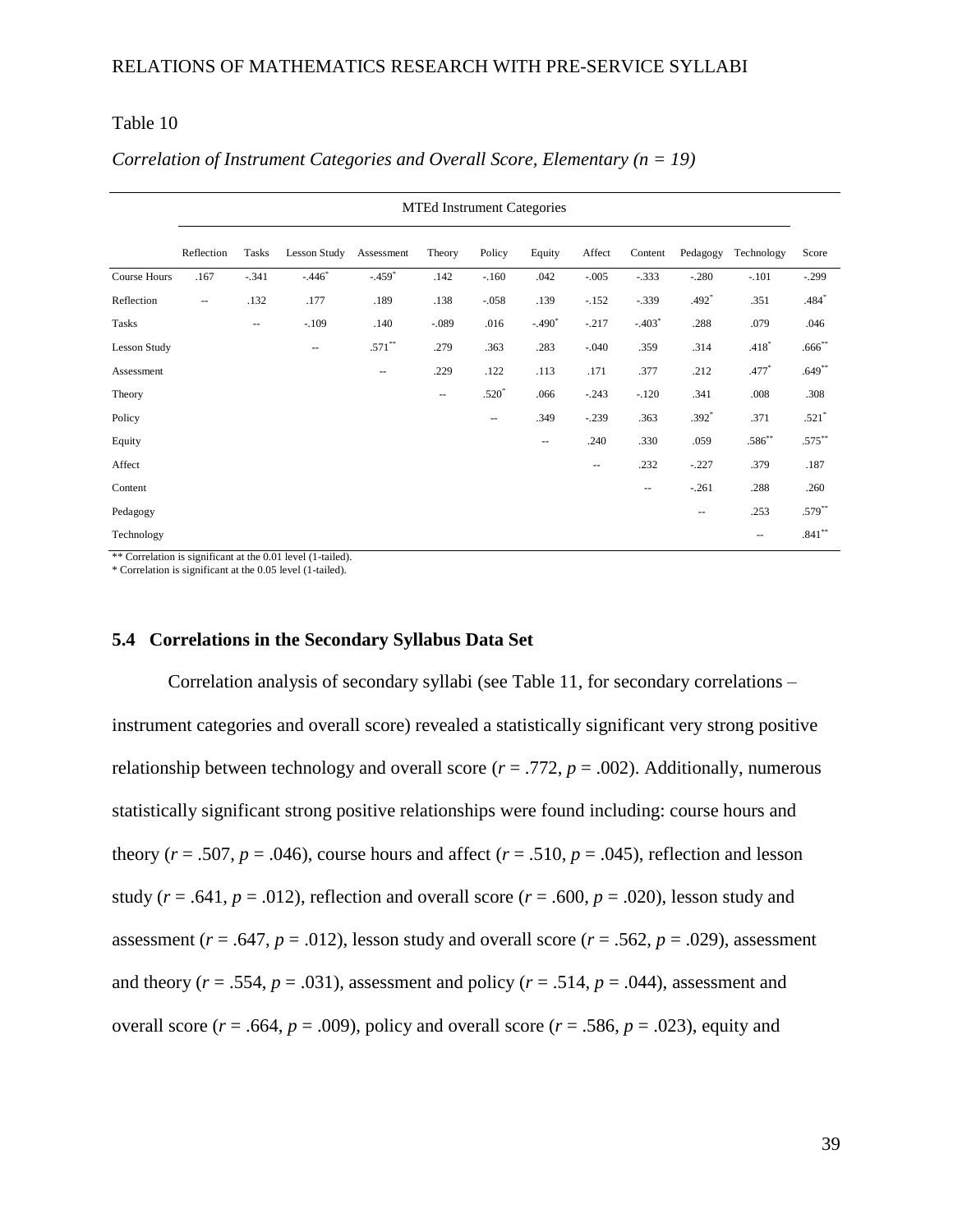pedagogy ( $r = .553$ ,  $p = .031$ ), equity and technology ( $r = .555$ ,  $p = .031$ ), equity and overall score ( $r = .499$ ,  $p = .049$ ), and pedagogy and technology ( $r = .635$ ,  $p = .013$ ).

Correlation analysis of secondary syllabi also revealed statistically significant strong negative relationships between: mathematical tasks and theory ( $r = -0.696$ ,  $p = 0.046$ ) and mathematical tasks and affect  $(r = -.507, p = .046)$ . It would appear that more evidence of mathematical tasks was negatively related to evidence of theory or affect components to the syllabi. Important to note, course hours and overall score were not related and not statistically significant for secondary syllabi as well.

#### Table 11 - Correlation of Instrument Categories and Overall Score, Secondary (n = 12)

*Correlation of Instrument Categories and Overall Score, Secondary (n = 12)*

|                     | Reflection               | Tasks                    | Lesson Study             | Assessment               | Theory     | Policy                                              | Equity                   | Affect   | Content                  | Pedagogy                 | Technology               | Score     |
|---------------------|--------------------------|--------------------------|--------------------------|--------------------------|------------|-----------------------------------------------------|--------------------------|----------|--------------------------|--------------------------|--------------------------|-----------|
| Course Hours        | $-.011$                  | $-.578$ <sup>*</sup>     | $-.288$                  | $-.087$                  | $.507*$    | $-.172$                                             | $-.338$                  | $.510*$  | .092                     | $-.059$                  | $-.027$                  | .084      |
| Reflection          | $\hspace{0.05cm} \ldots$ | $-.225$                  | $.641*$                  | .443                     | .413       | .436                                                | $-.120$                  | .456     | $-184$                   | $-.131$                  | .238                     | $.600*$   |
| Tasks               |                          | $\overline{\phantom{a}}$ | $-.304$                  | $-.307$                  | $-.696$ ** | .210                                                | .110                     | $-.507*$ | .272                     | $-.191$                  | $-.354$                  | $-.364$   |
| <b>Lesson Study</b> |                          |                          | $\overline{\phantom{a}}$ | $.647*$                  | .234       | .218                                                | .140                     | .051     | $-.320$                  | .048                     | .403                     | $.562*$   |
| Assessment          |                          |                          |                          | $\overline{\phantom{a}}$ | $.554*$    | $.514*$                                             | .272                     | .052     | $-.407$                  | .232                     | .380                     | $.664**$  |
| Theory              |                          |                          |                          |                          | --         | .057                                                | $-.110$                  | .383     | $-.225$                  | $-.116$                  | .154                     | .479      |
| Policy              |                          |                          |                          |                          |            | $\hspace{0.05cm} -\hspace{0.05cm} -\hspace{0.05cm}$ | .232                     | .293     | .054                     | .335                     | .195                     | $.586*$   |
| Equity              |                          |                          |                          |                          |            |                                                     | $\overline{\phantom{a}}$ | $-.251$  | $-.090$                  | $.553*$                  | $.555*$                  | .499*     |
| Affect              |                          |                          |                          |                          |            |                                                     |                          | --       | .138                     | .055                     | .239                     | .394      |
| Content             |                          |                          |                          |                          |            |                                                     |                          |          | $\overline{\phantom{m}}$ | .144                     | $-.289$                  | $-.168$   |
| Pedagogy            |                          |                          |                          |                          |            |                                                     |                          |          |                          | $\overline{\phantom{m}}$ | $.635*$                  | .464      |
| Technology          |                          |                          |                          |                          |            |                                                     |                          |          |                          |                          | $\overline{\phantom{a}}$ | $.772***$ |
|                     |                          |                          |                          |                          |            |                                                     |                          |          |                          |                          |                          |           |

MTEd Instrument Categories

\*\* Correlation is significant at the 0.01 level (1-tailed).

\* Correlation is significant at the 0.05 level (1-tailed).

### **5.5 Correlations in the Full Syllabus Data Set (Elementary and Secondary)**

Correlation analysis of the full syllabus data set (see Table 12, for full data set

correlations – instrument categories and overall score) revealed a statistically significant very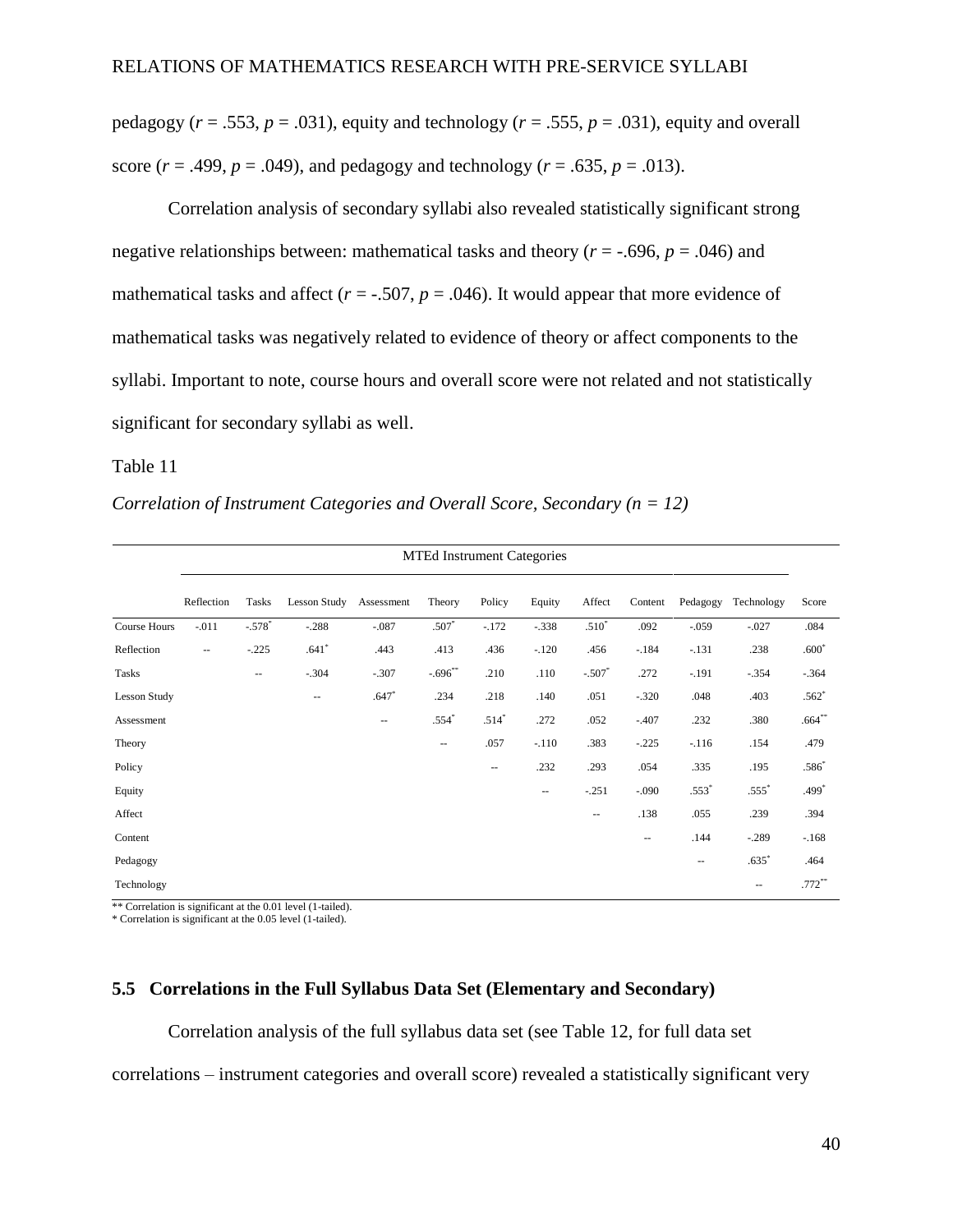strong positive relationship between technology and overall score  $(r = .814, p = .000)$ . Additionally, numerous statistically significant strong positive relationships were found including: reflection and overall score ( $r = .510$ ,  $p = .002$ ), lesson study and assessment ( $r = .598$ ,  $p = .000$ ), lesson study and overall score ( $r = .626$ ,  $p = .000$ ), assessment and technology ( $r =$ .428,  $p = .008$ ), assessment and overall score ( $r = .653$ ,  $p = .000$ ), policy and overall score ( $r = .653$ .547,  $p = .001$ ), equity and technology ( $r = .566$ ,  $p = .000$ ), equity and overall score ( $r = .553$ ,  $p =$ .001), pedagogy and technology ( $r = .424$ ,  $p = .009$ ), and pedagogy and overall score ( $r = .551$ ,  $p = .009$ )  $= .001$ ). Finally, many statistically significant moderate positive relationship were found including: course hours and theory ( $r = .315$ ,  $p = .042$ ), reflection and lesson study ( $r = .356$ ,  $p =$ .025), reflection and assessment ( $r = .326$ ,  $p = .037$ ), lesson study and technology ( $r = .388$ ,  $p =$ .016), assessment and theory ( $r = .399$ ,  $p = .013$ ), theory and overall score ( $r = .329$ ,  $p = .036$ ), policy and pedagogy ( $r = .381$ ,  $p = .017$ ), and policy and technology ( $r = .309$ ,  $p = .045$ ) (see Table 8, for qualitative examples of MTEd Instrument cells).

The correlation analysis of the full data set of syllabi also revealed a statistically significant strong negative relationship between course hours and tasks ( $r = -0.424$ ,  $p = 0.009$ ) and a statistically significant negative moderate relationship between course hours and lesson study  $(r = -.352, p = .026)$ . Consequently, more course hours did not result in either more evidence of mathematical tasks or lesson study. Important to note, course hours and overall score were negatively related and not statistically significant.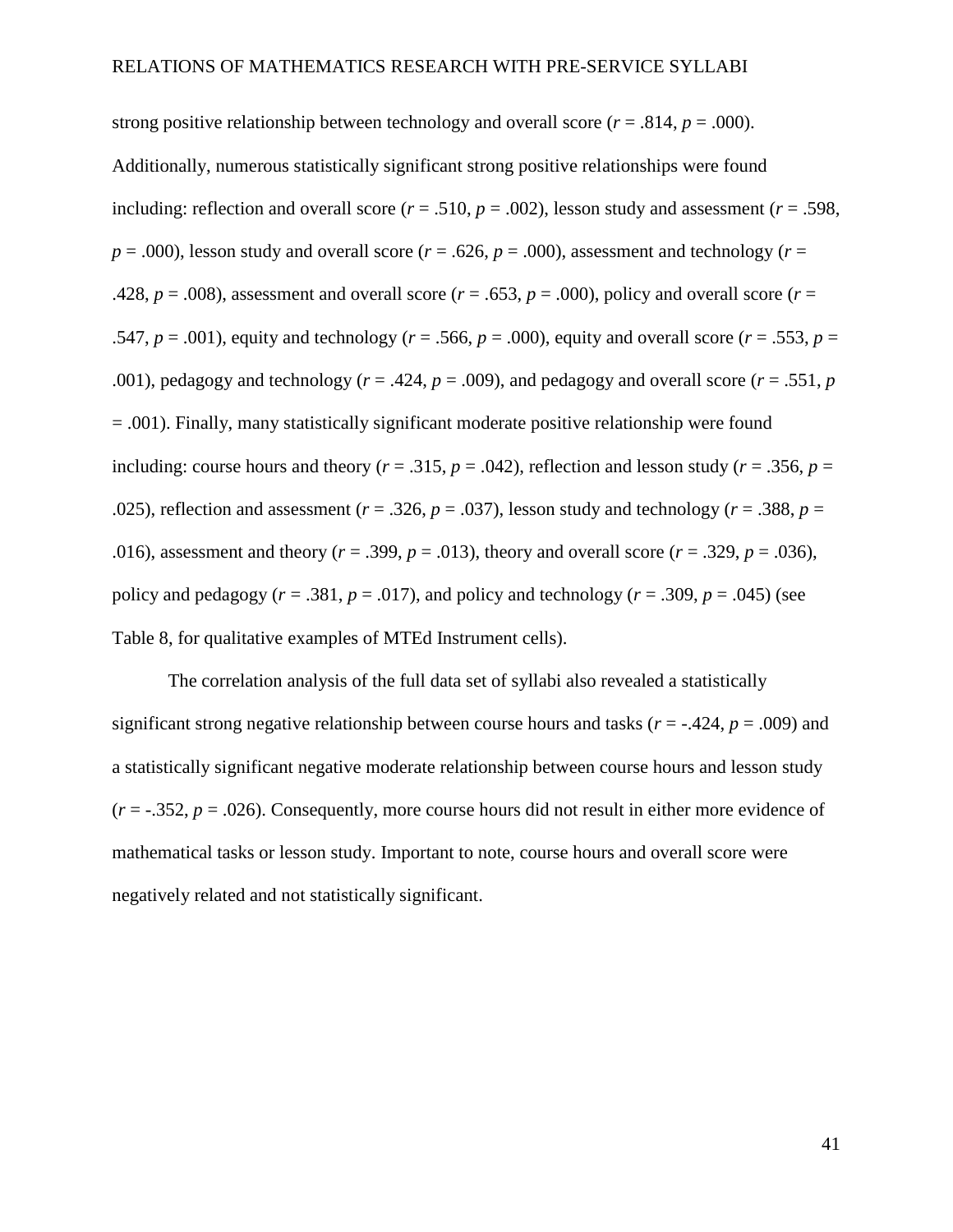### $Table 12$

|                     | <b>MTEd Instrument Categories</b> |            |               |            |                          |                          |         |                          |                          |                          |            |           |
|---------------------|-----------------------------------|------------|---------------|------------|--------------------------|--------------------------|---------|--------------------------|--------------------------|--------------------------|------------|-----------|
|                     | Reflection                        | Tasks      | Lesson Study  | Assessment | Theory                   | Policy                   | Equity  | Affect                   | Content                  | Pedagogy                 | Technology | Score     |
| Course Hours        | .109                              | $-.424***$ | $-.352*$      | $-.213$    | $.315*$                  | $-.174$                  | $-.138$ | .166                     | $-.066$                  | $-.187$                  | $-.059$    | $-.182$   |
| Reflection          | $\hspace{0.05cm} -$               | .002       | $.356*$       | $.326*$    | .269                     | .163                     | .019    | .080                     | $-.185$                  | .244                     | .278       | $.510**$  |
| Tasks               |                                   | --         | $-126$        | $-.031$    | $-.211$                  | .081                     | $-.248$ | $-.234$                  | .054                     | .057                     | $-.080$    | $-.006$   |
| <b>Lesson Study</b> |                                   |            | $\sim$ $\sim$ | $.598***$  | .287                     | .279                     | .229    | $-.020$                  | .076                     | .204                     | $.388*$    | $.626**$  |
| Assessment          |                                   |            |               | $-$        | $.399*$                  | .267                     | .178    | .152                     | $-.019$                  | .166                     | $.428***$  | $.653**$  |
| Theory              |                                   |            |               |            | $\overline{\phantom{m}}$ | .274                     | .024    | $-.009$                  | $-.042$                  | .099                     | .048       | $.329*$   |
| Policy              |                                   |            |               |            |                          | $\overline{\phantom{a}}$ | .299    | $-.105$                  | .076                     | $.381*$                  | $.309*$    | $.547**$  |
| Equity              |                                   |            |               |            |                          |                          | --      | .076                     | .126                     | .245                     | $.566**$   | $.553**$  |
| Affect              |                                   |            |               |            |                          |                          |         | $\overline{\phantom{a}}$ | .207                     | $-.185$                  | .293       | .227      |
| Content             |                                   |            |               |            |                          |                          |         |                          | $\overline{\phantom{a}}$ | $-.151$                  | $-.062$    | .081      |
| Pedagogy            |                                   |            |               |            |                          |                          |         |                          |                          | $\overline{\phantom{a}}$ | $.424***$  | $.551***$ |
| Technology          |                                   |            |               |            |                          |                          |         |                          |                          |                          | $-$        | $.814***$ |

#### *Correlation of Instrument Categories and Overall Score, Full Data Set (n = 31)*

\*\* Correlation is significant at the 0.01 level (1-tailed).

\* Correlation is significant at the 0.05 level (1-tailed).

### **5.6 Cross-Sectional Analysis of Correlations (aside from Course Hours)**

There were some correlations that were particularly significant with a *p-value* at 0.01 or below and presented themselves across two or more data sets (see Table 13, for cross-sectional correlation groupings). These correlations were found between (a) the elementary data set and the full syllabus data set, and (b) the elementary data set, the secondary data set, and the full syllabus data set. There were no statistically significant (at or below  $p = .01$ ) correlations found across the elementary data set and the secondary data set or the secondary data set and the full syllabus data set.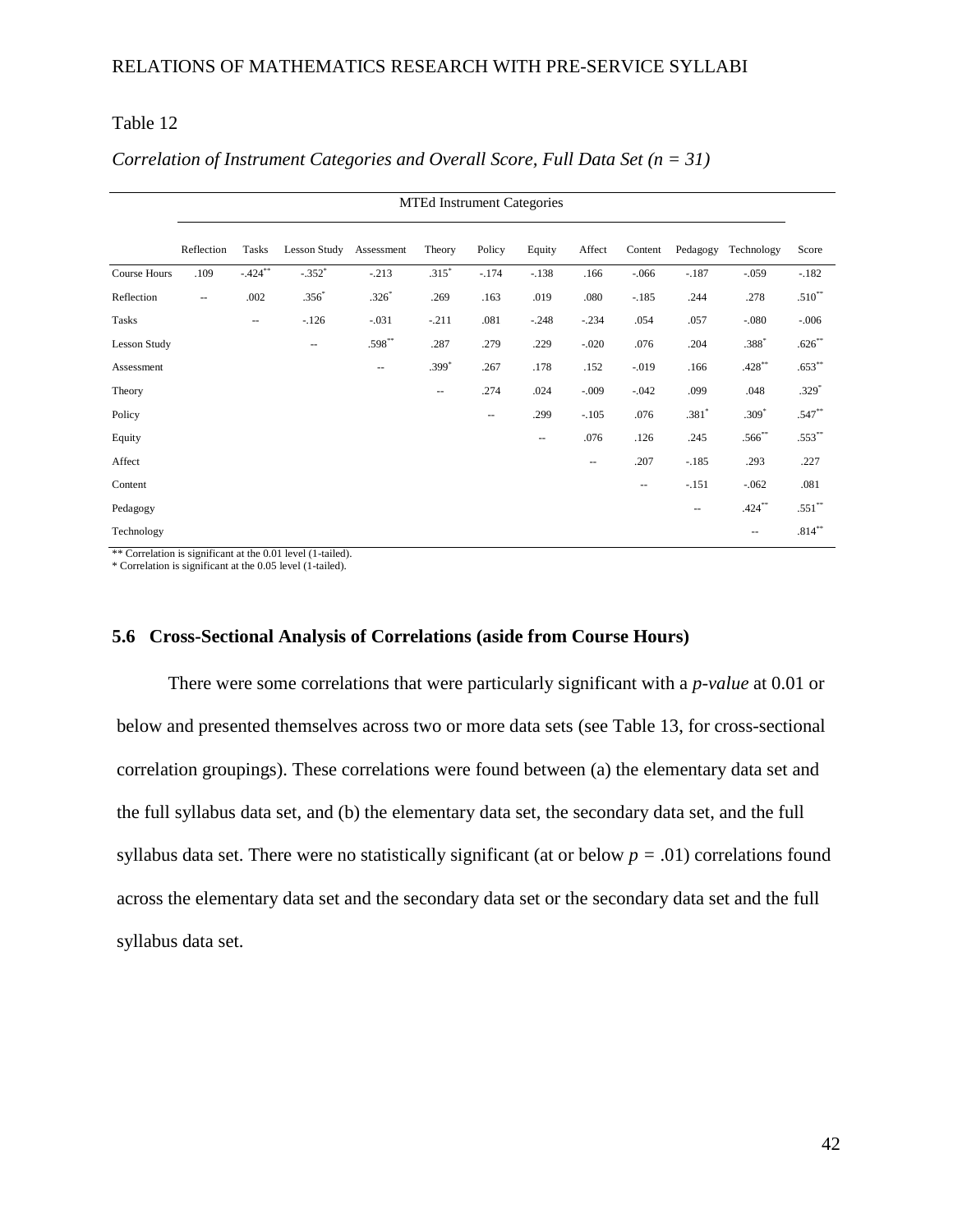# Table 13

|                      | Full Data Set & Elementary   | Elementary Data Set, Secondary |  |  |  |  |
|----------------------|------------------------------|--------------------------------|--|--|--|--|
|                      | Data Set                     | Data Set, & Full Data Set      |  |  |  |  |
| Correlation<br>Pairs | Assessment & Lesson Study    | Technology & Overall Score     |  |  |  |  |
|                      | Equity & Technology          | Assessment & Overall Score     |  |  |  |  |
|                      | Pedagogy & Overall Score     |                                |  |  |  |  |
|                      | Lesson Study & Overall Score |                                |  |  |  |  |
|                      | Equity & Overall Score       |                                |  |  |  |  |

*Cross-Sectional Correlation Groupings*

# **5.7 Correlations Related to Overall Score (aside from Course Hours)**

Correlation analysis revealed various types of correlations between MTEd Instrument categories and overall score. These correlations ranged from statistically significant very strong correlations to no relationship at all. Additionally, correlations were found to be consistent across various groupings of data sets (see Table 14, for correlations between overall score and MTEd Instrument categories).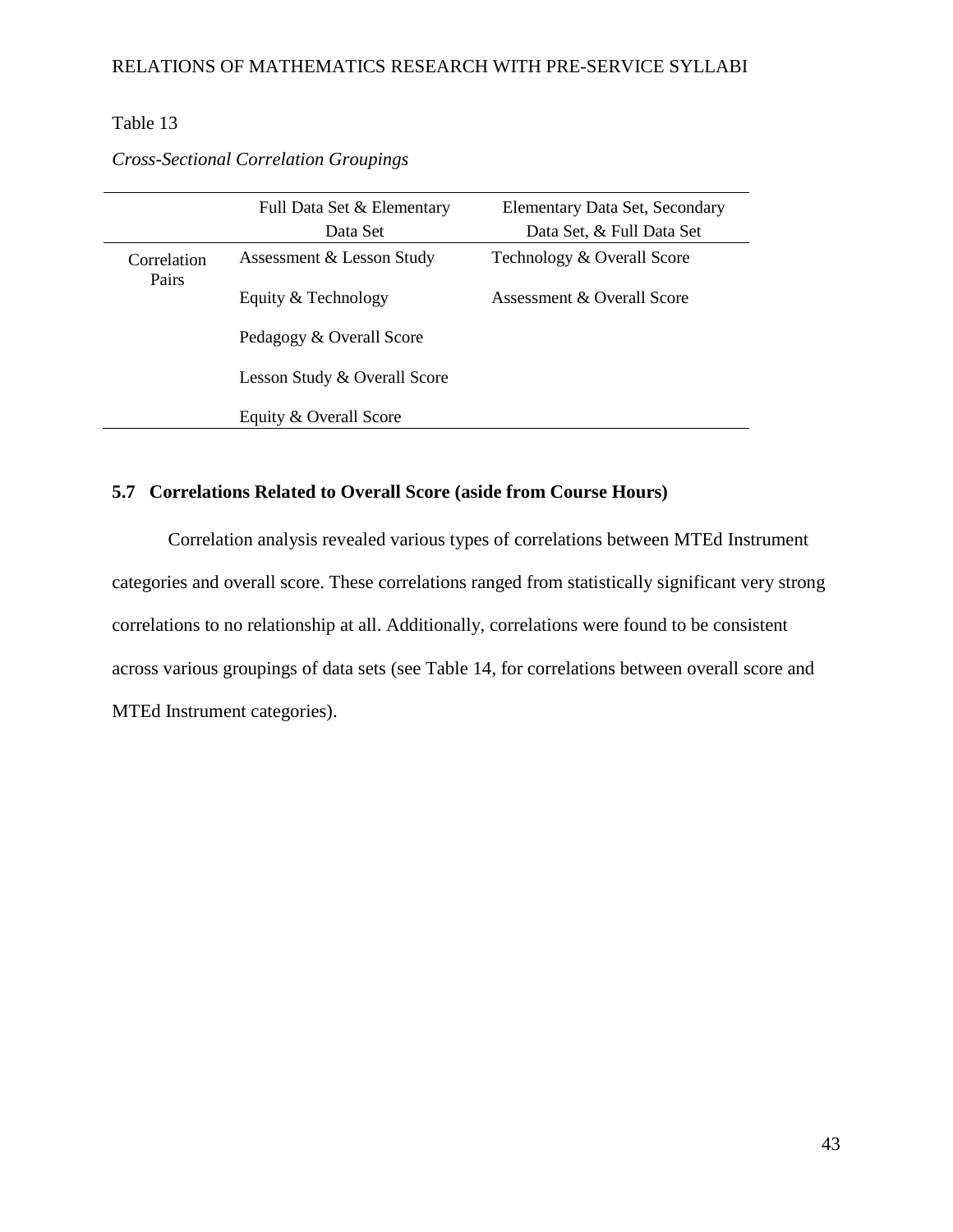### Table 14 - Correlations between Overall Score and MTED Instrument Categories and MTED Instrument Categories and MTE

|                           |                                            | <b>Statistical Relationship</b> |                |                                |
|---------------------------|--------------------------------------------|---------------------------------|----------------|--------------------------------|
|                           |                                            | $(at p = .01 \text{ or below})$ |                |                                |
| Overall Score &           | Positive                                   | Negative                        | N <sub>o</sub> | <b>Consistent Across</b>       |
| Technology                | $\sqrt{}$                                  |                                 |                | All 3 Data Sets                |
|                           | (statistically significant<br>very strong) |                                 |                |                                |
| Assessment                | N                                          |                                 |                | All 3 Data Sets                |
|                           | (statistically significant<br>very strong) |                                 |                |                                |
| Pedagogy                  | $\sqrt{}$                                  |                                 |                | 2 Data Sets                    |
|                           |                                            |                                 |                | (elementary and full data set) |
| Equity                    | $\sqrt{}$                                  |                                 |                | 2 Data Sets                    |
|                           |                                            |                                 |                | (elementary and full data set) |
| <b>Lesson Study</b>       | $\sqrt{}$                                  |                                 |                | 2 Data Sets                    |
|                           |                                            |                                 |                | (elementary and full data set) |
| Policy                    | $\sqrt{}$                                  |                                 |                | 1 Data Set                     |
|                           |                                            |                                 |                | (full data set only)           |
| Reflection                | V                                          |                                 |                | 1 Data Set                     |
|                           |                                            |                                 |                | (full data set only)           |
| Theory                    | $\sqrt{}$                                  |                                 |                | 1 Data Set                     |
|                           |                                            |                                 |                | (full data set only)           |
| <b>Mathematical Tasks</b> |                                            |                                 | $\sqrt{}$      | All 3 Data Sets                |
| Affect                    |                                            |                                 | $\sqrt{}$      | All 3 Data Sets                |
| Content                   |                                            |                                 | V              | All 3 Data Sets                |

*Correlations between Overall Score and MTEd Instrument Categories*

Correlation analysis revealed two statistically significant very strong positive relationships consistent across all three data sets: technology and overall score (see Figure 2, for technology versus overall score) and assessment and overall score (see Figure 3, for assessment vs. overall score).

The distribution of data reveals that most syllabi scored either very poorly (score of one) or very well (score of four), with only a couple exceptions in between. Figure 2 demonstrates a strong positive relationship between technology and overall score.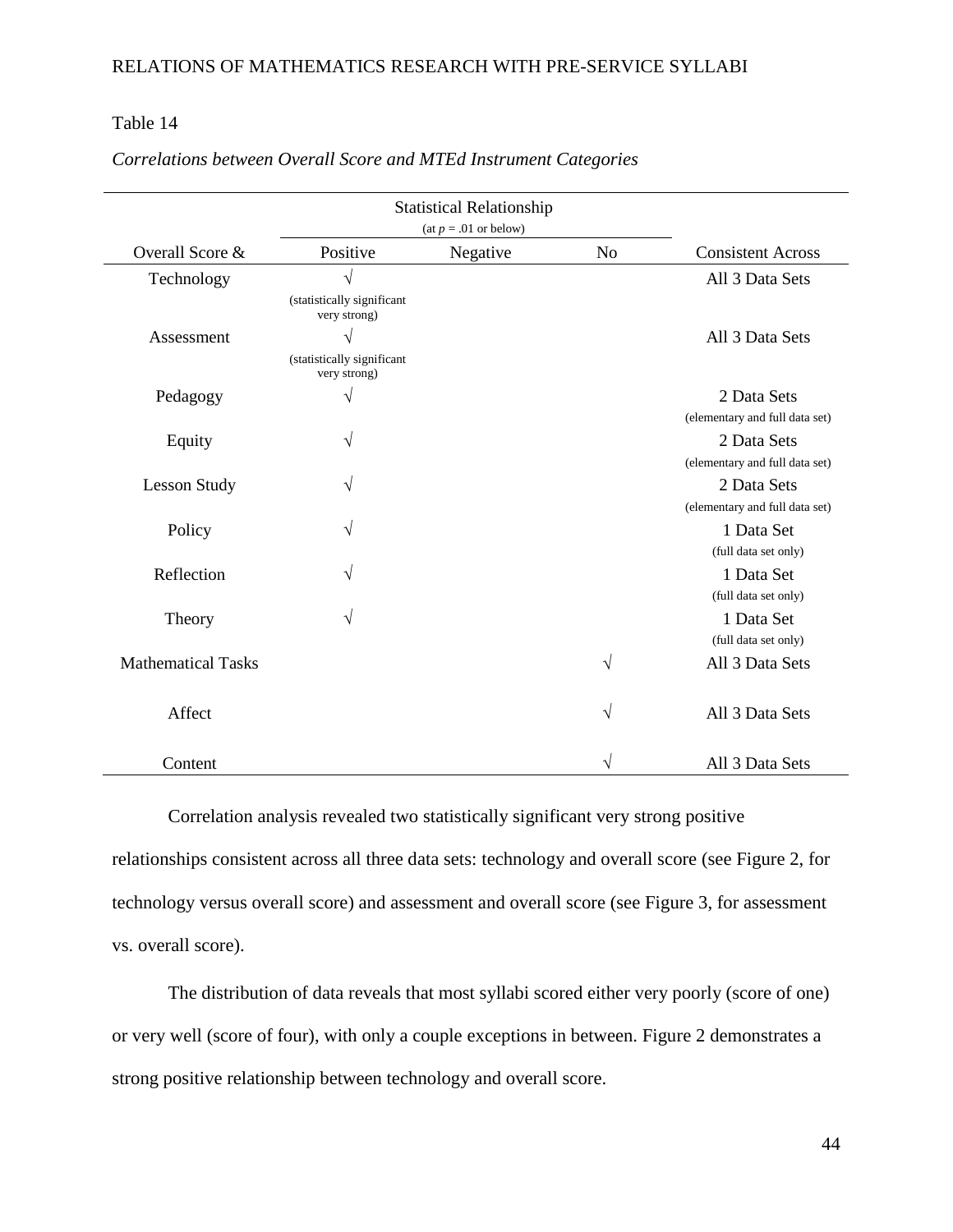# Figure 2



*Technology vs. Overall Score on MTEd Instrument for Full Data Set*

## Figure 3 - Assessment variant variant for  $\sim$  Assessment for Full Data Set Instrument for Full Data Set Instrument for Full Data Set Instrument for Full Data Set Instrument for Full Data Set Instrument for Full Data Set I

*Assessment vs. Overall Score on MTEd Instrument for Full Data Set*



evaluated against the category of assessment on the MTEd Instrument. A line of best fit is displayed for each data set (elementary, secondary, and full data set) to show a strong, positive relationship between assessment level and overall score.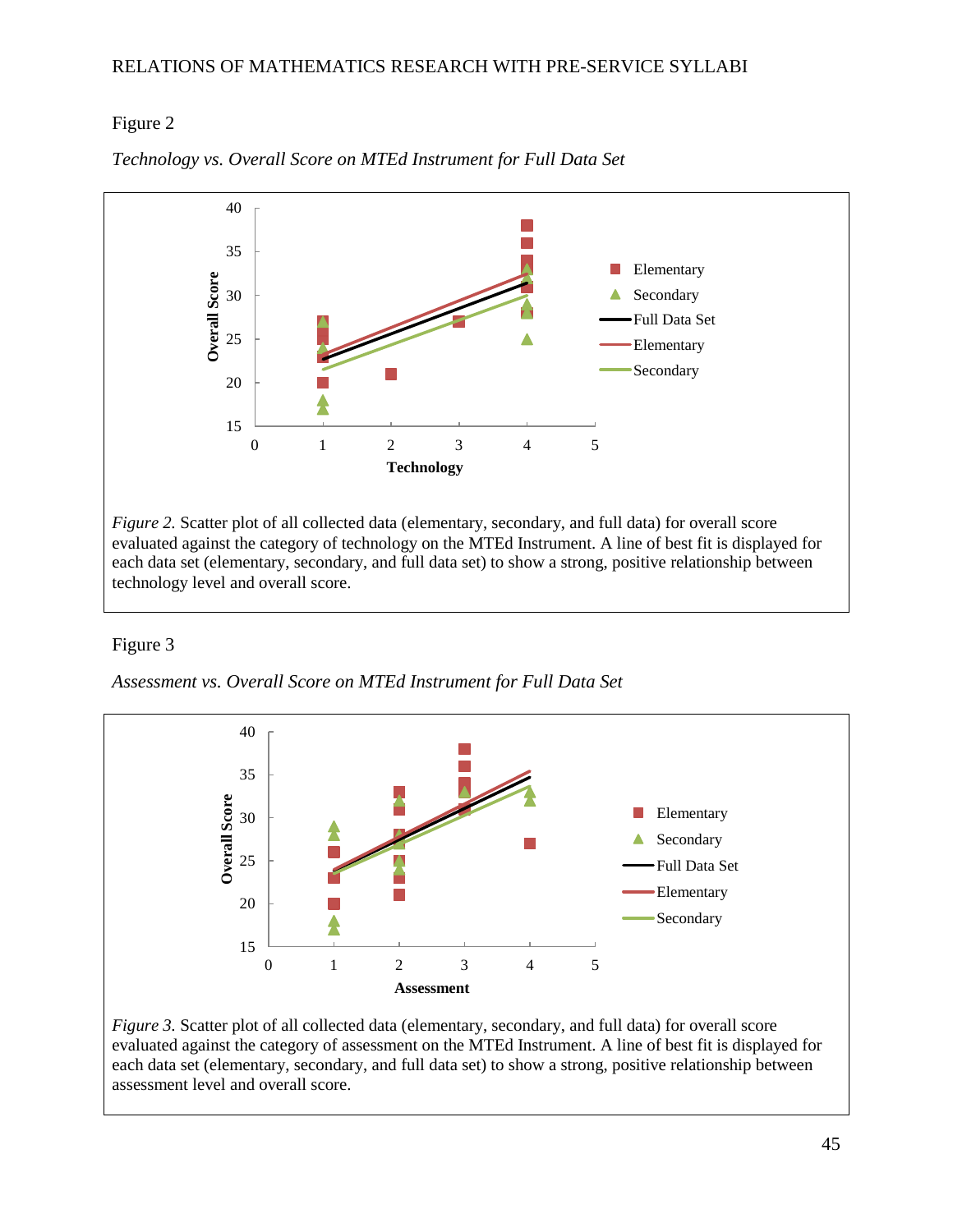With regard to the six categories on the MTEd Instrument that showed statistically significant strong positive relationships with the overall score, these correlations were not consistent across all three data sets which suggested that their correlations were in fact weaker than suggested by their *p-values* (see Figures 4-9, for graphs on: policy vs. overall score, reflection vs. overall score, pedagogy vs. overall score, lesson study vs. overall score, equity vs. overall score, theory vs. overall score, respectively).

## Figure 4



*Policy vs. Overall Score on MTEd Instrument for Full Data Set*

*Figure 4.* Scatter plot of all collected data (elementary, secondary, and full data) for overall score evaluated against the category of policy on the MTEd Instrument. A line of best fit is displayed for each data set (elementary, secondary, and full data set) to show a positive relationship between policy level and overall score.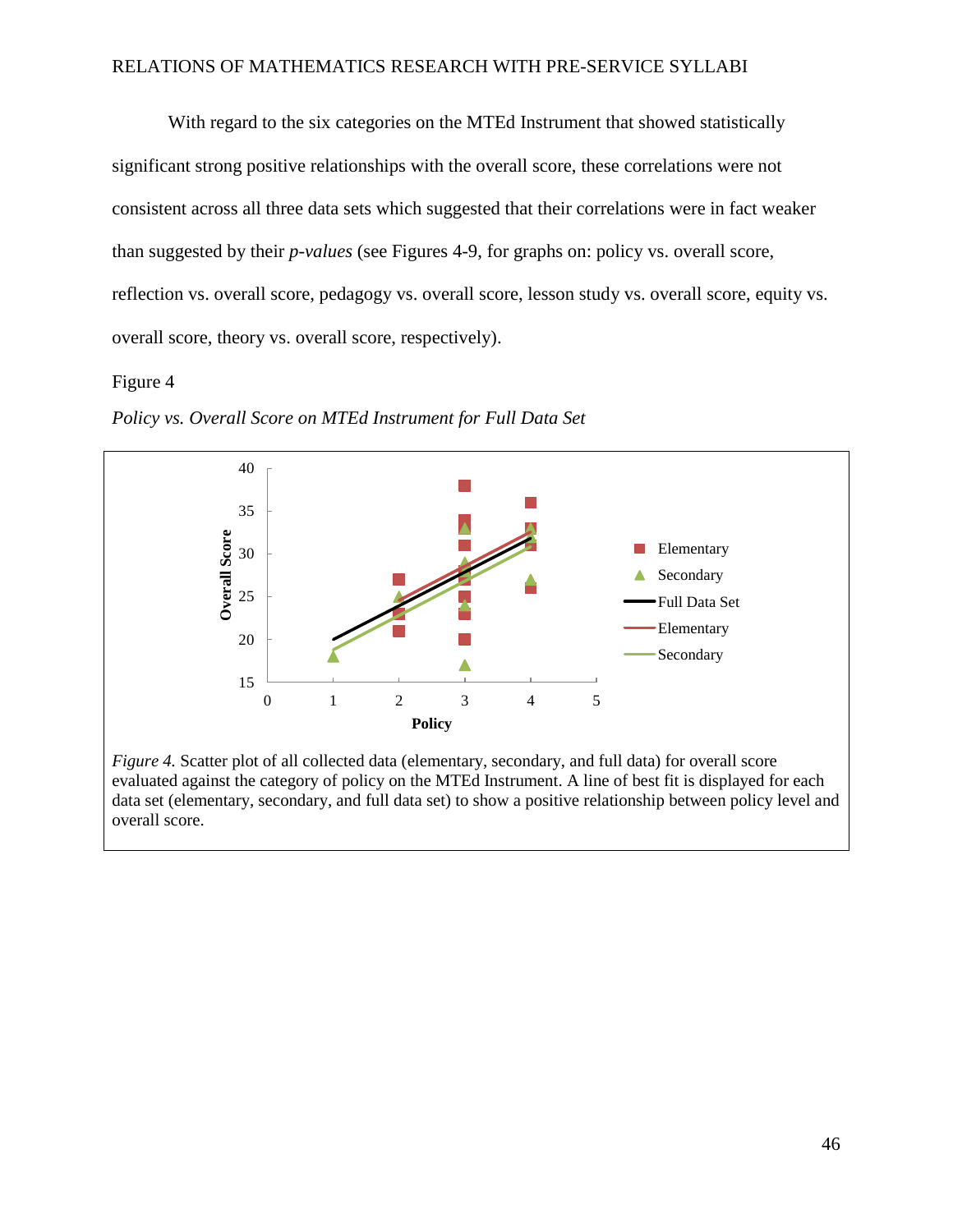# Figure 5



*Reflection vs. Overall Score on MTEd Instrument for Full Data Set*

# Figure 6 - Pedagogy vs. Overall Score on MTED Instrument for Full Data Set Instrument for Full Data Set Instrument for Full Data Set Instrument for Full Data Set Instrument for Full Data Set Instrument for Full Data Set In

*Pedagogy vs. Overall Score on MTEd Instrument for Full Data Set*

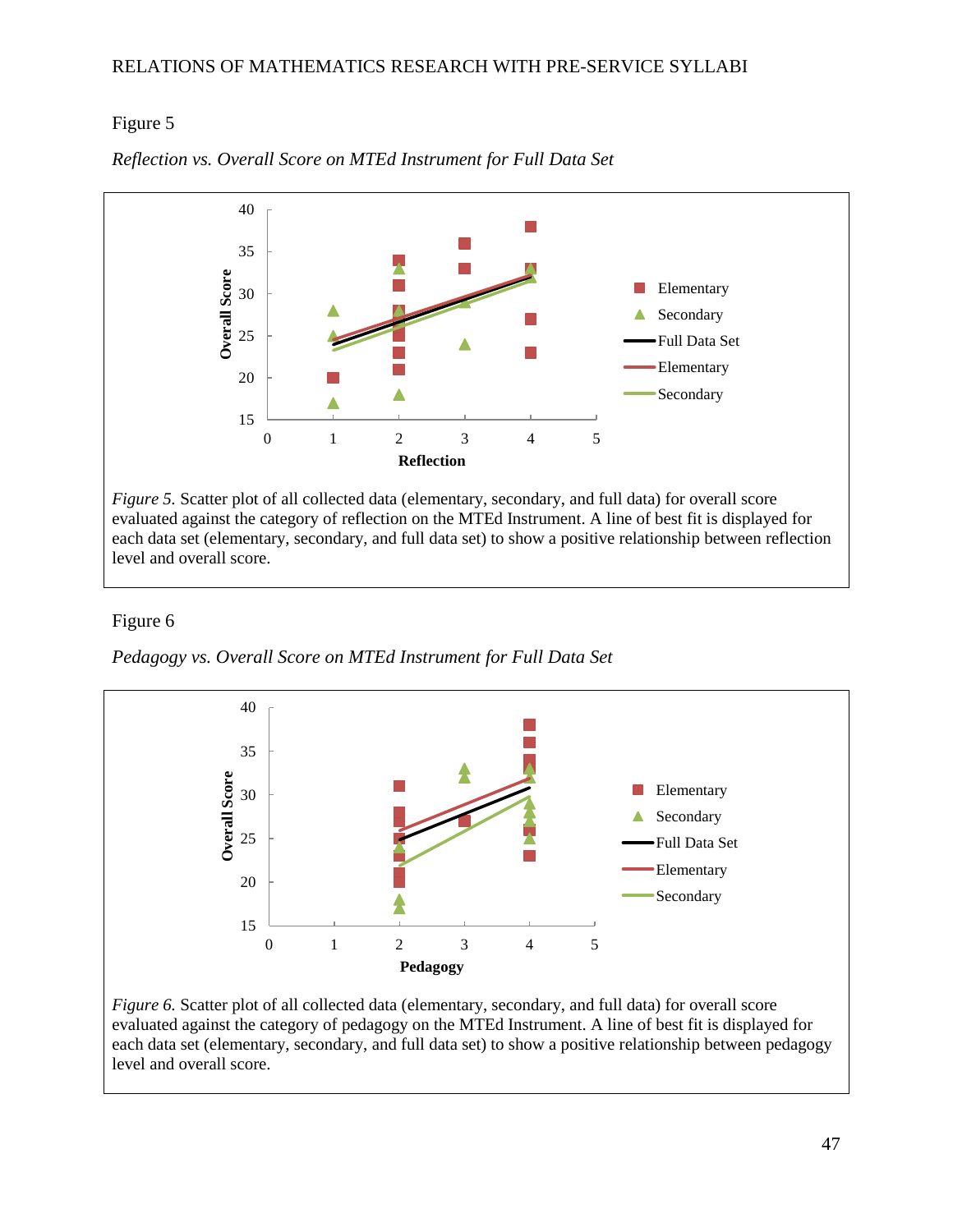# Figure 7  $-$



*Lesson Study vs. Overall Score on MTEd Instrument for Full Data Set*

## Figure 8

*Equity vs. Overall Score on MTEd Instrument for Full Data Set*



evaluated against the category of equity on the MTEd Instrument. A line of best fit is displayed for each data set (elementary, secondary, and full data set) to show a positive relationship between equity level and overall score.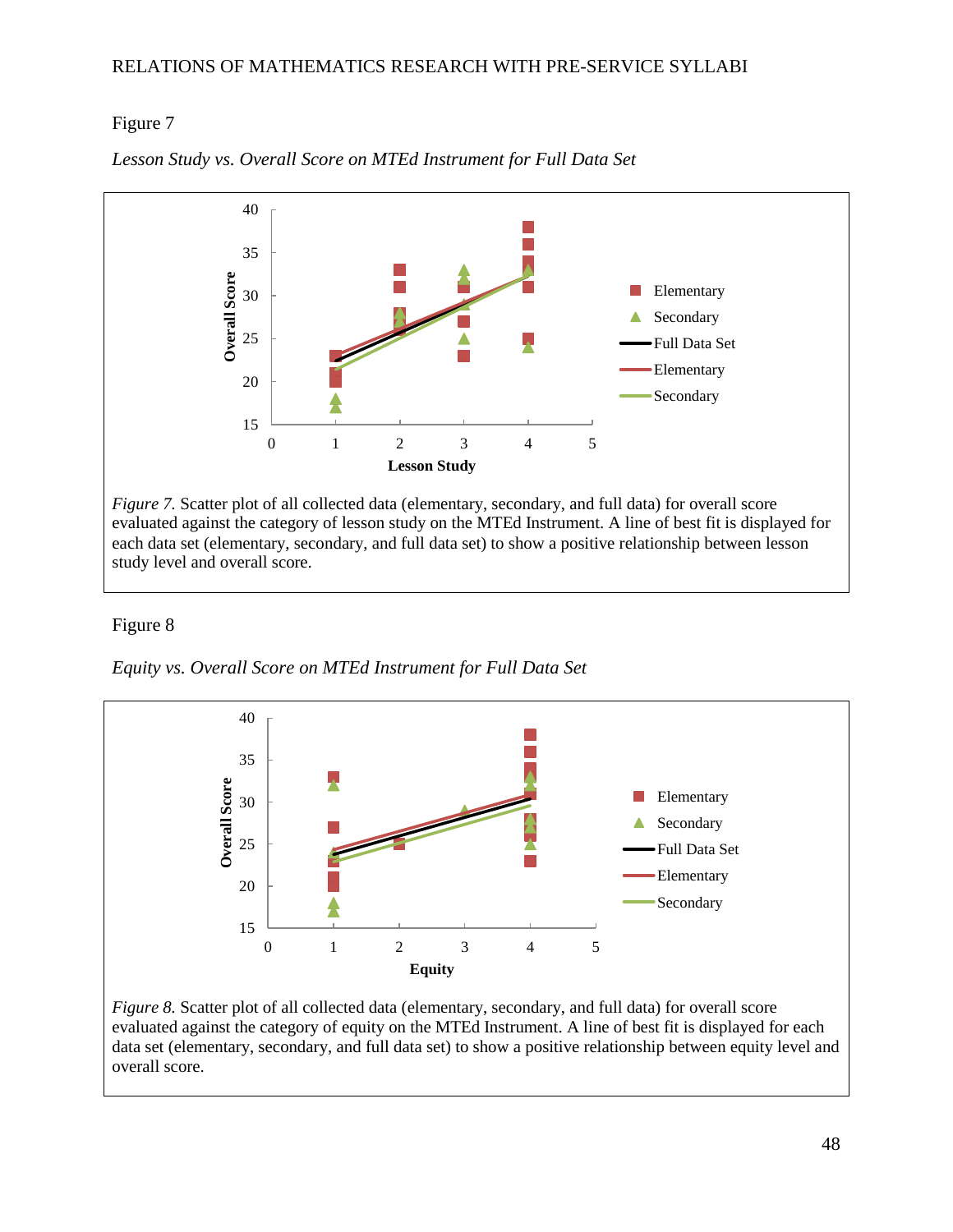### Figure 9



*Theory vs. Overall Score on MTEd Instrument for Full Data Set*

*Figure 9.* Scatter plot of all collected data (elementary, secondary, and full data) for overall score evaluated against the category of theory on the MTEd Instrument. A line of best fit is displayed for each data set (elementary, secondary, and full data set) to show a positive relationship between theory level and overall score.

#### **5.8 Correlations Unrelated to Overall Score (aside from Course Hours)**

Correlation statistics showed that three categories on the MTEd Instrument did not have any correlation with the overall score of the syllabi. These three categories were: mathematical tasks, affect, and content knowledge. The commonality between these three categories is that they all revealed results that were closely grouped around a central level. As a result, most syllabi received the same score in each of these categories which means they are independent of the overall score.

Most syllabi scored level one or two in the mathematical tasks category and the affect category (see Figure 10 and Figure 11, for mathematical tasks vs. overall score graph and affect vs. overall score graph, respectively). These graphs show many different combinations of category scores and overall scores. In some cases, it was possible for a syllabus to receive a high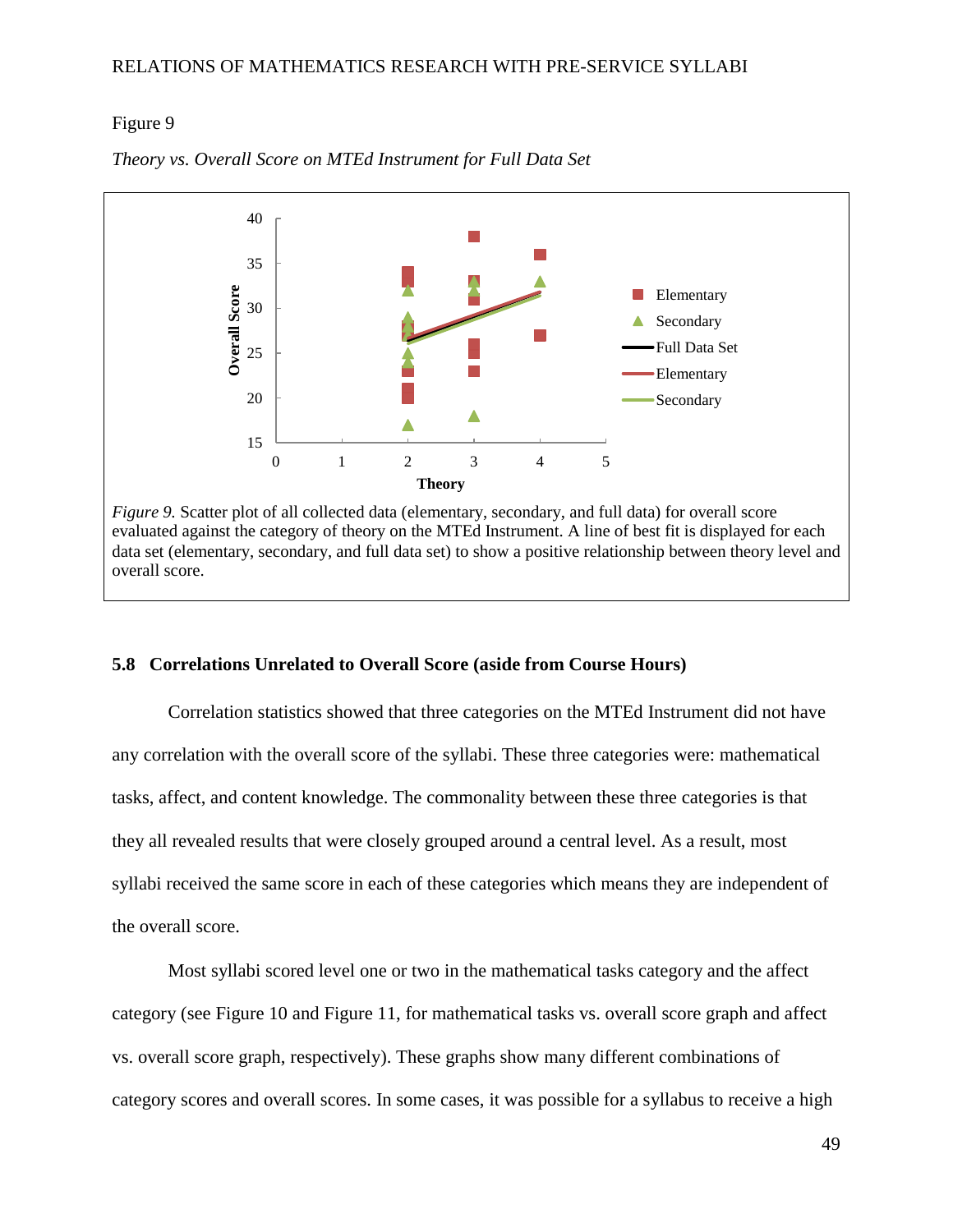overall score but at the same time a low score in the individual category (e.g., level two in mathematical tasks and an overall score between 35 and 40). In other cases, it was possible for a syllabus to receive a low overall score but at the same time a high score in the individual category (e.g., level four in mathematical tasks and an overall score between 20 and 25). Therefore, the range in overall scores at a specific level is large.

Most syllabi scored a level three in the content category (see Figure 12, for content vs. overall score graph). This graph shows many different combinations of category scores and overall scores. In some cases, it was possible for a syllabus to receive a high overall score but at the same time a low score in the individual category (e.g., level one in content and an overall score between 30 and 35). In other cases, it was possible for a syllabus to receive a low overall score but a high score in the individual category (e.g., level three in content and an overall score between 15 and 20). Therefore, the range in overall scores at a specific level is large.

## Figure 10  $\blacksquare$



*Mathematical Tasks vs. Overall Score on MTEd Instrument for Full Data Set*

*Figure 10.* Scatter plot of all collected data (elementary, secondary, and full data) for overall score evaluated against the category of mathematical tasks on the MTEd Instrument. A line of best fit is displayed for each data set (elementary, secondary, and full data set) to show a weak relationship between mathematical tasks level and overall score.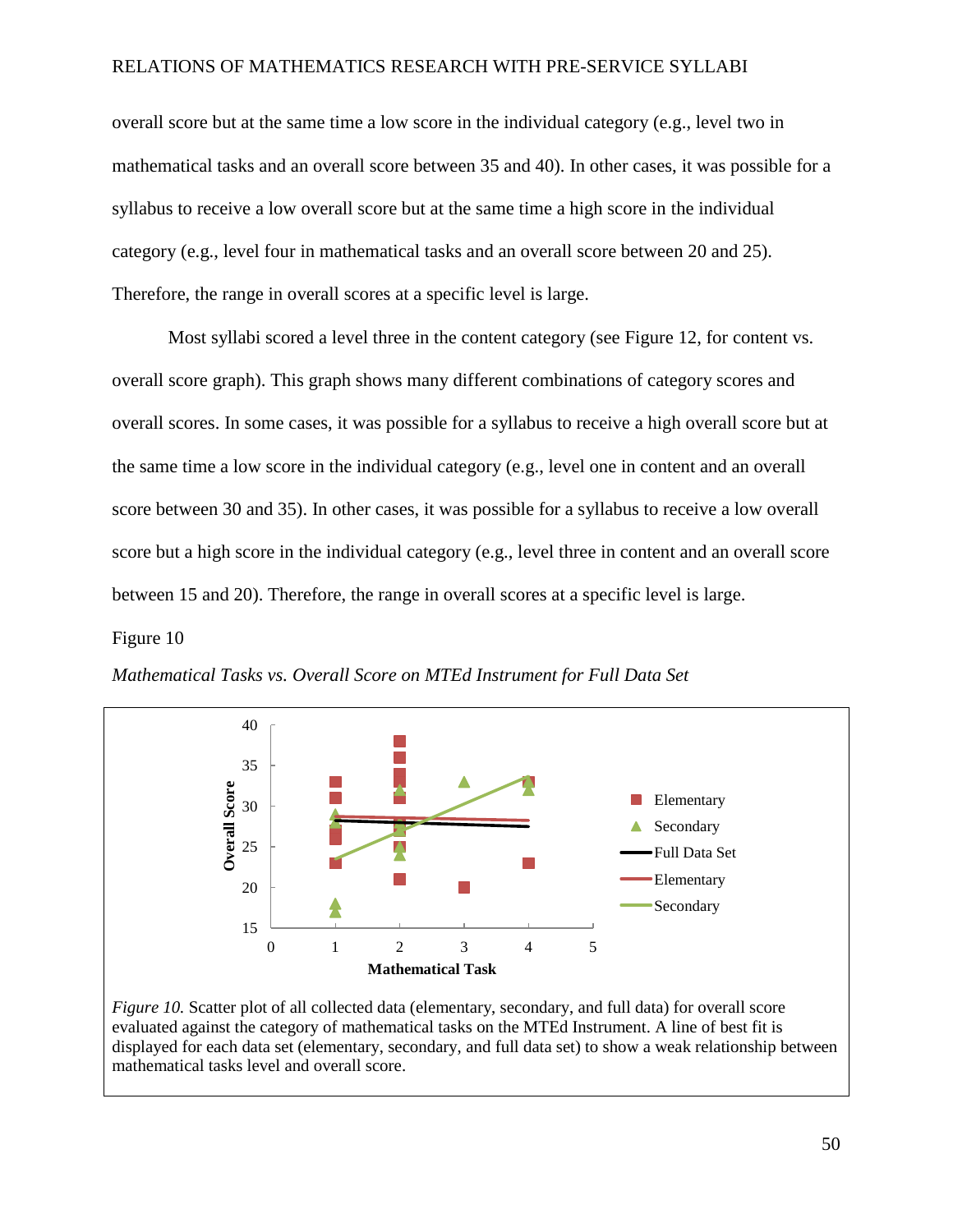# Figure 11

![](_page_59_Figure_2.jpeg)

*Affect vs. Overall Score on MTEd Instrument for Full Data Set*

## Figure 12

*Content vs. Overall Score on MTEd Instrument for Full Data Set*

![](_page_59_Figure_6.jpeg)

*Figure* 12. Scatter plot of all collected data (elementary, secondary, and full data) for overall score evaluated against the category of content on the MTEd Instrument. A line of best fit is displayed for each data set (elementary, secondary, and full data set) to show a weak relationship between content level and overall score.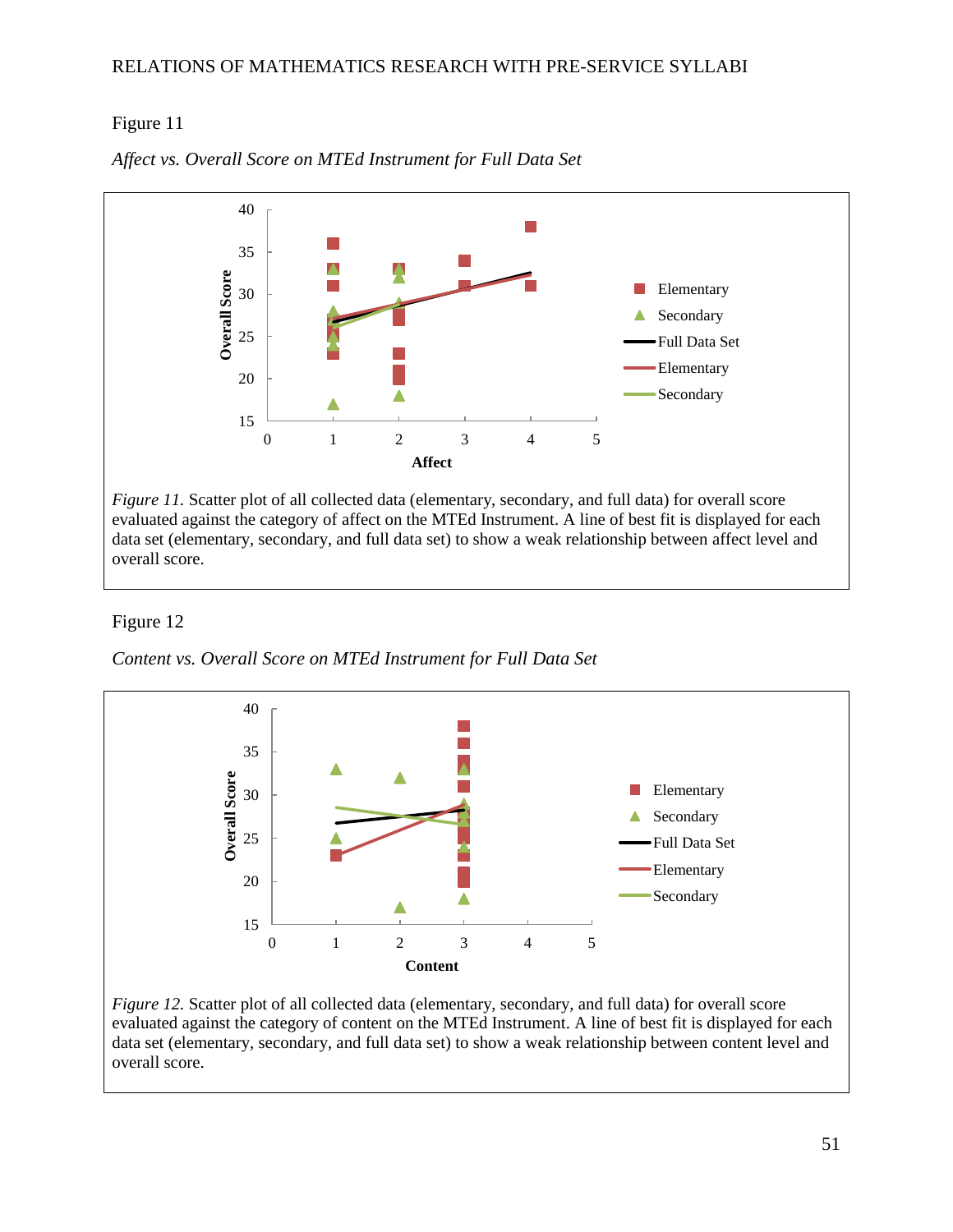# **5.9 Results Summary**

The MTEd Instrument suggests that only *moderate* levels of dominant areas of research in mathematics teacher education were found in the syllabi. Technology and assessment were the only categories that were correlated across all combinations of the data set to overall score. The elementary and secondary course syllabi only differed in the area of content, where elementary syllabi were shown to have a higher overall level. Finally, course hours were not related to overall score.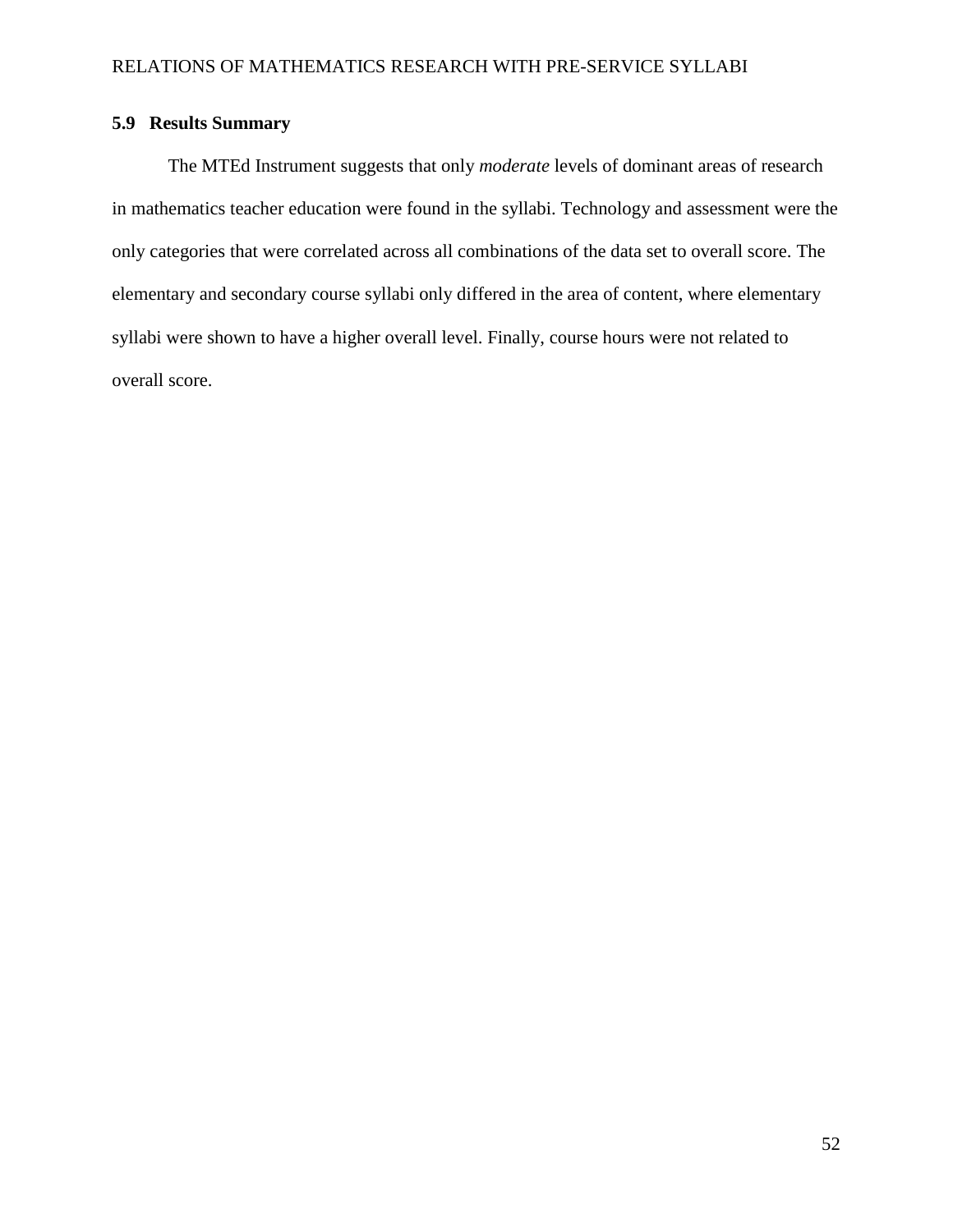# **Chapter 6: Discussion**

The goal of the current research was to examine the degree to which research in the field of mathematics teacher education is informing the practices of mathematics teacher educators, and thus the way in which pre-service teachers are learning to teach mathematics through the analysis of mathematics teacher education syllabi. The results demonstrate that the research-topractice take-up at the mathematics teacher educator level may be predominately *moderate* (according to the MTEd Instrument) at best, based upon the assessment of the syllabi submitted. This is demonstrated through the overall score results that show only eight syllabi achieved a *high* rating, nineteen achieved a *moderate* rating, and four achieved a *low* rating. In particular, the findings reveal that the representation of some of the areas of mathematics teacher education research are especially lacking or non-existent in 23 out of the 31 syllabi analyzed. Despite calls to minimize the gap in research-to-practice connections, some gaps seem to nevertheless be evident.

It is important to note again, that while the analysis of course syllabi for this research showed *moderate* evidence of research-to-practice connections for mathematics teacher educators, connections may still emerge in classroom practices. However, the absence of evidence has led to questions about the importance of transparency of course content for students. Numerous scholars have argued that this sort of transparency is essential and indeed may be why some institutions have policy statements regarding course syllabi (Adler, 1999; Baker, 2001; Matejka & Kurke, 1994). Conversely, as stated in the theoretical framework, it is important to note that items may be stated on a syllabus and not enacted in the classroom.

In addition to the main findings related to the gap between research and practice, the more broad research question that framed this current research, *How is research reflected in*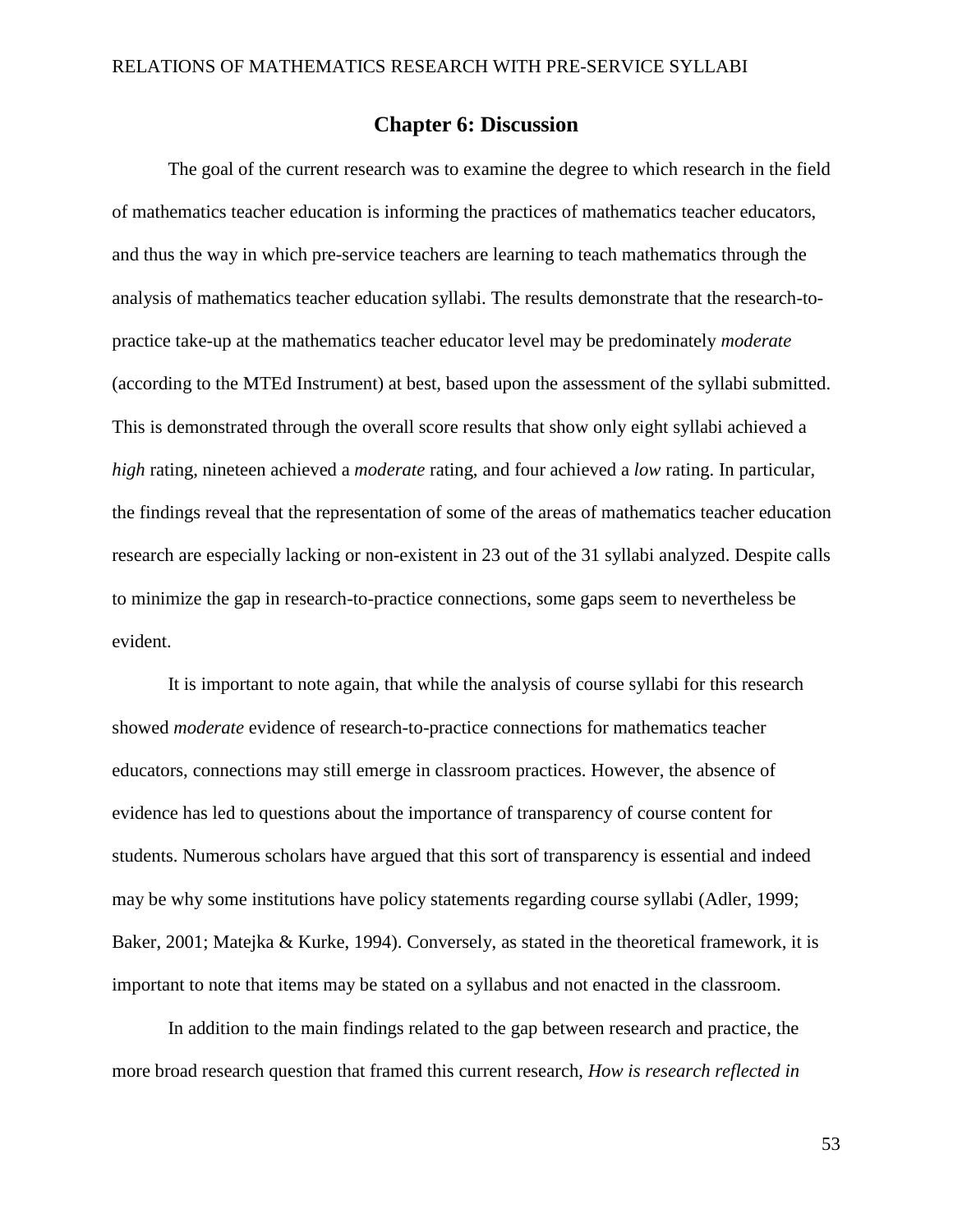*mathematics teacher educators' practices, as evidenced in course syllabi,* can begin to be answered using the reported results.

### **6.1 Descriptive Statistics**

The categories of mathematical tasks and affect have the lowest mean levels and thus, are the two categories represented the least on mathematics teacher educators' syllabi. One possible reason for the lack of representation of mathematical tasks on mathematics teacher education syllabi might be that pre-service research in this area is rather current (Chapman, 2007; Watson & Sullivan, 2008; Zaslavsky, 2007). This is not to say that there is no historical research on the importance of mathematical tasks but that current research is now focusing more on pre-service mathematical tasks and giving consideration to the importance of providing pre-service teachers with opportunities to engage in both pupil- and teacher-level mathematical tasks (Watson  $\&$ Sullivan, 2008).

The possible explanations for the lack of representation of affect on mathematics teacher education syllabi are much more complex. Research in this area of affect is robust and stretches across many years, making it unusual that so few syllabi make reference to it. Interestingly, affect is proposed to influence teaching practice as much as the social context and the teachers' level of thought and reflection (Ernest, 1989). Perhaps the only justification for the lack of representation of affect on mathematics teacher education syllabi relates to an idea put forward by Thompson (1992) when he notes that it is impossible to distinguish beliefs from knowledge because "teachers treat their beliefs as knowledge" (p. 127). This quote reveals the close tie that affect has to knowledge. As a result, it could be inferred that mathematics teacher educators overlook affect when planning their pre-service teacher preparation programs because the syllabi already represents, at least implicitly, their orientation towards affect.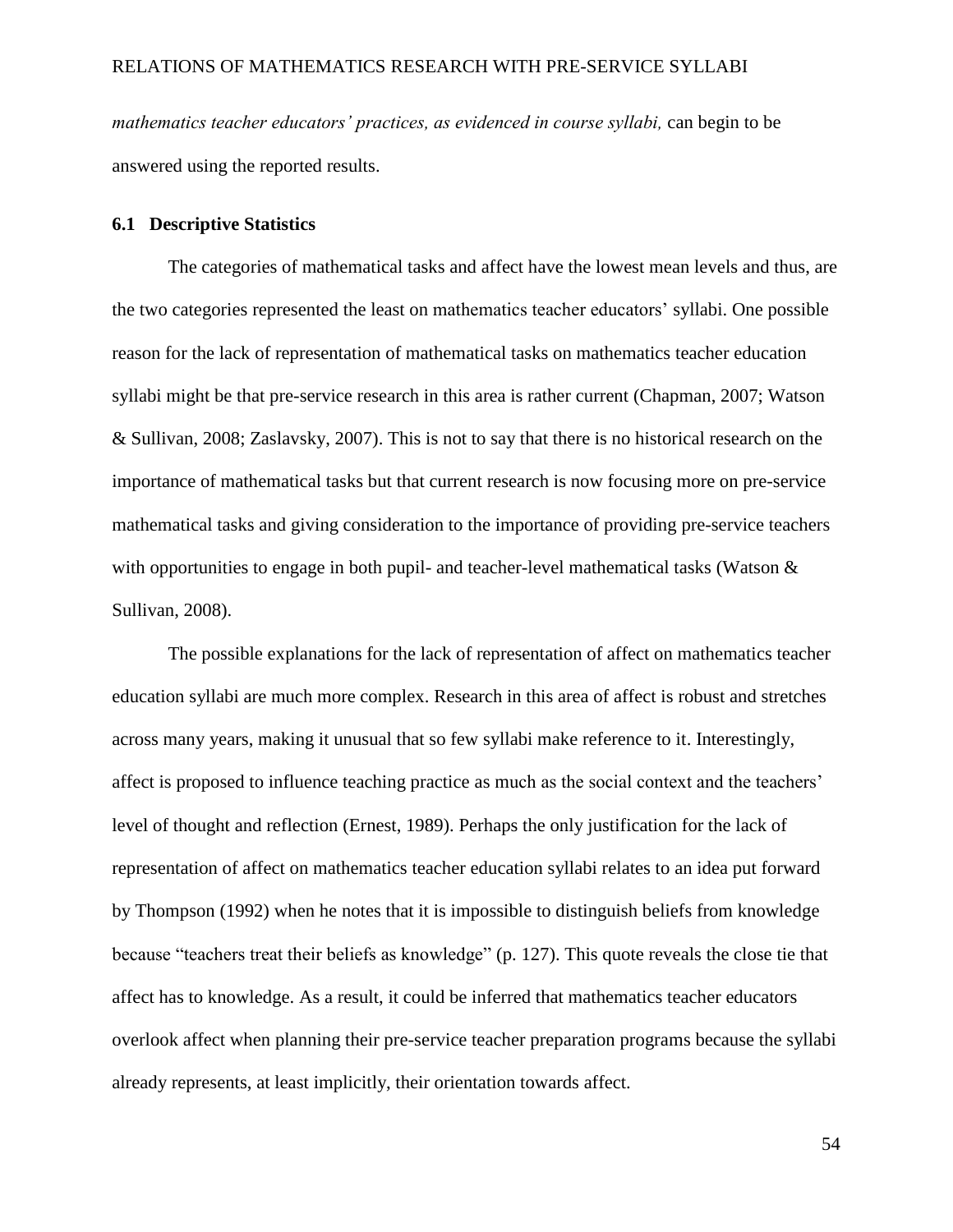Equity and technology have the greatest amount of variance with regard to the levels received from syllabus to syllabus, and this is not surprising. As coding of the syllabi took place, it appeared that most syllabi were receiving either level one or four. Most syllabi either mentioned equity and/or technology once in their overriding course goals section or not at all. Unlike other categories on the MTEd Instrument, both equity and technology had similar requirements for levels one to four. These requirements ranged from: no evidence for level one, limited or didactic methods of topic exploration for level two, some evidence of topic exploration for level three (e.g., incorporated into one lesson), extensive evidence of topic exploration for level four (e.g., unit of study or overriding course goal statement). The MTEd Instruments allowance of an overriding course goal statement to be justification for a level four caused many syllabi to receive a level four quite easily and the rest of the syllabi to receive a level one. It should be noted that these were the only two categories that allowed an overriding course goal statement to be justification for level four. Therefore, this may be a limitation of the MTEd Instrument.

Conversely, the three categories that showed the least amount of variance with regard to the levels received from syllabus to syllabus were theory, policy, and content. One potential explanation for this is the fact that these research areas have either been around for a long period of time or have been the focus of extensive research over an extended period of time. As a result, these predominant research areas are likely known to mathematics teacher educators and they understand that it is necessary to include them in their mathematics teacher education programs, and thus their syllabi.

The low variance of levels received in the category of policy from syllabus to syllabus suggests that mathematics education is a political endeavor that is closely prescribed by policy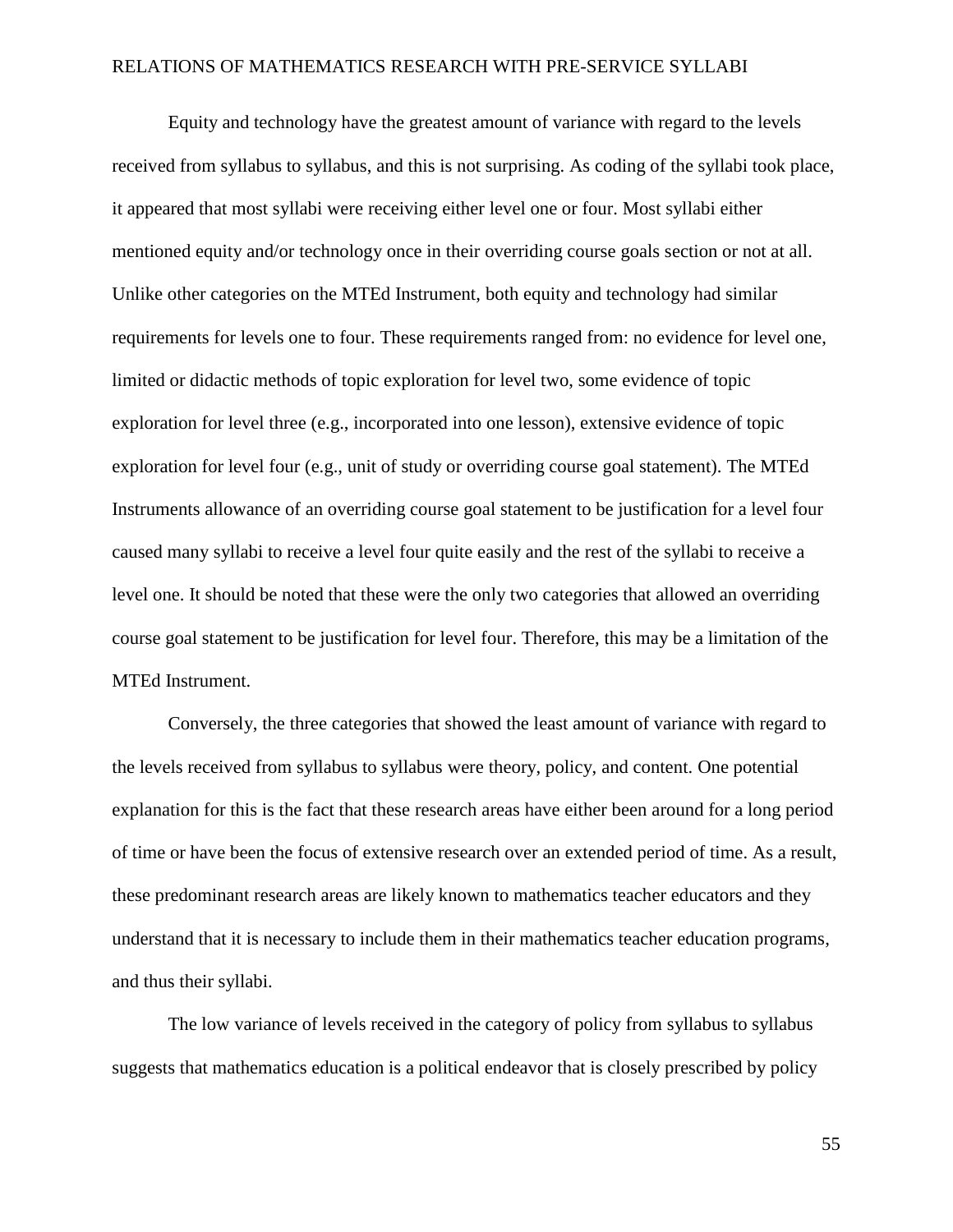and needs to be followed by teachers and taught to pre-service teachers (Popkewitz, 2004). Thus, mathematics teacher educators appear aware of the necessity of exploring policy within their preservice teacher education programs. Another explanation is that policy informs practice in education. Therefore, policy also informs teacher education.

Mathematics teacher education research in the areas of theory and practice connections and content knowledge show low variance, with regard to the level received from syllabus to syllabus. As mentioned in the literature review, numerous scholars and policy initiatives (NCATE, 2008; NCTM, 2000) have identified the challenges and necessity in connecting theory and practice for pre-service teachers (Breen, 2003; Jaworski, 1998, 2006) and as a result, a good deal of research has gone into this field and has found its way into course syllabi. Conceptual ideas pervade the field of theory-to-practice ranging from: concerns about teaching practices that do not line up with research (Mathern & Hansen, 2007; McDonnough & Matkins, 2010; Tsafos, 2010), theory and practice complimenting each other opposed to guiding each other (Tsafos, 2010), and theoretical perspectives (English, 2003; Heid et al., 2006).

Mathematics teacher education research in the area of content knowledge is extensive and robust, particularly over the past decade (Adler & Davis, 2006; Ball, 2000; Ball et al., 2005; Ball & Grevholm, 2008; Kotsopoulos & Lavigne, 2008; Stylianides & Stylianides, 2009). As stated in the literature review, numerous scholars have attempted to articulate the sorts of content knowledge required by future mathematics teachers. Many outgrowths of this have occurred, with the work of Ball and her colleagues being of substantial importance (Ball, 2000; Ball et al., 2005; Ball & Grevholm, 2008). Overall, the extensive research available on theory-to-practice connections and content knowledge may explain why pre-service teacher educators include these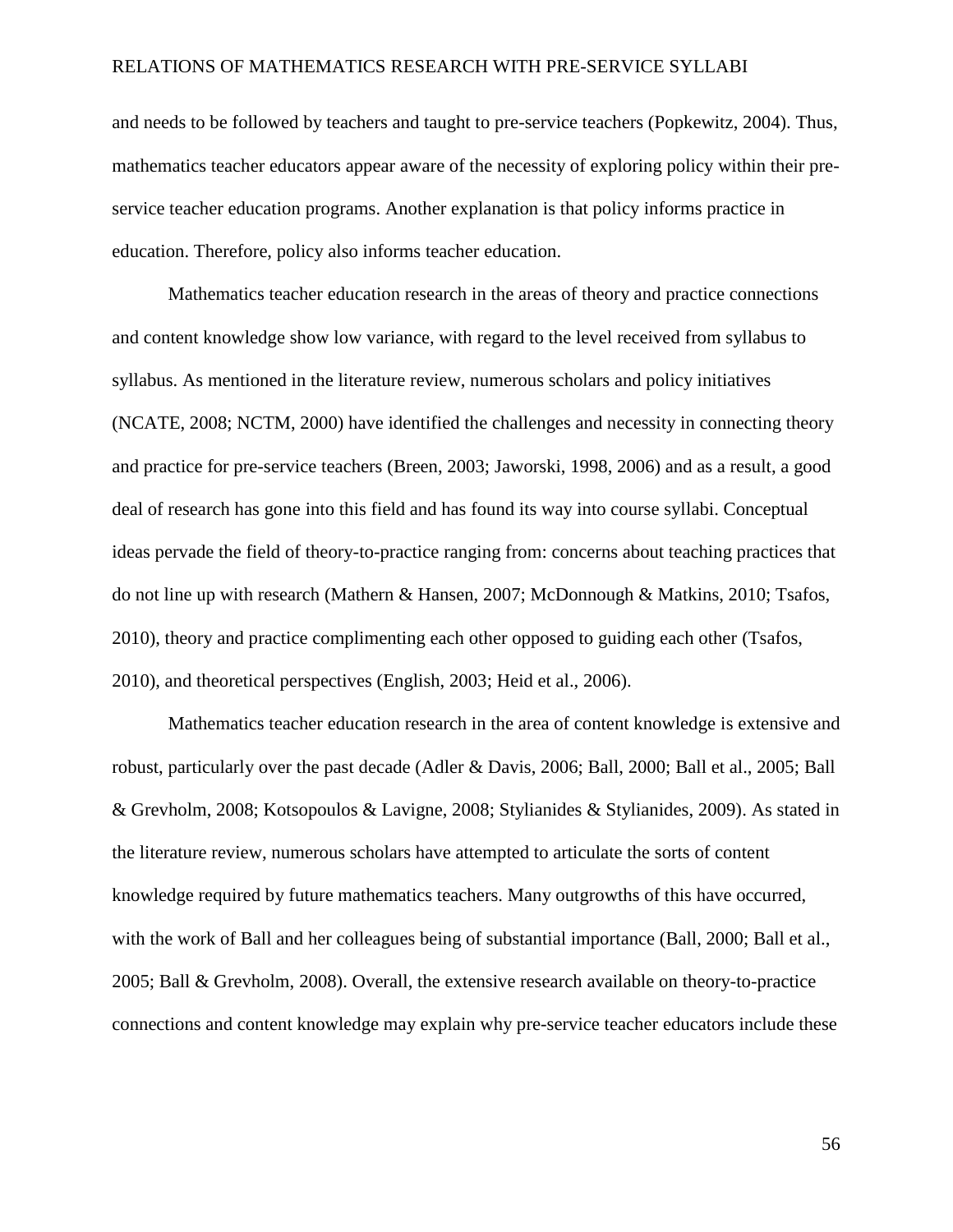areas of research in their program and thus, why these two categories showed the least amount of variance with regard to the levels received from syllabus to syllabus.

### **6.2 Mann-Whitney**

Content knowledge was observed more on elementary syllabi than on secondary syllabi and this is not surprising. Secondary teachers likely have more background disciplinary education in mathematics and thus, mathematics teacher educators may make the assumption that content knowledge is not necessarily a crucial aspect of their teacher education program. Elementary teachers, on the other hand, tend to "have had little or no mathematics since high school, and have found their high school mathematics difficult" (Jonker, 2008, p. 328). In addition, "there is specialized content knowledge needed for teaching elementary mathematics that is unique from the common mathematical content knowledge" (Swars, Hart, Smith, Smith, & Tolar, 2007, p. 325). Content knowledge was the only category on the MTEd Instrument that displayed a statistically significant difference between elementary and secondary syllabi.

#### **6.3 Correlation Analysis**

Correlation analysis was conducted for three data sets: elementary-only, secondary-only, and the full data set and a number of statistically significant relationships were revealed (*pvalue at 0*.5 or below). Due to the large number of statistically significant relationships found in this current research, only the strongest relationships will be discussed (*p-value* at 0.01 or below). Limiting discussion to only the strongest relationships is appropriate for this research because having only four levels for each category causes correlations to appear more readily. The results have been organized into two groups, unique correlations and cross-sectional correlations. As such, unique statistically significant relationships will be discussed first,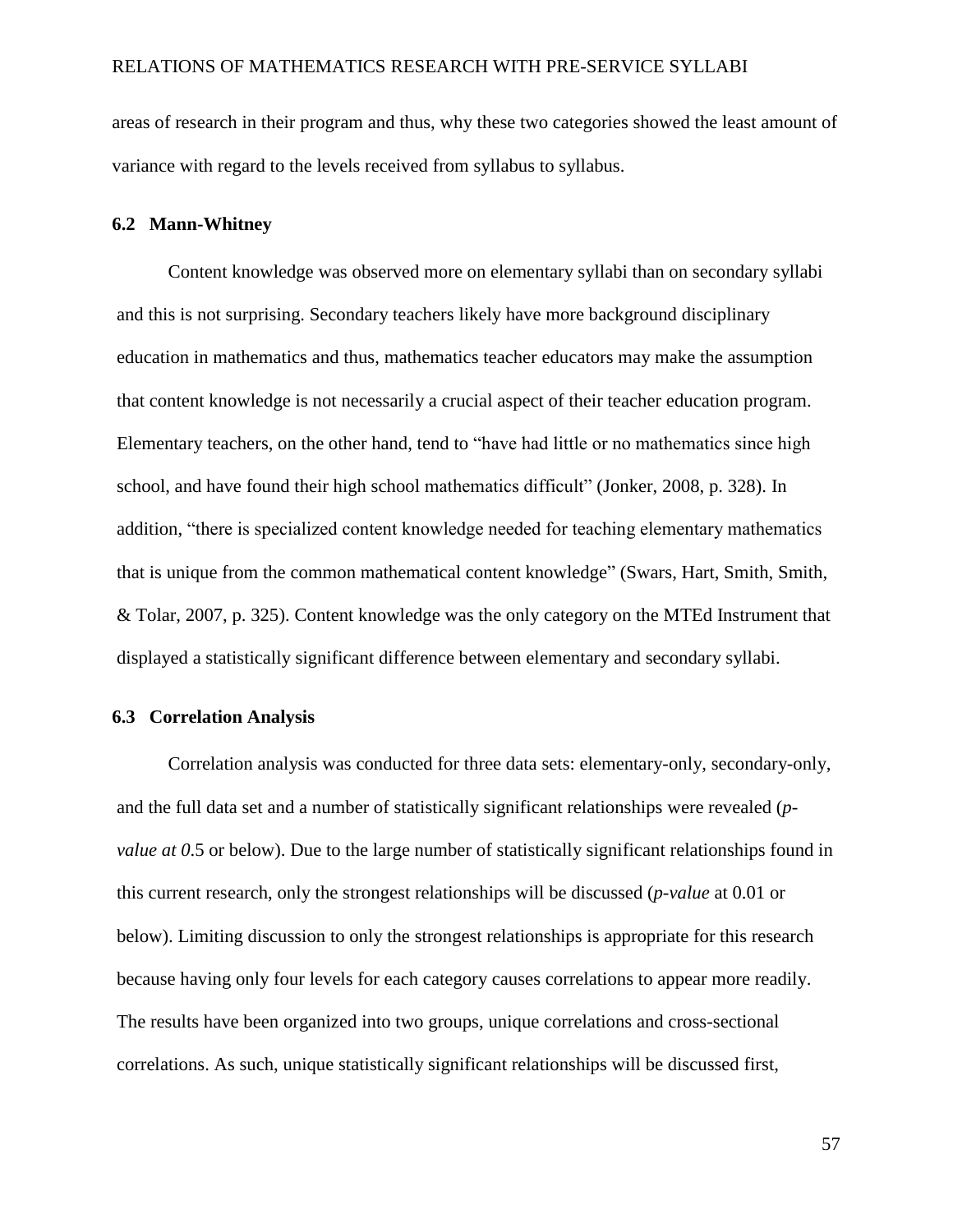followed by a discussion of correlations that have presented themselves across various data sets (cross-sectional analysis).

### **6.4 Correlations within Individual Data Sets (aside from Course Hours)**

Unique, statistically significant (at or below  $p = .01$ ) correlations were found in the secondary data set exclusively and the full data set exclusively. It should be noted that there were no statistically significant correlations found in the elementary data set exclusively (see Table 15, for correlations within individual data sets exclusively).

### Table 15

#### *Correlations within Individual Data Sets Exclusively*

|              | Secondary Data Set          | Full Data Set              |
|--------------|-----------------------------|----------------------------|
| Correlations | Mathematical Tasks & Theory | Assessment & Technology    |
|              |                             | Pedagogy & Technology      |
|              |                             | Policy & Overall Score     |
|              |                             | Reflection & Overall Score |

# **6.4.1 Secondary Data Set Exclusively**

Correlation analysis reveals a statistically significant strong positive relationship between the categories of mathematical tasks and theory. Upon reflection of the literature, mathematical tasks that prompt pre-service teachers to engage in tasks that allow them to develop a deeper understanding of mathematical content and student learning processes (Chapman, 2007; Watson & Sullivan, 2008) do not relate to theory-to-practice connections that prompt pre-service teachers to actively engage in and with research articles (McDonnough &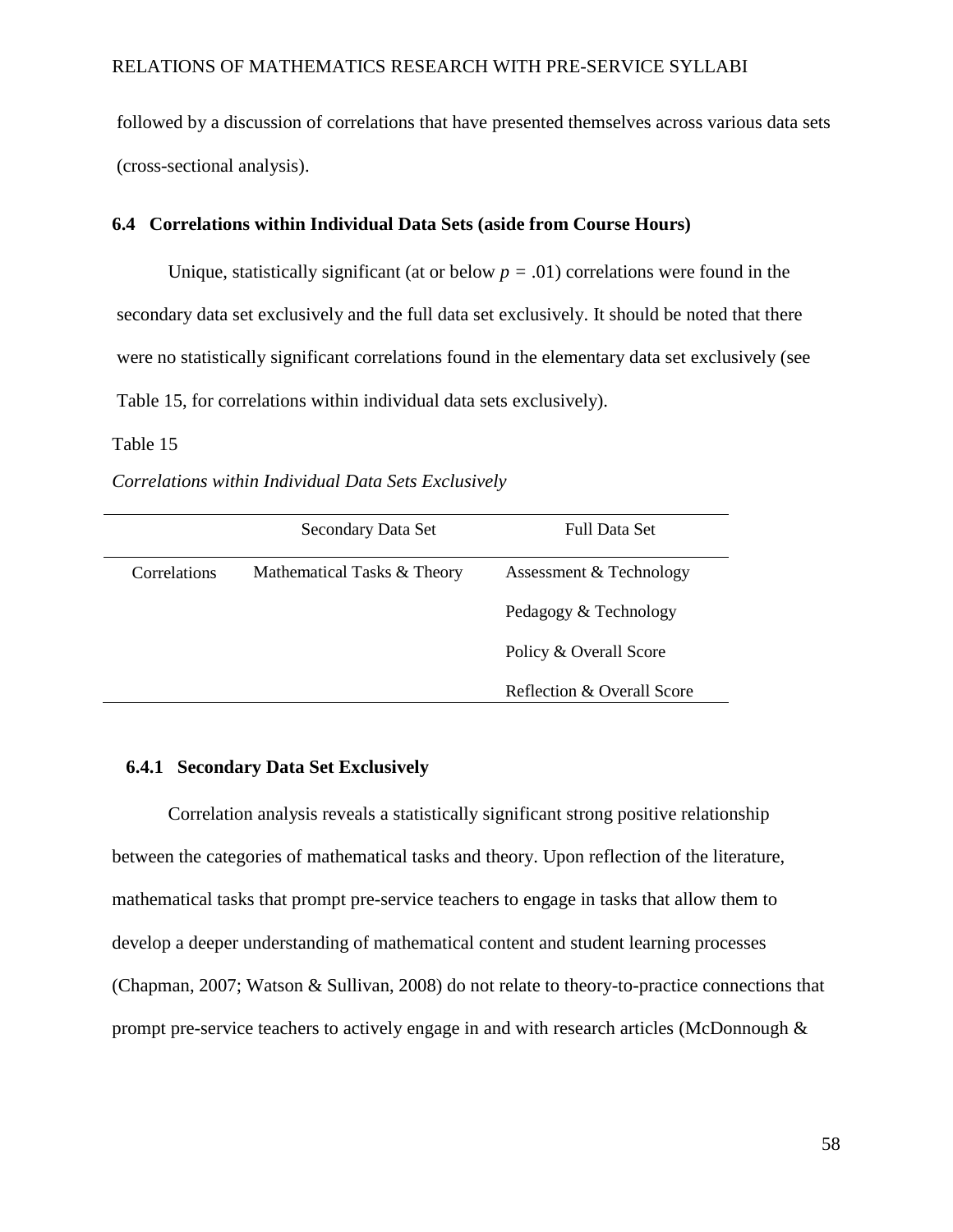Matkins, 2010; Tsafos, 2010). Therefore, despite their statistically significant strong positive correlation, there is no clear justification for why this relationship exists.

### **6.4.2 Full Data Set Exclusively**

Correlation analysis reveals a statistically significant strong positive relationship between the categories of pedagogy and technology. This relationship is not surprising because for many years, technology has been considered a pedagogical teaching strategy that encourages and supports student learning (Hennessy et al., 2007; Jaffee, 1997; Juniu, 2011). Technology has become an integral part of everyday life which means a switch from *optional tool* to *necessary tool* has taken place and this switch has been recognized in the field of education.

Viewing technology as a pedagogical tool fits well with the current reforms that promote the integration of technology throughout the classroom and within various facets of the teaching and learning process (Chai et al., 2010). As a result, a potential explanation for the correlation between pedagogical content knowledge and technology is that it is possible that pre-service teachers are engaging in technology investigation at the same time that they are being exposed to pedagogical content knowledge. This is due to the fact that technology can be embedded into the area of pedagogy since technology is sometimes viewed as a pedagogical teaching strategy.

Correlation analysis reveals a statistically significant strong positive relationship between the categories of assessment and technology. The literature suggests that opportunities for pre-service teachers to engage in the analysis of pupil level diagnostic, formative, and summative assessment tasks (Cunningham & Bennett, 2009; Ketterlin-Geller & Yovanoff, 2009; Xu & Liu, 2009) does not relate to opportunities for pre-service teachers to engage in investigation and implementation of technology into all facets of the classroom (Chai et al.,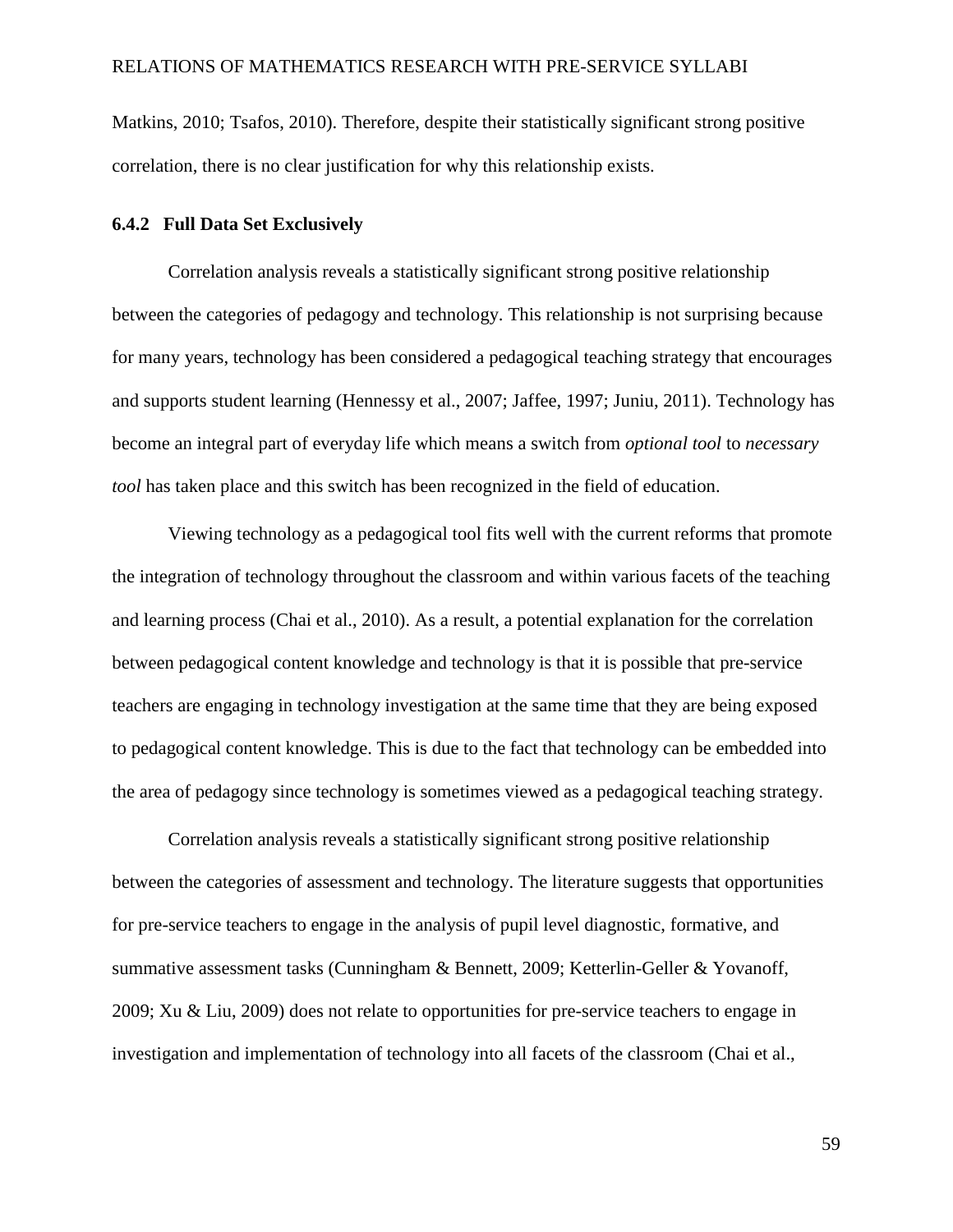2010). Therefore, despite their statistically significant strong positive correlation, there is no clear justification for why this relationship exists.

### **6.5 Cross-Sectional Correlation Analysis (aside from Course Hours)**

Statistically significant correlations (at or below  $p = .01$ ) were found across various groupings of data sets which included: the elementary data set and the full data set; and the elementary data set, the secondary data set, and the full data set. It should be noted that there were no statistically significant (at or below  $p = .01$ ) correlations found across: the elementary data set and the secondary data set; or the secondary data set and the full data set (see Table 13, for cross-sectional correlation groupings table).

#### **6.5.1 Elementary and Full Data Set**

Correlation analysis reveals a statistically significant strong positive relationship between the categories of lesson study and assessment, in both the elementary data set and the full data set. A key aspect of lesson study is the process of pre-service teachers reflecting on enacted lesson plans to build their understanding of how students develop mathematical knowledge (Corcoran, 2011; Post & Varoz, 2008). If we use this knowledge of lesson study as a starting point and take into account the various aspects of assessment, for example diagnostic assessment where the teacher tries to build an understanding of how each student develops their mathematical knowledge (Ketterlin-Geller & Yovanoff, 2009), it can be argued that lesson study is also about assessment. As a result, a potential explanation for the correlation between lesson study and assessment is that pre-service teachers engage in assessment during lesson study due to the fact that assessment is embedded into lesson study.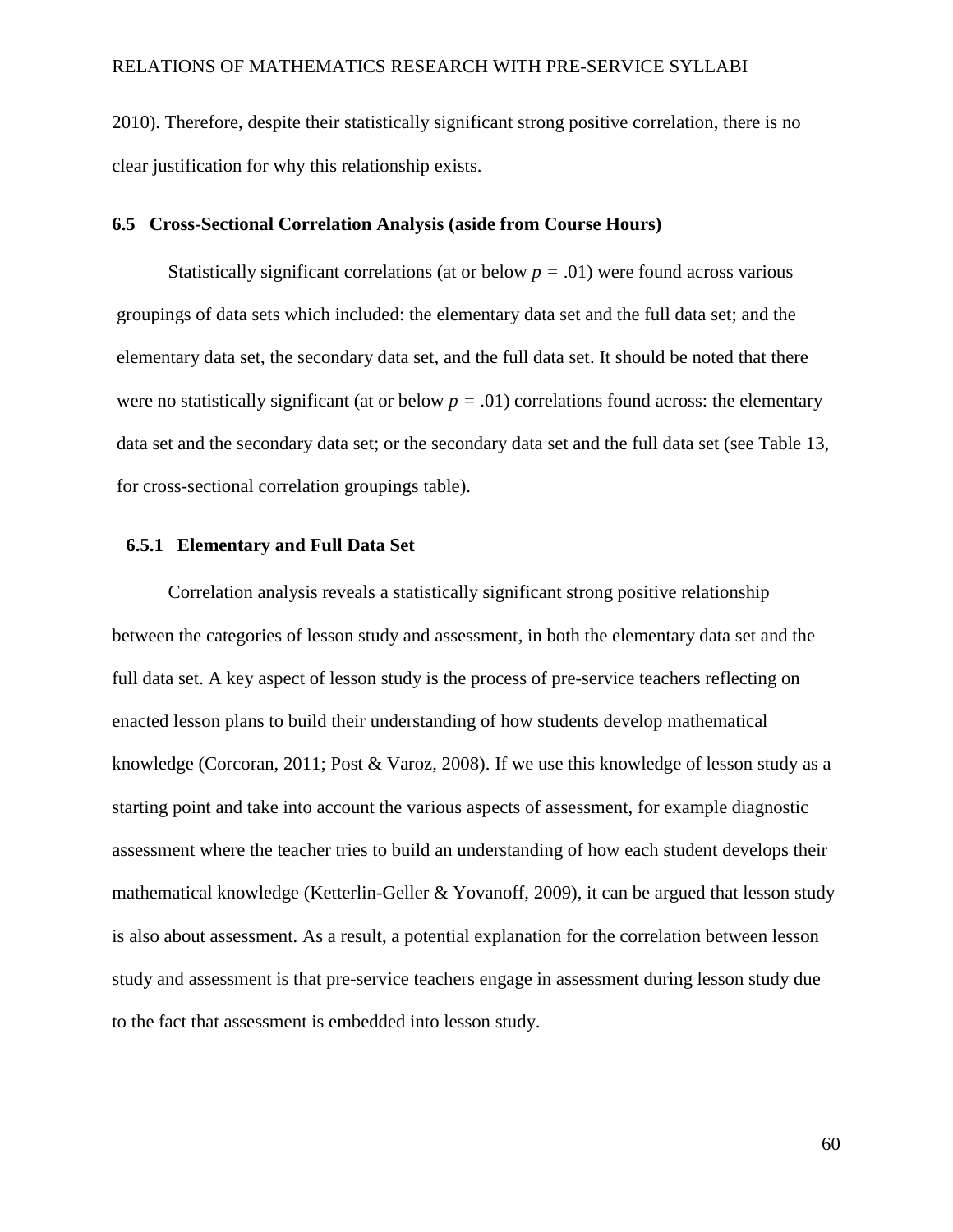Correlation analysis reveals a statistically significant strong positive relationship between the categories of equity and technology, in both the elementary data set and the full data set. As stated previously, another relationship between equity and technology exists with regard to having the greatest amount of level variance, from syllabus to syllabus. Interestingly, the earlier relationship can play a role in the explanation of the correlation between these two categories. As affirmed earlier, the categories of equity and technology were the only two categories on the MTEd Instrument that allowed an overriding course goal statement to be justification for level four. As a result, most syllabi received a level one or level four because they either mentioned equity and/or technology once in their overriding course goals section or not at all. Through additional anecdotal observation during the coding process, it became apparent that if a syllabus had an overriding course goal statement regarding equity, then that same syllabus would have an overriding course goal statement regarding technology, and vice versa.

The overriding goal statements often contained a reference to the National Council of Teachers of Mathematics (NCTM) standards and/or the National Council for Accreditation of Teacher Education (NCATE) themes in most United States of America syllabi. Furthermore, when NTCM standards and/or NCATE themes were referenced, there was a high likelihood that equity and technology statements would also be noted within the overriding course goals section. This allowed the syllabus to score level four in both categories (e.g., USA 3, USA 5, USA 6, USA 7, USA 11, and USA 14). Therefore, one explanation for the correlation between the categories of equity and technology is that USA syllabi that emphasized NTCM standards and/or NCATE themes likely cited equity and technology as overriding course goals because those standards/themes also emphasized those goals. According to NCTM, the equity principle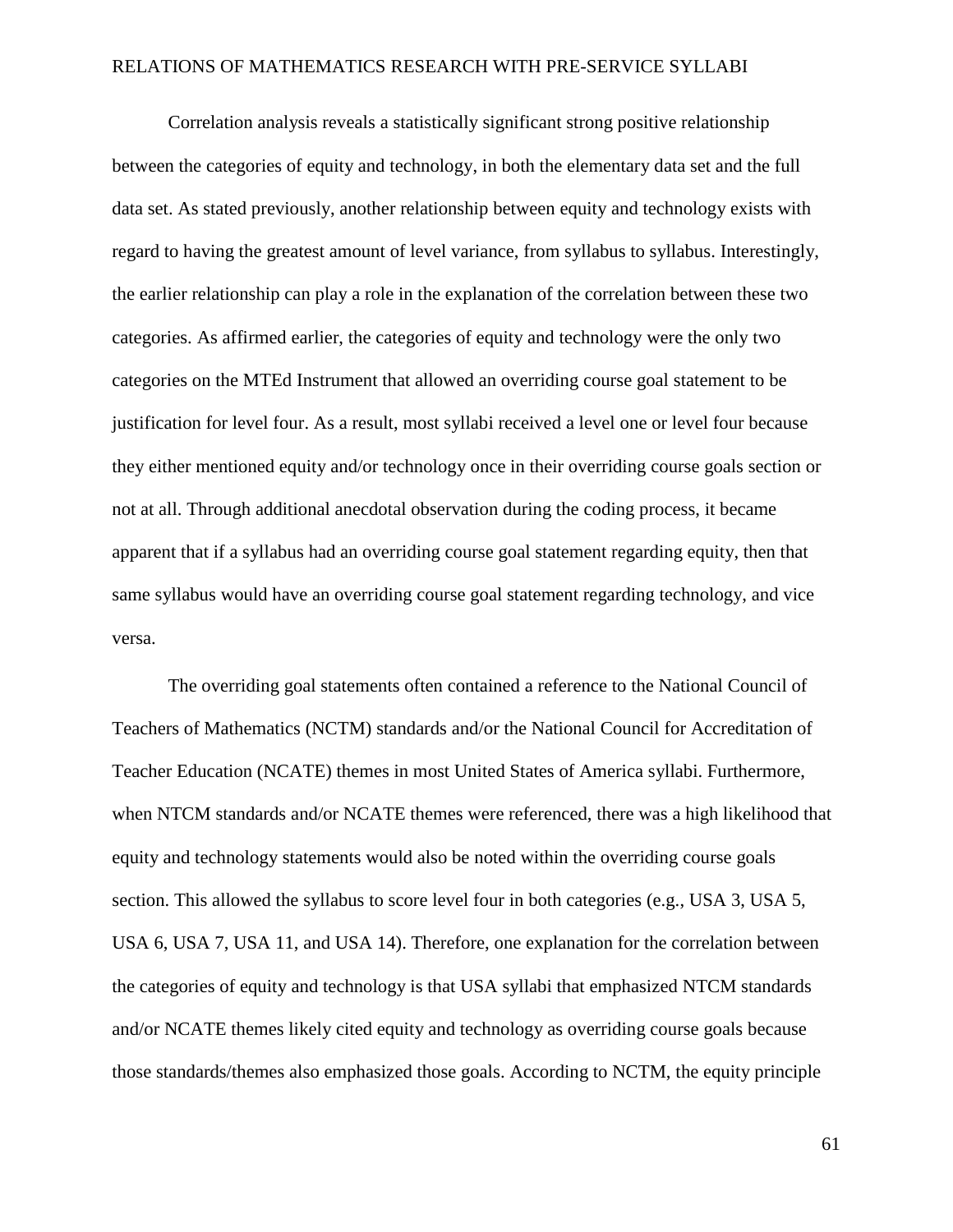states, "equity requires accommodating differences to help everyone learn mathematics" (NCTM, 2000, p. 13). Also according to NCTM, the technology principle states, "technology is essential in teaching and learning mathematics; it influences the mathematics that is taught and enhances students' learning" (NCTM, 2000, p. 24). Similarly, NCATE identifies equity and diversity as one of their unit standards (standard four) and states that "assessment indicates that candidates can demonstrate and apply proficiencies related to diversity" (NCATE, 2008). Additionally, the conceptual framework piece of NCATE's unit standards states that "candidate proficiencies related to expected knowledge, skills, and professional dispositions, including proficiencies associated with diversity and technology"(NCATE, 2008).

### **6.5.2 Elementary, Secondary, and Full Data Set**

Correlation analysis reveals a statistically significant strong positive relationship between assessment and overall score. This relationship reveals that when a level in the category of assessment fluctuates, the overall score for that syllabus fluctuates in the same direction, noting that the overall score defines the degree to which current research is informing the practice of the mathematics teacher educator that is providing the course. In other words, the category of assessment has a strong positive relationship with the degree to which current research is informing the practices of mathematics teacher educator's across their entire program.

The literature on assessment states that opportunities for pre-service teachers to engage in the analysis of pupil level diagnostic, formative, and summative assessment tasks allows them to gain the necessary knowledge and understanding needed to teach mathematics (Cunningham & Bennett, 2009; Ketterlin-Geller & Yovanoff, 2009; Xu & Liu, 2009). Using the knowledge that assessment weaves through many stages of the teaching and learning process (diagnostic,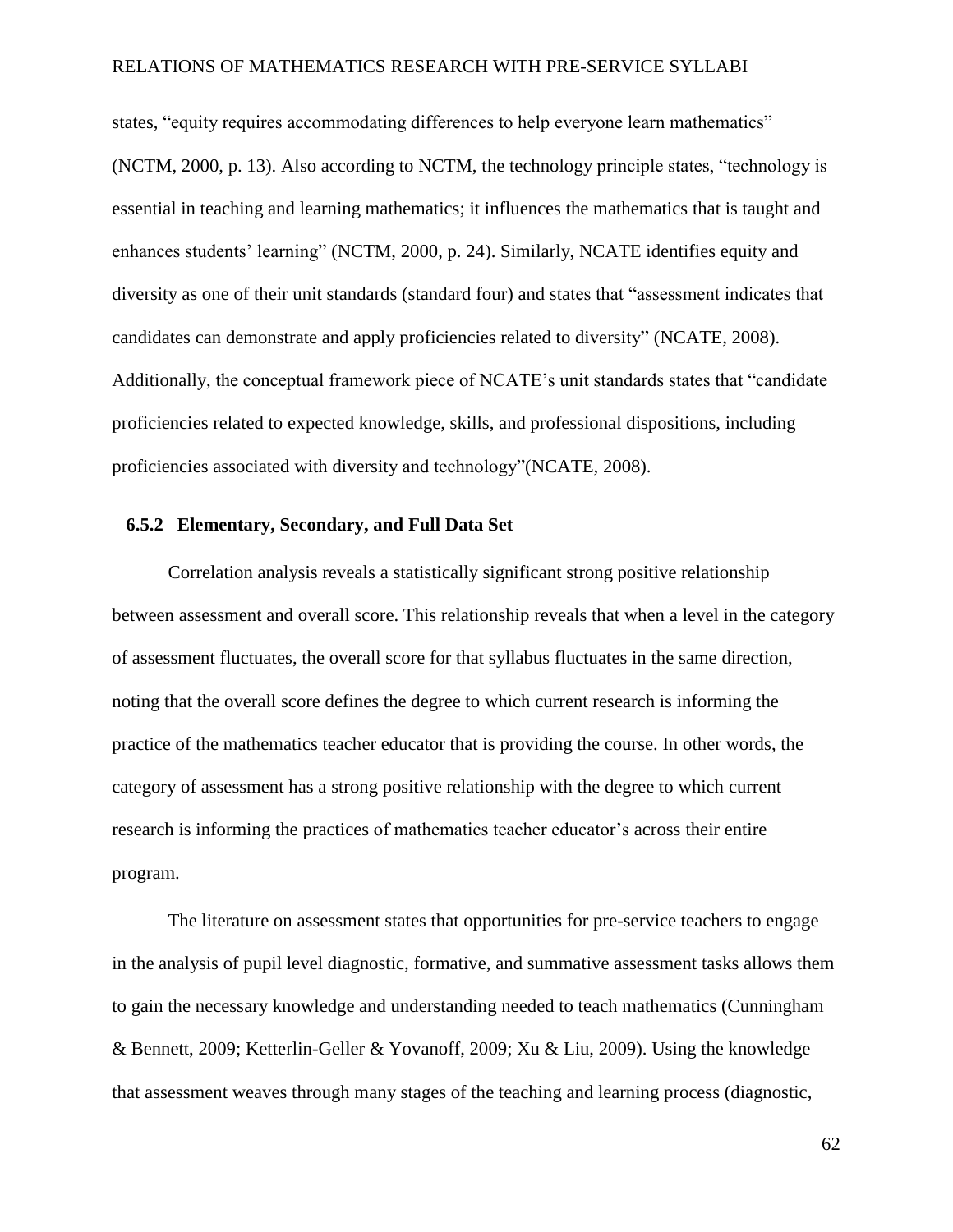formative, and summative assessment), an explanation for the relationship between assessment and overall score can begin with the realization that assessment is embedded into some of the eleven categories on the MTEd Instrument (e.g., lesson study, pedagogy, equity). Moreover, the incorporation of assessment into these three categories on the MTEd Instrument only happens within the definition for level four in that category.,

Firstly, assessment is embedded into level four of the lesson study category. A key aspect of lesson study is the process of pre-service teachers reflecting on enacted lesson plans to build their understanding of how students develop mathematical knowledge (Corcoran, 2011; Post & Varoz, 2008). The process of building an understanding of how students develop mathematical knowledge is essentially an act of assessing student's mathematization. Furthermore, assessing students' mathematization is a large piece of how pre-service teachers learn to assess students and their knowledge. As such, it becomes evident that assessment is embedded into well executed lesson study that incorporates pre-service teacher reflection on student learning and their mathematical knowledge development. Furthermore, level four for the category of lesson study in the MTEd Instrument states that pre-service teachers must be given opportunities to develop lesson plans collaboratively that are presented to the class and reflected upon, where the reflection piece is critical to evidencing assessment.

Secondly, assessment is embedded into level four of the pedagogy category. When we refer back to the literature on pedagogical content knowledge we see that one of the two key components of pedagogical content knowledge, according to Shulman (1986), is knowledge of students' learning difficulties (e.g., naive prior knowledge, misconceived ideas, missing links to inter-related ideas, lack of problem solving skills). The way in which knowledge of students' learning difficulties comes about is through assessment of student abilities. For example,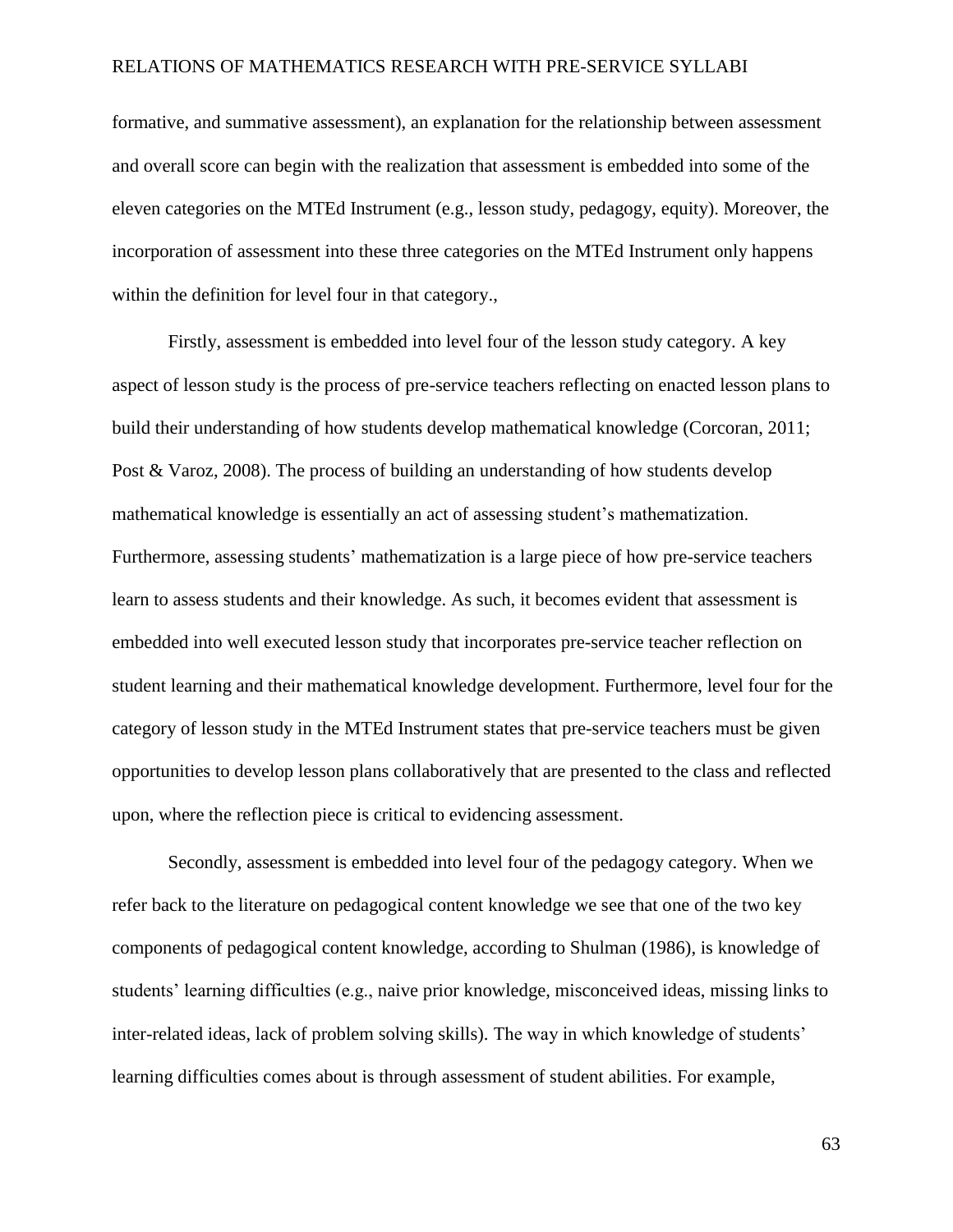Ketterlin-Geller and Yovanoff (2009) state that diagnostic "assessment results provide information about students' mastery of relevant prior knowledge and skills…as well as preconceptions or misconceptions about the material" (p. 1). Therefore, for teachers to have strong pedagogical content knowledge, they must become aware of their students' abilities through diagnostic assessment. As such, level four for the category of pedagogy in the MTEd Instrument states that pre-service teachers must be given opportunities to examine, develop, and analyze pedagogical teaching strategies, where the analysis piece is critical to evidencing assessment because it requires pre-service teachers to engage in diagnostic assessment of students in order to analyze if a certain pedagogical teaching strategy is appropriate for those students.

Thirdly, assessment is embedded into level four of the equity category. A review of the literature reveals that one factor that contributes to the underachievement and marginalization of certain populations of students is teacher pedagogy (Esmonde, 2009). Thus, in order to make teaching and learning more equitable for all students it is important for teachers to have strong pedagogical content knowledge, and as stated earlier, the way in which teachers gain parts of this knowledge is through diagnostic assessment of their students' abilities. As such, level four for the category of equity and diversity in the MTEd Instrument states that pre-service teachers must be given extensive opportunities to explore equity and diversity considerations in mathematics education, where the extensive opportunities piece is critical to evidencing assessment because it requires pre-service teachers to assess student's diverse needs and teach equitably to those needs.

Therefore, assessment is embedded into the categories of lesson study, pedagogy, and equity. When any one of these categories, or a combination of these categories, receives a level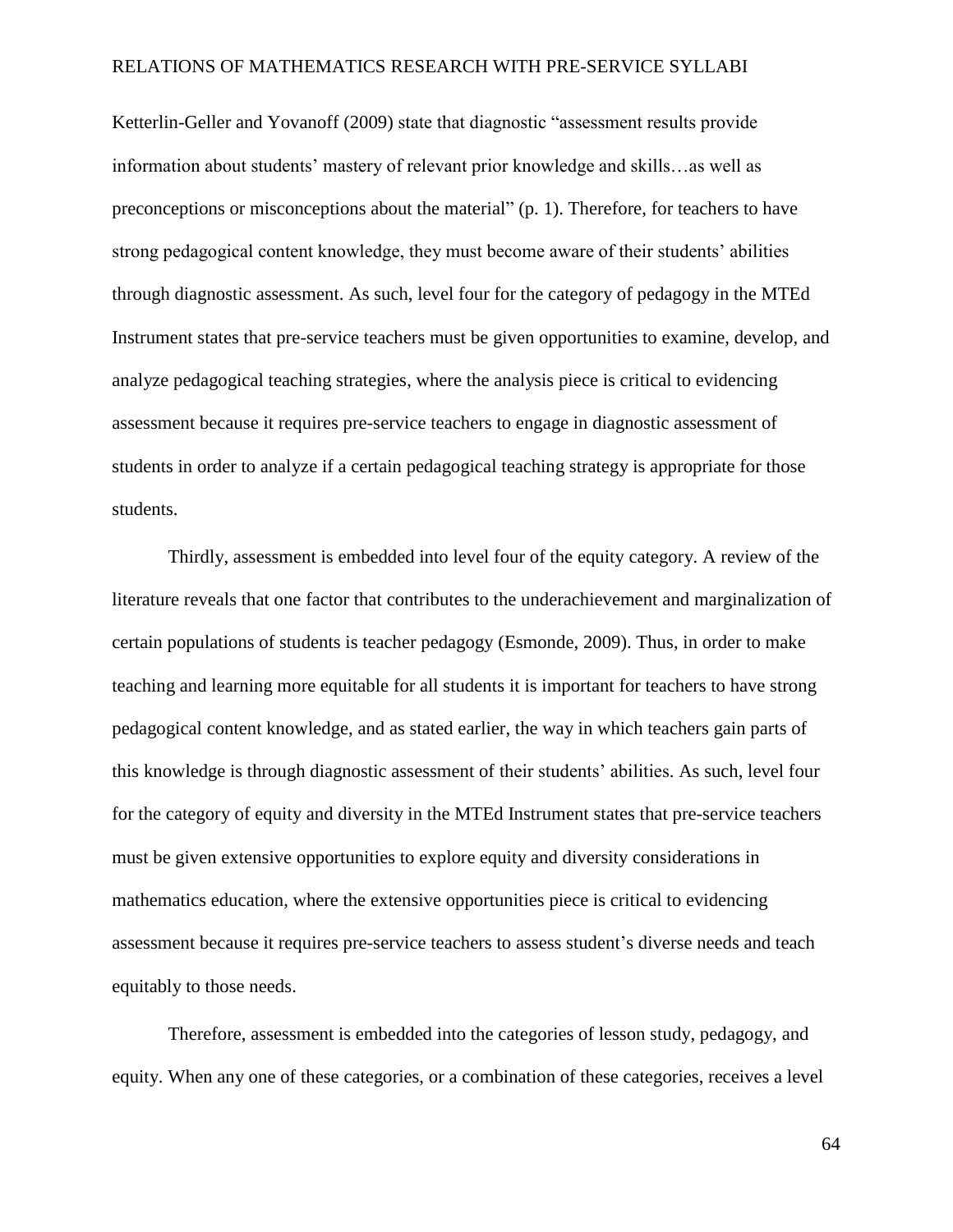four, assessment is implicitly linked and emphasized. Additionally, the overall score fluctuates in the same direction as assessment because level four is beginning received by one or all of the three identified categories (lesson study, pedagogy, and equity).

Correlation analysis also reveals a statistically significant very strong positive relationship between technology and overall score. The data suggests that when a level in the category of technology fluctuates, the overall score for that syllabus fluctuates in the same direction, noting that the overall score defines the potential degree to which current research is evident in mathematics teacher education syllabi. In other words, the category of technology may indicate the degree to which current research is informing the practices of mathematics teacher educator's across their entire program.

Educational reforms around technology have endorsed the advantages of integrating information and communication technologies (ICT) into all classrooms (Chai et al., 2010; Fox  $\&$ Henri, 2005; Greenhow et al., 2009; Jonassen et al., 2008; Tan et al., 2006; Xiao & Carroll, 2007). This type of mass adoption of technology into all facets of teaching and learning is a relatively new and evolving concept as it is still in its' reform stages as stated by Chai et al. (2010). As such, it can be alleged that a mathematics teacher education course that integrates technology into their program demonstrates an approach to pre-service teacher education that is grounded in current research. Moreover, pre-service mathematics teacher education courses that incorporate technology into the classroom may also incorporate other educational reforms into their program and thus, a high degree of current research in their pre-service teacher education course syllabi may also be evident.

Because of the strong evidence of technology relation across the data set, technology may be an excellent indicator of overall score on the MTEd Instrument. This measure could be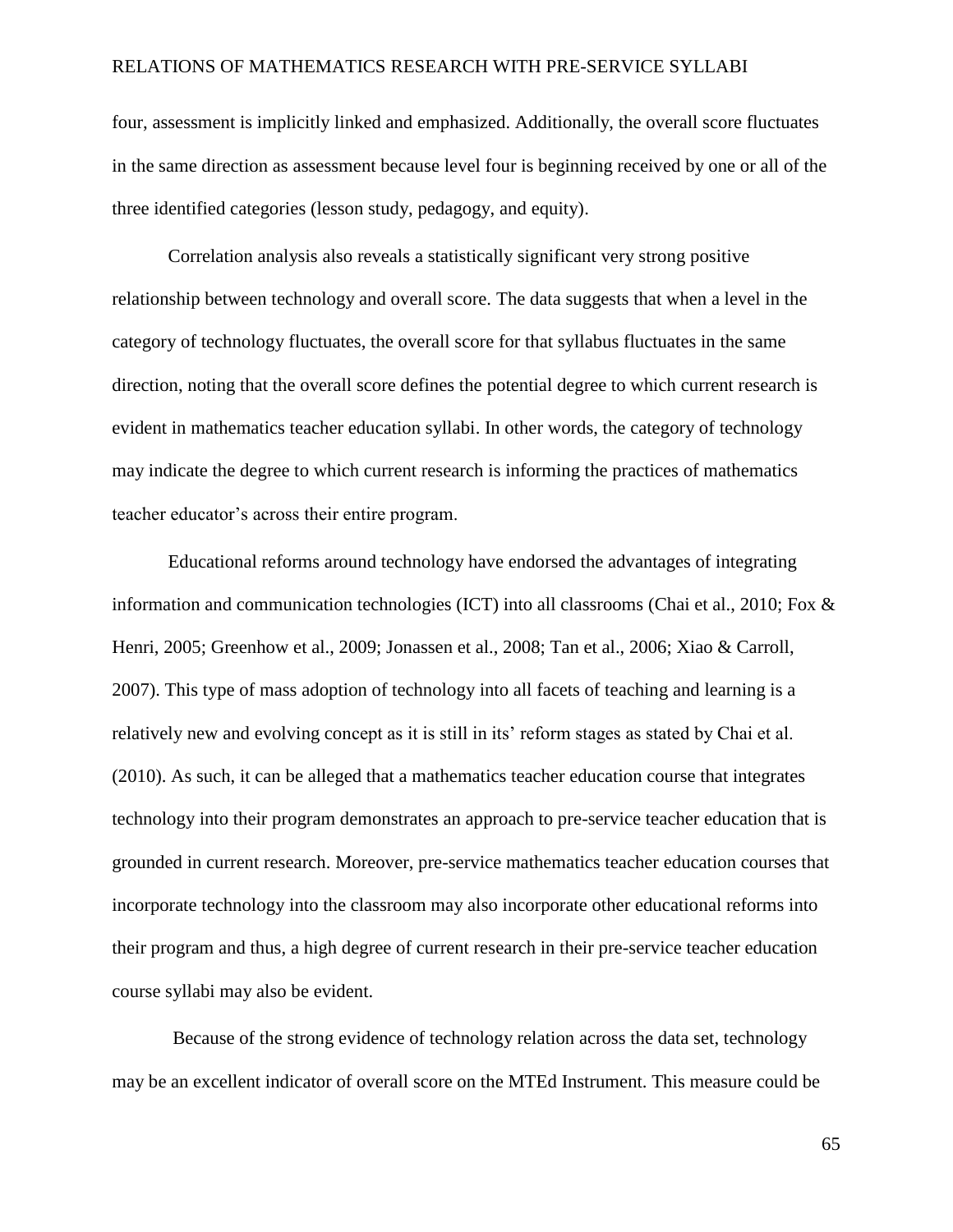used, in place of an elaborate rubric to quickly evaluate a pre-service teacher education program in terms of evidence of current research. For example, the time it took to evaluate a single syllabus limited the amount of data that could be analyzed in this research. A method of evaluating a much larger sample size could be to evaluate syllabi based only on technology which will give a good indication of overall MTEd Instrument score. To further increase the rate at which data could be analyzed, a computer algorithm could be generated to search each syllabus for key words relating to technology and technology applications.

The distribution of data for technology on the MTEd Instrument reveals that most syllabi scored either very poorly (score of one) or very well (score of four), with only a couple exceptions in between. The reason for this distribution is twofold. Firstly, the MTEd Instruments' structure gives a score of four to any syllabus that has only a couple instances of technology in the program mentioned (e.g., technology mentioned in the overriding course goals section of the syllabus). Secondly, syllabi that did mention technology generally did an excellent job of incorporating it into the program. In summary, this distribution may be an indication of a break between pre-service teacher education programs grounded in current research and programs that are unaffected by research despite what research shows is important for preservice teachers to be learning.

### **6.6 Correlations Unrelated to Overall Score (aside from Course Hours)**

Correlation statistics showed that three categories on the MTEd Instrument did not have any correlation with the overall score of the syllabi: mathematical tasks, affect, and content knowledge. The only surprising correlation result is content knowledge. There is extensive research available on content knowledge and the importance of this for teacher development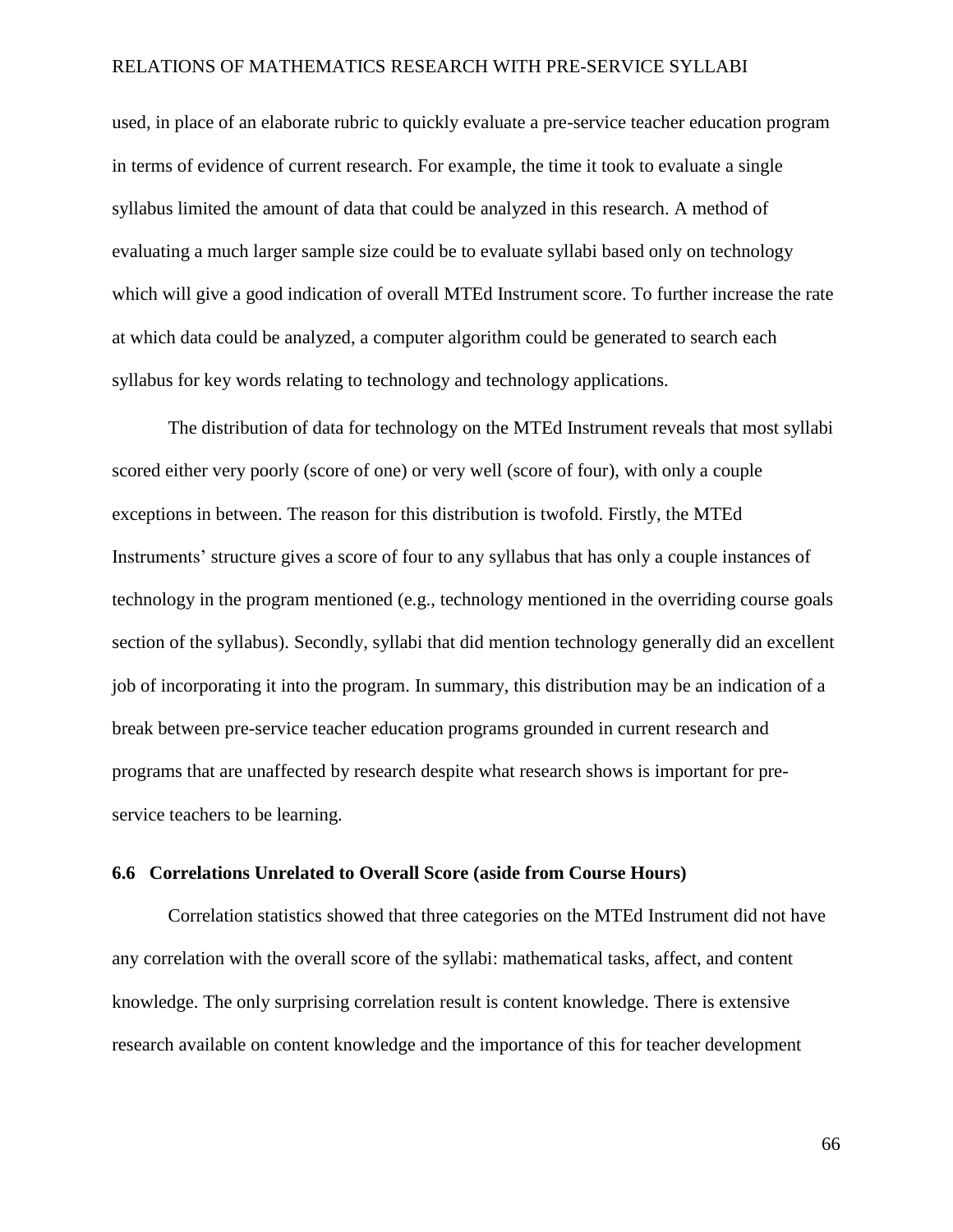(Ball, 2000; Ball et al., 2005; Ball & Grevholm, 2008; Breen, 2003; Jaworski, 1998, 2006) so it is surprising that there is no correlation between content knowledge and overall score.

Since research in the area of mathematical tasks for pre-service teacher education is quite current and new (Chapman, 2007; Watson & Sullivan, 2008; Zaslavsky, 2007), that might be the reason why there is no relationship between mathematical tasks and overall score. The newness of this research area is displaying itself in this current research as low scores which could mean that the lack of representation of mathematics tasks on syllabi is why there is no correlation between mathematical tasks and overall score.

The explanation for affect not being correlated with overall score may be similar to the earlier discussion around affect. As stated previously, affect has close ties to knowledge (Thompson, 1992) which could mean that pre-service teacher educators are intuitively lumping affect into the category of content knowledge and thus, not evidencing affect on their syllabi. It can be inferred that the lack of representation of affect on syllabi is why there is no correlation between affect and overall score.

### **6.7 Course Hours**

Correlation statistics showed no statistically significant positive correlations (at  $p = .01$ ) or below) between course hours and overall score. This means that an increase to course hours did not potentially result in pre-service teachers gaining more knowledge and understanding about research informed practice.

When considering statistically significant correlations (at  $p = .01$  or below) between course hours and individual MTEd Instrument categories, we see that one statistically significant strong negative relationship appears between mathematical tasks and course hours within the full data set. This relationship reveals that when course hours increase, the level for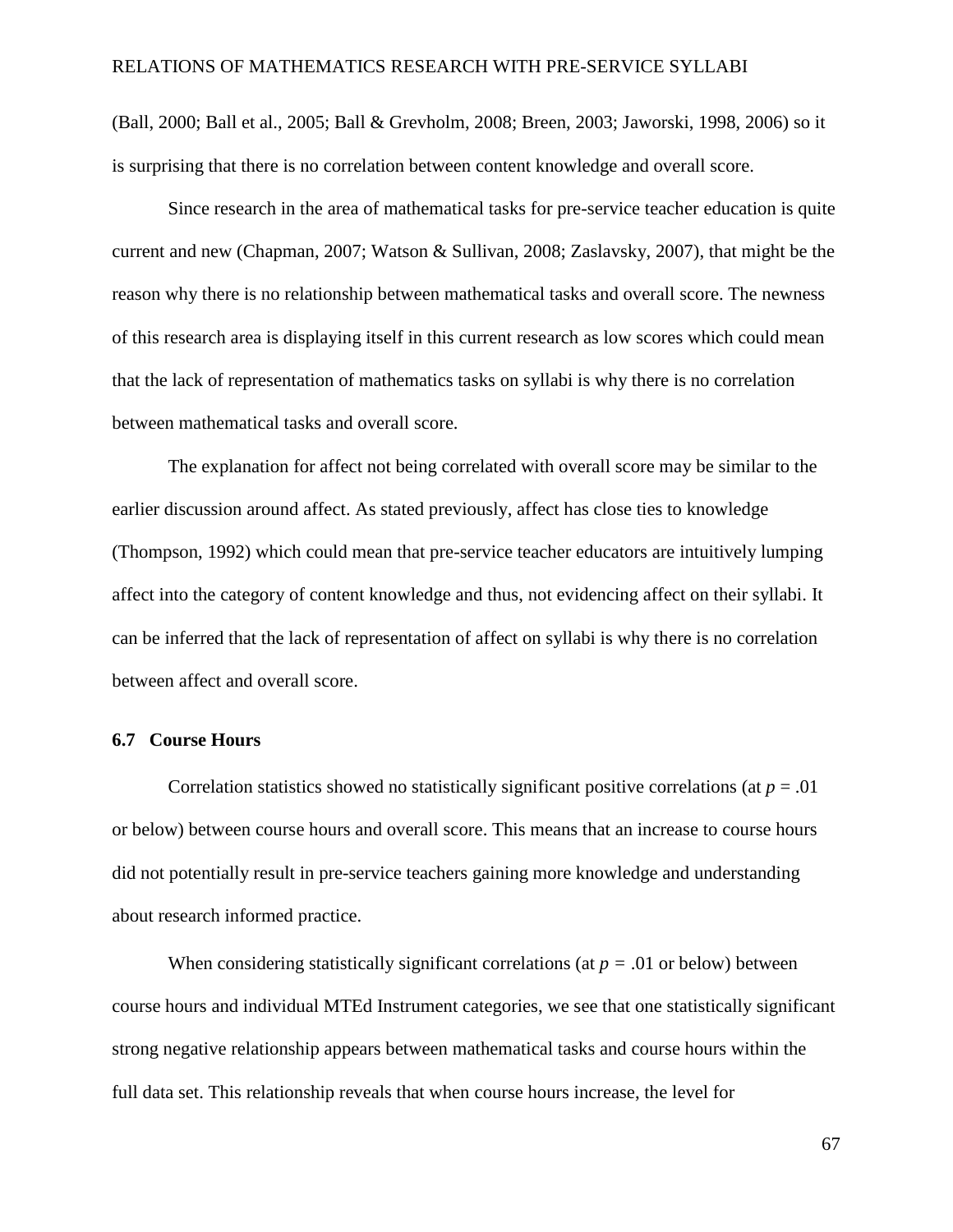mathematical tasks decreases, and vice versa. This relationship is counterintuitive considering the literature on mathematical tasks states that mathematical tasks prompt pre-service teachers to engage in tasks that allow them to develop a deeper understanding of mathematical content and student learning processes (Chapman, 2007; Watson & Sullivan, 2008). Therefore, despite their statistically significant strong negative correlation, there is no clear justification for why this relationship exists.

### **6.8 Discussion Summary**

The results of this current research suggest that the research-to-practice take-up at the mathematics teacher educator level may be predominately *moderate* (according to the MTEd Instrument). Additionally, technology and assessment are the only two categories that are correlated across all combinations of the data set to overall score. This suggests that technology and assessment may be overall indicators of the level of research-to-practice contained in mathematics teacher education course syllabi. Also, elementary syllabi differ from secondary syllabi in the area of content, where elementary syllabi are shown to have a higher overall level. This is consistent with what might be expected based upon the literature that more content knowledge may be necessary for those preparing to become elementary teachers. Lastly, course hours are not related to overall score which suggests that more course hours may not results in pre-service teachers gaining more knowledge and understanding about research informed practice.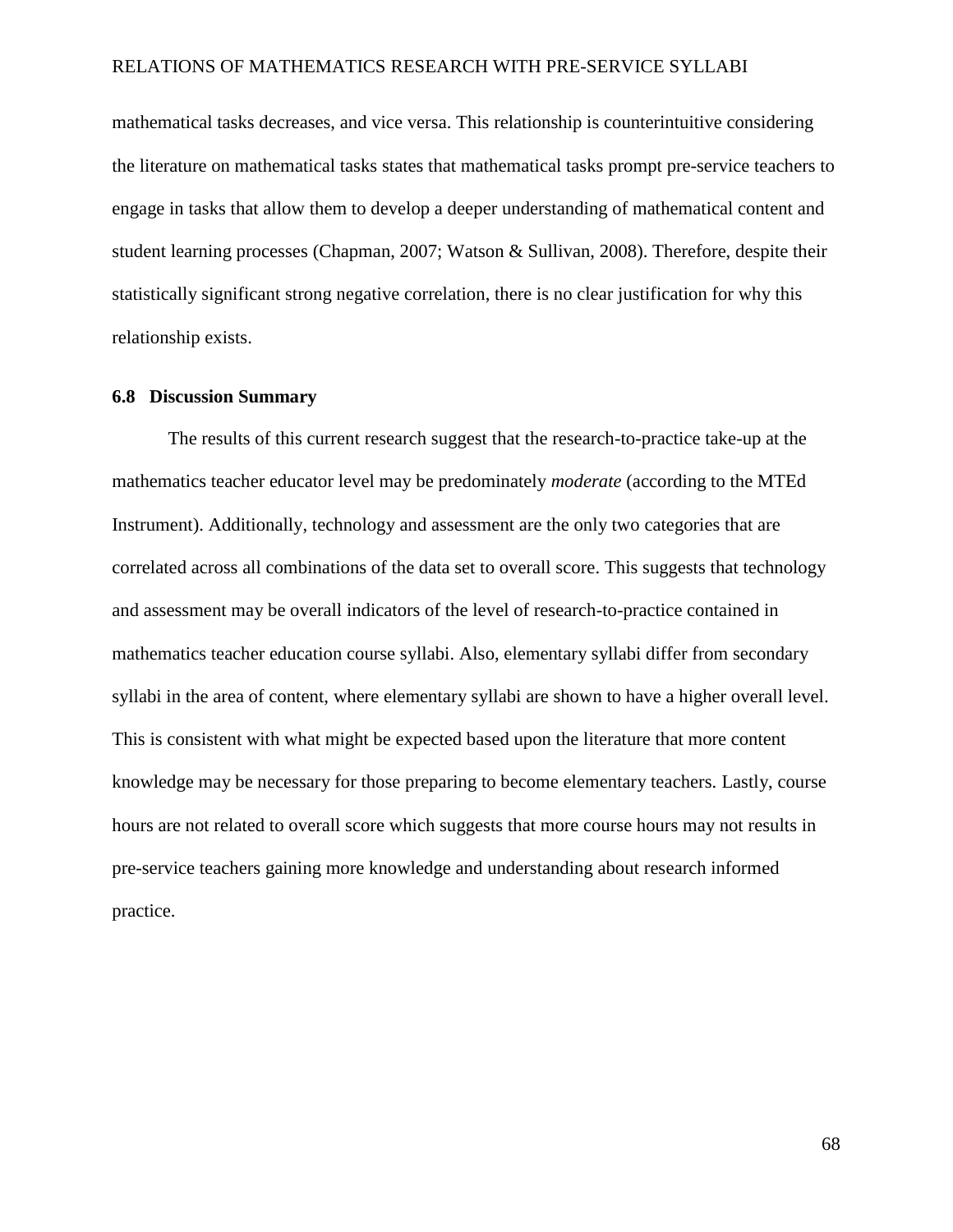## **Chapter 7: Conclusions**

The question that framed this current research was; *How is research reflected in mathematics teacher educators' practices, as evidenced in course syllabi?* More specifically, the goal of the current research is to examine the degree to which current research in the field of mathematics teacher education is informing the practices of mathematics teacher educators, and thus the way in which pre-service teachers are learning to teach mathematics.

There were four major findings that resulted from this current research. First, despite the push to link research-to-practice, the MTEd Instrument suggested that only *moderate* levels of dominant areas of research discourse in mathematics teacher education were found in the syllabi. Second, technology and assessment were the only categories that were correlated to the overall score across all combinations of the data set. Third, the elementary and secondary course syllabi only differed in the area of content, where elementary syllabi were shown to have a higher overall level. Finally, course hours were not related to overall score.

### **7.1 Limitations**

There were a few limitations of this research. First, a language barrier may have caused some mathematics teacher educators' who wanted to participate in the research to be unable to. This may have been because they could not translate their documents or they could not understand which document this research was interested in analyzing.

The second limitation was the sample size of the final data set. Due to various reasons, the full data set  $(n = 147)$  needed to be filtered down many times which caused the final data set to be small  $(n = 31)$ . Noting, this filtering process was an unavoidable step that had to be taken in order to achieve a homogenous data set. Syllabi were filtered out of the full data set (*n* = 147) for the following reasons: not consistent with a methods course, translation of the syllabus document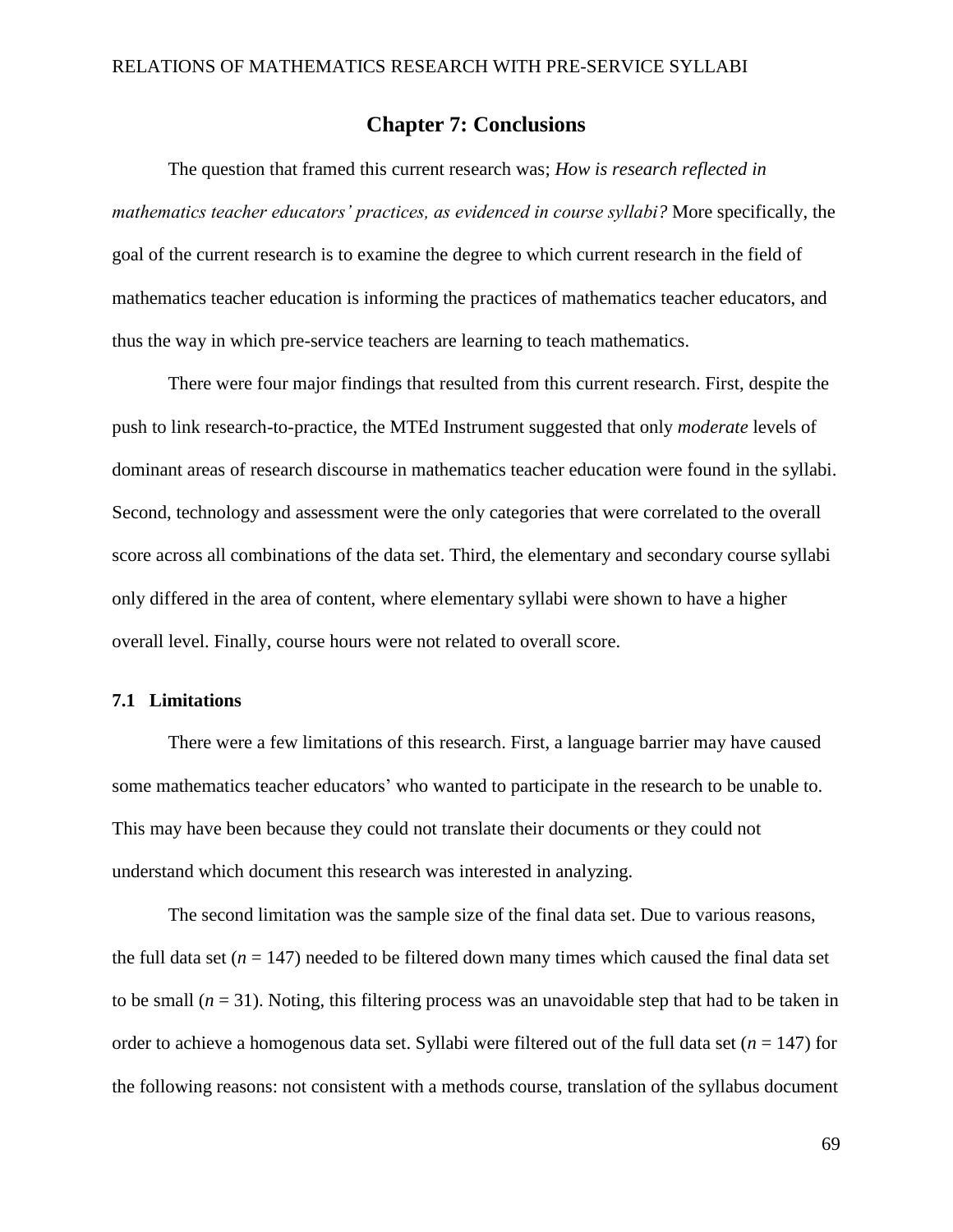was not possible, the document could not be categorized as a syllabus, and the course was not a one term course (approximately 12 to 13 weeks), with course hours between 30 and 49.

Despite restricting syllabi in the sample to those with total hours between 30 and 49, the variance of course hours from syllabus to syllabus within the final data set  $(n = 31)$  was nevertheless a limitation. This limitation was two-dimensional. First, this limitation was unavoidable because the final data set  $(n = 31)$  would have been far too small if it was required that all syllabi have the exact same number of course hours as evidenced on their syllabus. Second, not all course syllabi in the full data set  $(n = 147)$  stated their number of course hours on their syllabus. As such, syllabi that did not state their course hours on their syllabus had to be excluded from the final data set  $(n = 31)$  even if they did fit into the category of one term, 30 to 49 hours.

Another potential limitation of the current research was the use of syllabi as the primary data source. As stated earlier, this research built off the idea put forward by Matejka and Kurke (1994) that the syllabus represents a legal agreement between the instructor and the student, the student and the university, and the instructor and the university and thus, represented what supposedly happened in the classroom during the course. However what was included in the syllabus may not necessarily be enacted in the classroom. Conversely, just because an area of research was not identified on the syllabus does not mean it was not enacted in the classroom.

Other potential limitations of the current research related to the MTEd Instrument. The MTEd Instrument used a scale that was limited to level one through level four which may have caused a compression of trends due to its small range. A larger ranged grading scale may be appropriate.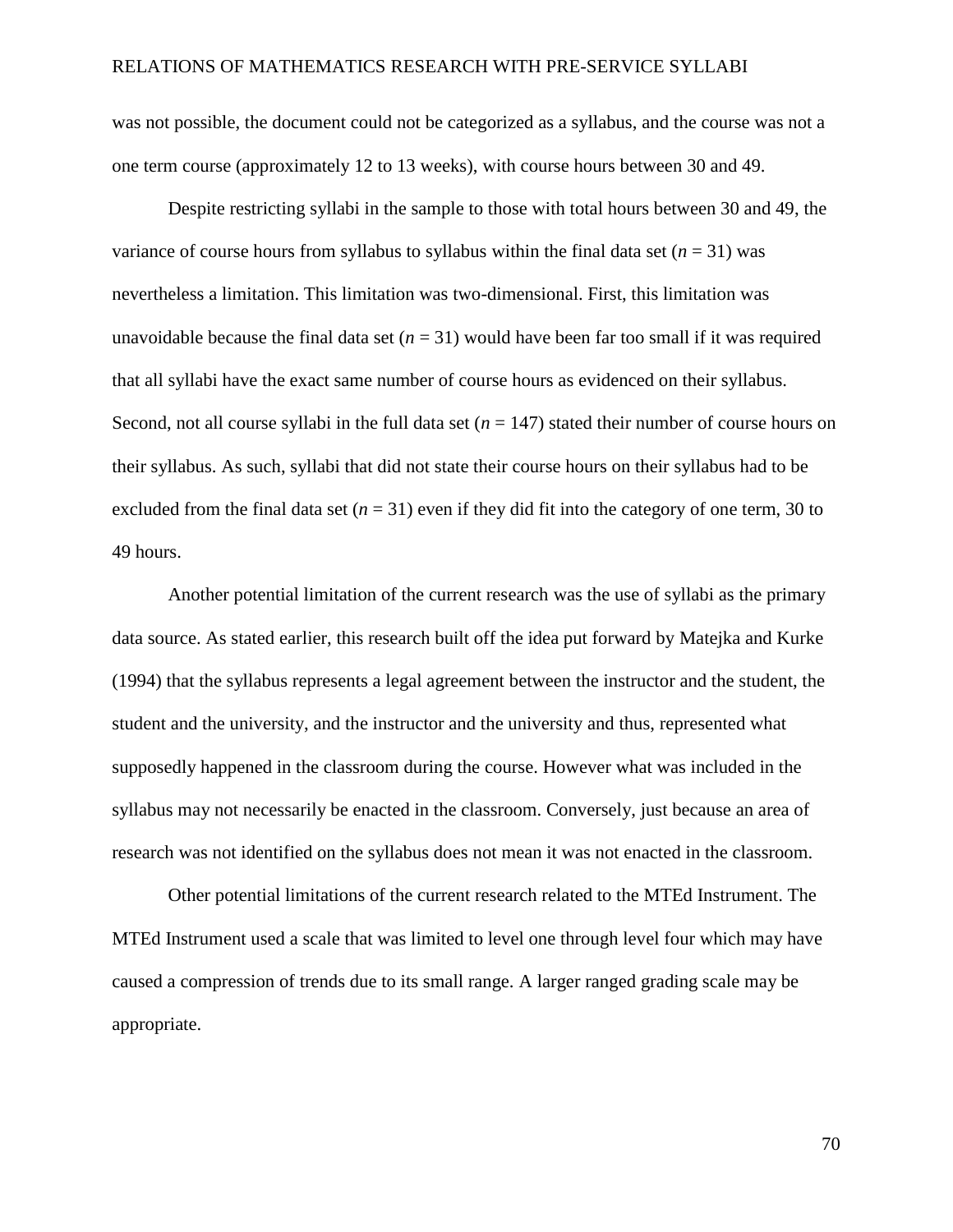Additionally, another potential limitation to the current research was human error in quantifying syllabus scores (despite high inter-coder reliability). During the process of coding and writing memo notes, it could be conceived that the coder misread a section of the syllabus or inaccurately noted a level in their memo notes which would cause human error to affect the results of this research.

The MTEd Instrument weighted all the categories equally when it could be argued that some of the eleven categories are more differentially important to mathematics teacher education in different contexts. The MTEd Instrument could be potentially modified to accommodate various category weightings in order to illustrate a more holistic or context relevant picture of mathematics teacher education research. As such, a holistic picture would be demonstrated through varied category weights where the most important to least important elements of a mathematics teacher education course would be evidence on the MTEd Instrument.

Another potential rubric modification is building on the detail and examples found in each box of the MTEd Instrument. As it stands currently, the MTEd Instrument has gone through four modifications and in each modification the rubric was further developed by adding detail and more examples of evidence in each category. Following this trend, a potential rubric modification would be further developing each box by adding more detail and examples. Examples of this kind of extension include: the category of reflection may be potentially modified to explicitly include an incident reflection and process reflection piece (Ricks, 2010), the category of assessment may be potentially modified to explicitly include a diagnostic, formative, and summative assessment piece (Cunningham & Bennett, 2009; Ketterlin-Geller & Yovanoff, 2009; Xu & Liu, 2009), the category of theory may be potentially modified to emphasize the importance of theory becoming present in practice only when a practical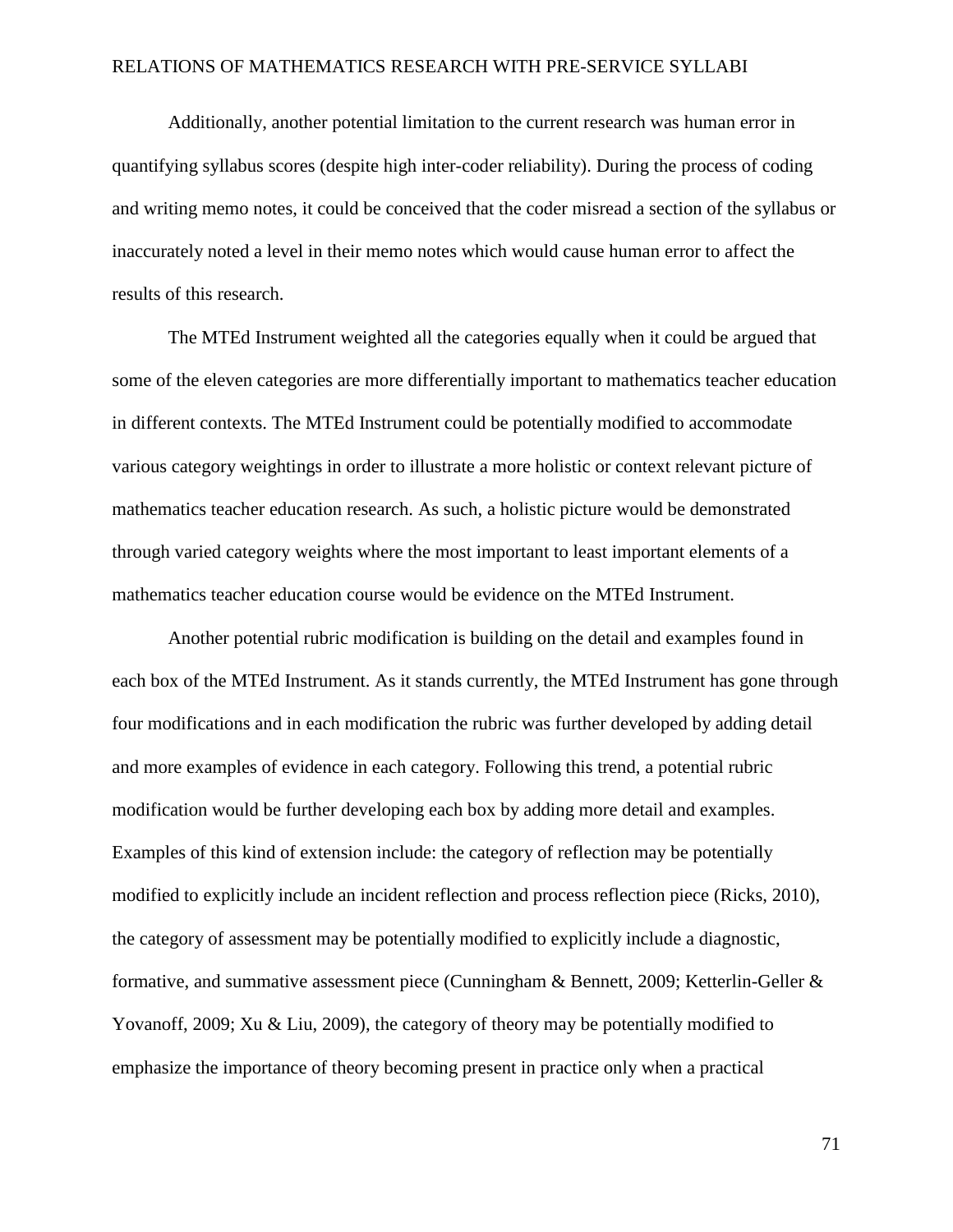application is possible Tsafos (2010), and the category of technology may be potentially modified to explicitly include a Technological, Pedagogical, and Content Knowledge (TPACK) piece (Chai et al., 2010).

The last potential rubric modification that will be put forward is that the rubric needs to be updated on a regular basis in order to keep it up-to-date with current mathematics teacher education research. Without continual updating of the MTEd Instrument based on current mathematics teacher education research the evaluative tool will become stagnant, out-of-date, and ineffective.

Finally, it is recognized that a wide range of culturally-relevant pedagogies exist and may be unique to a particular mathematics teacher education program, given that teaching is a cultural activity as stated by Hiebert and Stigler (1999). The MTEd Instrument is intentionally not designed to address culturally-relevant pedagogies but could benefit from such elaborations in certain settings.

### **7.2 Recommendations**

The next step in research regarding the up-take of mathematics teacher education research into the practices of mathematics teacher educators would be to analyze other subsets of the full data set collected in this research  $(n = 147)$  using the MTEd Instrument to find out if the same or new trends appear. Analysis of the full data set is also an option. However, considerations and limitations would need to be discussed for this type of future research regarding the fact that the new group of syllabi to be analyzed will not evidence similar course hours.

Alternatively, a different approach to researching the up-take of mathematics teacher education research into the practices of mathematics teacher educators could be taken by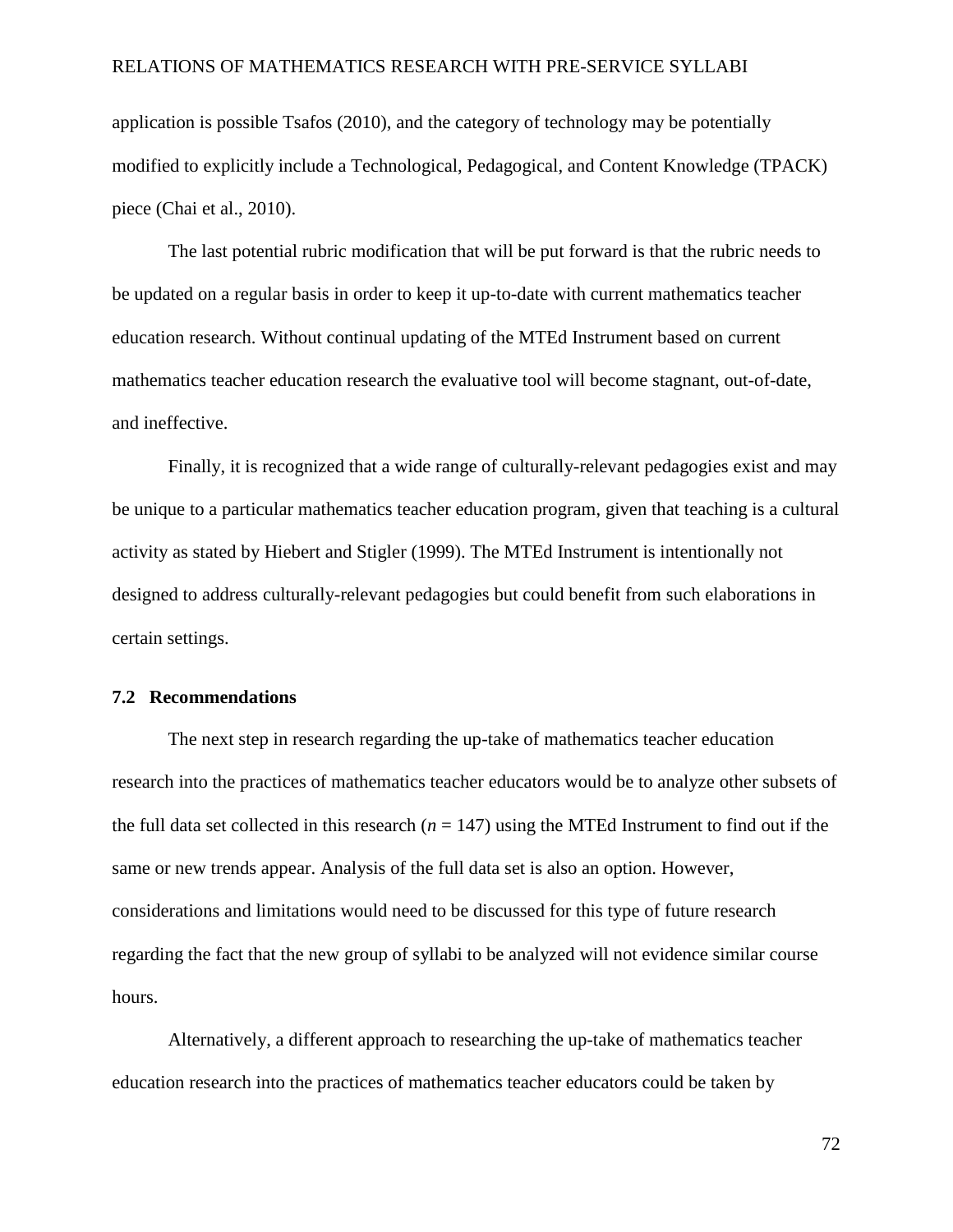examining the research-to-practice connection using a data source other than syllabi to see if the results are idiosyncratic. Two potential, alternative data sources might be: transcripts from mathematics teacher education classes or questionnaires designed for pre-service teachers who have recently taken a mathematics teacher education course. The transcripts would need to be coded using some type of content analysis (e.g., memo notes) to determine the degree to which mathematics teacher educators are evidencing current research in their practice. The questionnaires on the other hand, would be need to designed to ask pre-service teachers about what types of learning opportunities they were given during their mathematics teacher education course. In both cases, the MTEd Instrument could be used as an evaluative tool to analyze the data sources.

Additional future research could extend further than the research-to-practice take-up by mathematics teacher educators, as explored in this research, and into the subsequent practices of pre-service teachers. It would be of great interest to explore the way in which pre-service teachers incorporate (or not) research into their successive practice, distinguishing between preservice teachers who participated in courses that exhibited *low*, *moderate*, and *high* research-topractice evidence within their course syllabi.

Finally, future research needs to further examine the relationship between; the number of course hours a mathematics teacher education course offers and the quantity and quality of the knowledge and understanding that pre-service teachers receive from that course. It is recommended that an analysis of courses with more course hours take place to see if the results are also idiosyncratic.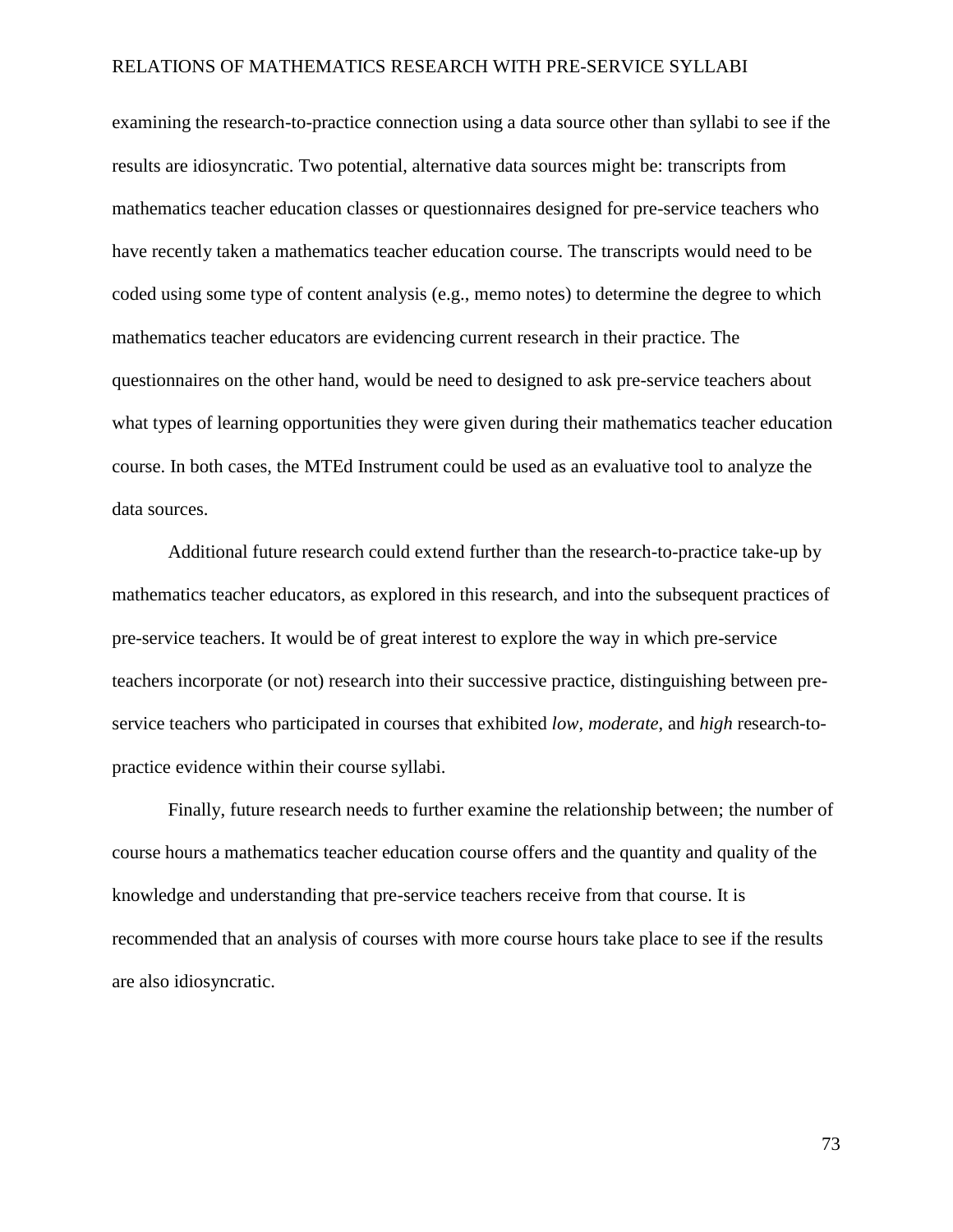# **Appendices**

## **Appendix A: MTEd. Instrument**

| Low evidence of research<br>(overall score less than 22)                     |                                                                                                                     | <b>Moderate</b> evidence of research<br>(overall score from 22 to 32)                                                                                                                                                    |                                                                                                                                                                                                                                                  | <b>High</b> evidence of research<br>(overall score more than 32)                                                                                                                                 |                                                                                                                                                                                                                                                                                                                                                                                                      |
|------------------------------------------------------------------------------|---------------------------------------------------------------------------------------------------------------------|--------------------------------------------------------------------------------------------------------------------------------------------------------------------------------------------------------------------------|--------------------------------------------------------------------------------------------------------------------------------------------------------------------------------------------------------------------------------------------------|--------------------------------------------------------------------------------------------------------------------------------------------------------------------------------------------------|------------------------------------------------------------------------------------------------------------------------------------------------------------------------------------------------------------------------------------------------------------------------------------------------------------------------------------------------------------------------------------------------------|
|                                                                              |                                                                                                                     |                                                                                                                                                                                                                          |                                                                                                                                                                                                                                                  |                                                                                                                                                                                                  |                                                                                                                                                                                                                                                                                                                                                                                                      |
| <b>Categories</b><br>1. Reflection                                           | Level 1<br>No opportunities to<br>engage in reflection.                                                             | Level 2<br>Opportunities to<br>engage in only one<br>type of reflection.                                                                                                                                                 | Level 3<br>Opportunities to engage<br>in only two types of<br>reflection.                                                                                                                                                                        |                                                                                                                                                                                                  | Level 4<br>Opportunities to engage<br>in all three types of<br>reflection (priori, initeri,<br>a posteri).                                                                                                                                                                                                                                                                                           |
| 2. Mathematical<br><b>Tasks</b>                                              | No direct engagement<br>with mathematical tasks.                                                                    | Opportunities to<br>engage only in either<br>pupil or pre-service<br>level tasks.                                                                                                                                        | Some opportunities to<br>engage in both types of<br>tasks.                                                                                                                                                                                       |                                                                                                                                                                                                  | <b>Extensive opportunities</b><br>to engage in <b>both</b> types<br>of tasks.                                                                                                                                                                                                                                                                                                                        |
| 3. Lesson Study                                                              | No lesson planning.                                                                                                 | Developing lesson<br>plans individually or<br>collaboratively that<br>are not enacted.<br>[No reflection piece]                                                                                                          | Developing lesson plans<br>individually or<br>collaboratively that are<br>presented to the class.<br>[No reflection piece]                                                                                                                       |                                                                                                                                                                                                  | Developing lesson plans<br>collaboratively that are<br>presented to the class<br>and reflected upon.                                                                                                                                                                                                                                                                                                 |
| 4. Assessment                                                                | No opportunities to<br>engage in assessment.                                                                        | <b>Limited</b> opportunities<br>to engage in<br>assessment and<br>analyze pupil level<br>mathematization.                                                                                                                | Some opportunities to<br>analyze pupil level<br>mathematization.                                                                                                                                                                                 | engage in assessment and                                                                                                                                                                         | <b>Extensive opportunities</b><br>engage in assessment<br>and to analyze pupil<br>level mathematization.                                                                                                                                                                                                                                                                                             |
| 5. Theory and<br><b>Practice</b><br><b>Connections</b>                       | No opportunities to<br>engage with research.<br>[e.g., only the textbook $-$<br>no references to other<br>research] | <b>Limited</b> opportunities<br>to engage with<br>research through<br>course readings and<br>discussions.<br>[e.g., attempt made to<br>introduce students to<br>research literature -<br>highly structured or<br>select] | Some opportunities to<br>engage with research<br>evident in the course<br>content).<br>current research]                                                                                                                                         | through course readings<br>and discussions (course<br>is somewhat grounded in<br>research and research is<br>[e.g., when a new topic is<br>introduced the students<br>are provided with links to | <b>Extensive and</b><br>authentic opportunities<br>to engage in and with<br>research (course is<br>grounded in research<br>and research is evident<br>in the course content).<br>[e.g., when a new topic<br>is introduced the<br>students are provided<br>with links to current<br>research and in addition,<br>the student has the<br>opportunity to engage in<br>their own inquiry or<br>research] |
| 6. Policy and<br><b>Politics of</b><br><b>Mathematics</b><br><b>Teaching</b> | No evidence of any<br>exploration of the<br>political aspects of<br>mathematics education.                          | Limited evidence of<br>exploration of the<br>political aspects of<br>mathematics<br>education.<br>[e.g., Regional<br>Curriculum<br>Documents]                                                                            | Some evidence of<br>exploration of the<br>political aspects of<br>mathematics education.<br>[e.g., Region Curriculum]<br>Documents - with some<br>journal-type readings<br>which further the<br>discussion about the role<br>of those documents] |                                                                                                                                                                                                  | <b>Extensive</b> evidence of<br>exploration of the<br>political aspects of<br>mathematics education.<br>[e.g., Region]<br><b>Curriculum Documents</b><br>- with lots of journal-<br>type readings which<br>further the discussion<br>about the role of those<br>documents, and the<br>issues (i.e., high stakes                                                                                      |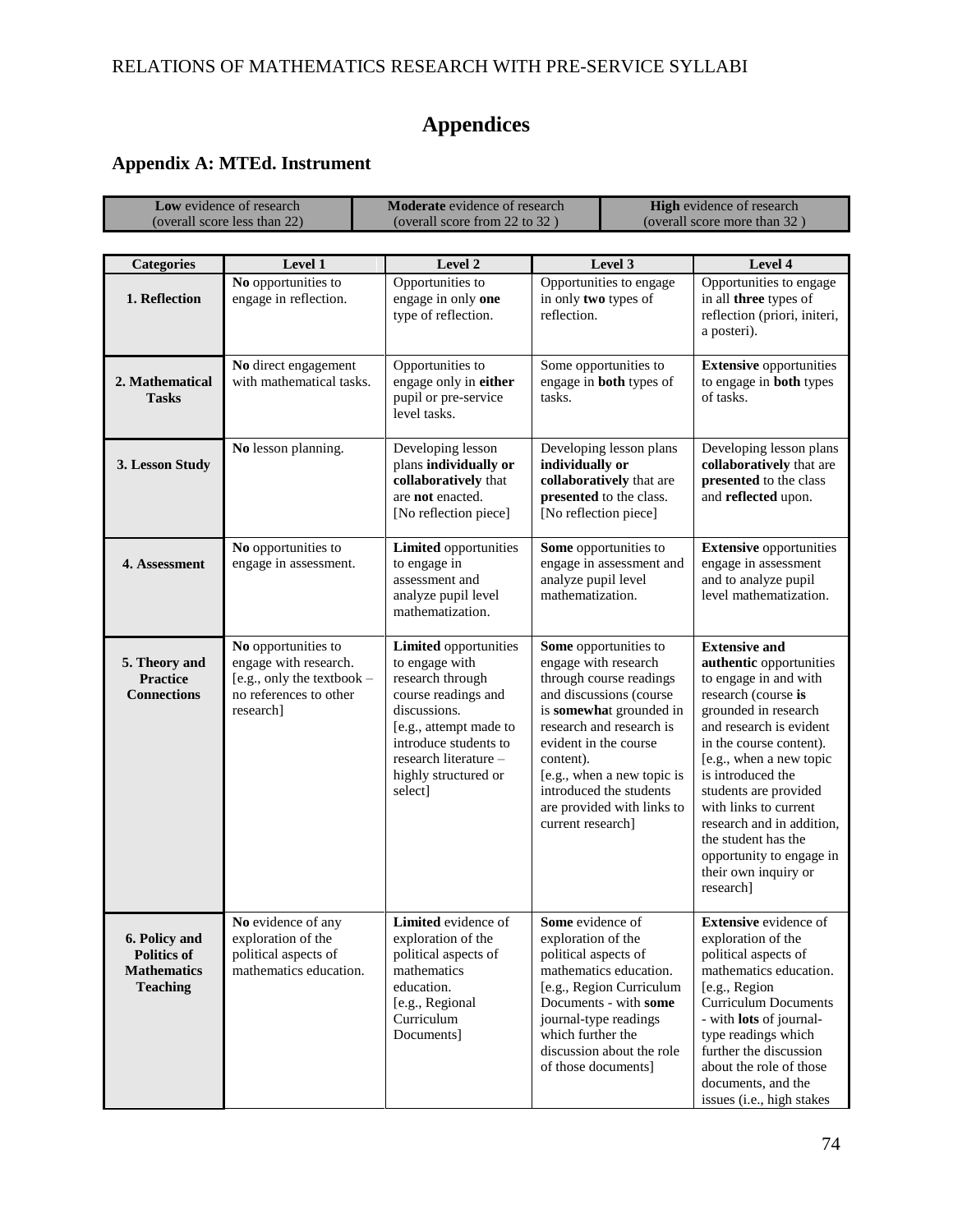|                                                |                                                                                                                 |                                                                                                                      |                                                                                                                                     | testing)]                                                                                                                                                                                  |
|------------------------------------------------|-----------------------------------------------------------------------------------------------------------------|----------------------------------------------------------------------------------------------------------------------|-------------------------------------------------------------------------------------------------------------------------------------|--------------------------------------------------------------------------------------------------------------------------------------------------------------------------------------------|
| 7. Equity and<br><b>Diversity</b>              | No evidence of any<br>exploration of the equity<br>and diversity<br>considerations in<br>mathematics education. | Limited evidence of<br>exploration of the<br>equity and diversity<br>considerations in<br>mathematics<br>education.  | Some evidence of<br>exploration of the equity<br>and diversity<br>considerations in<br>mathematics education.<br>[e.g., one lesson] | <b>Extensive</b> evidence of<br>exploration of the equity<br>and diversity<br>considerations in<br>mathematics education.<br>[e.g., a diversity<br>statement on the syllabi]               |
| 8. Affect                                      | No evidence of<br>addressing the<br>implications of affect on<br>the teaching of<br>mathematics.                | Evidence of<br>addressing the<br>implications of affect<br>on the teaching of<br>mathematics.                        | Evidence of addressing<br>and challenging the<br>implications of affect on<br>the teaching of<br>mathematics.                       | Evidence of<br>addressing,<br>challenging, and<br>potentially changing<br>the implications of<br>affect on the teaching of<br>mathematics.                                                 |
| 9. Content<br>Knowledge                        | No evidence of<br>exploration of content<br>knowledge at any level.                                             | Engaging in a<br>selective component<br>of content knowledge<br>at the level of<br>instructional of the<br>students. | Engaging in content<br>knowledge at the level<br>of instruction of the<br>students.                                                 | Engaging in broader<br>ranges of content<br>knowledge beyond the<br>level of instruction of<br>the students.                                                                               |
| 10. Pedagogical<br><b>Content</b><br>Knowledge | No evidence of<br>pedagogical discussion.                                                                       | Examine pedagogical<br>strategies.<br>[e.g., limited<br>opportunity for critical<br>analysis]                        | <b>Examine</b> and develop<br>pedagogical strategies.<br>[e.g., some opportunity<br>for critical analysis]                          | Examine, develop, and<br>analyze pedagogical<br>strategies.<br>[e.g., extensive<br>opportunity for critical<br>analysis]                                                                   |
| 11. Technology                                 | No evidence of<br>technology integration.                                                                       | <b>Didactic methods of</b><br>technology<br>investigation and<br>implementation.<br>[e.g., teacher led only]         | Some evidence of pre-<br>service teacher<br>investigation and<br>implementation of<br>technology.<br>[e.g., one lesson]             | <b>Extensive</b> evidence of<br>pre-service teacher<br>investigation and<br>implementation of<br>technology.<br>[e.g., a unit of study or a<br>technology use<br>statement in the syllabi] |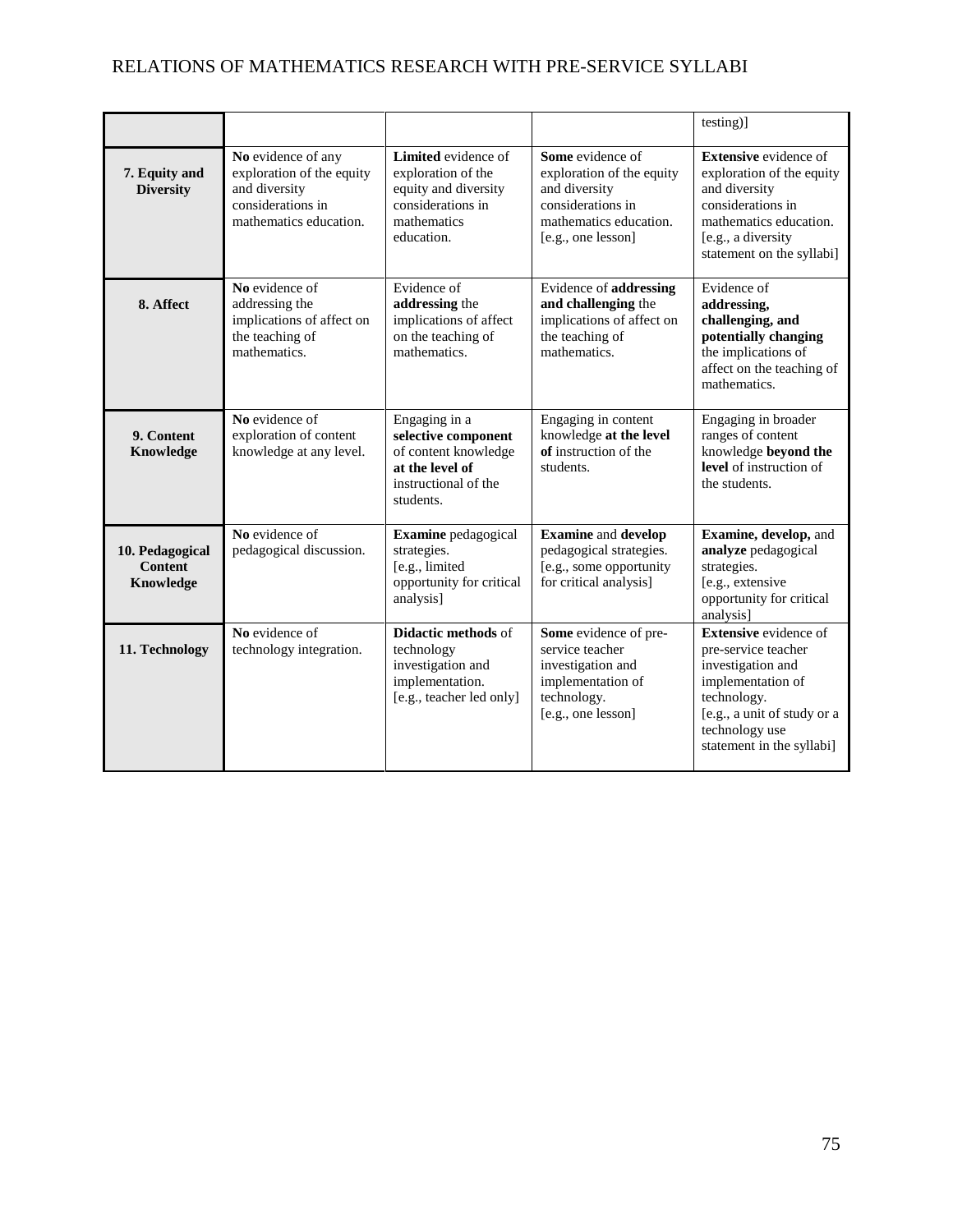### **Appendix B: Email Invitation Used to Solicit Data**

Used during Pilot Study and Data is in the Form of Course Syllabi

### **----- 1 st Solicitation Email Message (sent to mathematics teacher educators around the world) ----**

The 1<sup>st</sup> solicitation email message is no longer available due to the age of the email and the email program deleting older messages. The original solicitation email message was extremely similar to the following  $2<sup>nd</sup>$  solicitation email message except that it was made clear in the  $2<sup>nd</sup>$  message that we no longer needed syllabi from North America. As I recall, the  $2<sup>nd</sup>$  solicitation email was essentially copied and pasted from the 1<sup>st</sup> solicitation email with the inclusion of the comment about North American syllabi.

### **----- 2 nd Solicitation Email Message (sent to mathematics teacher educators around the world) ----**

**From** "Donna Kotsopoulos" **Date** Wed, 23 Jun 2010 08:55:57 -0400 **To**  $\langle$ pme-mail@lists.nottingham.ac.uk> **Subject** Syllabi still needed from some continents

Dear Colleagues,

Myself, Francesca Morselli (University of Genoa), and Kathy Clark (Florida State University) are conducting a comparative analysis of mathematics education (didactical/pedagogical) course syllabi (elementary and secondary levels). By course syllabi, we mean those documents provided to students in your teacher education program that outlines course assignments, readings, overviews, goals, and so forth. We are writing at this time to ask if you would be willing to share your course syllabi with us to analyze as part of the study. All information about you and your institution will remain confidential, only the country of the program will be identified.

We are interested in syllabi from all continents but EXCLUDING North America from whom we have had already a tremendous response.

If you are willing to participate, please reply with your attachment. We may be able to have your syllabi transcribed, if necessary.

With thanks in advance.

Donna Kotsopoulos, Ph.D. Assistant Professor, Mathematics Education Faculty of Education Wilfrid Laurier University 75 University Avenue West Waterloo, Ontario N2L 3C5

www.mathematicsresearcher.org Research Lab:<http://www.wlu.ca/childlab>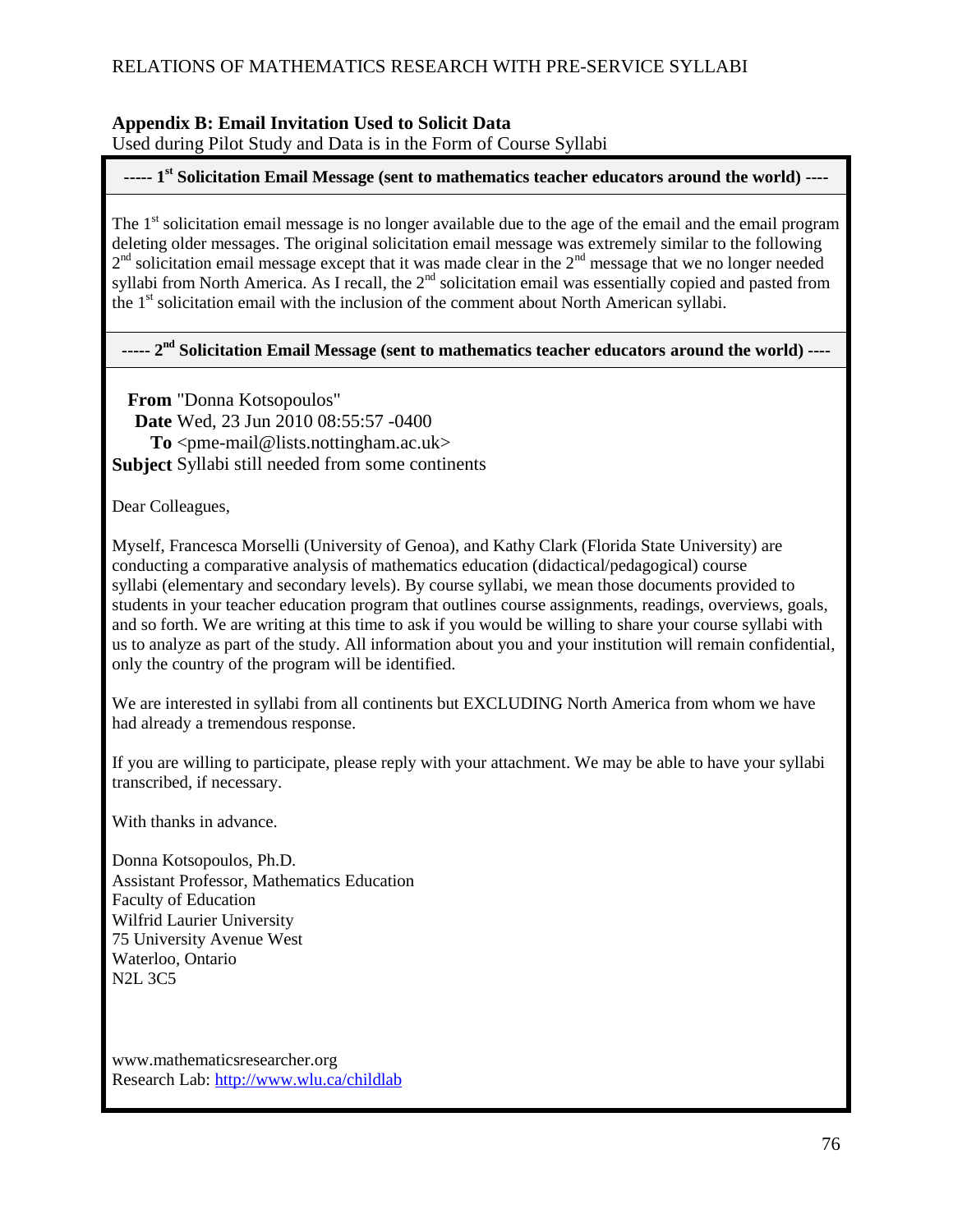## **References**

- Abell, S. K. (2008). Twenty years later: Does pedagogical content knowledge remain a useful idea? *International Journal of Science Education, 30*(10), 1405-1416.
- An act to close the achievement gap with accountability, flexibility, and choice, so that no child is left behind (2002).
- Adler, J. (1999). The dilemma of transparency: Seeing and seeing through talk in the mathematics classroom. *Journal for Research in Mathematics Education, 30*(1), 47-64.
- Adler, J., Ball, D., Krainer, K., Lin, F.-L., & Novotna, J. (2005). Reflections on an emerging field: Researching mathematics teacher education. *Educational Studies in Mathematics, 60*(3), 359-381.
- Adler, J., & Davis, Z. (2006). Opening another black box: Researching mathematics for teaching in mathematics teacher education. *Journal for Research in Mathematics Education, 37*(4), 270-296.
- Apple, M. W. (1992). Do the Standards Go Far Enough? Power, Policy, and Practice in Mathematics Education. *Journal for Research in Mathematics Education, 23*(5), 412- 431.
- Arbaugh, F., & Taylor, P. M. (Eds.). (2008). *Inquiry into mathematics teacher education*. San Diego, CA: Association of Mathematics Teacher Educators.
- Artzt, A. F., & Armour-Thomas, E. (2002). *Becoming a reflective mathematics teacher: A guide for observations and self-assessment*. Mahwah, NJ: Lawrence Erlbaum Associates.
- Baker, R. N. (2001). The mathematics syllabus and adult learners in community colleges: Integrating technique with content. *Community College Journal of Research & Practice, 25*(5/6), 391-402.
- Ball, D. (2000). Bridging Practices: Intertwining content and pedagogy in teaching and learning to teach. *Journal of Teacher Education, 51*(3), 241-247.
- Ball, D., & Bass, H. (2000). Interweaving content and pedagogy in teaching and learning to teach: Knowing and using mathematics. In J. Boaler (Ed.), *Multiple perspectives on mathematics teaching and learning* (pp. 83-104). Westport, CT: Ablex Publishing.
- Ball, D., Bass, H., Sleep, L., & Thames, M. (2005). *A theory of mathematical knowledge for teaching.* Paper presented at the Fifteenth ICMI Study: The Professional Education and Development of Teachers of Mathematics.
- Ball, D., & Grevholm, B. (2008). The professional formation of mathematics teachers. In M. Menghini, Furinghetti, F., Giacardi, L., Arzarello, A. (Ed.), *The First Century of the International Commission on Mathematical Instruction (1908-2008). Reflecting and Shaping the World of Mathematics Education. Proceedings of the Symposium held in Rome, 5th-8th march 2008.International Commission on Mathematics Instruction*. Rome, Italy.
- Barnett, J., & Kitto, R. (2004). Mind the gap: A proposal for science, mathematics, and technology education. *Canadian Journal of Science, Mathematics and Technology Education, 4*(4), 529-535.
- Bartolo, P., Smyth, G., Swennen, A., & Klink, M. (2008). Teacher education for diversity In M. van der Klink & A. Swennen (Eds.), *Becoming a teacher educator* (pp. 117-132). Netherlands: Springer.
- Bishop, A. J. (1997). Western mathematics: The secret weapon of cultural imperialism. In B. Ashcroft (Ed.), *Post colonial studies reader* (pp. 71-76). London: Routledge.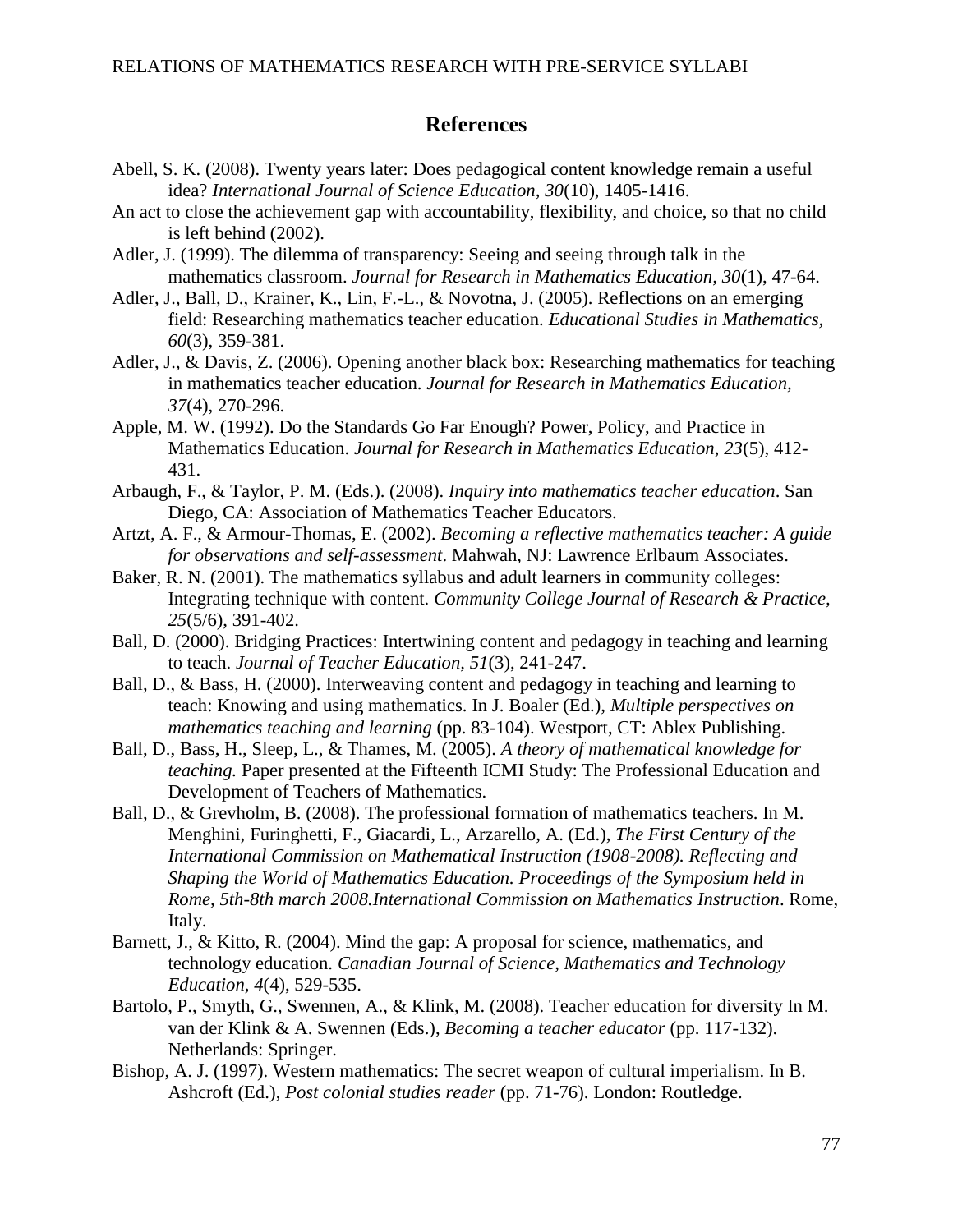- Blubaugh, W. L. (2009). A course for pre-service mathematics teachers that focuses on mathematics and the integration of technology. *Mathematics and Computer Education, 43*(1), 41-47.
- Boggan, M., Harper, S., & Bifuh-Ambe, E. (2009). Elementary pre-service mathematics teachers and technology: are they ready? *Journal of Academic and Business Ethics, 2*, 1-6.
- Borgatti, S. (2006). Introduction to grounded theory. *Handbook for Boston College Course MB 870*, from<http://www.analytictech.com/mb870/introtoGT.htm>
- Breen, C. (2003). Mathematics teachers as researchers: Living on the edge. In A. J. Bishop, M. A. Clements, C. Keitel, J. Kilpatrick & F. K. S. Leung (Eds.), *Second international handbook of mathematics education* (pp. 523-544). Dordrecht: Kluwer Academic Publishers.
- Burkhardt, H., Fraser, R., & Ridgway, J. (1990). The dynamics of curriculum change. In I. Wirszup & R. Streit (Eds.), *Developments in school mathematics around the world* (Vol. 2, pp. 3-30). Reston, VA: National Council of Teachers of Mathematics.
- Chai, C. S., Koh, J. H. L., & Tsai, C.-C. (2010). Facilitating preservice teachers' development of technological, pedagogical, and content knowledge (TPACK). *Educational Technology & Society, 13*, 63+.
- Chapman, O. (2007). Facilitating preservice teachers' development of mathematics knowledge for teaching arithmetic operations. *Journal of Mathematics Teacher Education, 10*(4), 341-349.
- Chapman, O. (2009). Educators Reflecting on (Researching) Their Own Practice. In R. Even & D. L. Ball (Eds.), *The Professional Education and Development of Teachers of Mathematics. The 15th ICMI Study. New ICMI Studies Series, v. 11*. New York: Springer.
- Clark, K., Kotsopoulos, D., & Morselli, F. (2009). *What are the practices of mathematics teacher educators? .* Paper presented at the International Group for the Psychology of Mathematics Education Conference, Thessaloniki, Greece.
- Clark, K., Kotsopoulos, D., Morselli, F., & Purdy, L. (2011). *The impact of mathematics teacher education research on pre-service teacher education.* Paper presented at the Psychology of Mathematics Education - North America (PME-NA) Annual Conference, Reno, Nevada.
- Cooper, P., & McIntyre, D. (1996). The importance of power-sharing in classroom learning. In M. Hughes (Ed.), *Teaching and learning changing times*. Oxford: Blackwell.
- Corcoran, D. (2011). Learning from lesson study: Power distribution in a community of practice Education. In L. C. Hart, A. S. Alston & A. Murata (Eds.), *Lesson study research and practice in mathematics* (pp. 251-267). Netherlands: Springer.
- Cunningham, A. C., & Bennett, K. (2009). Teaching formative assessment strategies to preservice teachers: Exploring the use of handheld computing to facilitate the action research process. *Journal of Computing in Teacher Education, 25*.
- D'Ambrosio, U. (1985). Ethnomethematics and its place in the history and pedagogy of mathematics. *For the Learning of Mathematics, 5*(1), 44-48.
- da Ponte, J. P., Oliveira, H., & Varandas, J. M. (2002). Development of pre-service mathematics teachers' professional knowledge and identity in working with information and communication technology. *Journal of Mathematics Teacher Education, 5*(2), 93-115.
- English, L. D. (2003). Reconciling theory, research, and practice: A models and modelling perspective. *Educational Studies in Mathematics, 54*(2/3), 225-248.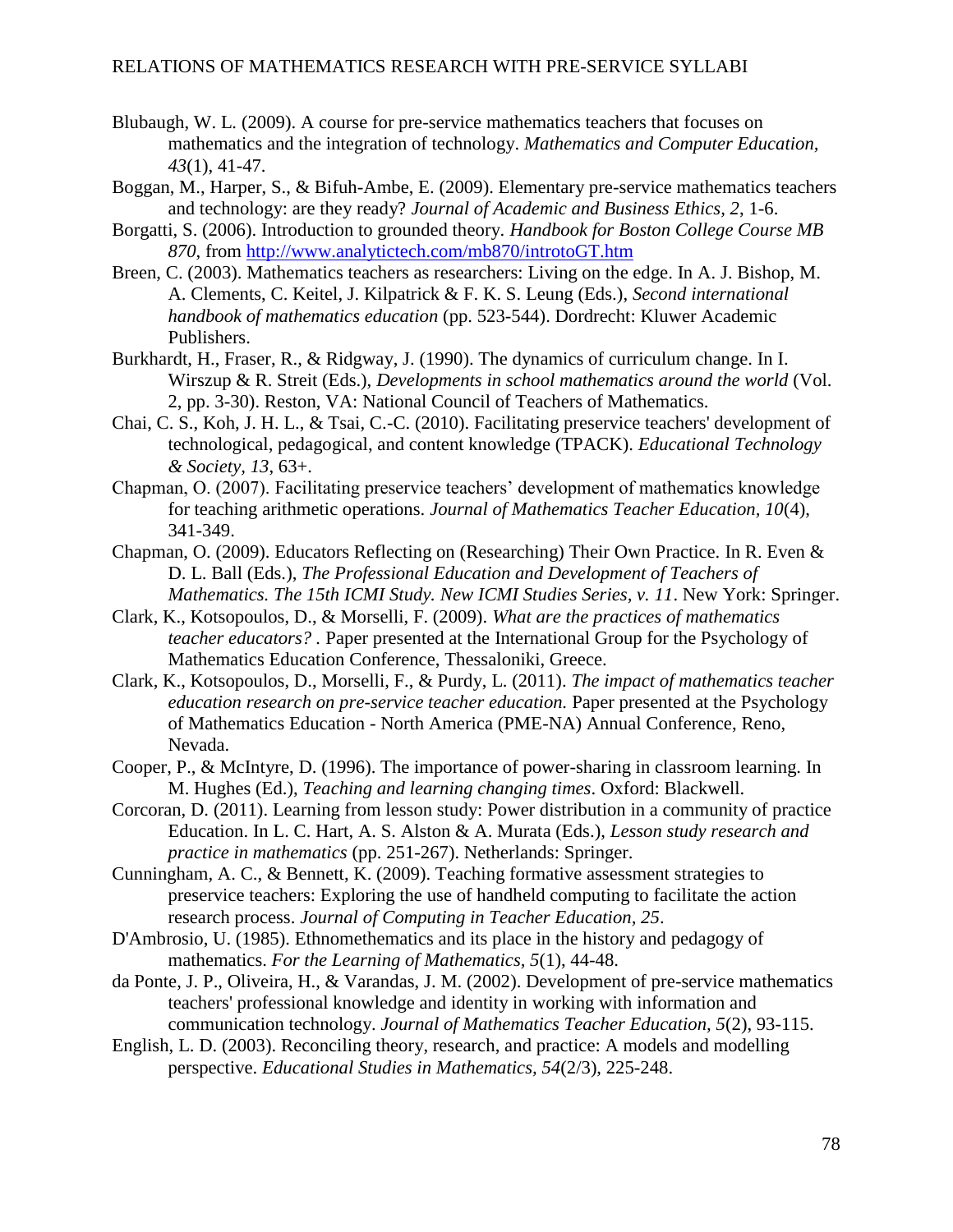- Ernest, P. (1989). The knowledge, beliefs and attitudes of the mathematics teacher: A model. *Journal of Education for Teaching, 15*(1), 13-33.
- Esmonde, I. (2009). Ideas and identities: Supporting equity in cooperative mathematics learning. *Review of Educational Research, 79*(2), 1008-1043.
- Fernandez, C. (2005). Lesson study: A means for elementary teachers to develop the knowledge of mathematics needed for reform-minded teaching? *Mathematical Thinking and Learning, 7*(4), 265-289.
- Fernandez, C., & Yoshida, M. (2004). *Lesson study: A Japanese approach to improving mathematics teaching and learning.* Mahwah, NJ: Lawrence Erlbaum Associates.
- Fox, R., & Henri, J. (2005). Understanding teacher mindsets: IT and change in Hong Kong schools. *Educational Technology & Society, 8*(2), 161-169.
- Frykholm, J. (1999). Assessment in mathematics teacher education: Introducing preservice teachers to assessment reform. *The Teacher Educator, 34*(4), 244-258.
- Glaser, B. G., & Strauss, A. L. (1967). *The discovery of grounded theory: Strategies for qualitative research*. Chicago: Aldine.
- Goldin, G. (2002). Affect, meta-affect, and mathematical belief structures. In G. Leder, E. Pehkonen & G. Törner (Eds.), *Beliefs: A hidden variable in mathematics education?* (pp. 59-72). Dordrecht: Kluwer.
- Greenhow, C., Robelia, B., & Hughes, J. E. (2009). Learning, teaching, and scholarship in a digital age. *Educational Researcher, 38*(4), 246-259.
- Grossman, P. L. (1990). *Making of a teacher: Teacher knowledge and teacher education*. New York: Teachers College Press.
- Gutiérrez, R. (2008). A 'gap-gazing' fetish in mathematics education? Problematizing research on the achievement gap. *Journal for Research in Mathematics Education, 39*, 357-364.
- Harrington, R., & Enochs, L. (2009). Accounting for preservice teachers' constructivist learning environment experiences. *Learning Environments Research, 12*(1), 45-65.
- Hart, L., Alston, A., & Murata, A. (Eds.). (2011). *Lesson Study Research and Practice in Mathematics Education*. Dordrecht: Springer Science and Business Media
- Heid, M. K., Middleton, J. A., Larson, M., Gutstein, E., Fey, J. T., King, K., et al. (2006). The challenge of linking research and practice. *Journal for Research in Mathematics Education, 37*(2), 76-86.
- Hennessy, S., Wishart, J., Whitelock, D., Deaney, R., Brawn, R., Velle, L. l., et al. (2007). Pedagogical approaches for technology-integrated science teaching. *Computers & Education, 48*(1), 137-152.
- Hunt, T. C. (2005). Education Reforms: Lessons from History. *Phi Delta Kappan, 87*(1), 84-89.
- Jaffee, D. (1997). Asynchronous learning: Technology and pedagogical strategy in a distance learning course. *Teaching Sociology, 25*(4), 262-277.
- Jaworski, B. (1998). Mathematics teacher research: Process, practice and the development of teaching. *Journal of Mathematics Teacher Education, 1*(1), 3-31.
- Jaworski, B. (2006). Theory and practice in mathematics teaching development: Critical inquiry as a mode of learning to teach. *Journal of Mathematics Teacher Education, 9*, 187-211.
- Johnston, R. (2007). Dominant discourses and teacher education: Current curriculum or curriculum remembered? *Asia-Pacific Journal of Teacher Education, 35*(4), 351-365.
- Jonassen, D., Howland, J., Marra, R., & Crismond, D. (2008). *Meaningful learning with technology* (3rd ed.). Upper Sandle River, NJ: Pearson.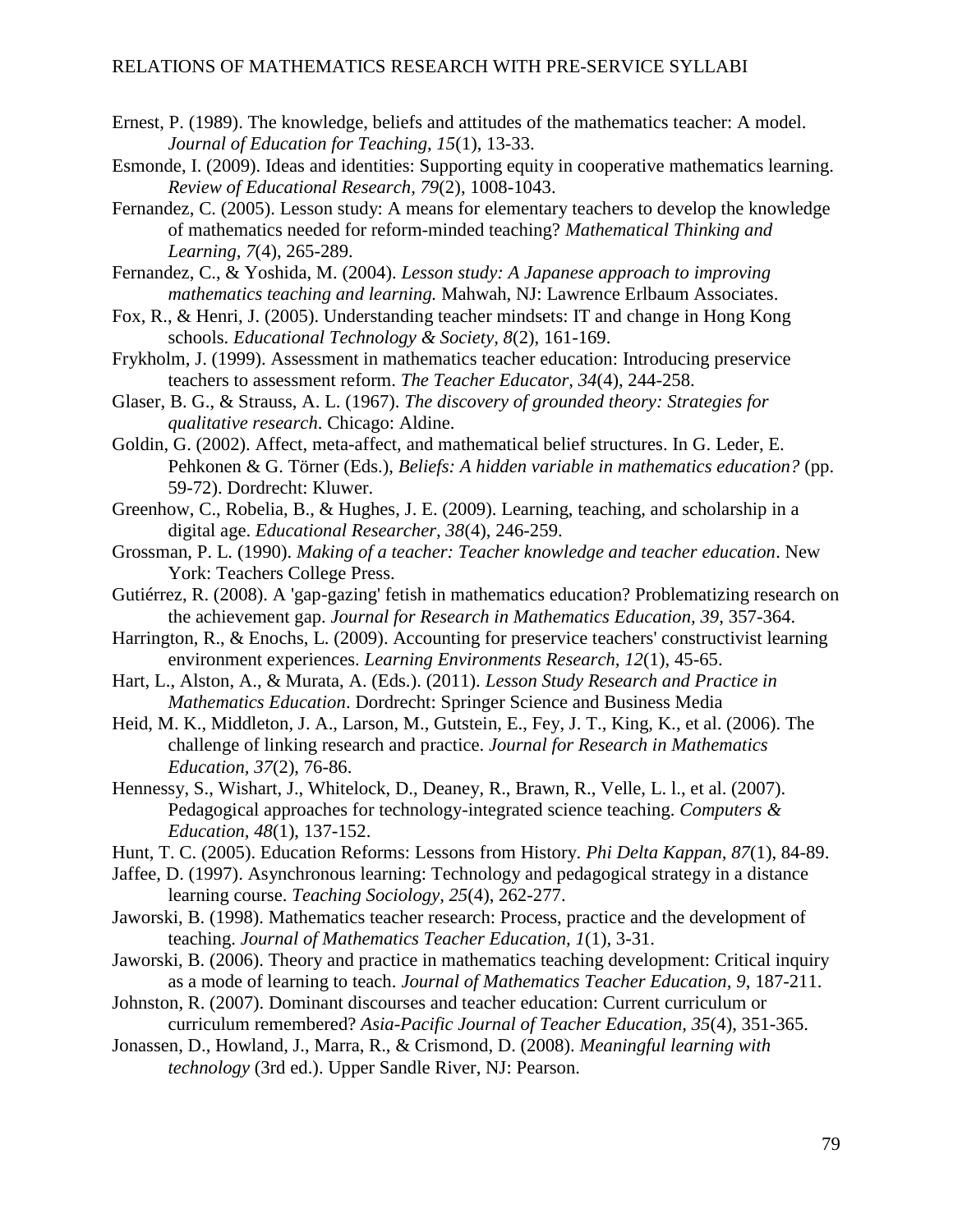- Jonker, L. (2008). A mathematics course for prospective elementary school teachers. *Primus : Problems, Resources, and Issues in Mathematics Undergraduate Studies, 18*(4), 325-336.
- Juniu, S. (2011). Pedagogical uses of technology in physical education. *Journal of Physical Education, Recreation & Dance, 82*(9), 41-49.
- Ketterlin-Geller, L., & Yovanoff, P. (2009). Diagnostic assessments in mathematics to support instructional decision making. *Practical Assessment, Research, & Evaluation, 14*(16).
- Kotsopoulos, D., & Lavigne, S. (2008). Examining "mathematics for teaching" through an analysis of teachers' perceptions of student "learning paths." *International Electronic Journal of Mathematics Education,, 3*(1), 1-23.
- Lee, J. (2002). Racial and ethnic achievement gap trends: Reversing the progress toward equity. *Educational Researcher, 31*(1), 3-12.
- Lester, F. K., & William, D. (Eds.). (2002). *On the purpose of mathematics education research: Making productive contributions to policy and practice.* Mahweh, NJ: LawrenceErbaum Associates.
- Lewis, C., Perry, R., Foster, D., Hurd, J., & Fisher, L. (2011). Lesson study: Beyond coaching. *Educational Leadership, 69*(2), 64-68.
- Lewis, C., Perry, R., & Hurd, J. (2009). Improving mathematics instruction through lesson study: A theoretical model and North American case. *Journal of Mathematics Teacher Education, 12*(4), 285-304.
- Lin, C. (2008). Preservice teachers' beliefs about using technology in the mathematics classroom. *Journal of Computers in Mathematics and Science Teaching, 27*(3), 341-360.
- Loughran, J., Berry, A., & Mullhall, P. (2006). *Understanding and developing science teachers' pedagogical content knowledge*. Rotterdam: Sense Publishers.
- Loughran, J., Mulhall, P., & Berry, A. (2008). Exploring pedagogical content knowledge in science teacher education. *International Journal of Science Education, 30*(10), 1301- 1320.
- Magnusson, S., Krajcik, J., & Borko, H. (1999). Nature, sources, and development of pedagogical content knowledge for science teaching. In J. Gess-Newsome & N. G. Lederman (Eds.), *Examining pedagogical content knowledge: The construct and its implications for science education* (pp. 95-132). Boston: Kluwer.
- Malara, N. A., & Zan, R. (2008). The complex interplay between theory and practice: Reflections and examples. In L. English (Ed.), *Handbook of International Research in Mathematics Education* (2nd ed., pp. 539-564). New York: Routledge.
- Matejka, K., & Kurke, L. B. (1994). Designing a great syllabus. *College Teaching, 42*(3), 115.
- Mathern, D., & Hansen, P. (2007). One elementary school's journey from research to practice. *Teaching Children Mathematics, 14*(3), 146-151.
- McDonnough, J. T., & Matkins, J. J. (2010). The Role of Field Experience in Elementary Preservice Teachers' Self-Efficacy and Ability to Connect Research to Practice. *School Science & Mathematics, 110*(1), 13-23.
- Morris, A. K. (2007). Factors affecting pre-service teachers' evaluations of the validity of students' mathematical arguments in classroom contexts. *Cognition and Instruction, 25*(4), 479-522.
- Namukasa, I. (2005). School mathematics in the era of globalization. *Interchange, 35*(2), 209- 227.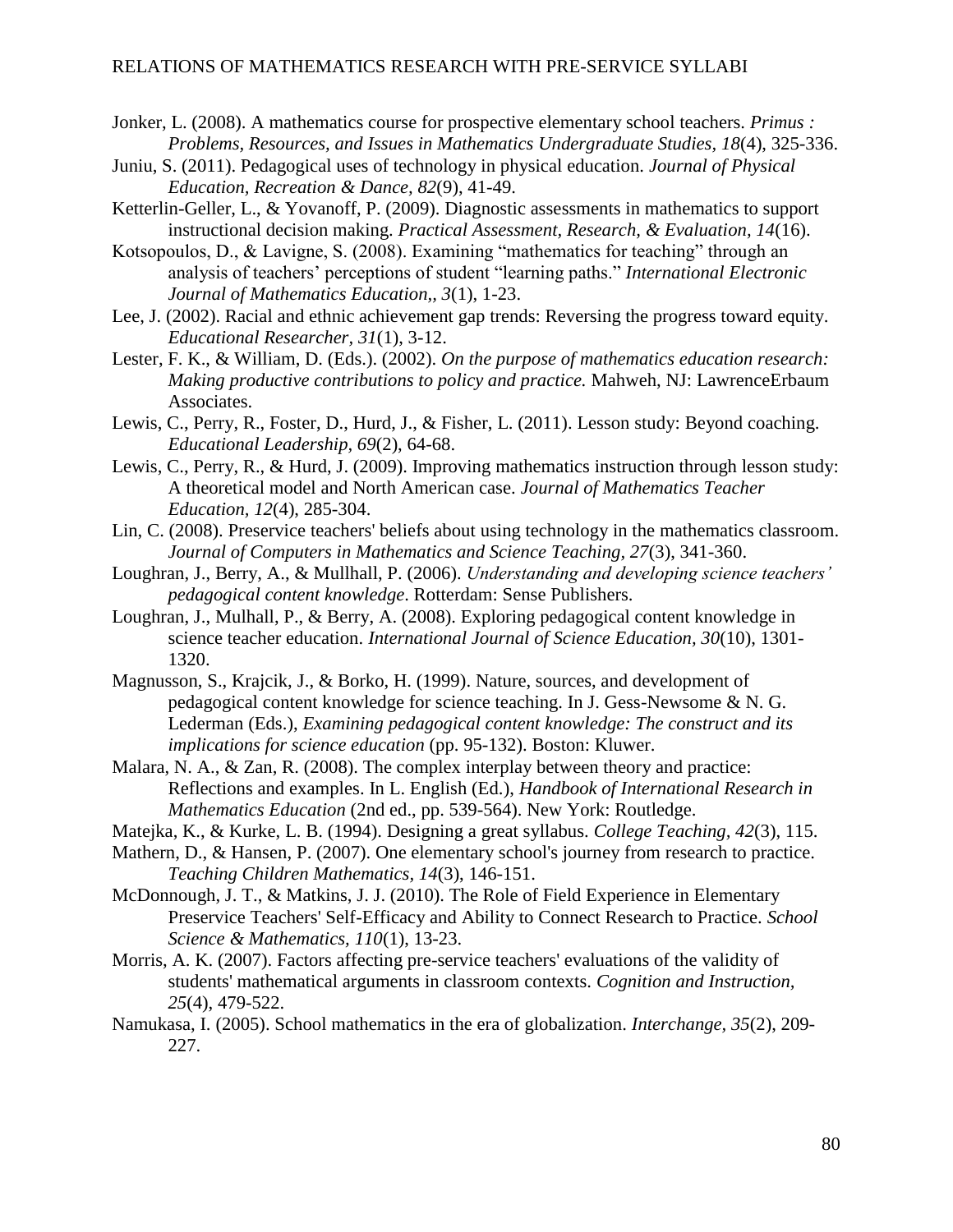- Namukasa, I., Gadanidis, G., & Cordy, M. (2009). How to feel about and learn mathematics: Therapeutic intervention and attentiveness. *Mathematics Teacher Education and Development, 9*, 46-63.
- NCATE. (2008). Professional standards for the accreditation of teacher preparation institutions [Electronic Version]. *National Council for Accreditation of Teacher Education (NCATE)*, from<http://www.ncate.org/Standards/tabid/107/Default.aspx>
- NCTM. (2000). Principles and standards for school mathematics. *National Council of Teachers of Mathematics (NCTM)*.
- NCTM Research Committee. (2007). Connecting research and practice at NCTM. *Journal for Research in Mathematics Education, 38*(2), 108-114.
- Niess, M. L. (2001). A model for integrating technology in preservice science and mathematics content-specific teacher preparation. *School Science & Mathematics, 101*(2), 102-110.
- Niess, M. L. (2005). Preparing teachers to teach science and mathematics with technology: Developing a technology pedagogical content knowledge. *Teaching and Teacher Education, 21*(5), 509-523.
- Philipp, R. A. (2007). Mathematics teachers' beliefs and affect. In J. F. K. Lester (Ed.), *Second handbook of research on mathematics teaching and learning (pp. 257-315). Charlotte,* NC: Information Age.
- Ponte, J. P. (2006). Mathematics teachers' knowledge and practices. In A. Gutierrez & P. Boero (Eds.), *Handbook of research on the psychology of mathematics education: Past, present and future* (pp. 461-494). Rotterdam: Sense.
- Ponte, J. P., & Chapman, O. (2008). Preservice mathematics teachers' knowledge and development. In L. D. English (Ed.), *Handbook of International Research in Mathematics Education* (2nd ed., pp. 223-261). New York: Routledge.
- Popham, W. J. (2009). Assessment Literacy for Teachers: Faddish or Fundamental? *Theory Into Practice, 48*(1), 4-11.
- Popkewitz, T. (2004). School subjects, the politics of knowledge, and the projects of intellectuals in change. In P. Valero & R. Zevenbergen (Eds.), *Researching the socio-political dimensions of mathematics education: Issues of power in theory and methodolgy* (pp. 251-267). Dordrecht: Kluwer.
- Post, G., & Varoz, S. (2008). Lesson-study groups with prospective and practicing teachers. *Teaching Children Mathematics, 14* ( 8), 472-478.
- Richardson, J. (2009). Equity and mathematics: An interview with Deborah Ball and Bob Moses, *Phi Delta Kappan* (Vol. 91, pp. 54-59): Phi Delta Kappa International.
- Ricks, T. (2010). Process reflection during Japanese lesson study experiences by prospective secondary mathematics teachers. *Journal of Mathematics Teacher Education, 14*(4), 251- 267.
- Shulman, L. S. (1986). Those who understand: Knowledge growth in teaching. *Educational Researcher, 15*(2), 4-14.
- Silver, E. A. (2003). Editorial: Border crossing: Relating research and practice in mathematics education. *Journal for Research in Mathematics Education, 34*(3), 182-184.
- Simon, M., Chitpin, S., & Yahya, R. (2010). Pre-service teachers' thinking about student assessment issues. *International Journal of Education, 2*(2), 20.
- Skovsmose, O. (1990). Mathematical education and democracy. *Educational Studies in Mathematics, 21*, 109-128.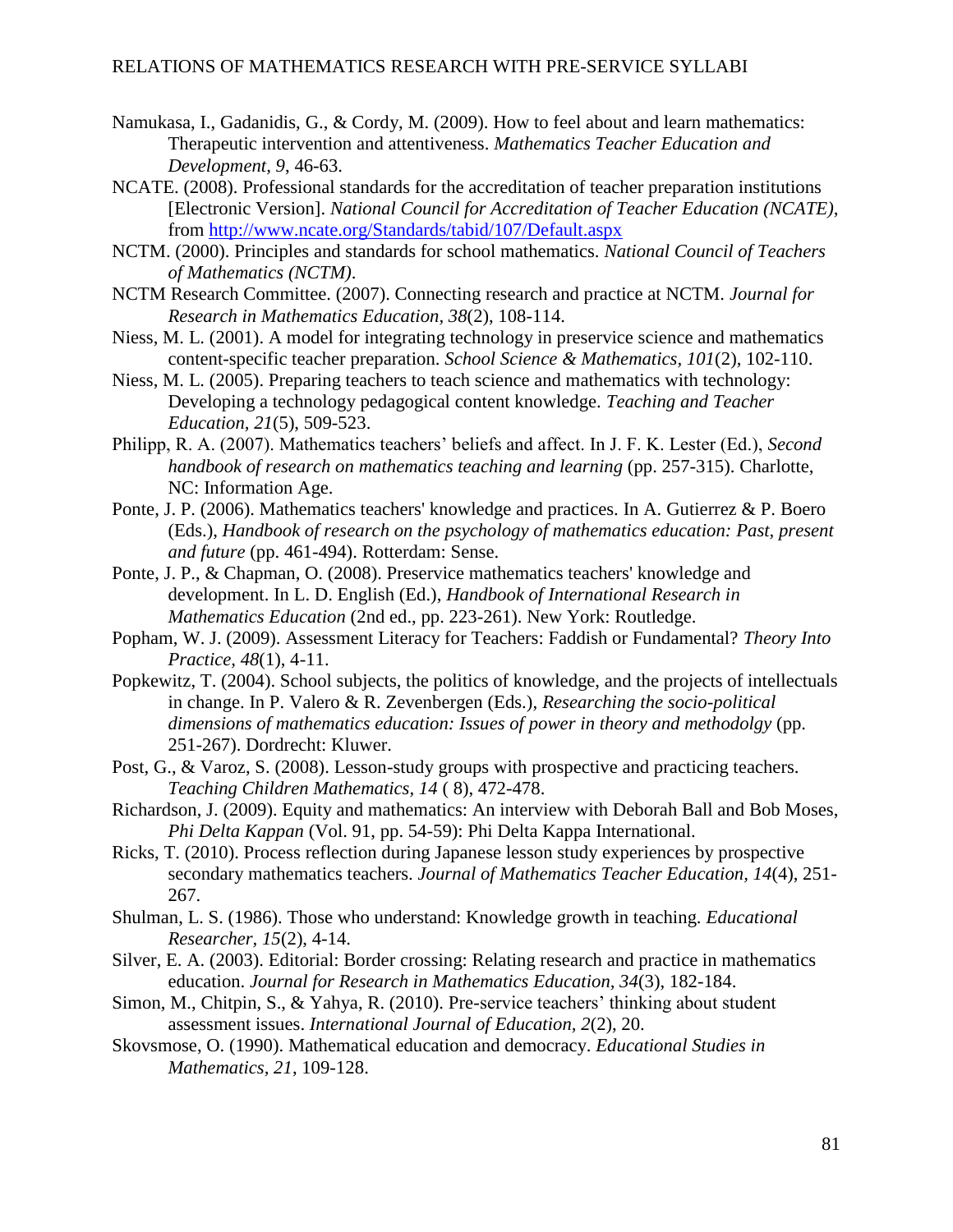- Sleeter, C. E. (2001). Epistemological diversity in research on preservice teacher preparation for historically underserved children. In W. G. Secada (Ed.), *Review of Research in Education 25, 2000-2001* (pp. 209-250). Washington, D.C.: American Educational Research Association.
- Stigler, J., & Hiebert, J. (1999). *The Teaching Gap*. New York: The Free Press.
- Strauss, A. L., & Corbin, J. (1990). *Basics of qualitative research: techniques and procedures for developing grounded theory*. Newbury Park, CA: Sage Publications.
- Sturdivant, R. X., Dunham, P., & Jardine, R. (2009). Preparing mathematics teachers for technology-rich environments. *Primus: Problems, Resources, and Issues in Mathematics Undergraduate Studies, 19*(2), 161-154.
- Stylianides, G. J., & Stylianides, A. J. (2009). Mathematics for teaching: A form of applied mathematics. *Teaching and Teacher Education, 26*(2), 161-172.
- Swars, S., Hart, L. C., Smith, S. Z., Smith, M. E., & Tolar, T. (2007). A longitudinal study of elementary pre-service teachers' mathematics beliefs and content knowledge. *School Science and Mathematics, 107*(8), 325-335.
- Tan, S., Hung, D., Scardamalia, M., & Khine, M. S. (2006). Education in the knowledge age. In D. Hung & M. S. Khine (Eds.), *Engaging learners through knowledge building engaged learning with emerging technologies* (pp. 91-106). Netherlands: Springer.
- Taylor, P. M., & Ronau, R. (2006). Syllabus study: A structured look at mathematics methods courses. *AMTE Connections, 16*(1), 12-15.
- Thompson, A. G. (1992). Teachers' beliefs and conceptions: A synthesis of the research. In D. A. Grows (Ed.), *Handbook of Research on Mathematics Teaching and Learning* (pp. 127-146). New York: Macmillan.
- Tsafos, V. (2010). Developing a practice-theory model in pre-service teacher education in Greece. *Action Research, 8*(2), 153-170.
- Watson, A., & Mason, J. (2007). Taken-as-shared: A review of common assumptions about mathematical tasks in teacher education. *Journal of Mathematics Teacher Education, 10*(4), 205-215.
- Watson, A., & Sullivan, P. (2008). Teachers learning about tasks and lessons. In D. Tirosh & T. Wood (Eds.), *The international handbook of mathematics teacher education*.
- Xiao, L., & Carroll, J. M. (2007). Fostering an informal learning community of computer technologies at school. *Behaviour & Information Technology, 26*(1), 23-36.
- Xu, Y. T., & Liu, Y. C. (2009). Teacher assessment knowledge and practice: A narrative inquiry of a chinese college EFL teacher's experience. *Tesol Quarterly, 43*(3), 493-513.
- Zaslavsky, O. (2007). Mathematics-related tasks, teacher education, and teacher educators. The dynamics associated with tasks in mathematics teacher education. *Journal of Mathematics Teacher Education, 10*(4-6), 433-440.